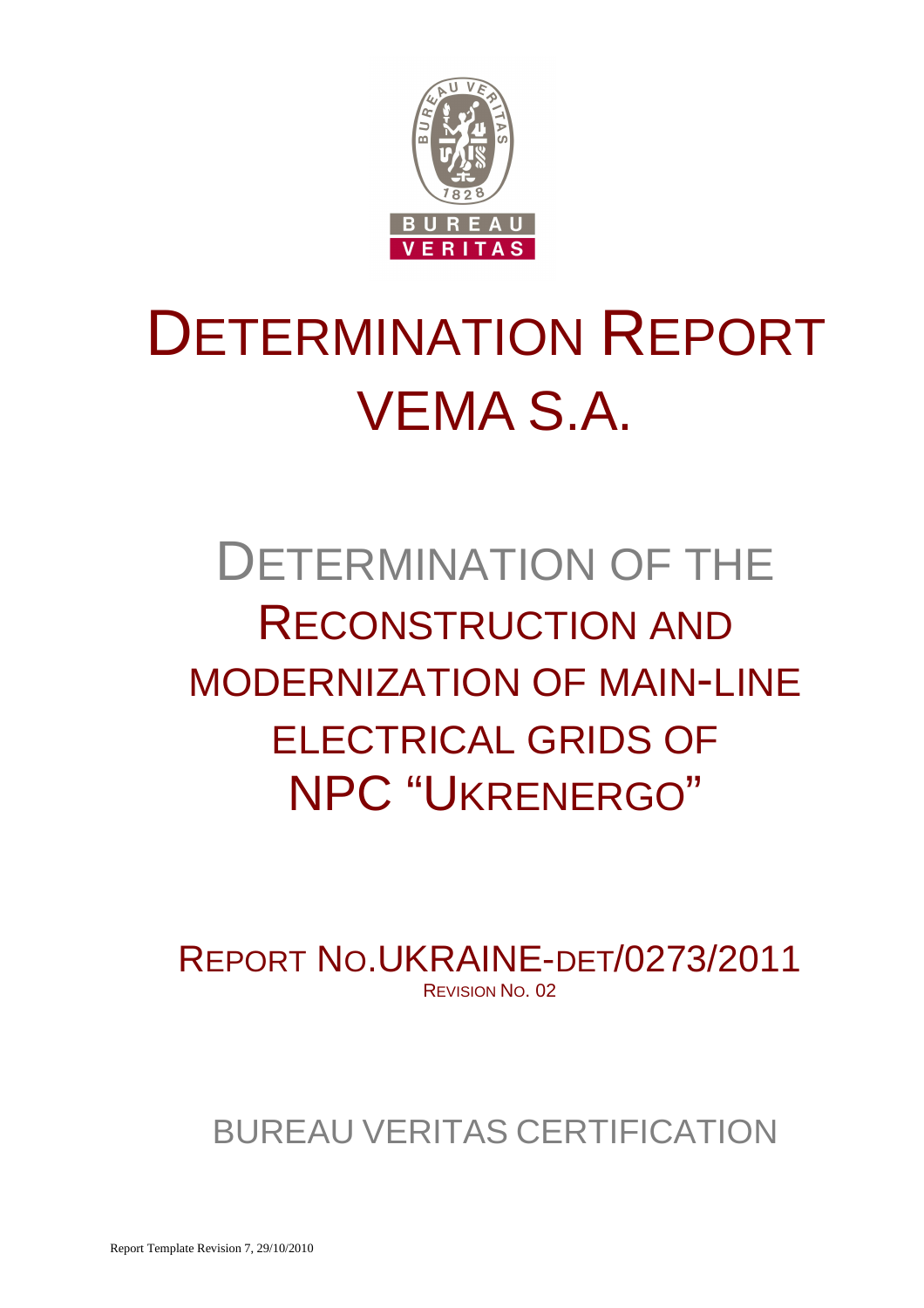

### DETERMINATION REPORT

| Date of first issue:<br>22/06/2011                                                                     |                                              | Organizational unit:<br><b>Bureau Veritas Certification</b><br><b>Holding SAS</b>                                                                                                                                                                                                                                                                                                                                                                                                                                                                                          |  |
|--------------------------------------------------------------------------------------------------------|----------------------------------------------|----------------------------------------------------------------------------------------------------------------------------------------------------------------------------------------------------------------------------------------------------------------------------------------------------------------------------------------------------------------------------------------------------------------------------------------------------------------------------------------------------------------------------------------------------------------------------|--|
| Client:                                                                                                |                                              | Client ref.:                                                                                                                                                                                                                                                                                                                                                                                                                                                                                                                                                               |  |
| VEMA S.A.                                                                                              |                                              | <b>Fabian Knodel</b>                                                                                                                                                                                                                                                                                                                                                                                                                                                                                                                                                       |  |
| Summary:                                                                                               |                                              |                                                                                                                                                                                                                                                                                                                                                                                                                                                                                                                                                                            |  |
|                                                                                                        |                                              | Bureau Veritas Certification has made the determination of the "Reconstruction and modernization of main-line<br>electrical grids of NPC "Ukrenergo" project of VEMA S.A. located in Ukraine on the basis of UNFCCC criteria<br>for the JI, as well as criteria given to provide for consistent project operations, monitoring and reporting.<br>UNFCCC criteria refer to Article 6 of the Kyoto Protocol, the JI rules and modalities and the subsequent<br>decisions by the JI Supervisory Committee, as well as the host country criteria.                              |  |
| conducted using Bureau Veritas Certification internal procedures.                                      |                                              | The determination scope is defined as an independent and objective review of the project design document,<br>the project's baseline study, monitoring plan and other relevant documents, and consisted of the following<br>three phases: i) desk review of the project design and the baseline and monitoring plan; ii) follow-up interviews<br>with project stakeholders; iii) resolution of outstanding issues and the issuance of the final determination report<br>and opinion. The overall determination, from Contract Review to Determination Report & Opinion, was |  |
| the project proponent revised its project design document.                                             |                                              | The first output of the determination process is a list of Clarification Requests, Corrective Actions Requests<br>and Forward Actions Requests (CL, CAR and FAR), presented in Appendix A. Taking into account this output,                                                                                                                                                                                                                                                                                                                                                |  |
| country criteria.                                                                                      |                                              | In summary, it is Bureau Veritas Certification's opinion that the project correctly applies Guidance on criteria for<br>baseline setting and monitoring and meets the relevant UNFCCC requirements for the JI and the relevant host                                                                                                                                                                                                                                                                                                                                        |  |
| Report No.:                                                                                            | Subject Group:                               |                                                                                                                                                                                                                                                                                                                                                                                                                                                                                                                                                                            |  |
| UKRAINE-det/0273/2011                                                                                  | JI                                           |                                                                                                                                                                                                                                                                                                                                                                                                                                                                                                                                                                            |  |
| Project title:                                                                                         |                                              |                                                                                                                                                                                                                                                                                                                                                                                                                                                                                                                                                                            |  |
| "Reconstruction and modernization of main-line<br>electrical grids of NPC "Ukrenergo"                  |                                              |                                                                                                                                                                                                                                                                                                                                                                                                                                                                                                                                                                            |  |
| Work carried out by:                                                                                   |                                              |                                                                                                                                                                                                                                                                                                                                                                                                                                                                                                                                                                            |  |
| Team Leader, Lead Verifier:<br>Team Member, Verifier:<br>Member,<br>Technical<br>Team<br>Kostyukovskyy | Igor Kachan<br>Victoria Legka<br>Specialist: | No distribution without permission from the<br>Client or responsible organizational unit<br><b>Borys</b>                                                                                                                                                                                                                                                                                                                                                                                                                                                                   |  |
| Team Member, Financial Specialist: Denis<br>Pishchalov                                                 |                                              |                                                                                                                                                                                                                                                                                                                                                                                                                                                                                                                                                                            |  |
| Work verified by:                                                                                      |                                              | Limited distribution                                                                                                                                                                                                                                                                                                                                                                                                                                                                                                                                                       |  |
| Ivan Sokolov - Internal technical reviewer<br>Daniil Ukhanov - Technical Specialist                    |                                              |                                                                                                                                                                                                                                                                                                                                                                                                                                                                                                                                                                            |  |
| Work approved by:                                                                                      |                                              | eritas Certification                                                                                                                                                                                                                                                                                                                                                                                                                                                                                                                                                       |  |
| Flavio Gomes - Operational Manager,                                                                    |                                              | Unrestricted distribution<br><b>SAS</b><br>dina                                                                                                                                                                                                                                                                                                                                                                                                                                                                                                                            |  |
| Rev. No.:<br>Date of this revision:                                                                    | Number of pages:                             |                                                                                                                                                                                                                                                                                                                                                                                                                                                                                                                                                                            |  |
| 02<br>24/06/2011                                                                                       | 80                                           |                                                                                                                                                                                                                                                                                                                                                                                                                                                                                                                                                                            |  |

1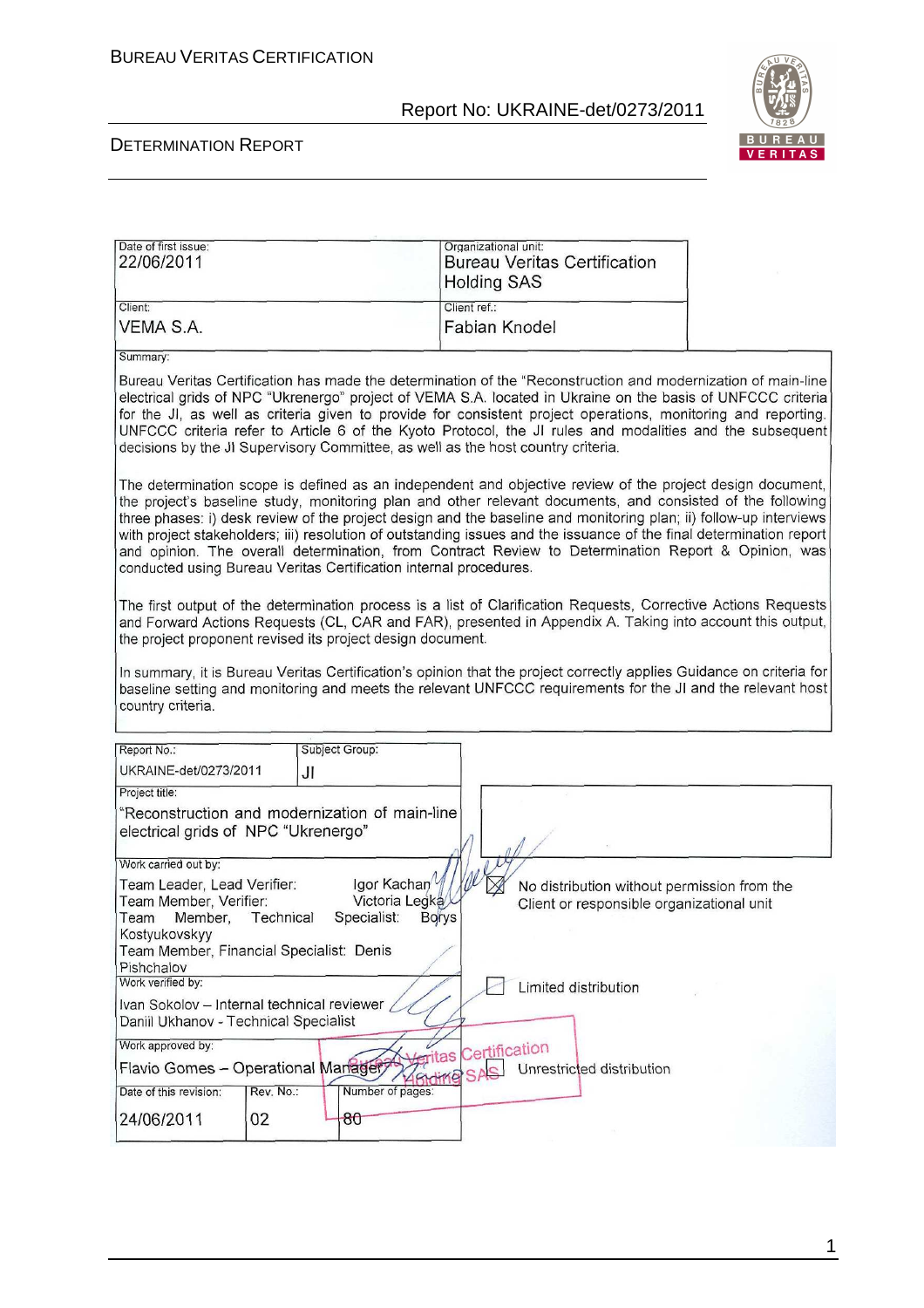DETERMINATION REPORT

# **Table of Contents Page 2014**

| $\mathbf{1}$<br>1.1<br>1.2<br>1.3                                                | Objective<br>Scope<br>Determination team                                                                                                                                                                                                                                                                                                                                            | $\overline{.4}$<br>$\overline{4}$<br>$\overline{4}$<br>$\overline{4}$ |
|----------------------------------------------------------------------------------|-------------------------------------------------------------------------------------------------------------------------------------------------------------------------------------------------------------------------------------------------------------------------------------------------------------------------------------------------------------------------------------|-----------------------------------------------------------------------|
| 2<br>2.1<br>2.2<br>2.3                                                           | <b>Review of Documents</b><br>Follow-up Interviews<br>Resolution of Clarification, Corrective Action and Forward<br><b>Action Requests</b>                                                                                                                                                                                                                                          | .5<br>5<br>6<br>6                                                     |
| 3                                                                                |                                                                                                                                                                                                                                                                                                                                                                                     |                                                                       |
| 4<br>4.1<br>4.2<br>4.3<br>4.4<br>4.5<br>4.6<br>4.7<br>4.8<br>4.9<br>4.10<br>4.11 | Project approvals by Parties involved (19-20)<br>Authorization of project participants by Parties involved (21)<br>Baseline setting (22-26)<br>Additionality (27-31)<br>Project boundary (32-33)<br>Crediting period (34)<br>Monitoring plan (35-39)<br>Leakage (40-41)<br>Estimation of emission reductions (42-47)<br>Environmental impacts (48)<br>Stakeholder consultation (49) | 9<br>9<br>9<br>11<br>13<br>13<br>14<br>19<br>20<br>21<br>22           |
| 5                                                                                | SUMMARY AND REPORT OF HOW DUE ACCOUNT WAS<br>OF COMMENTS RECEIVED PURSUANT TO<br><b>TAKEN</b>                                                                                                                                                                                                                                                                                       |                                                                       |
| 6                                                                                |                                                                                                                                                                                                                                                                                                                                                                                     |                                                                       |
| 7                                                                                |                                                                                                                                                                                                                                                                                                                                                                                     |                                                                       |
|                                                                                  | APPENDIX A: JI PROJECT DETERMINATION PROTOCOL30                                                                                                                                                                                                                                                                                                                                     |                                                                       |

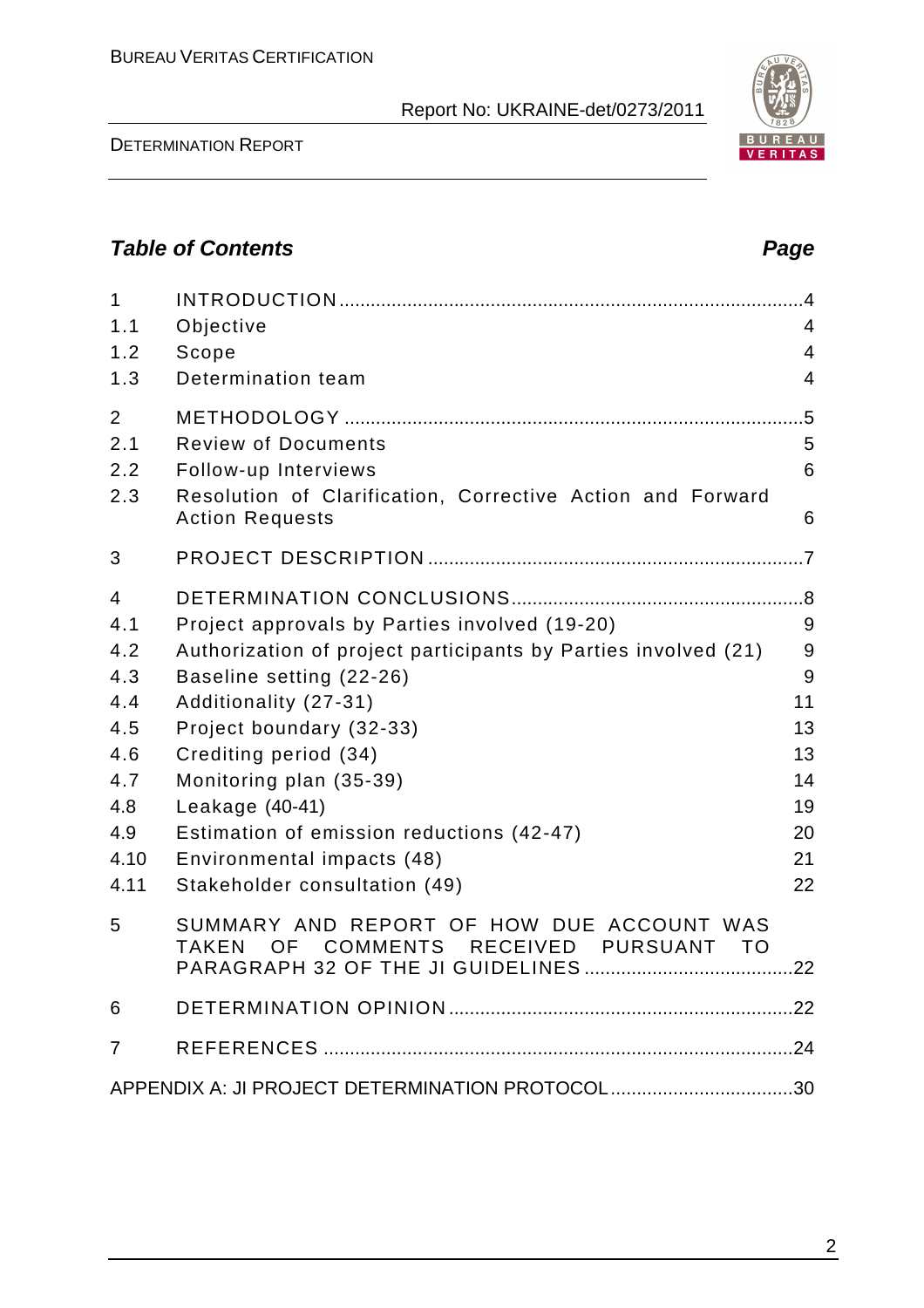

DETERMINATION REPORT

### **Abbreviations**

| <b>AIE</b>      | <b>Accredited Independent Entity</b>                      |
|-----------------|-----------------------------------------------------------|
| <b>BVC</b>      | <b>Bureau Veritas Certification Holding SAS</b>           |
| CAR             | <b>Corrective Action Request</b>                          |
| <b>CDM</b>      | Clean Development Mechanism                               |
| <b>CL</b>       | <b>Clarification Request</b>                              |
| CO <sub>2</sub> | <b>Carbon Dioxide</b>                                     |
| <b>DFP</b>      | <b>Designated Focal Point</b>                             |
| <b>DVM</b>      | Determination and Verification Manual                     |
| <b>EIA</b>      | <b>Environmental Impact Assessment</b>                    |
| ERU             | <b>Emission Reduction Unit</b>                            |
| <b>FAR</b>      | <b>Forward Action Request</b>                             |
| <b>GHG</b>      | Green House Gas(es)                                       |
| <b>GWP</b>      | <b>Global Warming Potential</b>                           |
| <b>IPCC</b>     | Intergovernmental Panel on Climate Change                 |
| JI              | Joint Implementation                                      |
| <b>JISC</b>     | Joint Implementation Supervisory Committee                |
| MP              | Monitoring Plan                                           |
| <b>NGO</b>      | Non Government Organization                               |
| NPC "Ukrenergo" | State Enterprise "National Power Company "Ukrenergo"      |
| <b>PDD</b>      | <b>Project Design Document</b>                            |
| <b>UNFCCC</b>   | United Nations Framework Convention for Climate<br>Change |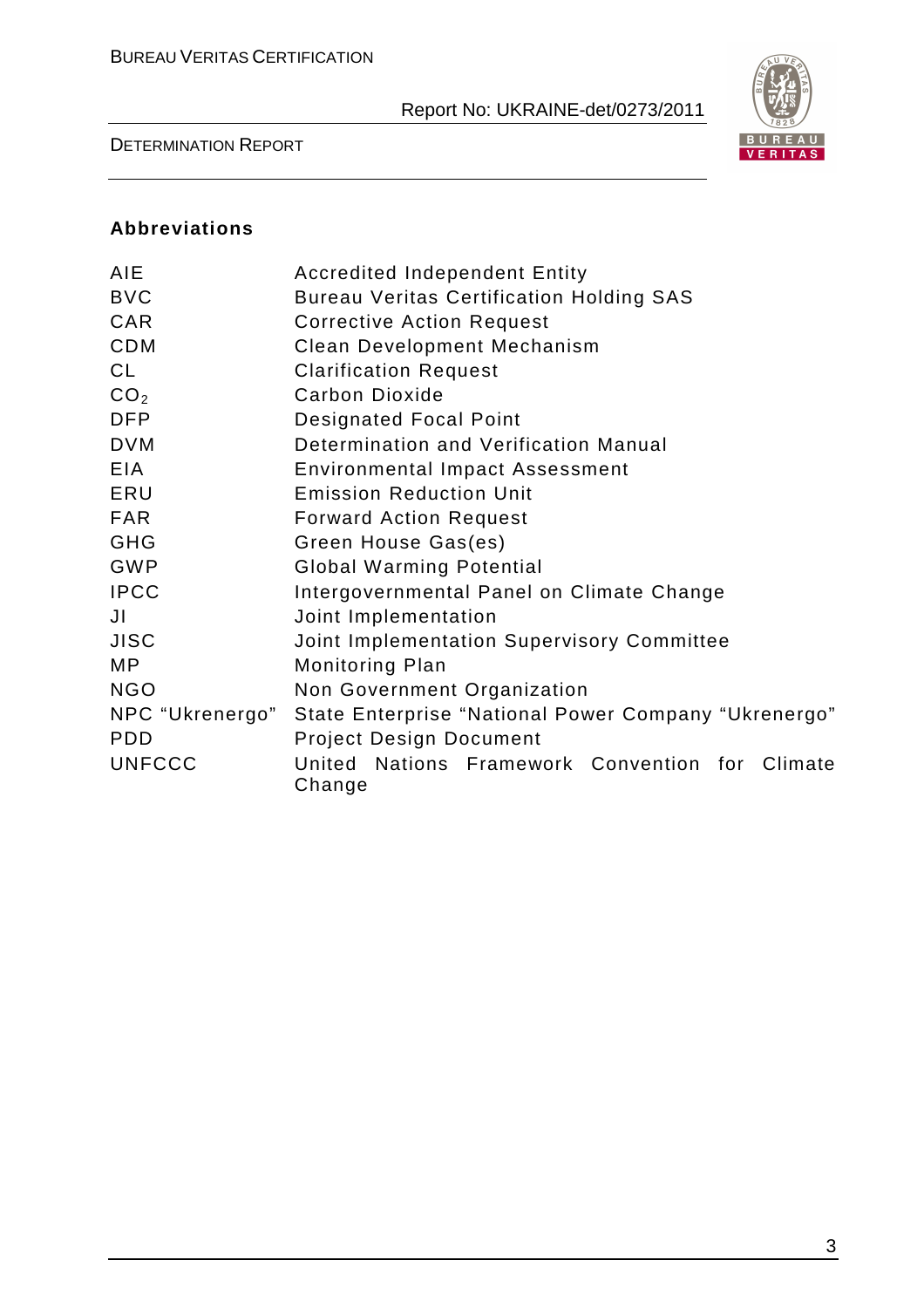



# **1 INTRODUCTION**

VEMA S.A. has commissioned Bureau Veritas Certification to determine its JI project "Reconstruction and modernization of main-line electrical grids of NPC "Ukrenergo" (hereafter called "the project") located in Ukraine.

This report summarizes the findings of the determination of the project, performed on the basis of UNFCCC criteria, as well as criteria given to provide for consistent project operations, monitoring and reporting.

# **1.1 Objective**

The determination serves as project design verification and is a requirement of all projects. The determination is an independent third party assessment of the project design. In particular, the project's baseline, the monitoring plan (MP), and the project's compliance with relevant UNFCCC and host country criteria are validated in order to confirm that the project design, as documented, is sound and reasonable, and meets the stated requirements and identified criteria. Determination is a requirement for all JI projects and is seen as necessary to provide assurance to stakeholders of the quality of the project and its intended generation of emissions reductions units (ERUs).

UNFCCC criteria refer to Article 6 of the Kyoto Protocol, the JI rules and modalities and the subsequent decisions by the JI Supervisory Committee, as well as the host country criteria.

# **1.2 Scope**

The determination scope is defined as an independent and objective review of the project design document, the project's baseline study and monitoring plan and other relevant documents. The information in these documents is reviewed against Kyoto Protocol requirements, UNFCCC rules and associated interpretations.

The determination is not meant to provide any consulting towards the Client. However, stated requests for clarifications and/or corrective actions may provide input for improvement of the project design.

# **1.3 Determination team**

The determination team consists of the following personnel:

Igor Kachan

Team Leader, Bureau Veritas Certification Climate Change Lead Verifier Victoria Legka

Team Member, Bureau Veritas Certification Climate Change Verifier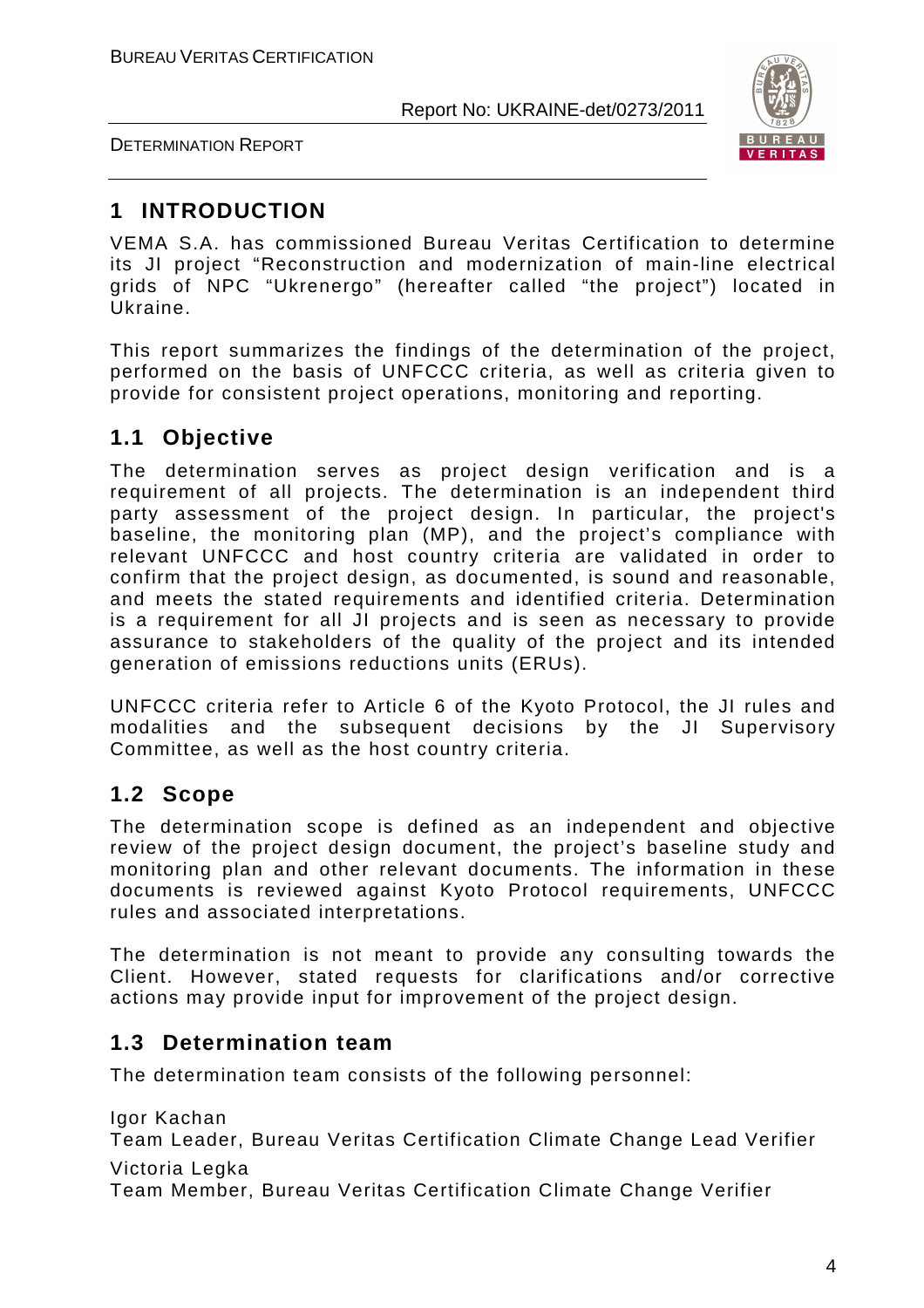DETERMINATION REPORT



Borys Kostyukovskyy

Team Member, Bureau Veritas Certification Technical Specialist

Denis Pishchalov Team Member, Bureau Veritas Certification Financial Specialist

This determination report was reviewed by:

Ivan Sokolov Bureau Veritas Certification Internal Technical Reviewer

Daniil Ukhanov Bureau Veritas Certification Technical Specialist

# **2 METHODOLOGY**

The overall determination, from Contract Review to Determination Report & Opinion, was conducted using Bureau Veritas Certification internal procedures.

In order to ensure transparency, a determination protocol was customized for the project, according to the version 01 of the Joint Implementation Determination and Verification Manual, issued by the Joint Implementation Supervisory Committee at its 19 meeting on 04/12/2009. The protocol shows, in a transparent manner, criteria (requirements), means of determination and the results from determining the identified criteria. The determination protocol serves the following purposes:

- It organizes, details and clarifies the requirements a JI project is expected to meet;
- It ensures a transparent determination process where the determiner will document how a particular requirement has been determined and the result of the determination.

The completed determination protocol is enclosed in Appendix A to this report.

# **2.1 Review of Documents**

The Project Design Document (PDD) submitted by VEMA S.A. and additional background documents related to the project design and baseline, i.e. country Law, Guidelines for users of the joint implementation project design document form, Guidance on criteria for baseline setting and monitoring, Kyoto Protocol, Clarifications on Determination Requirements to be checked by a Accredited Independent Entity were reviewed.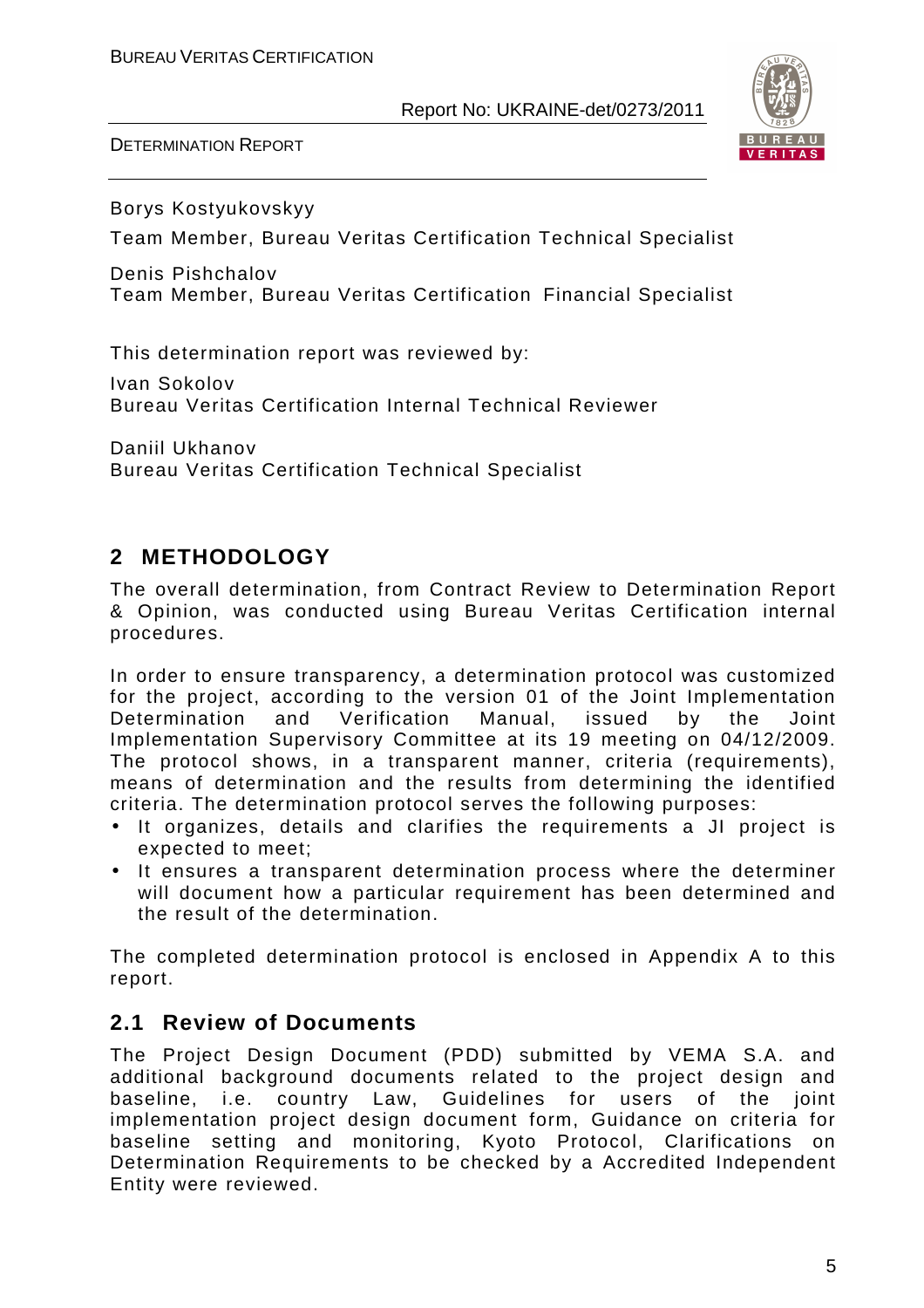

DETERMINATION REPORT

To address Bureau Veritas Certification corrective action and clarification requests, VEMA S.A. revised the PDD version 1 and resubmitted it as version 2 dated 15/06/2011 which is deemed final.

The determination findings presented in this report relate to the project as described in the PDD versions 1 and 2.

# **2.2 Follow-up Interviews**

On 29/04/2011 Bureau Veritas Certification conducted a visit to the project site (NPC "Ukrenergo") and performed interviews with project stakeholders to confirm selected information and to resolve issues identified in the document review. Representatives of VEMA S.A. and NPC "Ukrenergo" were interviewed (see References). The main topics of the interviews are summarized in Table 1.

| Interviewed<br>organization | <b>Interview topics</b>                                                  |
|-----------------------------|--------------------------------------------------------------------------|
| NPC "Ukrenergo"             | $\triangleright$ Project history                                         |
|                             | $\triangleright$ Project approach                                        |
|                             | $\triangleright$ Project boundary                                        |
|                             | $\triangleright$ Implementation schedule                                 |
|                             | $\triangleright$ Organizational structure                                |
|                             | $\triangleright$ Responsibilities and authorities                        |
|                             | $\triangleright$ Training of personnel                                   |
|                             | $\triangleright$ Quality management procedures and technology            |
|                             | $\triangleright$ Rehabilitation/Implementation of equipment<br>(records) |
|                             | $\triangleright$ Metering equipment control                              |
|                             | $\triangleright$ Metering record keeping system, database                |
|                             | $\triangleright$ Technical documentation                                 |
|                             | $\triangleright$ Monitoring plan and procedures                          |
|                             | $\triangleright$ Permits and licenses                                    |
|                             | $\triangleright$ Local stakeholder's response.                           |
| <b>CONSULTANT:</b>          | > Baseline methodology                                                   |
| VEMA S.A.                   | $\triangleright$ Monitoring plan                                         |
|                             | $\triangleright$ Additionality proofs                                    |
|                             | > Calculation of emission reduction.                                     |

### **Table 1 Interview topics**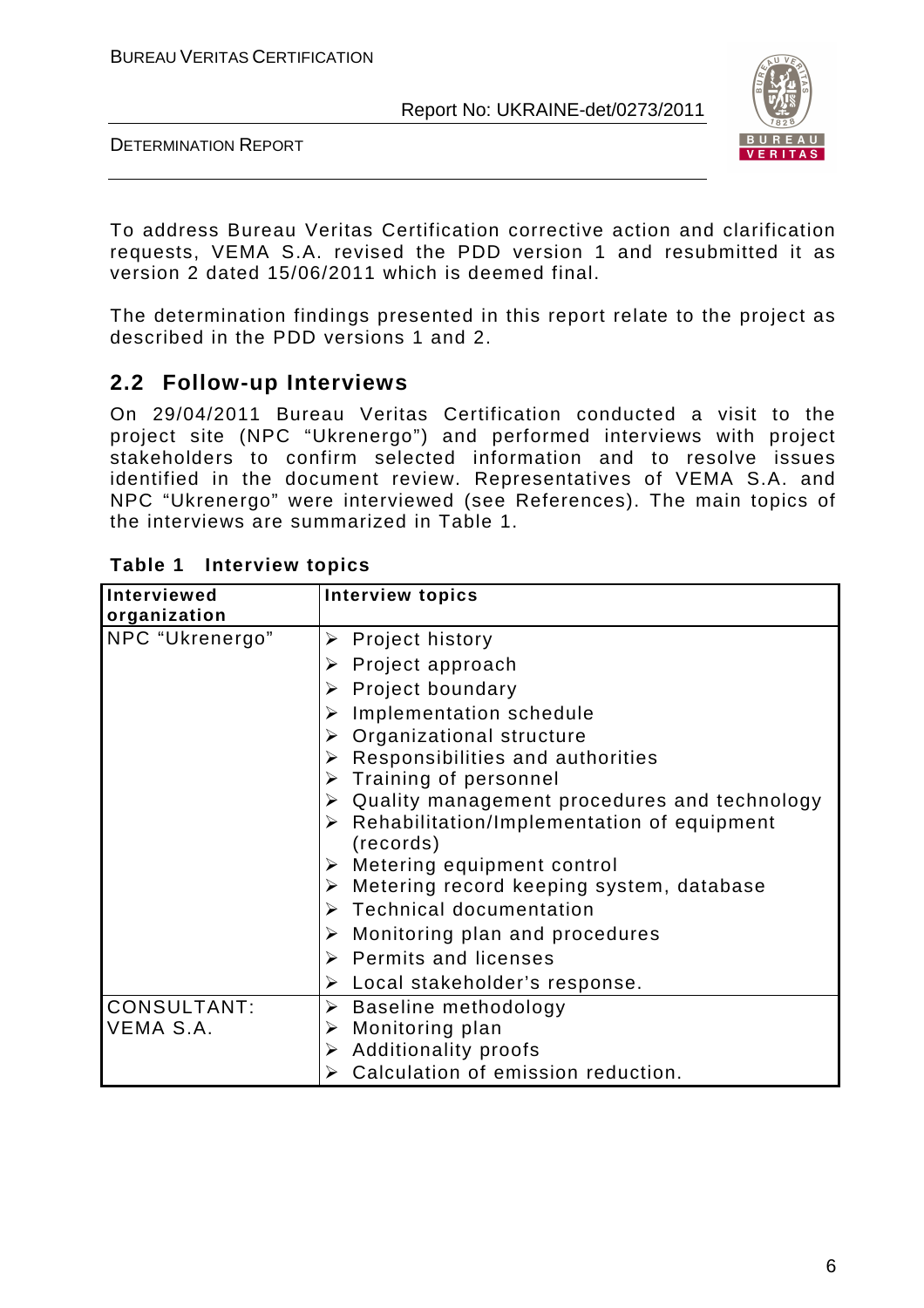DETERMINATION REPORT



### **2.3 Resolution of Clarification, Corrective Actions and Forward Actions Requests**

The objective of this phase of the determination is to raise the requests for corrective actions, forward actions and clarification and any other outstanding issues that needed to be clarified for Bureau Veritas Certification positive conclusion on the project design.

Corrective Action Requests (CAR) is issued, where:

(a) The project participants have made mistakes that will influence the ability of the project activity to achieve real, measurable additional emission reductions;

(b) The JI requirements have not been met;

(c) There is a risk that emission reductions cannot be monitored or calculated.

Forward action request (FAR) informs the project participants of an issue, relating to project implementation but not project design, which needs to be reviewed during the first verification of the project.

The determination team may also use the term Clarification Request (CL), if information is insufficient or not clear enough to determine whether the applicable JI requirements have been met.

To guarantee the transparency of the determination process, the concerns raised are documented in more detail in the determination protocol in Appendix A.

# **3 PROJECT DESCRIPTION**

The project which is being implemented at the National Power Company "Ukrenergo" envisages the implementation of the program on the technical improvement of electrical networks and equipment, advanced technologies implementation, the transition to a higher level of organization of transmission and distribution of electric energy which are aimed at improvement of the reliability and efficiency of electricity transmission main-lines of NPC "Ukrenergo". This in turn will help to reduce the amount of electricity that is lost during its transportation to the distribution electrical grids, so the production of electricity at power plants will decrease causing the corresponding reduction of fossil fuels used to produce electric power and thus decrease of the GHG emissions in comparison to the situation that would exist without project implementation.

NPC "Ukrenergo" provides the integrity of the united Power System of Ukraine. The proposed project is implemented at 8 electric power systems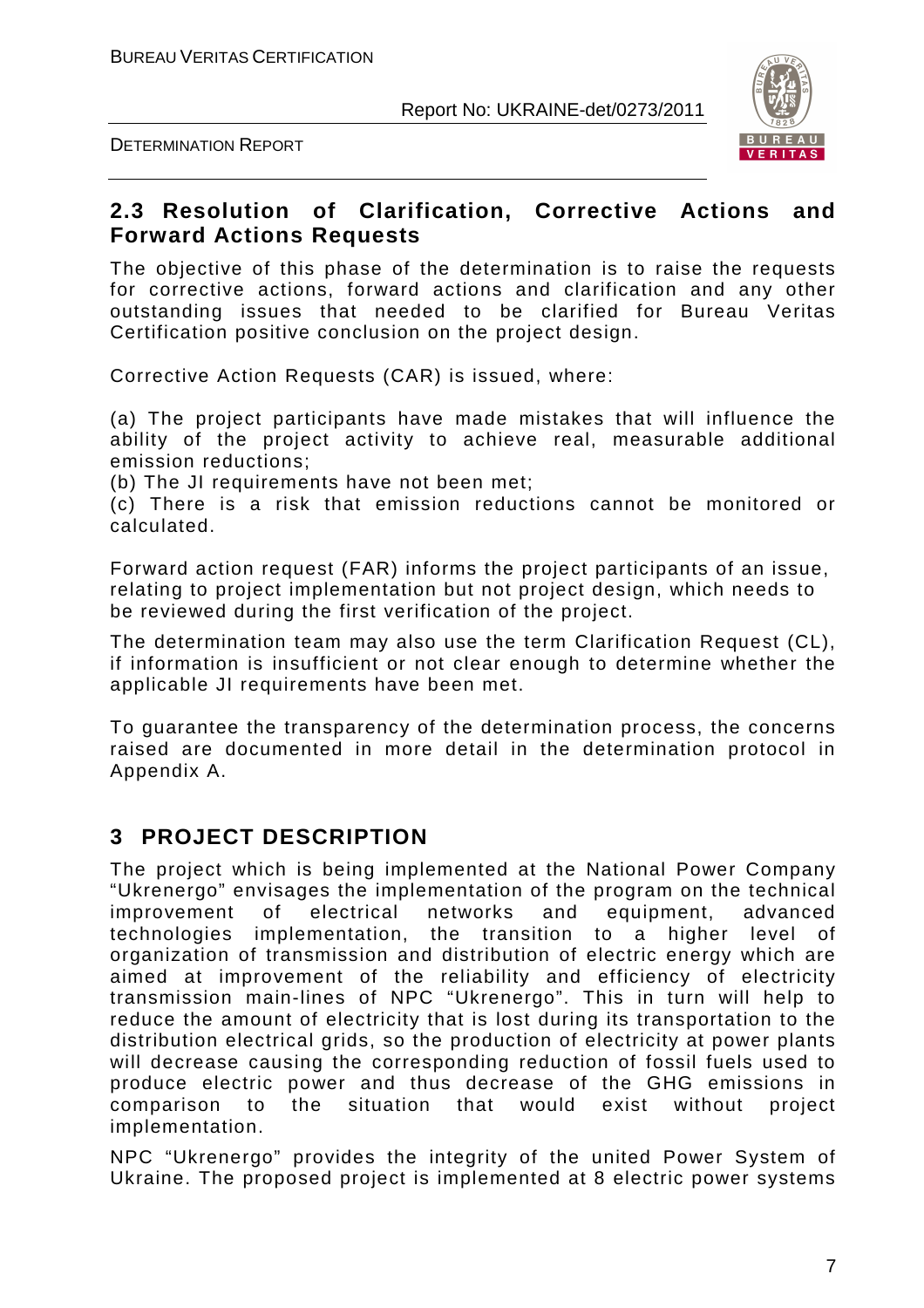

DETERMINATION REPORT

of NPC "Ukrenergo" (Dniprovska, Donbaska, Zakhidna, Krymska, Pivdenna, Pivdenno-Zakhidna, Pivnichna and Tsentralna) covering all administrative and territorial units of Ukraine where the main-line electrical grids of NPC "Ukrenergo" are situated. The electrical grids are complex technical systems in terms of their structure, organization of operation and the principles of managing. They include electrical equipment and devices for electricity transmission and distribution.

Most equipment that operated before the project implementation in the grids of NPC "Ukrenergo" was already morally and physically obsolete, but because of insufficient funding and operational reserve of existing equipment, it could further be exploited. In addition, changing of the existing situation was possible on condition of not only changes of the technical provision of the grid, but also improvement of organizational structures, and this also required financial and human resources. Prior to the project (the beginning of 2004) NPC "Ukrenergo" had only carried out measures aimed at maintaining electrical grids in operational state. In most cases, these measures included repairs intended to correct defects arising during the operation of the electrical grids.

In December 2003 the management of NPC "Ukrenergo" made a decision to implement the JI project "Reconstruction and modernization of mainline electrical grids of NPC "Ukrenergo" at the enterprise during a board meeting on 25/12/2003. The proposed project implies modernization and rehabilitation works in electrical grids and installation of new energy efficient equipment; improvement of the reliability of electricity supply to electricity consumers; introduction of automated system of electricity consumption commercial recording within the framework of the power supply company, consumers and sub-plants etc. that aim at reduction of power losses when transporting electric power through main-line electrical grids to the distribution electrical grids. Measures which are implemented under the project, as well as application and implementation of ongoing monitoring of possible sources of loss and preventing from their occurrence allows to reduce significantly energy losses in the electrical grids of NPC "Ukrenergo".

In the absence of the project activity the existing equipment would be further used with routine repairs and recovery work without significant investment. Losses of electricity in the electrical grids would remain at the same level, leading to greenhouse gases emissions due to burning of fossil fuels at power generating companies at the level of pre-project years. This scenario is considered as a baseline.

# **4 DETERMINATION CONCLUSIONS**

In the following sections, the conclusions of the determination are stated.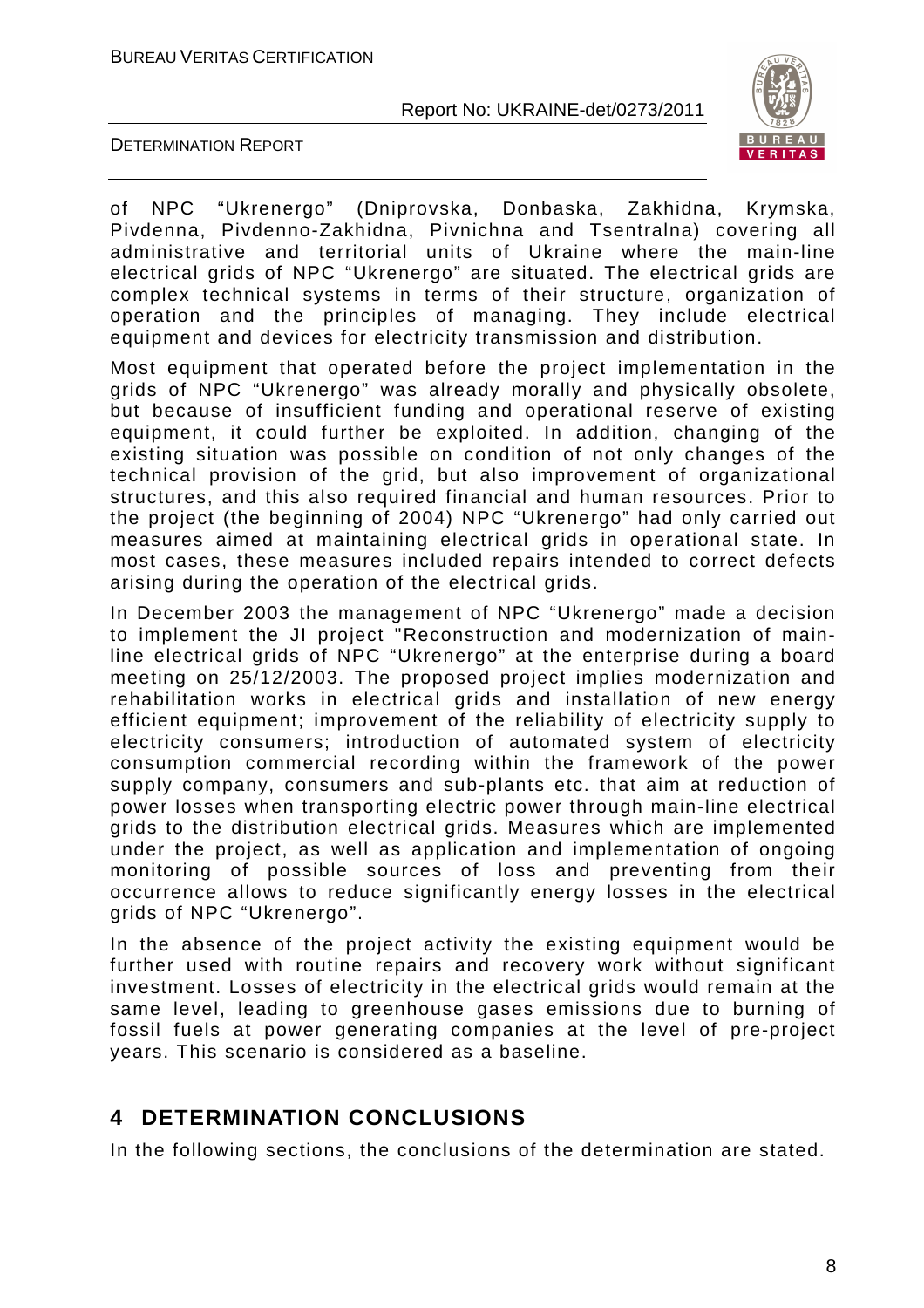

DETERMINATION REPORT

The findings from the desk review of the original project design documents and the findings from interviews during the follow up visit are described in the Determination Protocol in Appendix A.

The Clarification Requests, Corrective Action Requests and Forward Action Requests are stated, where applicable, in the following sections and are further documented in the Determination Protocol in Appendix A. The determination of the Project resulted in 33 Corrective Action Requests, 4 Clarification Requests and 1 Forward Action.

The numbers between brackets at the end of each section correspond to the DVM paragraph.

# **4.1 Project approvals by Parties involved (19-20)**

The project has already been supported by the Government of the host Party (Ukraine), namely by the National Environmental Investment Agency of Ukraine, which has issued a Letter of Endorsement for the Project (Letter of Endorsement №1446/23/7 dated 04/06/2011). Bureau Veritas Certification received this letter from the project participants and does not doubt its authenticity.

As for the present moment no written approvals of the project by Parties involved are available. After receiving Determination Report from the Accredited Independent Entity the project documentation will be submitted to the Ukrainian Designated Focal Point (DFP) which is National Environmental Investment Agency of Ukraine, for receiving a Letter of Approval. The written approval by another Party involved, Switzerland, will be obtained later on.

As the project has no approvals by the Parties involved, CAR 09 remains pending (refer to the Appendix A).

# **4.2 Authorization of project participants by Parties involved (21)**

The official authorization of each legal entity listed as project participant in the PDD by Parties involved will be provided in the written project approvals (refer to 4.1 above).

# **4.3 Baseline setting (22-26)**

The PDD explicitly indicates that using a methodology for baseline setting and monitoring developed in accordance with appendix B of the JI guidelines (hereinafter referred to as JI specific approach) was the selected approach for identifying the baseline. Due to the fact that there is no approved CDM baseline and monitoring methodology which is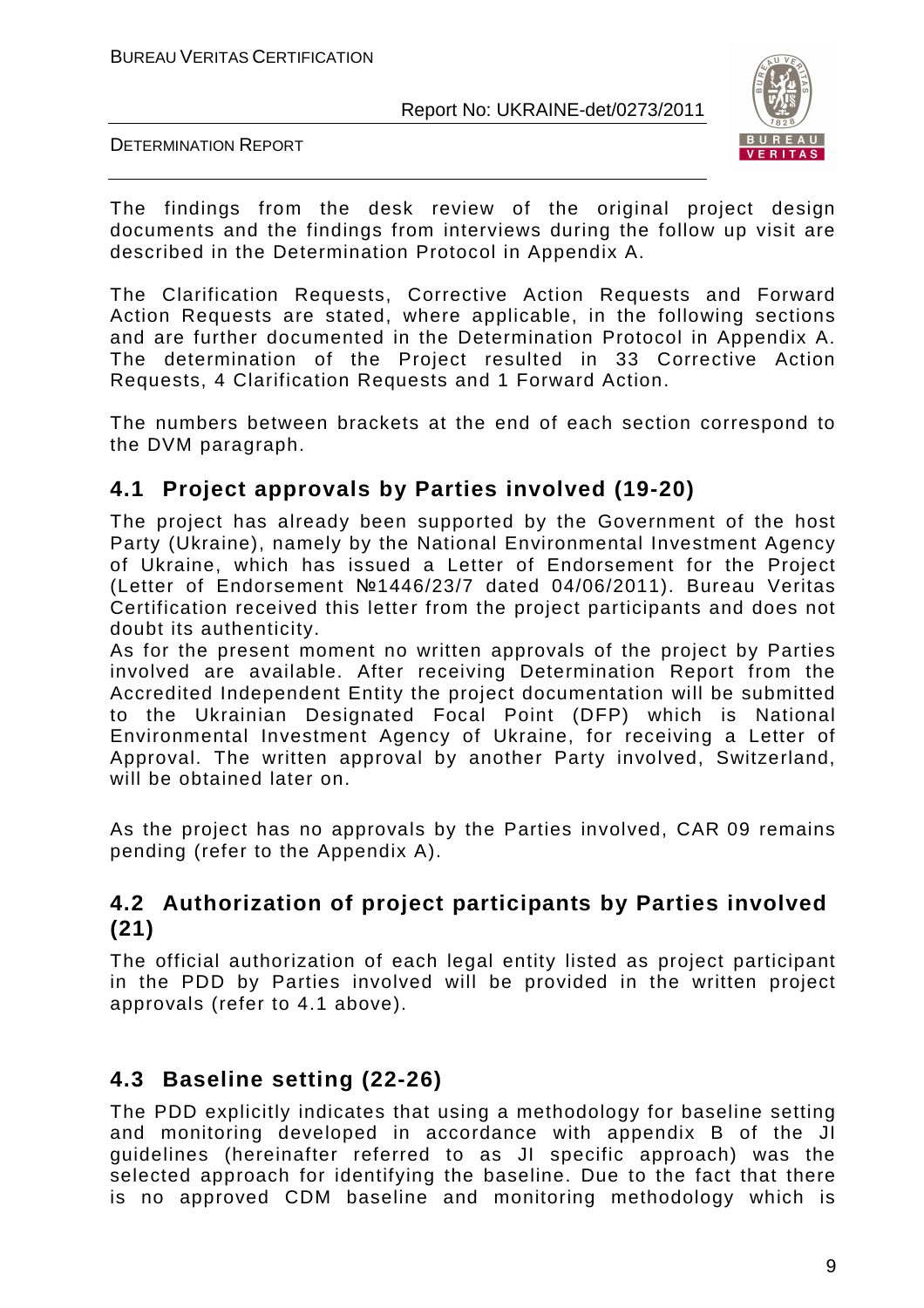

DETERMINATION REPORT

applicable in its totality and without any revisions to the project type, the JI specific approach is applied.

The PDD provides a detailed theoretical description in a complete and transparent manner, as well as justification, that the baseline is established:

- (a) By listing and describing the following plausible future scenarios on the basis of conservative assumptions and selecting the most plausible one:
	- a. Continuation of the existing situation without implementation of JI Project (business-as-usual);
	- b. The proposed project activity without JI component;
	- c. Partial implementation of the project activity (implementation of not all project measures and equipment) without using JI incentive.
- (b) Taking into account relevant national and sectoral policies and circumstances, such as sectoral reform initiatives, local fuel availability, power sector expansion plans, and the economic situation in the project sector. In this context, the following key factors that affect a baseline are taken into account:
	- a. As stated in the Decision "On the market development of energy resources within the Energy Strategy of Ukraine till 2030" issued by National security and defence council of Ukraine of 05/06/2009, within the existing model electricity market could not fully ensure effective competition among manufacturers and suppliers of electricity and formation of prices for electricity that would encourage energy companies to increase efficiency and increase investment in the energy sector. Neither existing market mechanisms, nor direct administrative measures ensured the necessary modernization and renewal of existing production capacities of the power production and power supply companies. A limited number of projects to upgrade and reconstruct power plants and power grids were accepted for execution. The situation is especially critical given the growth in the nearest future of need for shunting capacities, lack of which threatens the safe operation of the united power system of Ukraine. Imperfect tariff policy also leads to increase in credit indebtedness of generating companies, causing their bankruptcy or non-transparent privatization.
	- b. The elimination of the negative effect causing electric power losses during its transportation to the customers, such as low technical condition of grids, inconsistency between electrical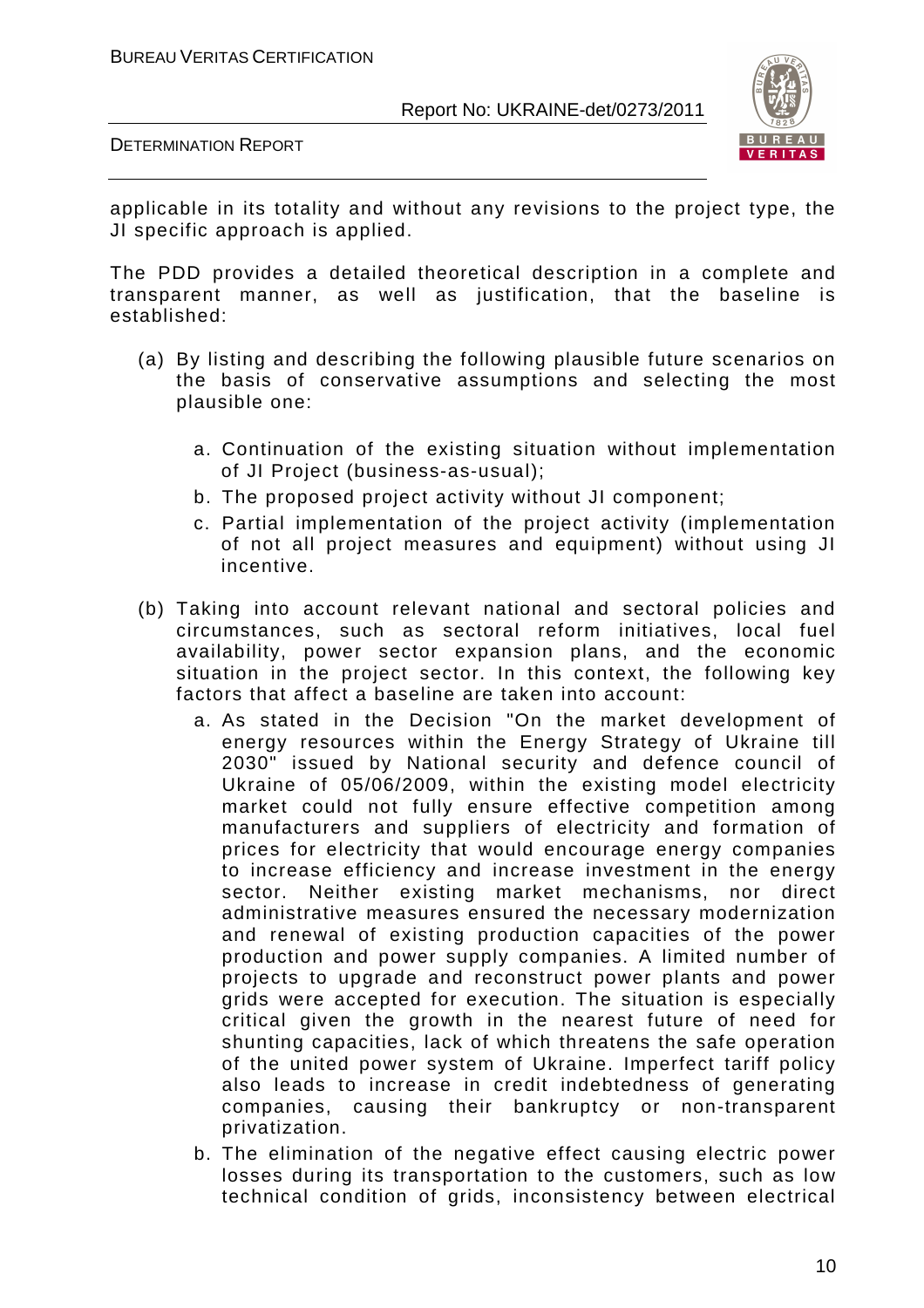DETERMINATION REPORT



grids and existing levels of load, noncompliance of the number of electric power parameters with applicable quality standards, discrepancies in the existing accounting of electricity supplied to the electric grid and electricity consumed, requires considerable investments to modernize electrical systems and change existing monitoring systems of electricity consumed, practical implementation of which will help reduce losses of electricity.

- c. The structure of existing tariffs for electric energy is regulated by the state and don't take into consideration amortization and investment needs of electric energy suppliers. This situation leads to a constant shortage of funds and inability to timely complete major repairs, provide equipment operation and invest in modernization and development.
- d. Existing legal norms and regulations do not obligate NPC "Ukrenergo" to pursue the modernization of electricity mainline electrical grids. The legislation allows for the losses in the electrical mains. Only the frequency with which energy supplying organizations must carry out calculation of regulatory power losses in the electrical grid is set by the standards.
- e. The project scenario requires substantial additional investment and has a very big payback period and high risks, so it is unattractive for investors.
- f. The wholesale electricity market faces problems related to debts of its participants and their imbalance.

All explanations, descriptions and analyses pertaining to the baseline in the PDD were found adequate and the baseline is identified appropriately. The baseline scenario assumes a continuation of practice existed prior to the project implementation with the introduction of minimum repairs on the background of the overall deterioration of electricity supply system; the electrical power would still be transported with significant losses in the grid.

The identified areas of concern as to the baseline setting, project participants' response and BVC's conclusion are described in Appendix A, Table 2 (refer to CAR10, CAR11, CAR12, CAR13, CAR14).

# **4.4 Additionality (27-31)**

The most recent version of the "Tool for the demonstration and assessment of additionality" (Additionality Tool) approved by the CDM Executive Board was used, in accordance with the JI specific approach,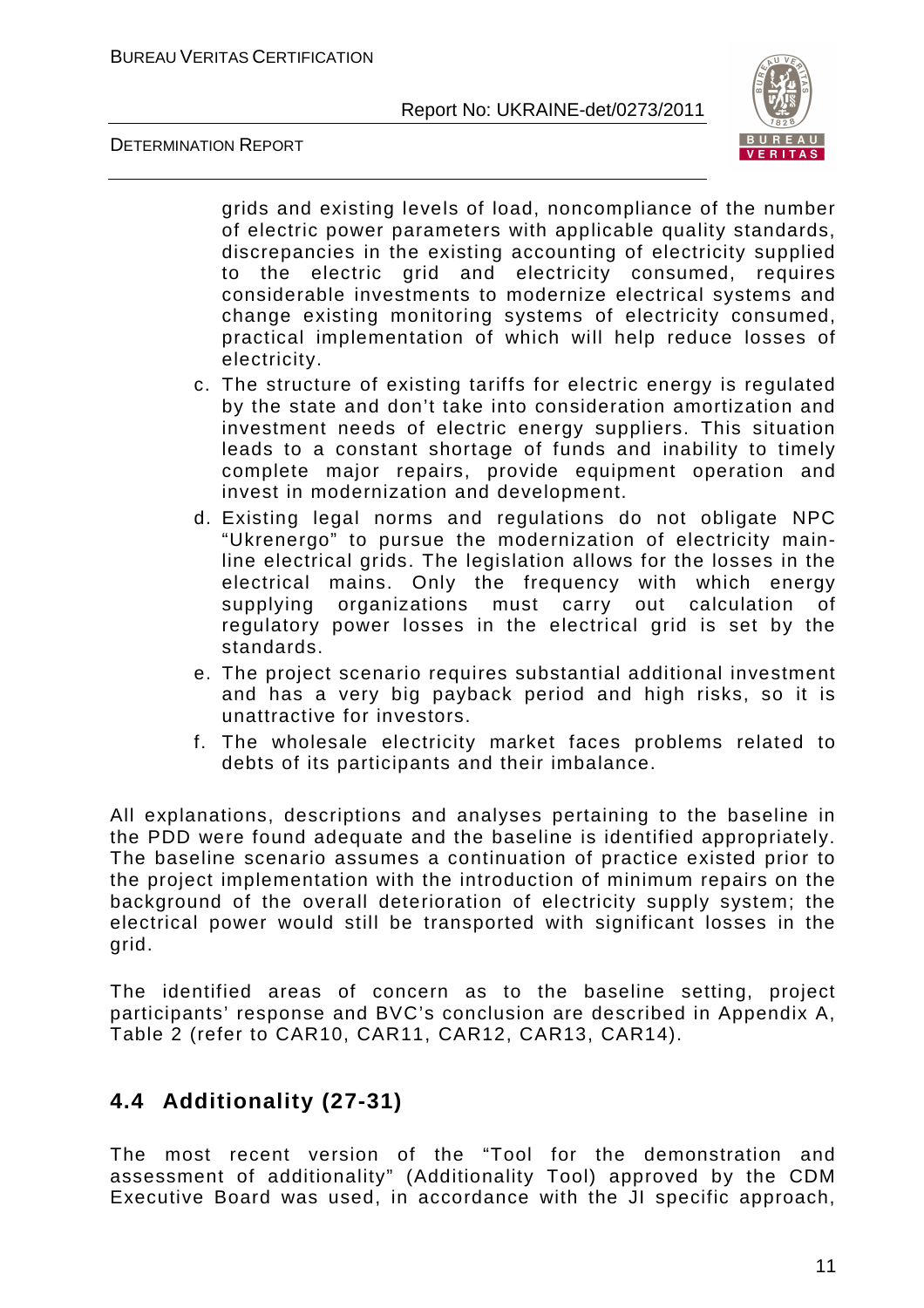



defined in paragraph 2(c) of the annex I to the "Guidance on criteria for baseline setting and monitoring". All explanations, descriptions and analyses are made in accordance with the selected tool.

The PDD provides a justification of the applicability of the approach. Due to the fact that there is no approved CDM baseline and monitoring methodology which is applicable to the project type, the Additionality Tool is applied which is considered as a good practice for additionality justification.

Additionality proofs are provided. Three realistic and credible alternative scenarios to the project activity were identified and proven to be in compliance with mandatory legislation and regulations taking into account the enforcement in Ukraine. The investment analysis was used for demonstrating and assessing of the proposed project's additionality according to the Additionality Tool.

As an analysis method the simple cost analysis was used. This analysis method is applied because to the fact that the proposed project activity generates no financial or economic benefits other than JI related income which is appropriately justified in the PDD. The structure of existing tariffs for electric energy is regulated by the state, and NPC "Ukrenergo" has no right to set prices (tariffs) for services provided: transmission and supply of electricity and due to the existing Procedure for the tariffs for electricity transmission and supply formation, reducing energy losses will not bring any additional income to the enterprise. The project activity requires big amount of investment; without ERU revenue the project will be financially unattractive and would not have been as a potential investment option without the JI component.

Thus, the overall conclusion is that the project activity meets additionality criteria, is not the baseline scenario and is additional.

The PDD provides a justification of the applicability of the approach with a clear and transparent description. Traceable and transparent information showing that the baseline was identified on the basis of conservative assumptions, that the project scenario is not part of the identified baseline scenario and that the project will lead to reductions of anthropogenic emissions by sources of GHGs was also provided. Additionality is demonstrated appropriately as a result of the analysis using the approach chosen.

The identified areas of concern as to the additionality, project participants' response and BVC's conclusion are described in Appendix A, Table 2 (refer to CAR15, CAR16, CL02).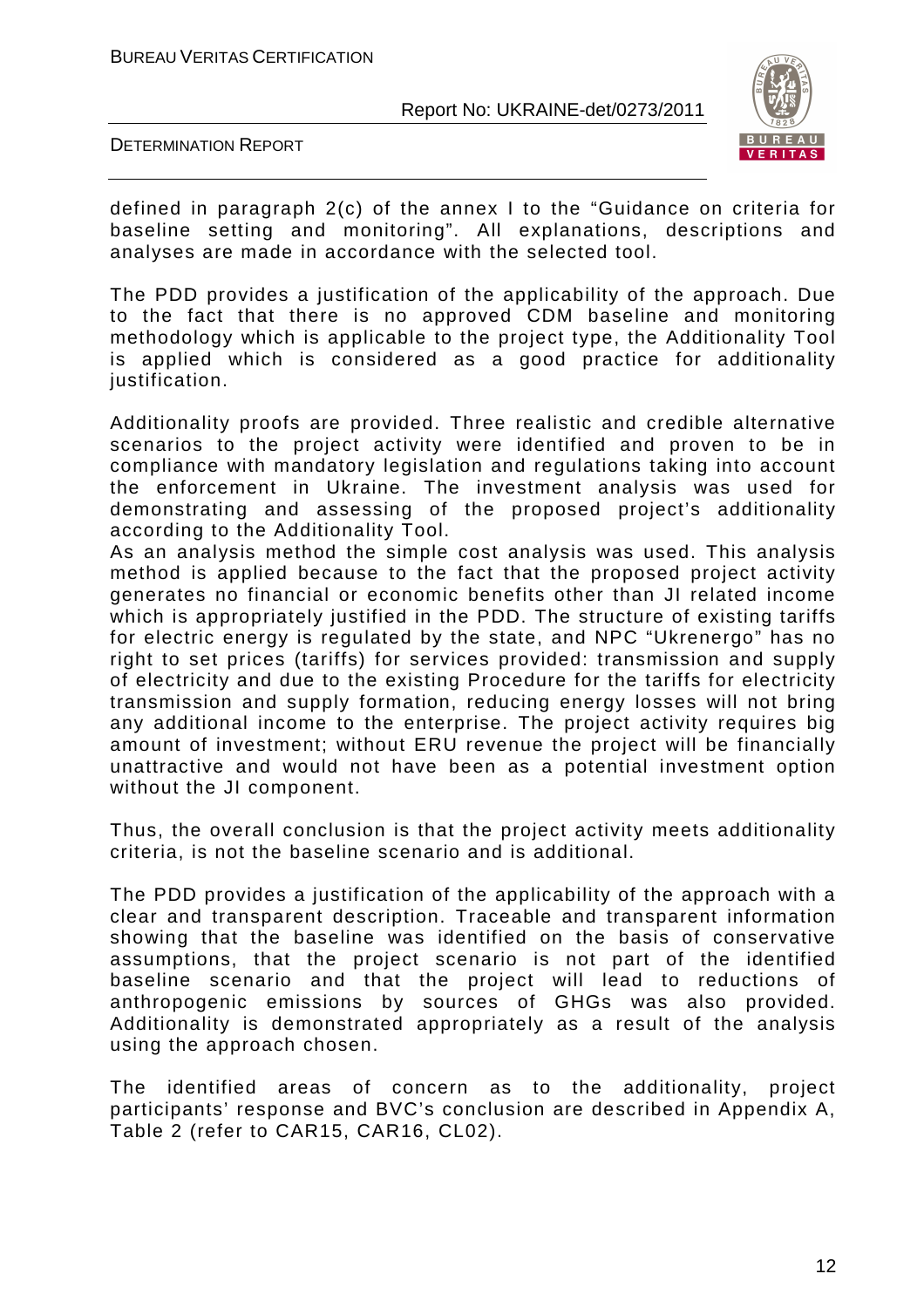

DETERMINATION REPORT

# **4.5 Project boundary (32-33)**

Electricity transportation in the main-line electrical grids to the distribution electrical grids is associated with such GHG emissions as  $CO<sub>2</sub>$  emissions as a result of electricity losses during transportation that was obtained in the process of fossil fuel combustion at the electricity generating companies. Thus, combustion of the fossil fuel at the heat power plants attributable to the generated electricity, which is transported through electrical main-line grids in baseline and project scenario, is the only emission source in the project. The project boundary defined in the PDD encompasses all anthropogenic emissions by sources of greenhouse gases (GHGs) that are:

- (i) Under the control of the project participants;
- (ii) Reasonably attributable to the project; and

(iii) Significant, i.e., as a rule of thumb, would by each source account on average per year over the crediting period for more than 1 per cent of the annual average anthropogenic emissions by sources of GHGs, or exceed an amount of 2,000 tonnes of  $CO<sub>2</sub>$ equivalent, whichever is lower.

The delineation of the project boundary and the gases and sources included are appropriately described and justified in the PDD. AIE hereby confirms that the identified boundary and the selected sources and gases are justified for the project activity.

The identified areas of concern as to the project boundary, project participants' response and BVC's conclusion are described in Appendix A, Table 2 (refer to CAR17).

# **4.6 Crediting period (34)**

The PDD states the starting date of the project as the date on which the implementation or construction or real action of the project began, and the starting date is 25/12/2003, which is after the beginning of 2000.

The PDD states the expected operational lifetime of the project in years and months, which is 16 years and 7 months.

The PDD states the length of the crediting period in years and months, which is total 16 years and 0 months: 3 year for the period prior to the  $1<sup>st</sup>$ commitment period (2005 – 2007), 5 years for the 1st commitment period (2008-2012) and 8 years for the period following the 1st commitment period (2013-2020), and its starting date is 01/01/2005, which is after the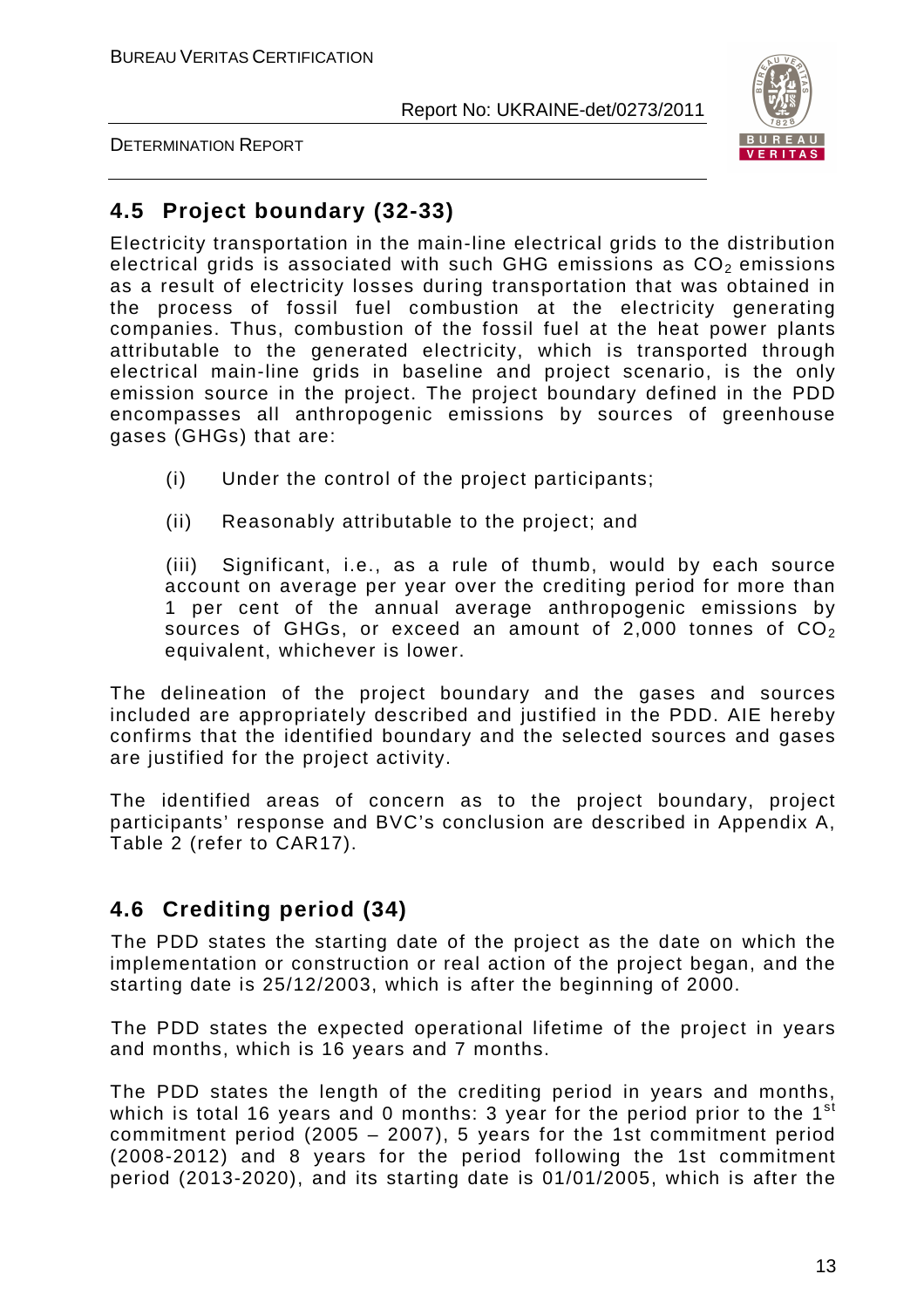

DETERMINATION REPORT

date the first emission reductions are generated by the project.

The PDD states that the crediting period for the issuance of ERUs starts only after the beginning of 2008 and does not extend beyond the operational lifetime of the project.

The PDD states that the extension of its crediting period beyond 2012 is subject to the host Party approval, and the estimates of emission reductions are presented separately for those until 2012 and those after 2012 in all relevant sections of the PDD.

The identified areas of concern as to the crediting period, project participants' response and BVC's conclusion are described in Appendix A, Table 2 (refer to CAR18, CAR19, CAR20).

### **4.7 Monitoring plan (35-39)**

The PDD, in its monitoring plan section, explicitly indicates that JI specific approach was selected.

The monitoring plan describes all relevant factors and key characteristics that will be monitored, and the period in which they will be monitored, in particular also all decisive factors for the control and reporting of project performance, such as statistics reporting forms; quality control (QC) and quality assurance (QA) procedures; the operational and management structure that will be applied in implementing the monitoring plan.

The monitoring plan specifies the indicators, constants and variables that are reliable (i.e. provide consistent and accurate values), valid (i.e. be clearly connected with the effect to be measured), and that provide a transparent picture of the emission reductions to be monitored such as net electricity amount entering the main-line electrical grid in the historical pre-project period and project monitoring period; net electricity amount entering the distribution electrical grid in the historical and project monitoring period; total amount of electricity entering into main-line electrical grid in the pre-project and project periods; total amount of electricity corona losses in the mine-line electricity grid in the in the historical and project periods;  $CO<sub>2</sub>$  emission factor for the power grid of Ukraine.

The monitoring plan draws on the list of standard variables contained in appendix B of "Guidance on criteria for baseline setting and monitoring" developed by the JISC, such as BE (baseline emissions), PE (project emissions).

The monitoring plan explicitly and clearly distinguishes: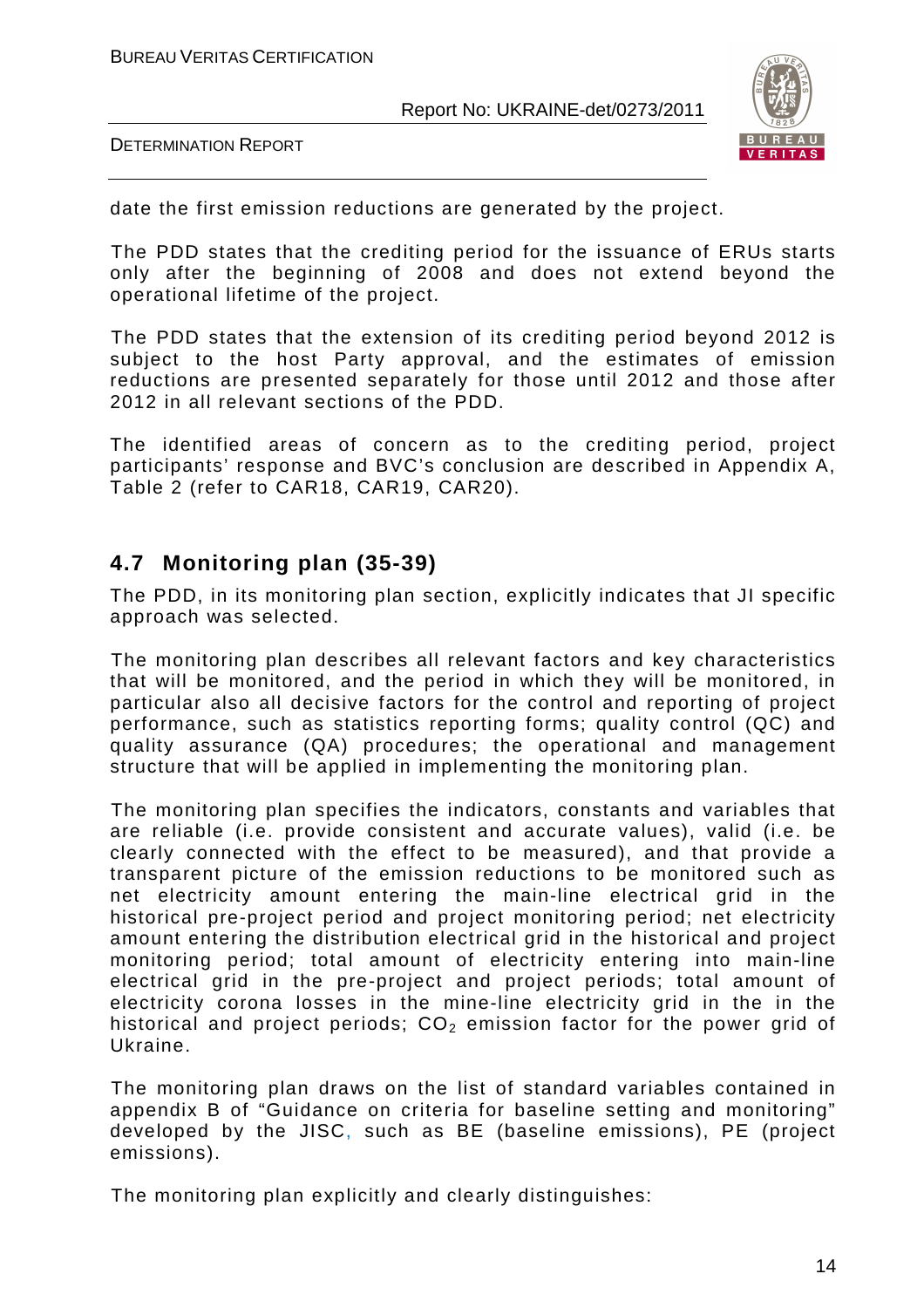BUREAU VERITAS CERTIFICATION

Report No: UKRAINE-det/0273/2011



DETERMINATION REPORT

- (i) Data and parameters that are not monitored throughout the crediting period, but are determined only once (and thus remain fixed throughout the crediting period), and that are available already at the stage of determination, such as net volume of electricity coming into the main-line electrical grid in pre-project period of 2001 – 2003, net volume of electricity coming into the distribution electrical grid in pre-project period, total volume of electricity coming into the main-line electrical grid in pre-project period, volume of electricity corona losses in the main-line electricity grid in pre-project period.
- (ii) Data and parameters that are not monitored throughout the crediting period, but are determined only once (and thus remain fixed throughout the crediting period), but that are not already available at the stage of determination, which are absent.
- (iii) Data and parameters that are monitored throughout the crediting period, such as net volume of electricity coming into the main-line electrical grid in the project monitoring period, net volume of electricity coming into the distribution electrical grid in the project period, total volume of electricity coming into the main-line electrical grid in project period, total volume of electricity corona losses in the main-line electricity grid in project period,  $CO<sub>2</sub>$  emission factor of the Ukrainian national power grid for the electricity generation.

The monitoring plan describes the methods employed for data monitoring (including its frequency) and recording, such as direct measurement with appropriate metering equipment (power meters), calculations based on officially approved sectoral methodologies, data collection with automated system of electric power accounting, reporting using special state reporting forms, with different recording frequency such as monthly or annually and electronic or paper recording method. The respective information for each monitoring parameter is sufficiently described in the section D and Annex 3 of the PDD.

The main indicator of the project implementation is the reduction of actual loss of electricity during its transmission through main-line electrical grid. This electricity loss is equal to the difference between net electricity entering the main-line electrical grid, and net electricity which is supplied into the distribution electrical grid adjusted to the corona power losses. The electricity losses in project and baseline are compared. The baseline losses are defined by multiplying of average losses in the electricity network in the pre-project period of 2001 – 2003 by the actual net electric power amount entering the main-line grid in the monitoring period.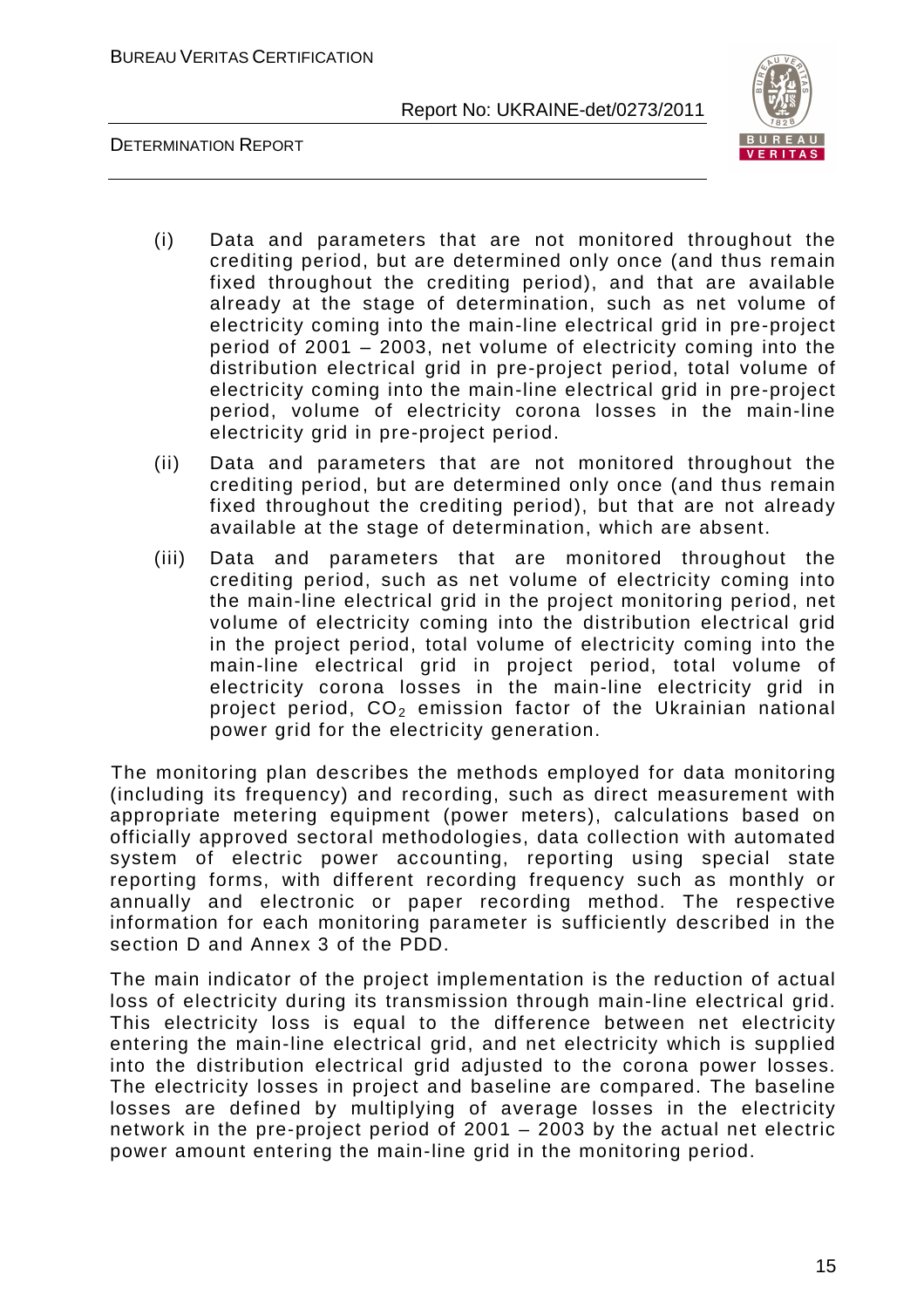

DETERMINATION REPORT

The monitoring plan elaborates all algorithms and formulae used for the estimation/calculation of baseline emissions and project emissions, such as:

# **Project emissions:**

$$
PE_{p}^{y} = ((Q_{p,a,s}^{y} - Q_{p,c,s}^{y}) - V_{p,s}^{y}) * CEF
$$

Where,

 $PE_{_{p}}^{\mathrm{y}}$  - GHG emissions from burning of fossil fuels for production of electricity that is lost in the main-line electrical grids in period «*у*» under the project scenario,  $tCO_{2e}$ ;

 $\mathcal{Q}^y_{p,a,s}\,$  – net volume of electricity coming into the main-line electrical grid in period «*у*», in the project scenario, kWh;

 $\mathcal{Q}^y_{p,c,s}$   $\,$  – net volume of electricity coming into the distribution electrical grid in period «*у*», in the project scenario, kWh;

 $CEF$  - CO<sub>2</sub> emission factor for the unified power grid of Ukraine for the period "y", tCO<sub>2</sub>/MWh;

 $V_{p,s}^y$  – net volume of electricity corona losses in the main-line electricity grid in period «y», in the project scenario, kWh.

The net volume of electricity corona losses in the project monitoring period,  $V^y_{p,s}$  , is calculated with the following formula:

$$
V_{p,s}^y = \frac{Q_{p,a,s}^y \cdot V_{p,z}^y}{Q_{p,a,z}^y}
$$

where,

 $\mathcal{Q}^y_{p,a,s}\,$  – net volume of electricity coming into the main-line electrical grid in period «*у*», in the project scenario, kWh;

 $\mathcal{Q}_{p,a,z}^y$  - total volume of electricity coming into the main-line electrical grid in period «*у*», in the project scenario, kWh;

 $V_{p,z}^y$  - total volume of electricity corona losses in the main-line electricity grid in period «y», in the project scenario, kWh.

Indices stand for: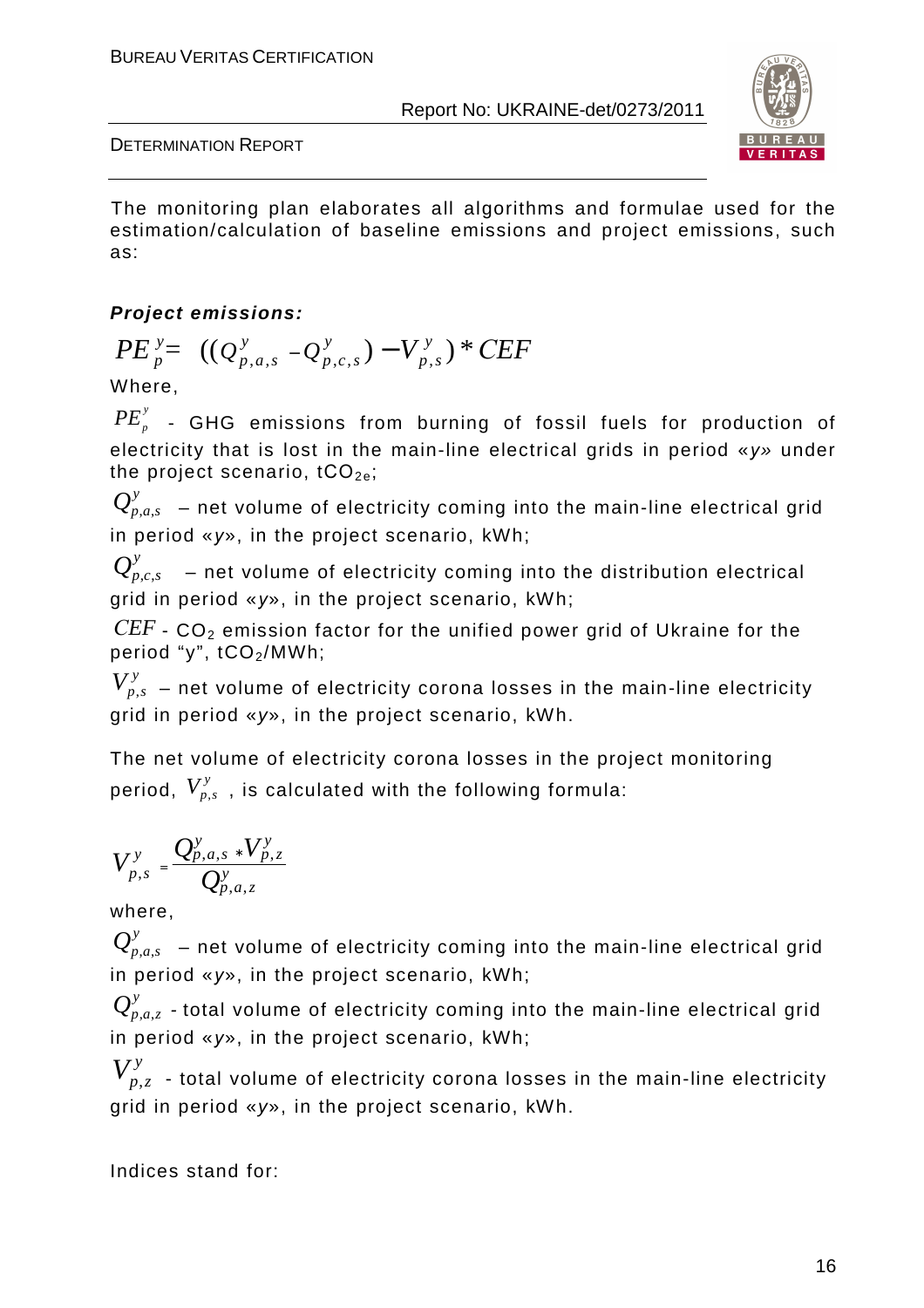

DETERMINATION REPORT

[*p*] - project scenario;

- [*y*] project period;
- [a] electricity coming into the main-line electrical grid;
- [*c*] electricity coming into the distribution electrical grid;

[*s*] - net volume of electricity;

[*z*] - total volume of electricity.

**Baseline emissions:**

#### $BE_b^y = (Q_{p,a,s}^y * PPER * CEF)$ *y*  $b^y = (Q^y_{p,a,s} * PPER *$

Where,

 $B\!E_b^\mathrm{y}$  . GHG emissions from burning of fossil fuels for production of electricity that is lost in the main-line electrical grid in period «*у*» under the baseline scenario,  $tCO_{2e}$ ;

 $\mathcal{Q}_{\scriptscriptstyle\!}^{\scriptscriptstyle y}$ ,  $\scriptstyle\!$  and the volume of electricity coming into the main-line electrical grid in period «*у*», in the project scenario, kWh;

*PPER* - pre-project efficiency ratio of the electricity grid for the period «j» (2001 – 2003), under the baseline scenario;

*СEF* - CO2 emission factor for the unified power grid of Ukraine for the period "y", tCO<sub>2</sub>/MWh.

 The pre-project efficiency ratio of the electricity grid during pre-project period of 2001 – 2003 is calculated with the following formula:

$$
PPER = \frac{\sum \left( \frac{((Q_{b,a,s}^{j} - Q_{b,c,s}^{j}) - V_{b,s}^{j})}{Q_{b,a,s}^{j}} \right)}{3}
$$

Where,

 $\mathcal{Q}_{b.a.s}^J$ – net volume of electricity coming into the main-line electrical grid in period  $\frac{e}{p}$  in the baseline scenario, kWh;

 $Q_{b,c,s}^{\prime}$  – net volume of electricity coming into the distribution electrical grid in period «j», in the baseline scenario, kWh;

 $V_{b,s}^{\,j}\,$  – net volume of electricity corona losses in the main-line electricity grid in period «j», in the baseline scenario, kWh.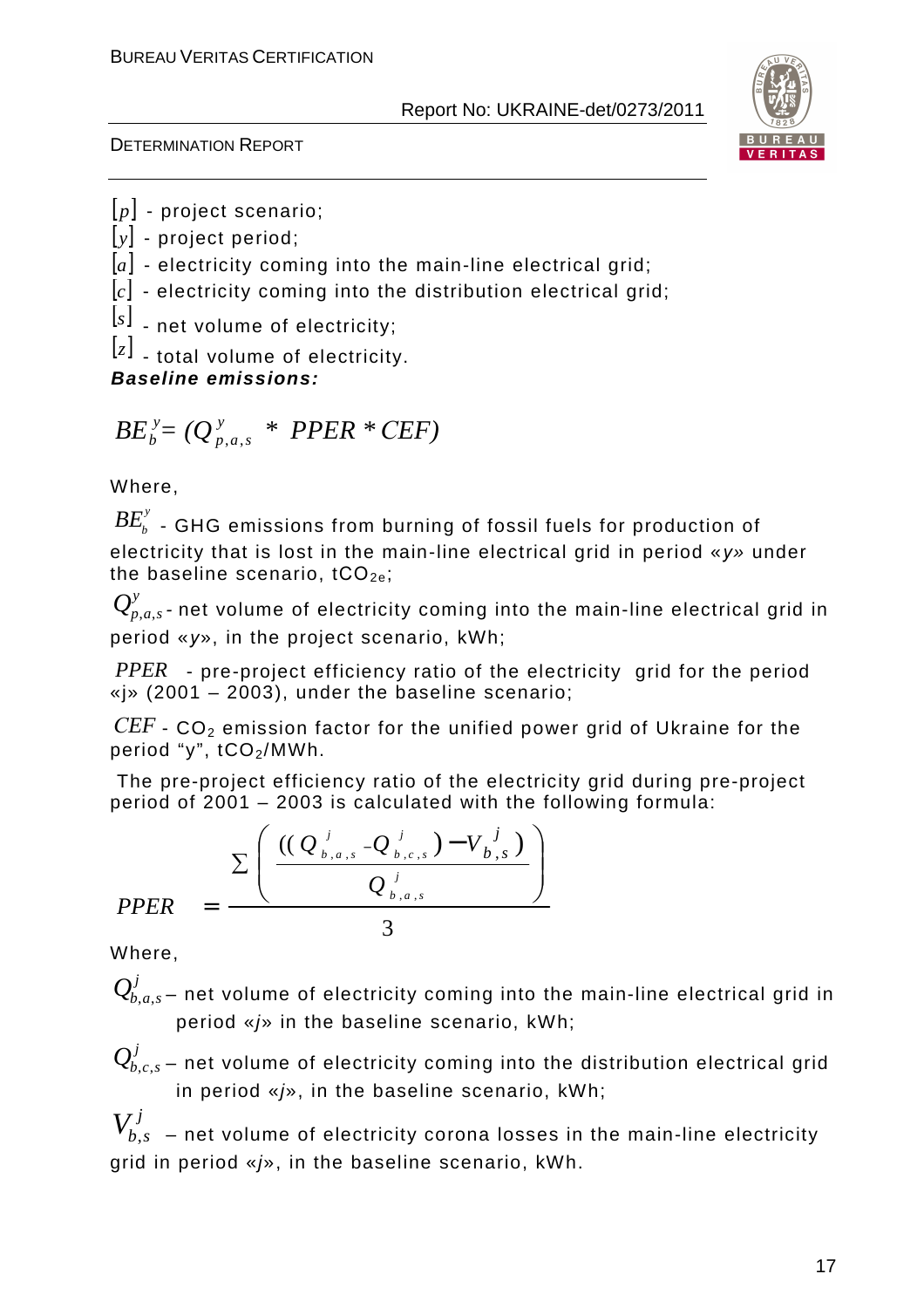

DETERMINATION REPORT

The net volume of electricity corona losses in the pre-project period,  $V_{b,s-\tau}^j$ is calculated with the following formula:

$$
V_{b,s}^j = \frac{Q_{b,a,s}^j \cdot V_{b,z}^j}{Q_{b,a,z}^j}
$$

where,

 $\mathcal{Q}_{b,a,z}^j$  - total volume of electricity coming into the main-line electrical grid in period  $\frac{e}{e}$ , in the baseline scenario, kWh;

 $V_{b,z}^{\it j}$  - total volume of electricity corona losses in the main-line electricity grid in period «j», in the baseline scenario, kWh;

 $\mathcal{Q}_{b,a,s}^{\prime}$ – net volume of electricity coming into the main-line electrical grid in period  $\frac{e}{v}$  in the baseline scenario, kWh.

Indices stand for:

[*b*] - baseline scenario;

[*y*] - project period;

 $[j]$  - pre-project period (2001 – 2003);

[*p*] - project scenario;

[a] - electricity coming into the main-line electrical grid;

- [*c*] electricity coming into the distribution electrical grid;
- [*s*] net volume of electricity;

[*z*] - total volume of electricity.

**Emission reductions** are calculated using the equation:

$$
ER^{\mathrm{y}}=BE_{\mathrm{b}}^{\mathrm{y}}-PE_{\mathrm{p}}^{\mathrm{y}}
$$

where:

 $ER^{\prime}$ <sub>-</sub> emission reduction due to the project activity during the monitoring period «*у*», tCO2e;

 $B E_{\textit{b}}^{\textit{y}}$  – GHG emissions from burning fossil fuels for production of electricity that is lost in the main-line electrical grid in period «*у*» under the baseline scenario,  $tCO_{2e}$ ;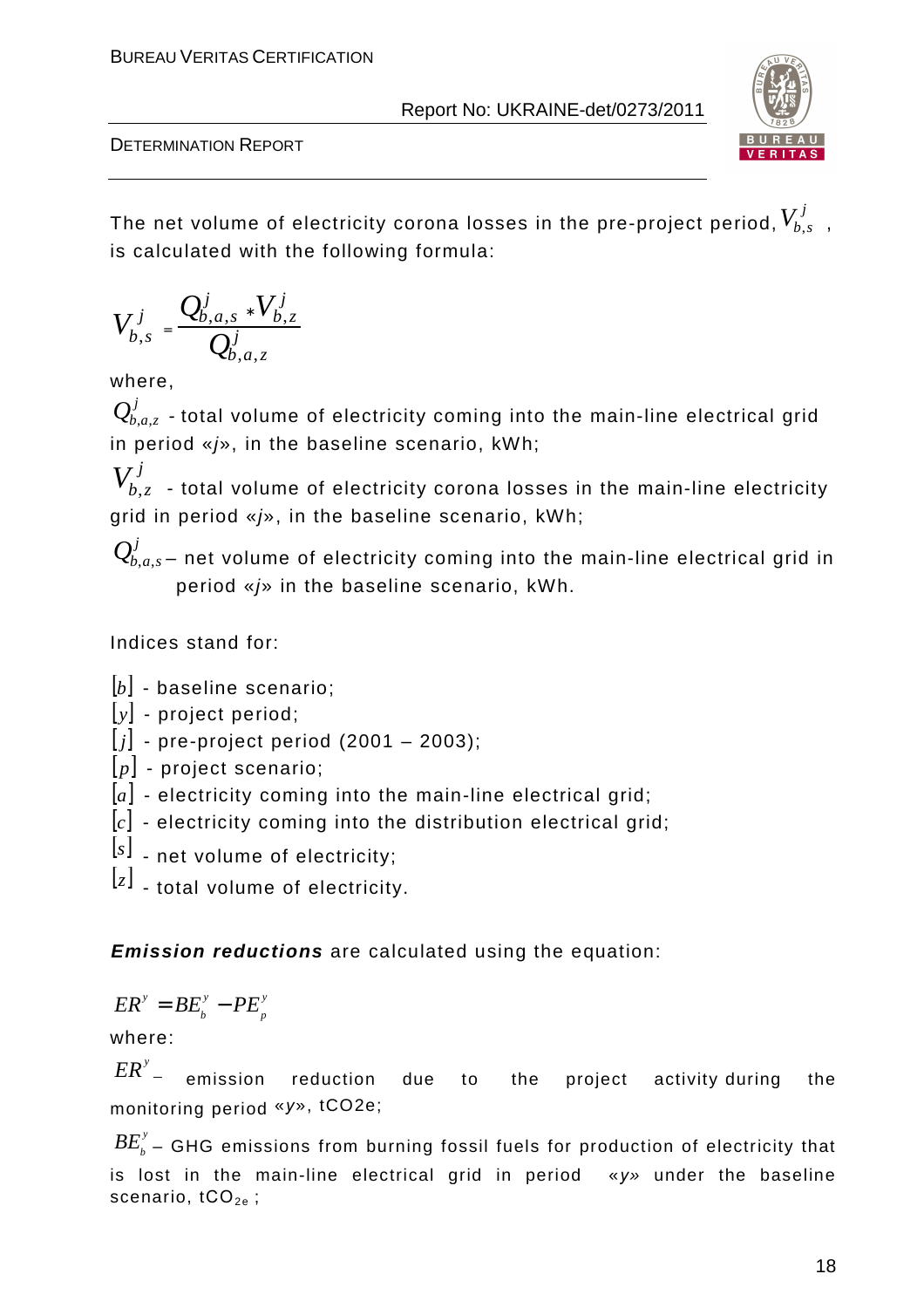DETERMINATION REPORT



 $PE_{_{p}}^{\rm y}$  - GHG emissions from burning fossil fuels for production of electricity that is lost in the main-line electrical grid in period «*у*» under the project scenario,  $tCO_{2e}$ ;

- [*y*] relates to monitoring period;
- [*b*] relates to baseline scenario;
- [*p*] relates to project scenario.

The monitoring plan presents the quality assurance and control procedures for the monitoring process which are described in the section D.2 and Annex 3 of the PDD. This includes information on calibration and on how records on data and method validity and accuracy are kept and made available on request.

The monitoring plan clearly identifies the responsibilities and the authority regarding the monitoring activities. Detailed operational and management structure in presented on the figure 10 in the section D.3 of the PDD. The project monitoring is to be conducted according to standard operational practices established at NPC "Ukrenergo" within the existing system of the data collection, accounting and reporting. The scheme of data collection using automated system of electricity consumption commercial recording within the framework of the energy supply company is provided on the figure 11 in the PDD.

On the whole, the monitoring plan reflects good monitoring practices appropriate to the project type.

The monitoring plan provides, in tabular form, a complete compilation of the data that need to be collected for its application, including data that are measured or sampled and data that are collected from other sources (e.g. official statistics, expert judgment, proprietary data, commercial and scientific literature etc.) but not including data that are calculated with equations.

The monitoring plan indicates that the data monitored and required for verification are to be kept for two years after the last transfer of ERUs for the project.

The identified areas of concern as to the monitoring plan, project participants' response and BVC's conclusion are described in Appendix A, Table 2 (refer to CAR21, CAR22, CAR23, CAR24, CAR25, CAR26, CAR27, CAR28, CL03, FAR1).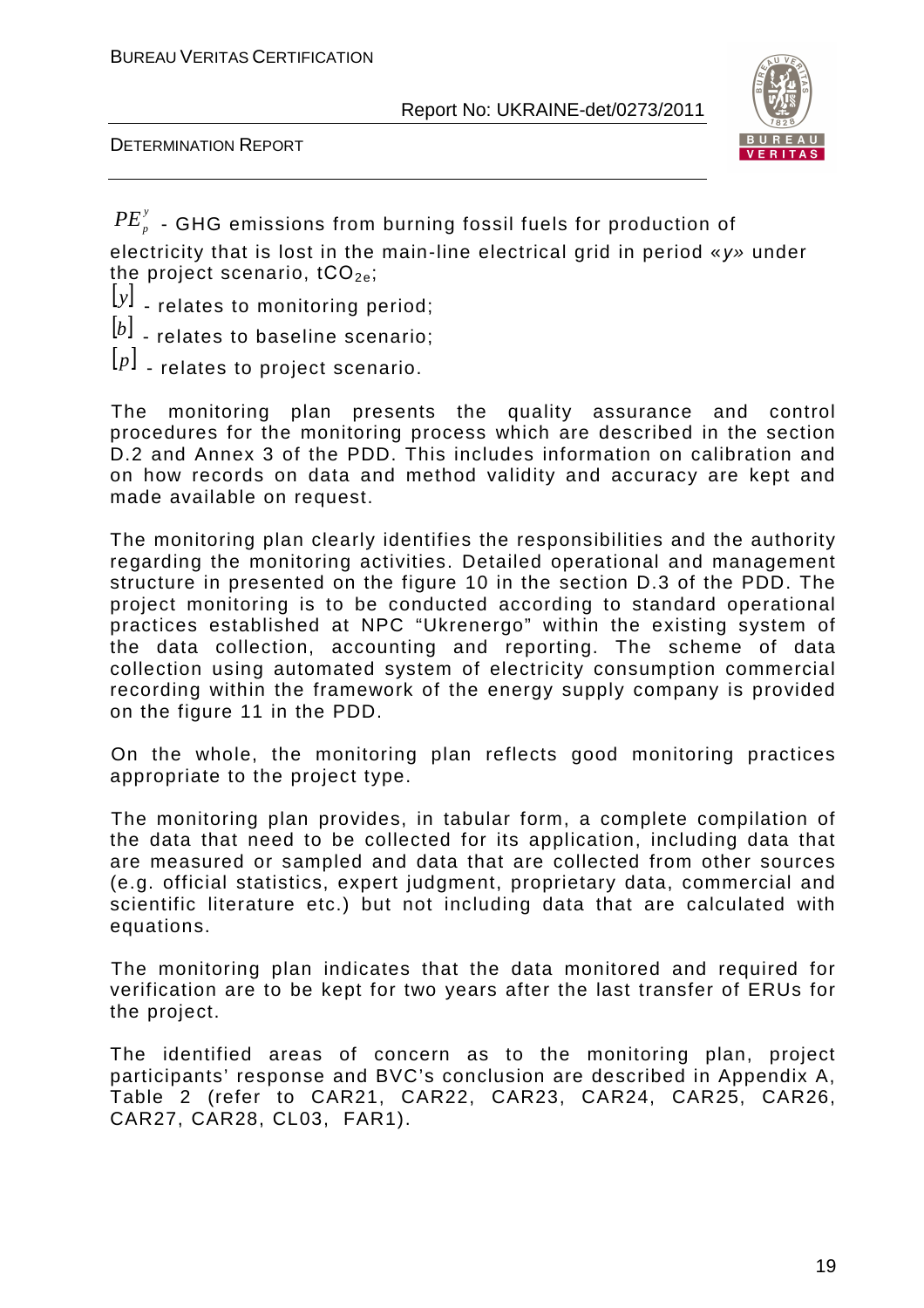DETERMINATION REPORT



### **4.8 Leakage (40-41)**

The PDD appropriately describes an assessment of the potential leakage of the project and appropriately explains which sources of leakage are to be calculated, and which can be neglected.

Indirect extraneous leakage of  $CO<sub>2</sub>$ ,  $CH<sub>4</sub>$ , N<sub>2</sub>O from fuel extraction and its transportation is the only source of the potential leakage, however it can not be measured and it is impossible to estimate its quantity, thus it can be neglected.

Therefore, leakage emissions are considered zero.

The identified areas of concern as to the leakage, project participants' response and BVC's conclusion are described in Appendix A, Table 2 (refer to CL04).

### **4.9 Estimation of emission reductions (42-47)**

The PDD indicates assessment of emissions in the baseline scenario and in the project scenario as the approach chosen to estimate the emission reductions generated by the project.

The PDD provides the ex ante estimates of:

(a) Emissions for the project scenario (within the project boundary), which are 9469657 tons of CO2eq for 2005-2007, 20253951 tons of CO2eq for 2008-2012 and 32741520 for 2013-2020;

(b) Leakage, which is considered equal zero tons of  $CO<sub>2</sub>$ eq;

(c) Emissions for the baseline scenario (within the project boundary), which are 10019327 tons of CO2eq for 2005-2007, 22064828 tons of CO2eq for 2008-2012 and 35592512 for 2013-2020;

(d) Emission reductions adjusted by leakage (based on (a)-(c) above), which are 549670 tons of CO2eq for 2005-2007, 1810877 tons of CO2eq for 2008-2012 and 2850992 for 2013-2020.

The estimates referred to above are given:

- (a) On an annual basis;
- (b) From 01/01/2005 to 31/12/2020, covering the whole crediting period;
- (c) On a source-by-source basis;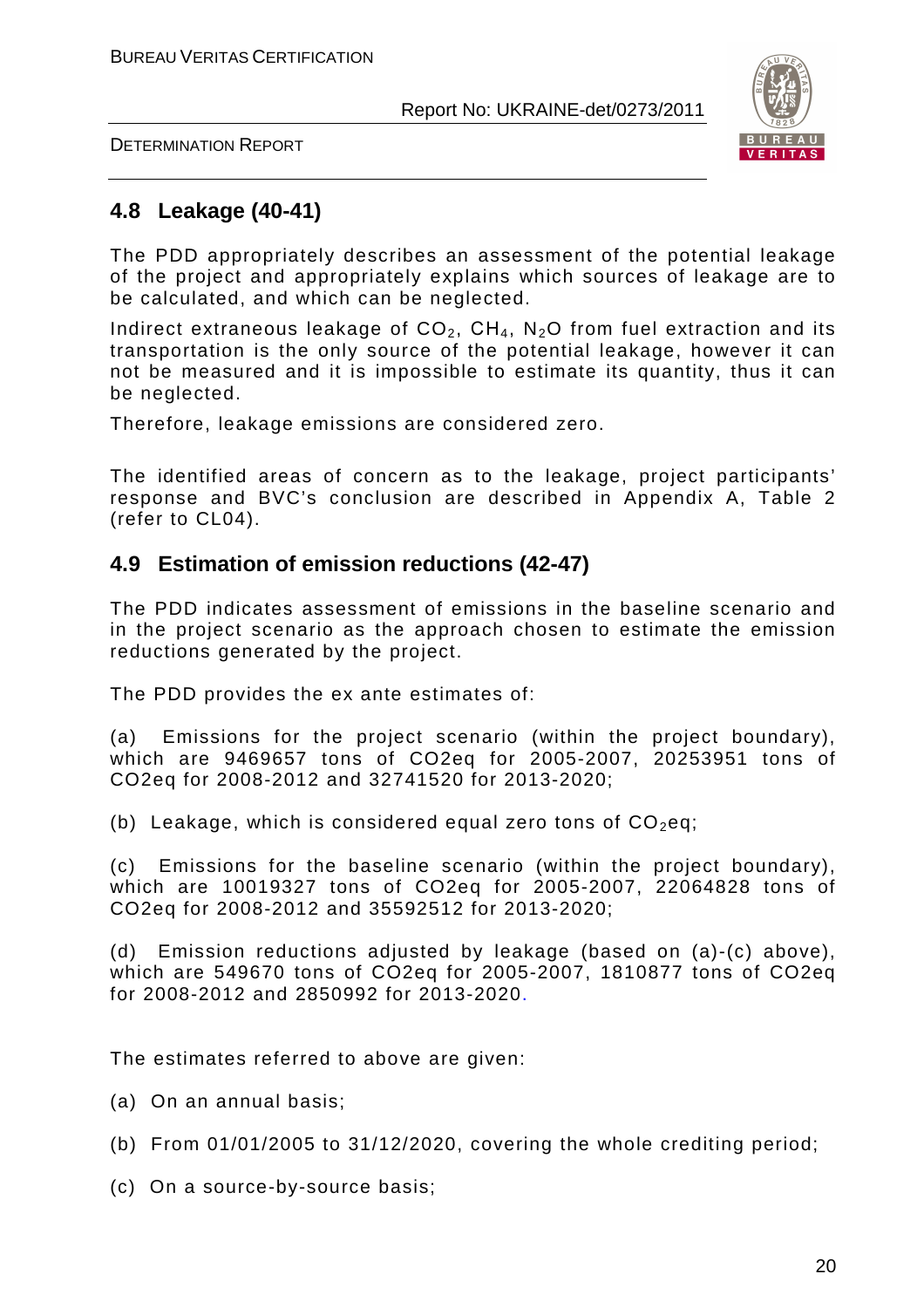



(d) For each GHG gas, which is  $CO<sub>2</sub>$ ;

(e) In tonnes of  $CO<sub>2</sub>$  equivalent, using global warming potentials defined by decision 2/CP.3 or as subsequently revised in accordance with Article 5 of the Kyoto Protocol;

The formulas used for calculating the estimates referred above are the same as those used for project monitoring and described in the section 4.7 above. All formulas are consistent throughout the PDD.

For calculating the estimates referred to above, key factors, influencing the baseline emissions and the activity level of the project and the emissions as well as risks associated with the project were taken into account, as appropriate.

Data sources used for calculating the estimates referred to above, such as actual historical monitored data, forecasts, national officially approved data on  $CO<sub>2</sub>$  emission factor for Ukrainian power grid, ERUPT study of carbon emission factor for Ukraine etc., are clearly identified, reliable and transparent.

Emission factor, such as  $CO<sub>2</sub>$  emission factor of power grid of Ukraine for electricity generation, was selected by carefully balancing accuracy and reasonableness, and appropriately justified of the choice.

The estimation referred to above is based on conservative assumptions and the most plausible scenarios in a transparent manner.

The estimates referred to above are consistent throughout the PDD.

The annual average of estimated emission reductions over the crediting period is calculated by dividing the total estimated emission reductions over the crediting period by the total months of the crediting period, and multiplying by twelve.

The identified areas of concern as to the estimation of emission reductions, project participants' response and BVC's conclusion are described in Appendix A, Table 2 (refer to CAR29, CAR30, CAR31, CAR32, CAR33).

### **4.10 Environmental impacts (48)**

Under the legislative framework of Ukraine, specifically the Law of Ukraine "On Environmental Protection" and DBN А.2.2-1-2003 "Structure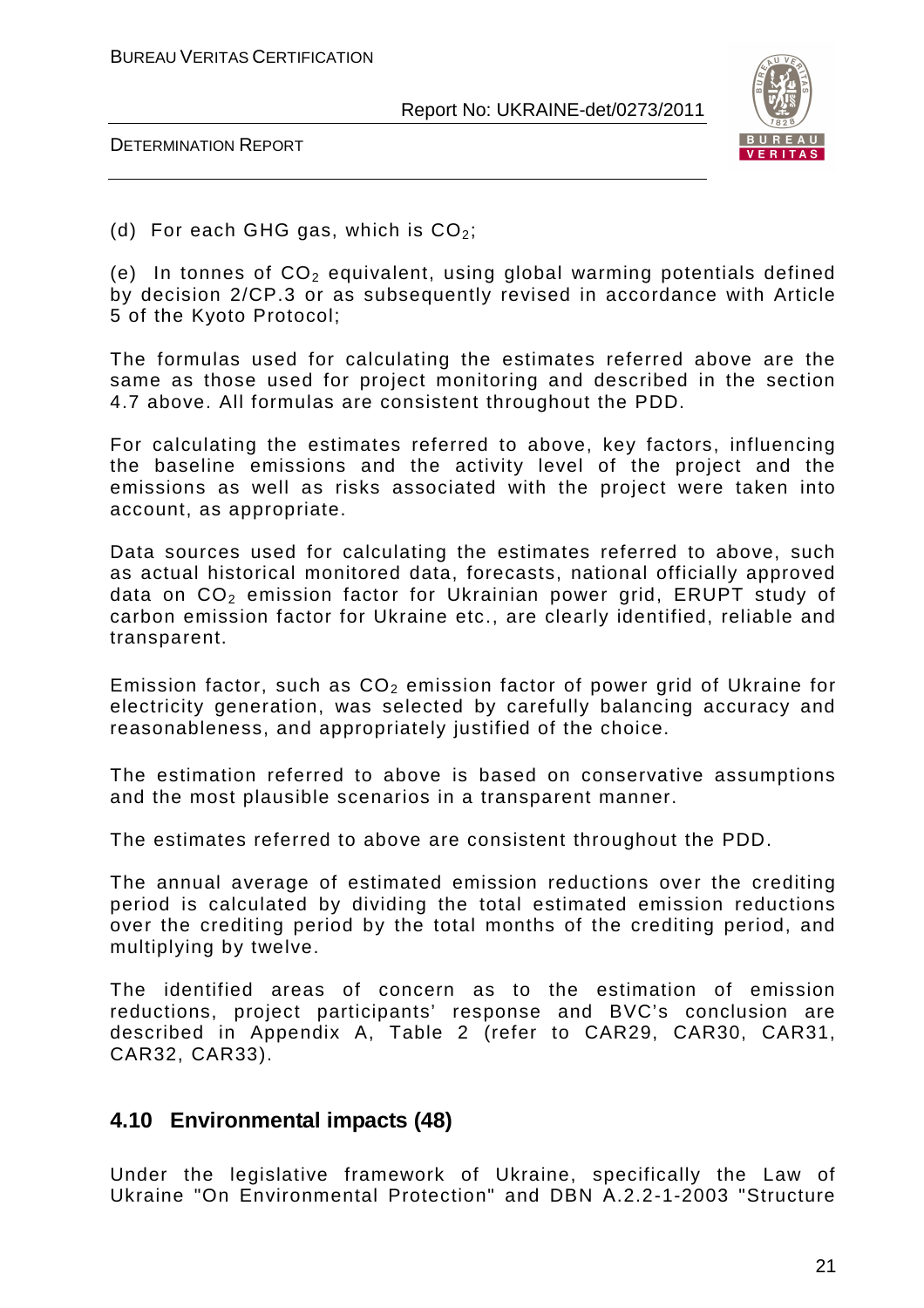

DETERMINATION REPORT

and Content of Environmental Impact Assessment (EIA), when Designing and Constructing Factories, Buildings and Facilities" NPC "Ukrenergo" is not obliged to carry out Environmental Impact Assessment (EIA) for this project type. Therefore, EIA has not been carried out.

The project has no negative effect on the environment. The only environmental impact can be caused by the dismantled equipment. It is envisaged that this equipment will further be used as secondary raw material.

Transboundary impacts from the project activity according to their definition in the text of "Convention on transboundary long-distance pollution", ratified by Ukraine, will not take place.

NPC "Ukrenergo" has all necessary permits and licences for maintenance and operation of electrical grids.

### **4.11 Stakeholder consultation (49)**

Since the project activities do not imply any negative environmental impact and negative social effect, special public hearings were not necessary. Consultations with stakeholders were held at meetings with local authorities. Moreover, information on the activities under the project is presented in regional media, on television, in numerous publications and on the official website of the NPC "Ukrenergo".

# **5 SUMMARY AND REPORT OF HOW DUE ACCOUNT WAS TAKEN OF COMMENTS RECEIVED PURSUANT TO PARAGRAPH 32 OF THE JI GUIDELINES**

No comments, pursuant to paragraph 32 of the JI Guidelines, were received.

# **6 DETERMINATION OPINION**

Bureau Veritas Certification has performed a determination of the "Reconstruction and modernization of main-line electrical grids of NPC "Ukrenergo" Project in Ukraine. The determination was performed on the basis of UNFCCC criteria and host country criteria and also on the criteria given to provide for consistent project operations, monitoring and reporting.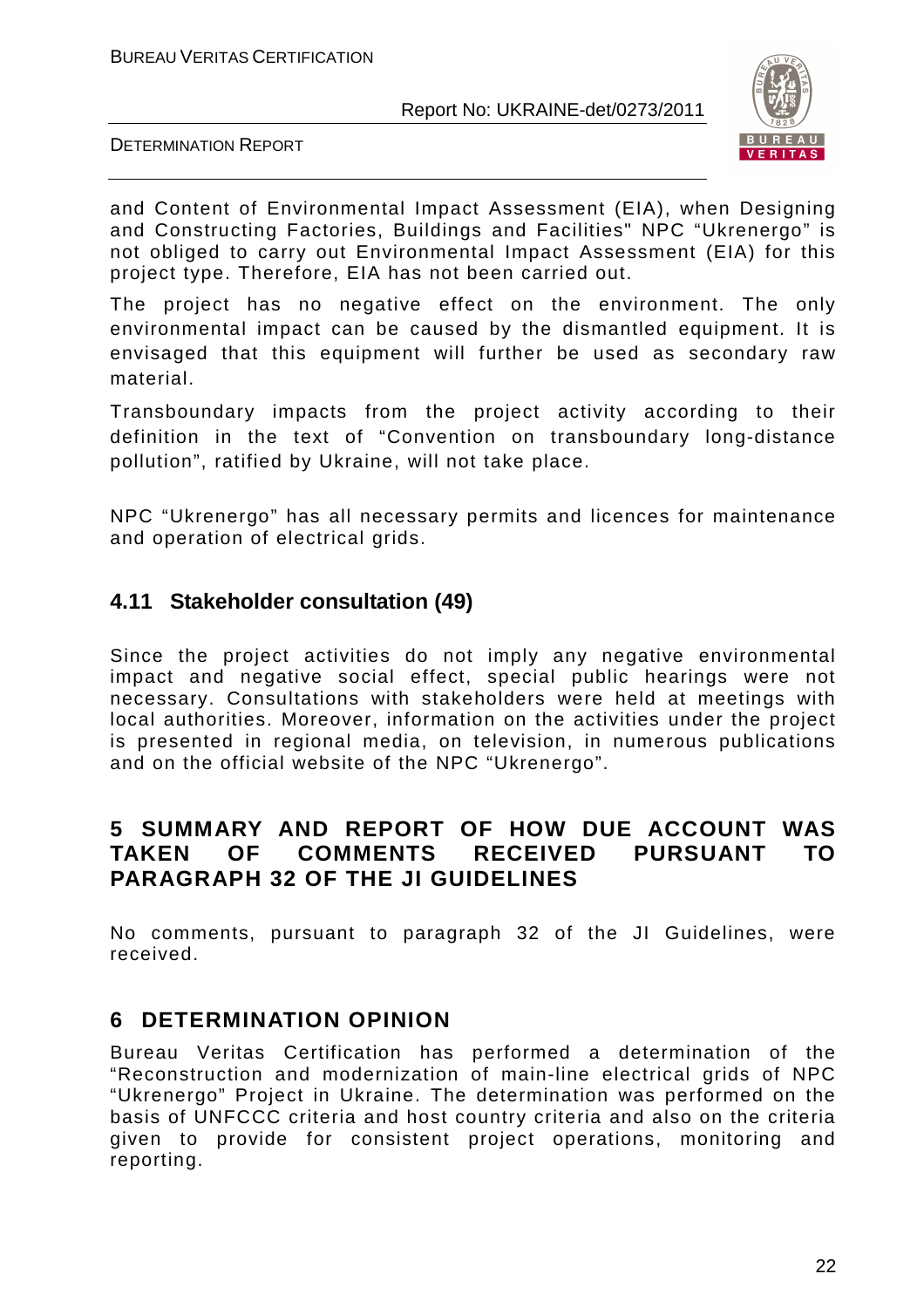

DETERMINATION REPORT

The determination consisted of the following three phases: i) a desk review of the project design and the baseline and monitoring plan; ii) follow-up interviews with project stakeholders; iii) the resolution of outstanding issues and the issuance of the final determination report and opinion.

Project participants used the latest tool for demonstration of the additionality. In line with this tool, the PDD provides investment analysis, and common practice analysis to determine that the project activity itself is not the baseline scenario.

Emission reductions attributable to the project are hence additional to any that would occur in the absence of the project activity. Given that the project is implemented and maintained as designed, the project is likely to achieve the estimated amount of emission reductions.

The determination revealed one pending issue related to the current determination stage of the project: the issue of the written approval of the project by the host Party. If the written approval by the host Party is awarded, it is our opinion that the project as described in the Project Design Document, Version 02 meets all the relevant UNFCCC requirements for the determination stage and the relevant host Party criteria.

The review of the project design documentation (version 02) and the subsequent follow-up interviews have provided Bureau Veritas Certification with sufficient evidence to determine the fulfillment of stated criteria. In our opinion, the project correctly applies and meets the relevant UNFCCC requirements for the JI and the relevant host country criteria.

The determination is based on the information made available to us and the engagement conditions detailed in this report.

# **7 REFERENCES**

### **Category 1 Documents:**

Documents provided by the project participants that relate directly to the GHG components of the project.

- /1/ PDD "Reconstruction and modernization of main-line electrical grids of NPC "Ukrenergo", version 1 dated 18/03/2011
- /2/ PDD "Reconstruction and modernization of main-line electrical grids of NPC "Ukrenergo", version 2 dated 15/06/2011
- /3/ Calculation of emission reductions, Excel file
- /4/ Letter of Endorsement №1446/23/7 on the JI project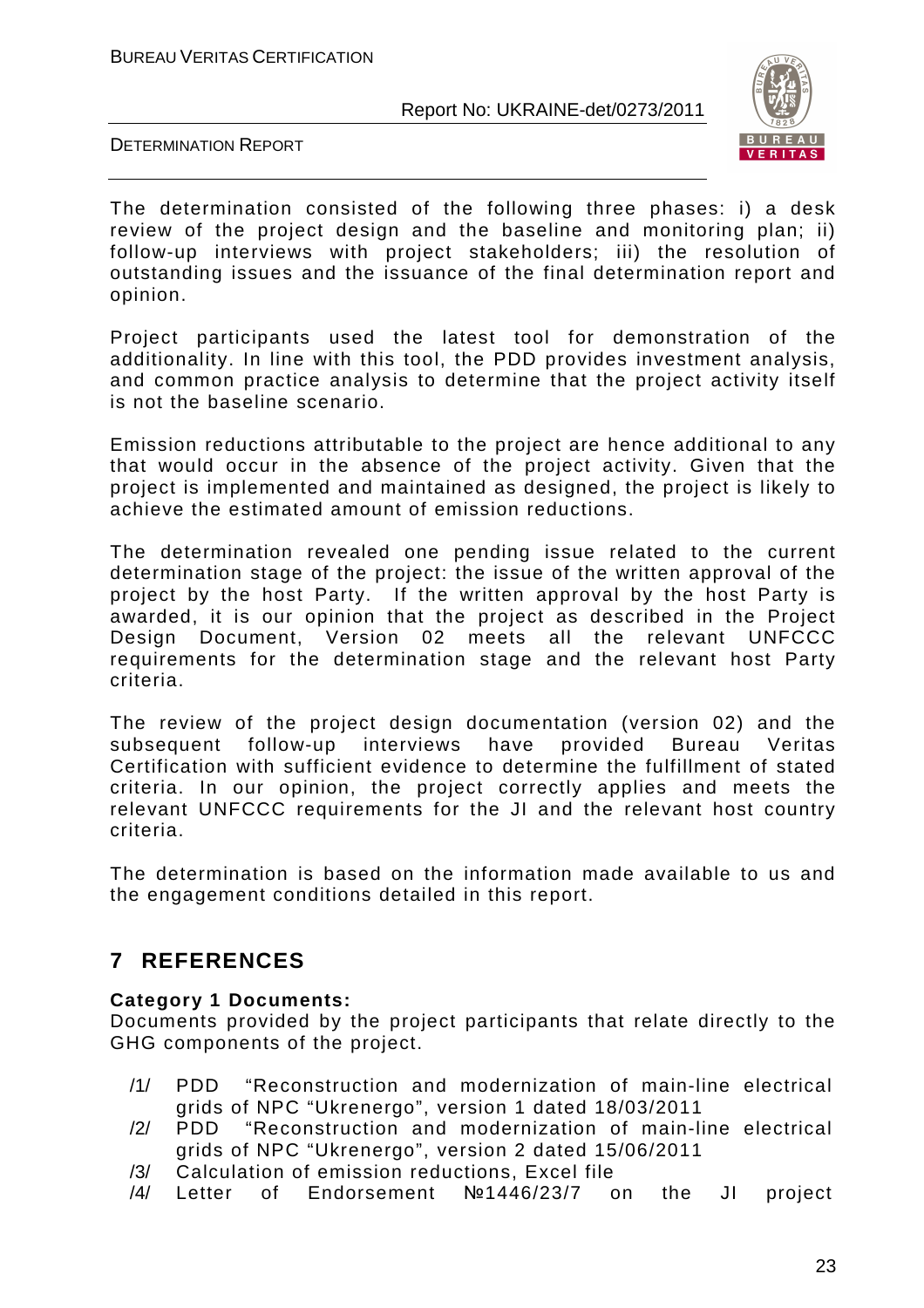



"Reconstruction and modernization of main-line electrical grids of NPC "Ukrenergo" dated 04 June, 2011, issued by National Environmental Investment Agency of Ukraine

/5/ Minutes of the NPC "Ukrenergo" board meeting regarding JI project implementation dated 25/12/2003

### **Category 2 Documents:**

Background documents related to the design and/or methodologies employed in the design or other reference documents.

- /1/ Guidelines for Users of the Join Implementation Project Design Document Form, version 04, JISC
- /2/ Joint Implementation Project Design Document Form, version 01
- /3/ Guidance on Criteria for Baseline Setting and Monitoring, version 02, JISC.
- /4/ Glossary of JI terms, version 03, JISC.
- /5/ Tool for the demonstration and assessment of additionality, Version 05.2
- /6/ JISC "Clarification regarding the public availability of documents under the verification procedure under the Joint Implementation Supervisory Committee." Version 03
- /7/ Decree of Cabinet of Ministers of Ukraine #206, dated 22/02/2006
- /8/ The Decision of the National Security and Defense Council of Ukraine "On the market development of energy resources within the Energy Strategy of Ukraine till 2030" of 05/06/2009
- /9/ Concept of functioning and development of the wholesale electricity market of Ukraine, approved by the Cabinet of Ministers of Ukraine of 16 November 2002
- /10/ Order of 25.03.2002, № 289 "On approval of the report on the activities of NERC in 2001"
- /11/ Law of Ukraine "On electric power"
- /12/ Law of Ukraine "On metrology and metrological activity"
- /13/ Order of the Cabinet of Ministers of Ukraine of 15 August 2005 № 745 "On the transition to unified tariffs on electricity sold to consumers"
- /14/ Decree № 309 of the National electricity regulatory commission of Ukraine (NERC) of 10.03.1999 "On electricity tariffs, which is released to the population and settlements"
- /15/ Decree № 47 the National electricity regulatory commission of Ukraine (NERC) of 22.01.2001 "On approval of the procedure for formation of retail tariff for electricity to consumers (except population and population settlements) by the licensees that supply electricity at regulated rates"
- /16/ Decree № 654 of National electricity regulatory commission of Ukraine (NERC) s of 25.05.2006 "On approval of the procedure for filing, determination and approval of economic factors of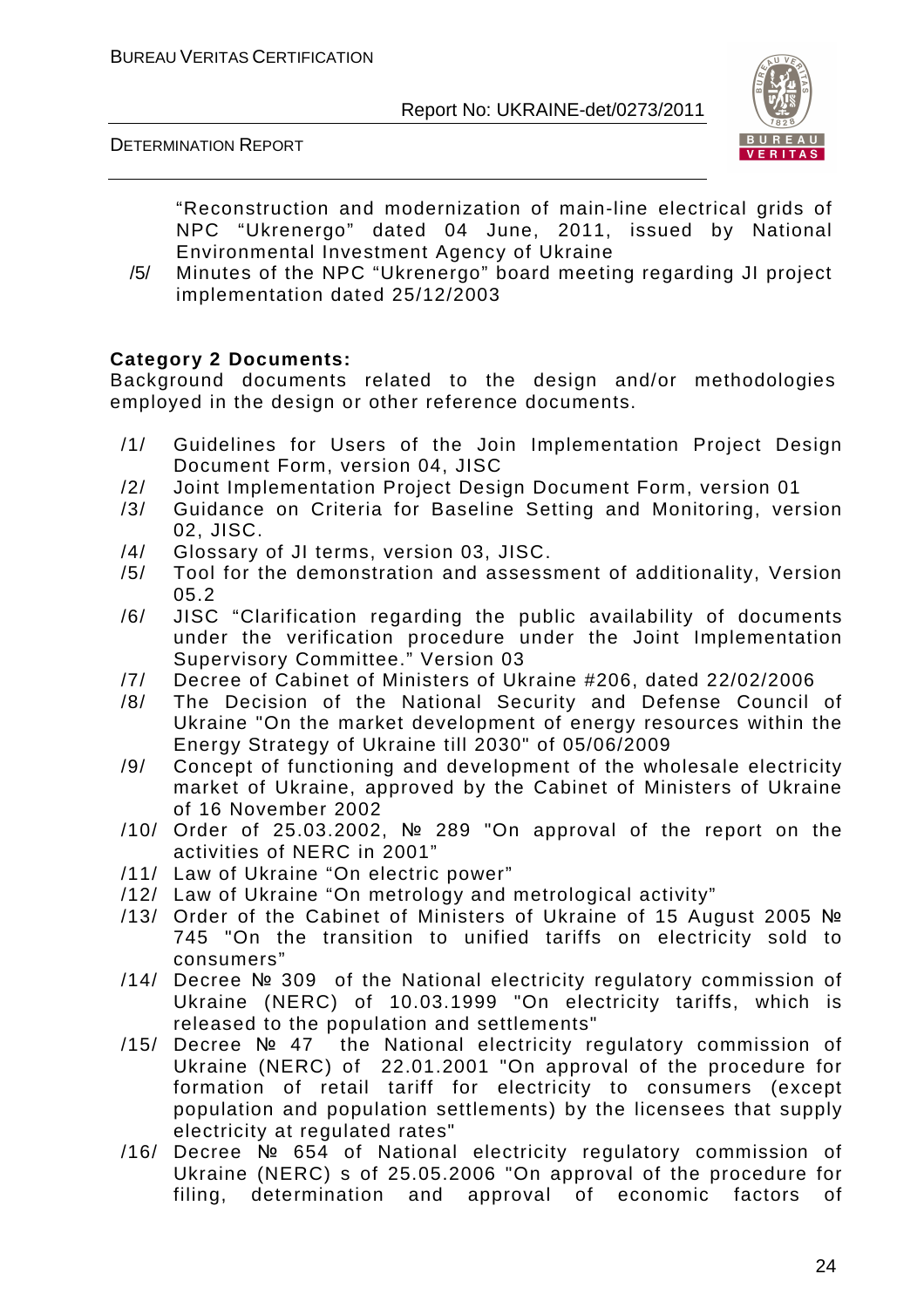



standardized technical electricity losses"

- /17/ State building norms DBN A.2.2-1-2003 "Structure and Content of Environmental Impact Assessment (EIA) when Designing and Constructing Factories, Buildings and Structures"
- /18/ "Methodology for Determination of energy losses in transformers and power lines", approved by Ministry of Energy sector of Ukraine, on February 18, 1998
- /19/ Annex 7 (4) to the Agreement between the members of the wholesale electricity market of Ukraine dated 15/11/1996 (revision of 16/02/2007) "General technical requirements to the automated system of commercial accounting of the wholesale electricity market of Ukraine"
- /20/ The concept of building automation systems of accounting electric power in energy market, approved by a joint order of Ministry of Energy, NERC, State Committee for State Standard, State Building and State industrial policy of Ukraine # 32/28/28/276/75/54 of 17.04.2006
- $/21/$  Methods of compiling the balance of power structure in electrical networks of 0.38-150 kW, analysis of its components and electricity technological losses rate setting. GND 34.09.104-2003
- /22/ Operational Guidelines for Project Design Documents of Joint Implementation Projects, Volume 1: General guidelines, version 2.3, Ministry of Economic Affairs of the Netherlands
- $/23/$  "Ukraine Assessment of new calculation of CEF", approved by TUV SUD of 17/08/2007
- /24/ Order of the National Environmental Investment Agency of Ukraine (NEIA) № 43 of 28/03/2011 on approval of specific carbon dioxide emission indicators for 2010
- /25/ Order of the National Environmental Investment Agency of Ukraine (NEIA) № 62 of 15/04/2011 on approval of specific carbon dioxide emission indicators for 2008
- /26/ Order of the National Environmental Investment Agency of Ukraine (NEIA) № 63 of 15/04/2011 on approval of specific carbon dioxide emission indicators for 2009
- /27/ Order of the National Environmental Investment Agency of Ukraine (NEIA) № 75 of 12/05/2011 on approval of specific carbon dioxide emission indicators for 2011
- /28/ List of commissioned measurement equipment to be calibrated in 2010, Tsentralna power system
- $\frac{1297}{291}$  Calibration schedule for the current meters installed within the interstate electric grid on the boundary of the Tsentralna power system with power supplying and power generating companies for 2011, approved by the deputy direct of NPC "Ukrenergo" of 23/12/2010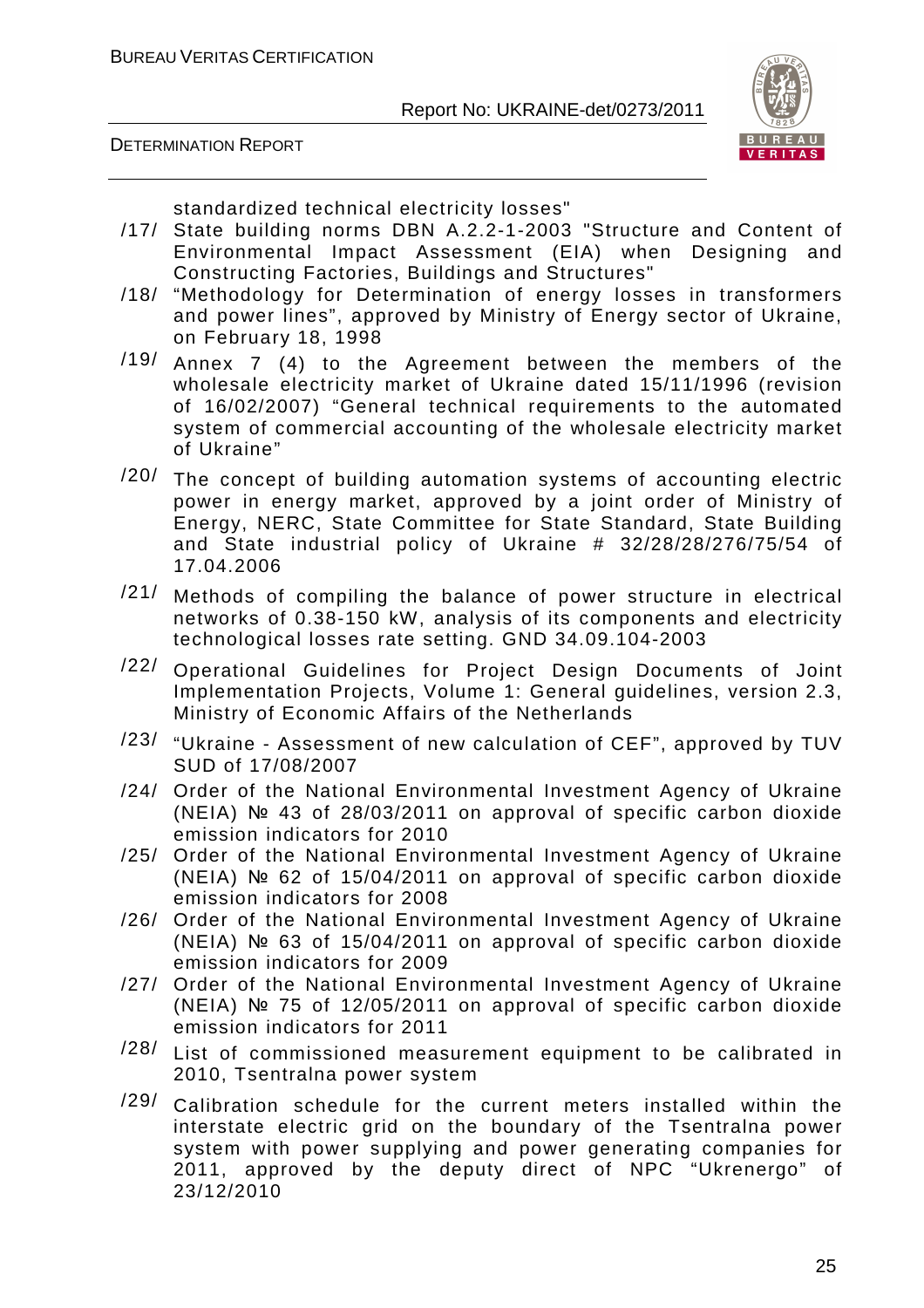



- $/30/$  Certificate #11- $\Pi$ /1333 on calibration of the working standard of a standard three-phase wattmeter SM 3050 valid until December 2011
- $/31/$  Balance structure of electricity and technological electricity losses (TEL) for transmission within electrical networks of the Tsentralna power system for December, 2010
- /32/ The balance of revenue, distribution and power losses for 2010
- /33/ Statement of Technical Commission on the operating readiness of facilities within SS 330 kW "Grabiv" of Rivnenski MEM completed after reconstruction and modernization, of 11/12/2006, village Grabiv
- /34/ Statement of Technical Commission on the operating readiness of facilities completed after reconstruction and modernization, Zaporizzia city, of 21/12/2004
- /35/ Statement of Technical Commission on the operating readiness of parts of operating voltage electric networks 220-750 kW, Stakhaniv city, of 02/10/2006
- /36/ Statement of Technical Commission on the operating readiness of facilities within SS 750 kW "Zakhidnoukraiinska" completed after reconstruction and modernization, Lviv region, Zhydachivsky district, Zhyrova village, of 29/05/2009
- /37/ Statement of Technical Commission on the operating readiness of facilities after reconstruction and modernization, installation of new phase of shunt reactor type RODTS-11000/750 at SS "DN-750" DnMES, Zaporizzia city, of 29/12/2004
- /38/ List of gas-insulated switches voltage 110-750 kW at SS 220-750 kW of NPC "Ukrenergo" installed during 2004-2010
- /39/ Statement # 10 of Technical Commission on the operating readiness of automated electricity accounting system of 02/07/2007, Artemivsk city
- /40/ Statement of Technical Commission on acceptance into permanent (industrial) operation ASCEA systems SS "Lviv-2", SS "Pivdenna" of Zakhidna SS NPC "Ukrenergo" of 01/09/2006
- /41/ Statement on the operating readiness of Automated system of commercial accounting of electricity of Krymska SS of 15/07/2009, Simferopol city
- /42/ Statement on the operating readiness of Automated system of commercial accounting of electricity (ASCEA) of local level at SS 330 kW Mykolaivska of 19/12/2007, M.Laryno village, SS 330 kW Mykolaivska
- /43/ Statement on the operating readiness of Automated system of commercial accounting of electricity (ASCEA) of local level at SS HMEM SS "Losevo" of Northern SS, Kharkiv city, of 20/04/2007
- /44/ Statement on the operating readiness of Automated system of commercial accounting of electricity SS "Zhovtneva", exciting facilities of electric networks of Central electric power system of SE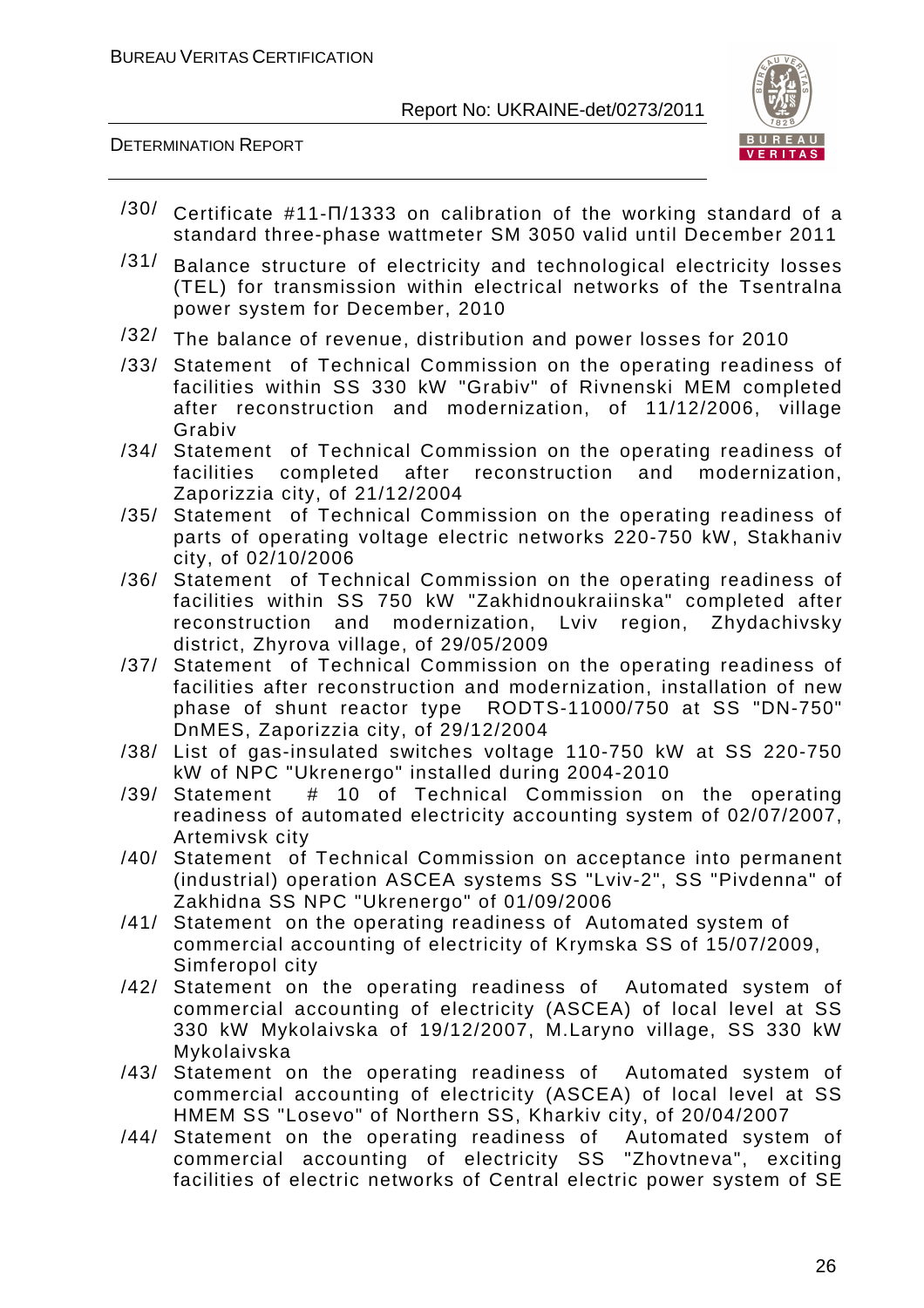

DETERMINATION REPORT

NPC "Ukrenergo", Kyiv city, of 12/12/2006

- /45/ Admission State Statement on the operating readiness of Automated system of commercial accounting of electricity of NPC "Ukrenergo" (ASCAE NPC "Ukrenergo" ) of 05/08/2009, Kyiv city
- /46/ Balance structure of electricity and technological electricity expenses (ETE) for transmission within electrical networks 154-0,38 kW Chernihivoblenergo for December 2000
- /47/ The balance of revenue, distribution and energy losses in DAEK, Z.S.M. Central RDTS in May 2010
- /48/ Balance structure of electricity and technological electricity losses (TEL) for transmission within electrical networks 800-0,38 kW for February, 2009. Tsentralna electric power system
- /49/ Statement of electricity output and tempering Tripilska combined heat and power plant, June 2010
- /50/ Letter № 04-3033, JSC "State Energy Generating Company "Tsentrenergo" Trypilska combined heat and power plant o Director of Tsentral power system NPC "Ukrenergo", Bondarenko O.M., dated 05/05/2010
- /51/ Statement of Technical Commission on the operating readiness of automated control systems of electric energy substation 330 kW quality parameters (ACSEESQP Kotovska) of 21/12/2010, Odesa city
- /52/ Statement # 1643 ATS 44 of Technical Commission of 24/12/2007 on the operating readiness of separate facilities (buildings, structures) within existing facilities completed after modernization, Zaporizzia city. Facilities: Modernization of electric energy accounting system of SS 330 kW "Dnipro-Donbas" of Dniprovska power system
- /53/ Acceptance certificate # 3 of carried out via economic process concerning current, overhaul repair, reconstruction, modernization for April 2011 of 29/04/2011
- $/54/$  Statement of Technical Commission on the operating readiness of modernized parts of operating facilities of voltage electric networks 220-750 kW, Mariupol city. Facilities: SS "Zoria-330 kW" add. 330 kW, 110 kW
- /55/ Statement of Technical Commission on the operating readiness of modernized parts of operating facilities of voltage electric networks 220-750 kW, Luhansk city. Facilities: Luhanski MEM, SS "Cherkaska 220 kW", modernization of accounting chains VRP-kW (installation TS 110 kW type TGFK 110 II) connections Slovianoserbska-1, Slovianoserbska-2, Slovianoserbska-3, Slovianoserbska-4, Raivodoprovod # 1, Raivodoprovod # 2, VL-26, Sovhoz, VL-59 Boiler, VL-75 Selyshche, Rodakovo-Yuriivska, Sboika, Gromovo (installation 8 units, TS 6 kW type TPL-10 M) connections TSN # 1, TSN # 2, TSN # 1 with DGK, TSN # 2 with DGK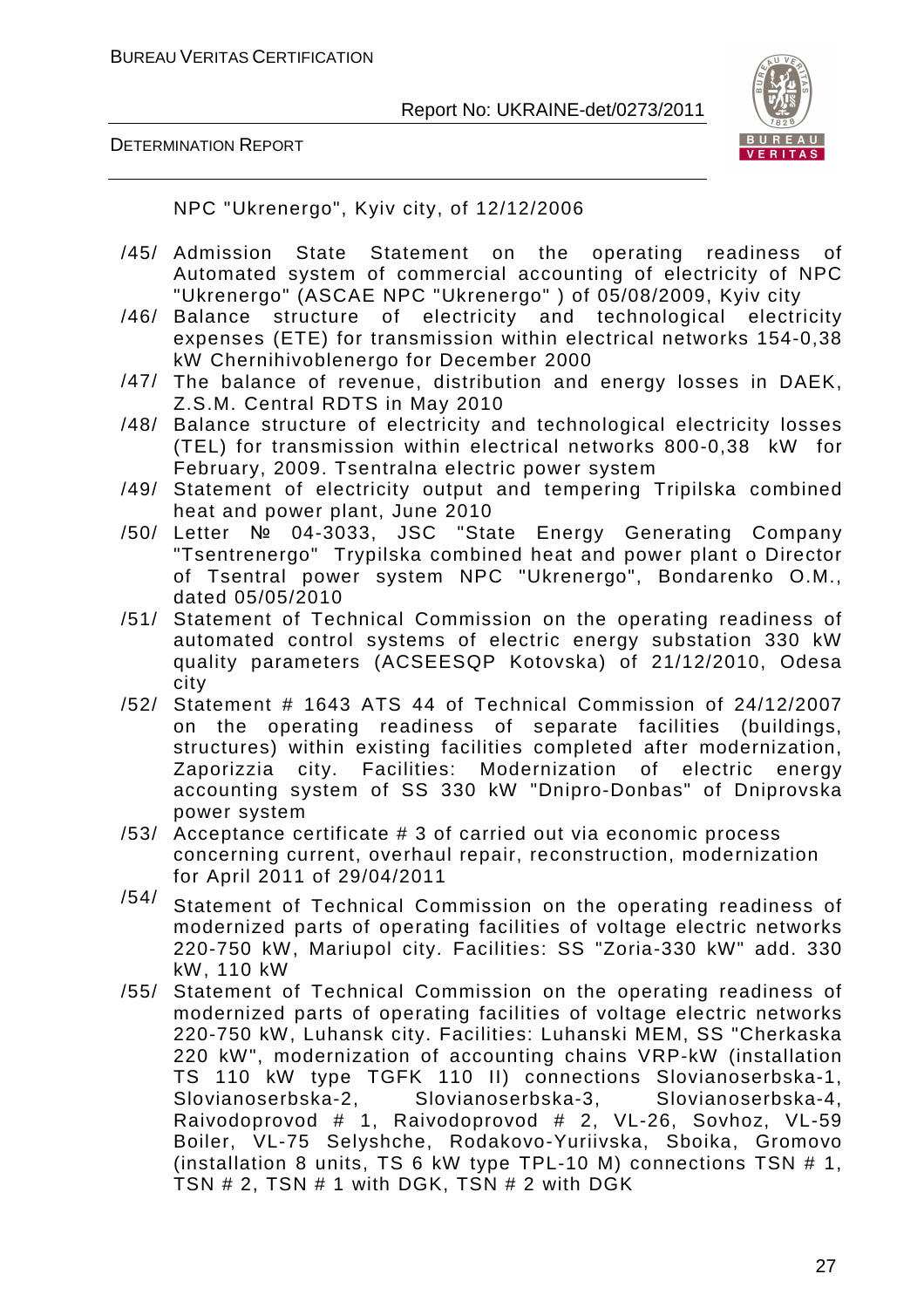

### DETERMINATION REPORT

- /56/ Departmental Reporting Form 1B-TVE DAEK "Balance structure of electricity and technological losses of electricity (TLE) for its transmission via the electrical grids for September 2009"
- /57/ Departmental Reporting Form 1B-TVE DAEK "Balance structure of electricity and technological losses of electricity (TLE) for its transmission via the electrical grids for December 2008"
- /58/ Departmental Reporting Form 1B-TVE DAEK "Balance structure of electricity and technological losses of electricity (TLE) for its transmission via the electrical grids for July 2006"
- /59/ Departmental Reporting Form 1B-TVE DAEK "Balance structure of electricity and technological losses of electricity (TLE) for its transmission via the electrical grids for May 2007"
- /60/ Departmental Reporting Form 1B-TVE DAEK "Balance structure of electricity and technological losses of electricity (TLE) for its transmission via the electrical grids for October 2004"
- /61/ Departmental Reporting Form 1B-TVE DAEK "Balance structure of electricity and technological losses of electricity (TLE) for its transmission via the electrical grids for January 2011"
- /62/ Departmental Reporting Form 1B-TVE DAEK "Balance structure of electricity and technological losses of electricity (TLE) for its transmission via the electrical grids for April 2010"
- /63/ Statement of Technical Commission on the operating readiness of electric energy measuring complex at SS 330 kW "Novo-Odeska", Odesa city

### **Persons interviewed:**

List persons interviewed during the validation or persons that contributed with other information that are not included in the documents listed above.

- /1/ Timchenko V. Acting director of NPC "Ukrenergo"
- /2/ Kravchuk V. Head of the electric technical department of NPC "Ukrenergo"
- /3/ Ushchapovskyy K. Deputy director, chief dispatcher NPC "Ukrenergo"
- /4/ Sologub O. Head of the line service NPC "Ukrenergo"
- /5/ Kovalenko I. Head of the PS 33- kW "Zhovtneva", Tsentralna power system NPC "Ukrenergo"
- /6/ Kulemza S. First deputy director on capital construction, economics and purchasing of the Tsentralna power system NPC "Ukrenergo"
- /7/ Galushka V. Head of the equipment and accounting system automation department of the Tsentralna power system NPC "Ukrenergo"
- /8/ Palamarchuk D. JI project consultant of VEMA S.A.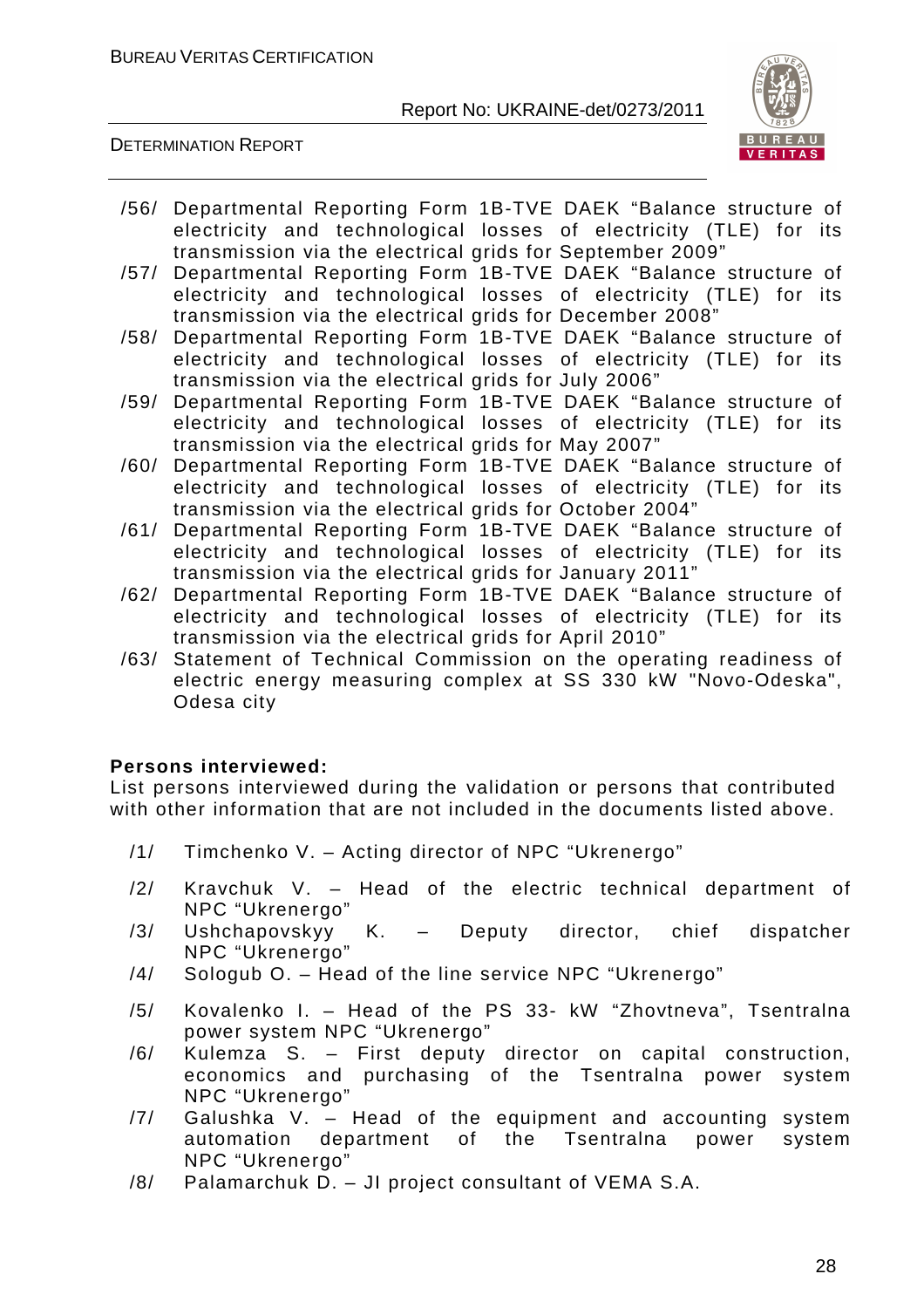

DETERMINATION REPORT

/9/ Vorobyov E. – JI project consultant of VEMA S.A.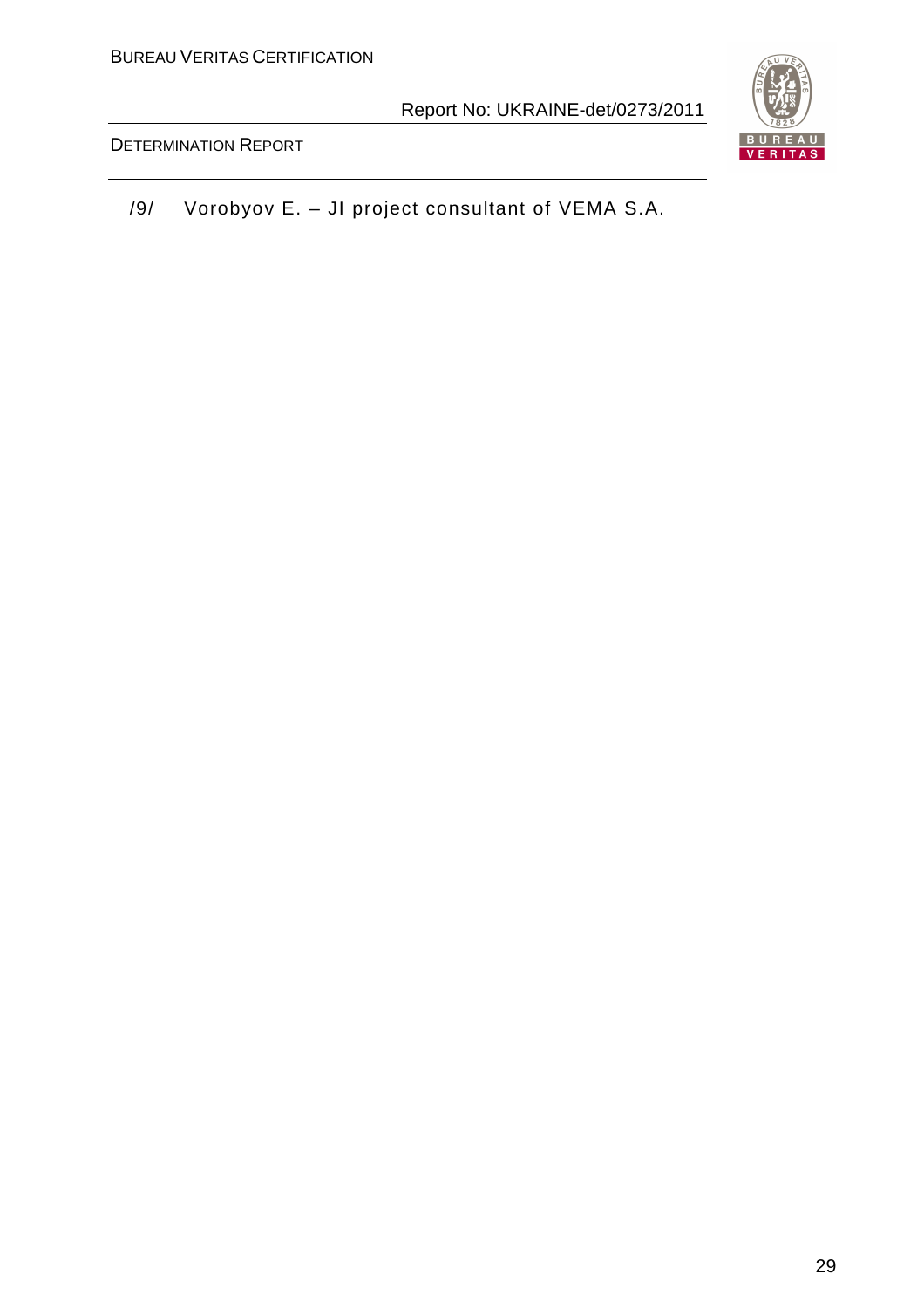

### DETERMINATION REPORT

APPENDIX A: JI PROJECT DETERMINATION PROTOCOL

### **BUREAU VERITAS CERTIFICATION HOLDING SAS**

### **DETERMINATION PROTOCOL**

| <b>Guidelines</b><br>for JI PDD<br><b>Form Users</b><br>or DVM<br><b>Paragraph</b> | <b>Check Item</b>                                                                                                                                                                                              | <b>Initial finding</b>                                                                                                                                                                                                                                                                                                                                                   | <b>Draft</b><br>conclusion | <b>Final</b><br>conclusion |  |
|------------------------------------------------------------------------------------|----------------------------------------------------------------------------------------------------------------------------------------------------------------------------------------------------------------|--------------------------------------------------------------------------------------------------------------------------------------------------------------------------------------------------------------------------------------------------------------------------------------------------------------------------------------------------------------------------|----------------------------|----------------------------|--|
|                                                                                    |                                                                                                                                                                                                                | <b>Guidelines for JI PDD Form Users</b>                                                                                                                                                                                                                                                                                                                                  |                            |                            |  |
|                                                                                    |                                                                                                                                                                                                                | Section A General description of the project                                                                                                                                                                                                                                                                                                                             |                            |                            |  |
|                                                                                    |                                                                                                                                                                                                                | A.1. Title of the project                                                                                                                                                                                                                                                                                                                                                |                            |                            |  |
| A.1                                                                                | the title of the<br>project  <br>Is.<br>presented?<br>Is the sectoral scope to which<br>project pertains presented?<br>Is the current version number of<br>the document presented?<br>was completed presented? | The title of the project is provided in the<br>section A.1. of the PDD: Reconstruction<br>and modernization of main-line electrical<br>grids of NPC "Ukrenergo"<br>The sectoral scope #2 - "Energy<br>distribution".<br>Is the date when the document The current version number and the date<br>of completion are also presented the in<br>the section A.1. of the PDD. | OK.                        | <b>OK</b>                  |  |
| A.2 Description of the project                                                     |                                                                                                                                                                                                                |                                                                                                                                                                                                                                                                                                                                                                          |                            |                            |  |

**Table 1. Check list for determination, according JOINT IMPLEMENTATION DETERMINATION AND VERIFICATION MANUAL (Ver. 01)**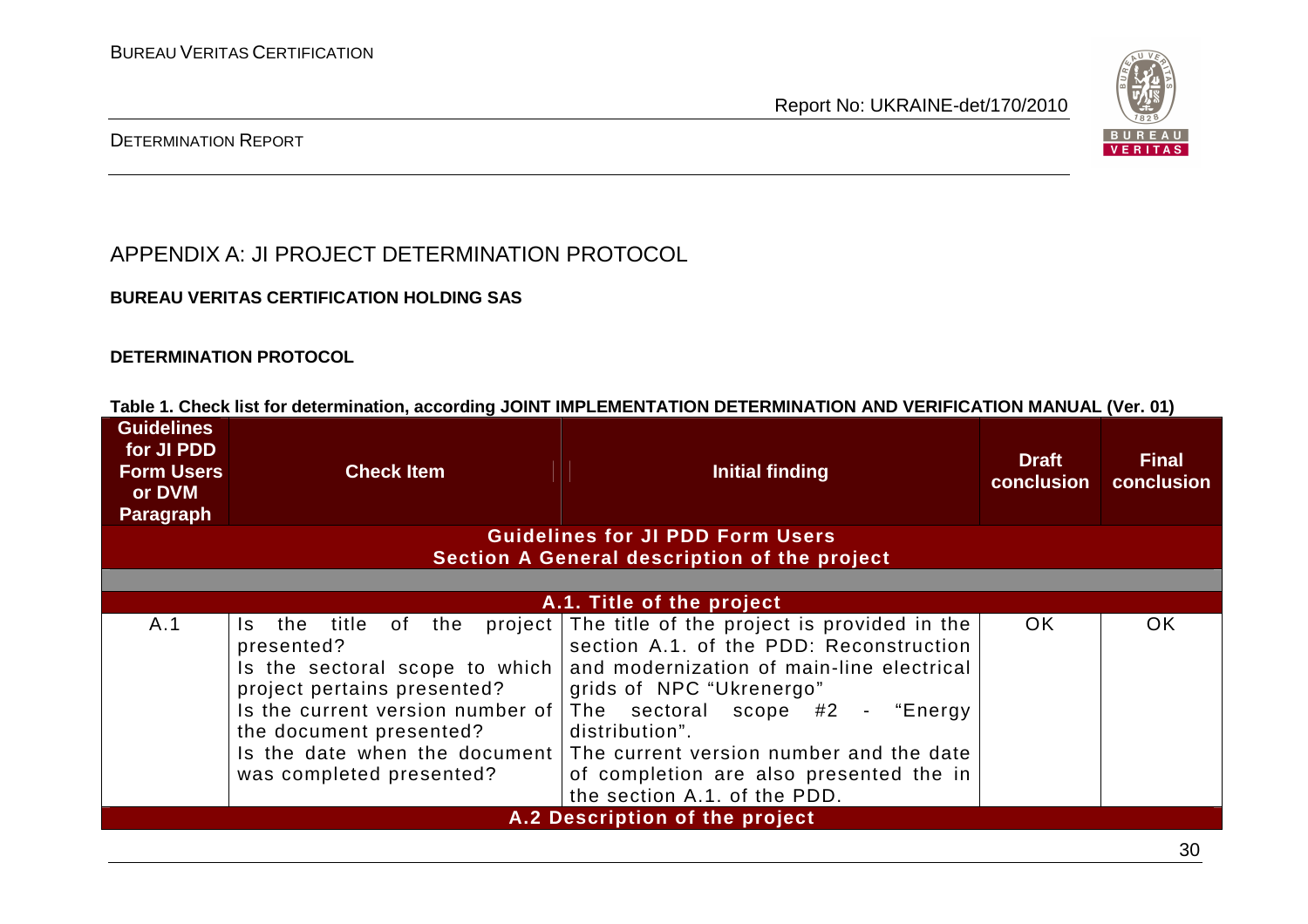

| <b>Guidelines</b><br>for JI PDD<br><b>Form Users</b><br>or DVM<br>Paragraph | <b>Check Item</b>                                                                                                                                                                                                                                                                                                                                                      | <b>Initial finding</b>                                                                                                                                                                                                                                                                                                                                                                                                                                                                                                                                      | <b>Draft</b><br>conclusion | <b>Final</b><br>conclusion |
|-----------------------------------------------------------------------------|------------------------------------------------------------------------------------------------------------------------------------------------------------------------------------------------------------------------------------------------------------------------------------------------------------------------------------------------------------------------|-------------------------------------------------------------------------------------------------------------------------------------------------------------------------------------------------------------------------------------------------------------------------------------------------------------------------------------------------------------------------------------------------------------------------------------------------------------------------------------------------------------------------------------------------------------|----------------------------|----------------------------|
| A.2                                                                         | included<br>with<br>a<br>concise,<br>summarizing explanation<br>$(max. 1-2 pages)$ of the:<br>a) Situation existing prior to the<br>starting date of the project;<br>b) Baseline scenario; and<br>c) Project scenario (expected<br>outcome, including a technical<br>description).<br>Is the history of the project<br>(incl. its JI component) briefly<br>summarized? | Is the purpose of the project $\vert$ No, the information regarding baseline<br>scenario and situation existing prior to<br>the starting date of the project is<br>missing.<br>CAR01<br>Please, add to the section A.2. of the<br>PDD the description of baseline scenario<br>and situation existing prior to the<br>starting date of the project as per<br>Guidelines for users of the JI PDD form<br>(version $04$ ).<br>CAR02<br>Please, provide the interpretation for<br>abbreviations and abridgments in the<br>PDD when first mentioned in the text. | <b>CAR01</b><br>CAR02      | OK.<br><b>OK</b>           |
|                                                                             |                                                                                                                                                                                                                                                                                                                                                                        | A.3 Project participants                                                                                                                                                                                                                                                                                                                                                                                                                                                                                                                                    |                            |                            |
| A.3                                                                         | project participants<br>Are<br>Party(ies)<br>involved<br>in<br>the I<br>project listed?<br>Is contact information provided<br>in Annex 1 of the PDD?                                                                                                                                                                                                                   | and Yes,<br>project participants,<br>Parties<br>involved and contact information are<br>provided in the corresponding sections<br>of the PDD.                                                                                                                                                                                                                                                                                                                                                                                                               | OK.                        | <b>OK</b>                  |
|                                                                             |                                                                                                                                                                                                                                                                                                                                                                        | A.4 Technical description of the project                                                                                                                                                                                                                                                                                                                                                                                                                                                                                                                    |                            |                            |
| A.4.1                                                                       | Location of the project                                                                                                                                                                                                                                                                                                                                                | CAR03<br>Please, add the information concerning                                                                                                                                                                                                                                                                                                                                                                                                                                                                                                             | CAR03                      | <b>OK</b>                  |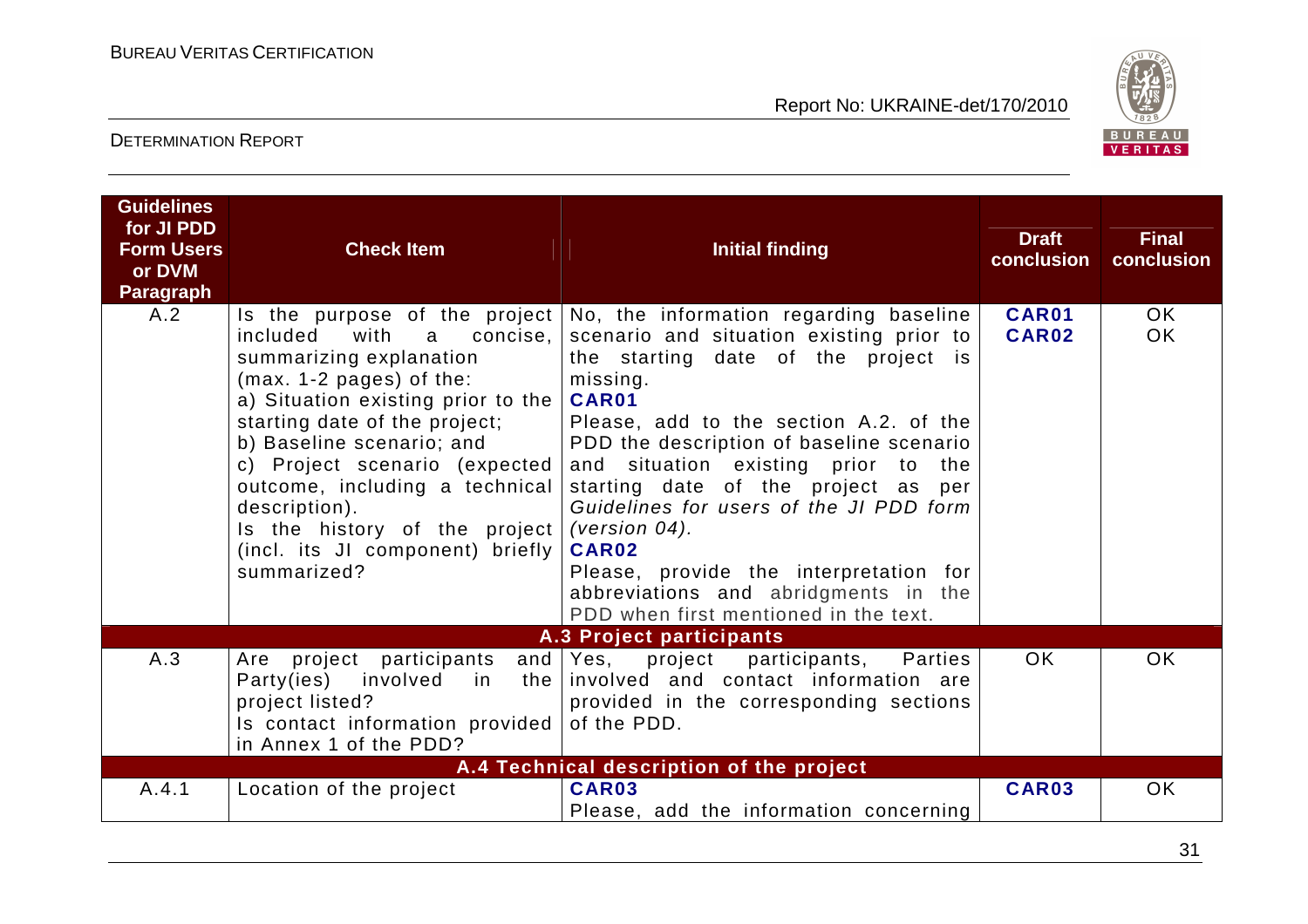

| <b>Guidelines</b><br>for JI PDD<br><b>Form Users</b><br>or DVM<br><b>Paragraph</b> | <b>Check Item</b>                                                                                                                                                                                                             | <b>Initial finding</b>                                                                                                                                                                                                                                                                                                                                                                                                                                                                  | <b>Draft</b><br>conclusion                                    | <b>Final</b><br>conclusion                                    |
|------------------------------------------------------------------------------------|-------------------------------------------------------------------------------------------------------------------------------------------------------------------------------------------------------------------------------|-----------------------------------------------------------------------------------------------------------------------------------------------------------------------------------------------------------------------------------------------------------------------------------------------------------------------------------------------------------------------------------------------------------------------------------------------------------------------------------------|---------------------------------------------------------------|---------------------------------------------------------------|
|                                                                                    |                                                                                                                                                                                                                               | project location to the sections A.4.1.2.,<br>A.4.1.3., A.4.1.4.                                                                                                                                                                                                                                                                                                                                                                                                                        |                                                               |                                                               |
| A.4.1.1                                                                            | Host Party(ies)                                                                                                                                                                                                               | The project is located in Ukraine.                                                                                                                                                                                                                                                                                                                                                                                                                                                      | <b>OK</b>                                                     | <b>OK</b>                                                     |
| A.4.1.2                                                                            | Region/State/Province etc.                                                                                                                                                                                                    | See CAR03 in the section A.4.1 above.                                                                                                                                                                                                                                                                                                                                                                                                                                                   | Pending                                                       | OK                                                            |
| A.4.1.3                                                                            | City/Town/Community etc.                                                                                                                                                                                                      | See CAR03 in the section A.4.1 above.                                                                                                                                                                                                                                                                                                                                                                                                                                                   | Pending                                                       | <b>OK</b>                                                     |
| A.4.1.4                                                                            | Detail of the physical location,<br>including information allowing<br>the unique identification of the<br>project. (This section should not<br>exceed one page)                                                               | See CAR03 in the section A.4.1 above.                                                                                                                                                                                                                                                                                                                                                                                                                                                   | Pending                                                       | <b>OK</b>                                                     |
|                                                                                    |                                                                                                                                                                                                                               | A.4.2. Technologies to be employed, or measures, operations or actions to be implemented by the project                                                                                                                                                                                                                                                                                                                                                                                 |                                                               |                                                               |
| A.4.2                                                                              | Are the technology(ies) to be $CRRO4$<br>employed,<br>or<br>measures,<br>operations or actions to be<br>implemented by the project,<br>including all relevant technical<br>data and the implementation<br>schedule described? | Please, add to the PDD information<br>concerning<br>each<br>be<br>measure<br>to<br>implemented according<br>to<br>project<br>(organizational, technical) and<br>explain<br>how they will be implemented.<br><b>CAR05</b><br>section A.4.2, contains<br>The<br>the<br>comparison of two different types of<br>transformers. Please, indicate which<br>type of transformers is to be installed in<br>the project. Please, explain how this<br>activity will result in reduction of energy | CAR04<br><b>CAR05</b><br>CAR06<br><b>CAR07</b><br><b>CL01</b> | <b>OK</b><br><b>OK</b><br><b>OK</b><br><b>OK</b><br><b>OK</b> |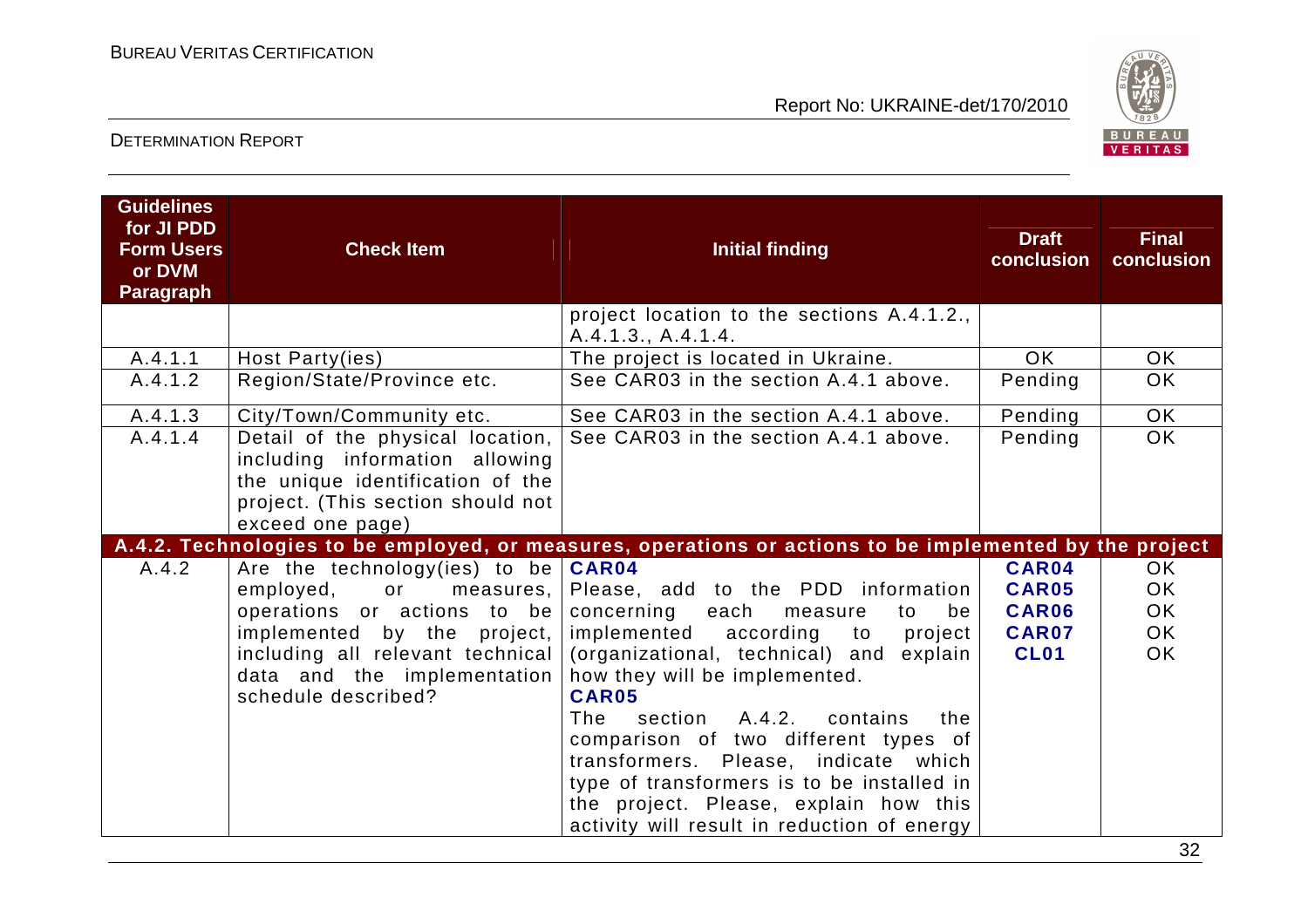

| <b>Guidelines</b><br>for JI PDD<br><b>Form Users</b><br>or DVM<br><b>Paragraph</b> | <b>Check Item</b>                                                                                                                                | <b>Initial finding</b>                                                                                                                                                                                                                                                                                                                                                                                                                                                                                                                                            | <b>Draft</b><br>conclusion | <b>Final</b><br>conclusion |
|------------------------------------------------------------------------------------|--------------------------------------------------------------------------------------------------------------------------------------------------|-------------------------------------------------------------------------------------------------------------------------------------------------------------------------------------------------------------------------------------------------------------------------------------------------------------------------------------------------------------------------------------------------------------------------------------------------------------------------------------------------------------------------------------------------------------------|----------------------------|----------------------------|
|                                                                                    |                                                                                                                                                  | loss.<br>CAR06<br>The information concerning glass and<br>polymeric insulators installation must be<br>included in the section A of the PDD.<br>CAR07<br>Please, add to PDD the information on<br>implementation schedule for each type<br>of measures foreseen by the project.<br><b>CL01</b><br>It is stated in the section A.4.2, that the<br>project foresees replacement of the non-<br>working equipment. Taking into account<br>that this activity is mandatory, please,<br>clarify if this activity can be attributable<br>to the project implementation. |                            |                            |
|                                                                                    |                                                                                                                                                  | A.4.3. Brief explanation of how the anthropogenic emissions of greenhouse gases by sources are to be<br>reduced by the proposed JI project, including why the emission reductions would not occur in the<br>absence of the proposed project, taking into account national and/or sectoral policies and circumstances                                                                                                                                                                                                                                              |                            |                            |
| A.4.3                                                                              | Is it explained briefly how The<br>anthropogenic GHG emission<br>reductions are to be achieved?<br>(This section should not exceed<br>one page.) | project aims<br>at<br>introducing<br>measures to reduce energy losses in<br>main-line electrical<br>grids<br><b>NPC</b><br>of<br>"Ukrenergo". Correspondingly the use of<br>fossil fuels to produce electricity at                                                                                                                                                                                                                                                                                                                                                | OK.                        | OK.                        |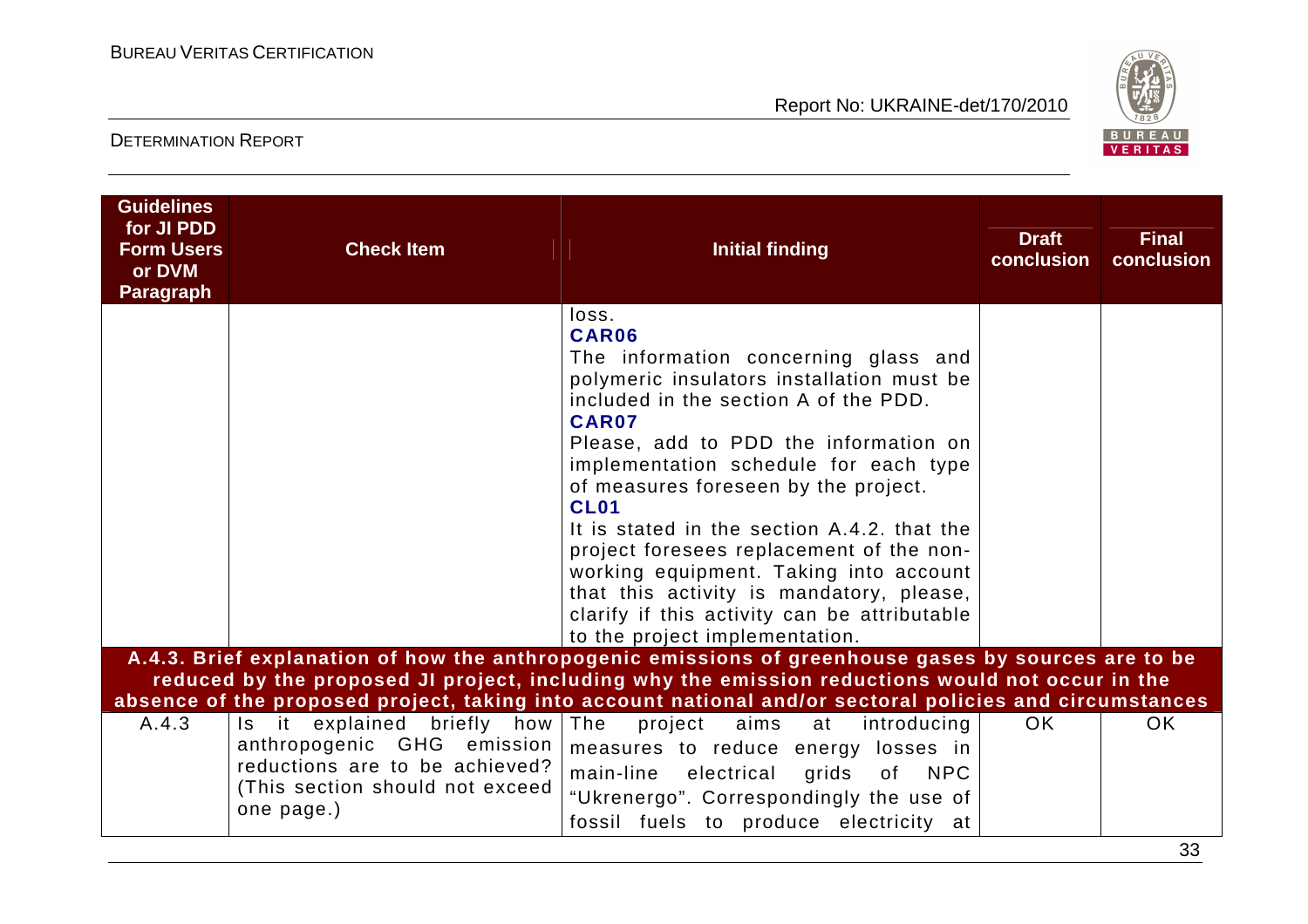

| <b>Guidelines</b><br>for JI PDD<br><b>Form Users</b><br>or DVM<br><b>Paragraph</b> | <b>Check Item</b>                                                                                                                                                                       | <b>Initial finding</b>                                                                                                                     | <b>Draft</b><br>conclusion | <b>Final</b><br>conclusion |  |  |
|------------------------------------------------------------------------------------|-----------------------------------------------------------------------------------------------------------------------------------------------------------------------------------------|--------------------------------------------------------------------------------------------------------------------------------------------|----------------------------|----------------------------|--|--|
|                                                                                    |                                                                                                                                                                                         | power generating plants will reduce.<br>Fuel savings will reduce GHG emissions.                                                            |                            |                            |  |  |
|                                                                                    |                                                                                                                                                                                         | A.4.3.1. Estimated amount of emission reductions over the crediting period                                                                 |                            |                            |  |  |
| A.4.3.1                                                                            | Is the length of the crediting<br>period Indicated?<br>Are estimates of total as well as  <br>annual and average annual<br>emission reductions in tonnes<br>of CO2 equivalent provided? | CAR08<br>Please, correct formatting of the section<br>A.4.3.1. as per Guidelines for users of<br>the JI PDD form (version 04).             | CAR08                      | <b>OK</b>                  |  |  |
|                                                                                    |                                                                                                                                                                                         | A.5. Project approval by the Parties involved                                                                                              |                            |                            |  |  |
| A.5                                                                                | Is written project approvals by $ $<br>the Parties involved attached?                                                                                                                   | <b>CAR09</b><br>The project has no approval of the host<br>Party and the sponsor Parties. Please<br>submit corresponding approvals to AIE. | CAR09                      | Pending                    |  |  |
|                                                                                    |                                                                                                                                                                                         | <b>DVM</b>                                                                                                                                 |                            |                            |  |  |
|                                                                                    |                                                                                                                                                                                         |                                                                                                                                            |                            |                            |  |  |
|                                                                                    | <b>Project approvals by Parties</b>                                                                                                                                                     |                                                                                                                                            |                            |                            |  |  |
| 19                                                                                 | listed as "Parties involved" in<br><b>PDD</b><br>provided<br>written<br>the<br>project approvals?                                                                                       | Have the DFPs of all Parties See CAR from the section A.5. above.                                                                          | Pending                    | Pending                    |  |  |
| 19                                                                                 | the host Party as a "Party"                                                                                                                                                             | Does the PDD identify at least Ukraine is identified as the Host Party.                                                                    | <b>OK</b>                  | <b>OK</b>                  |  |  |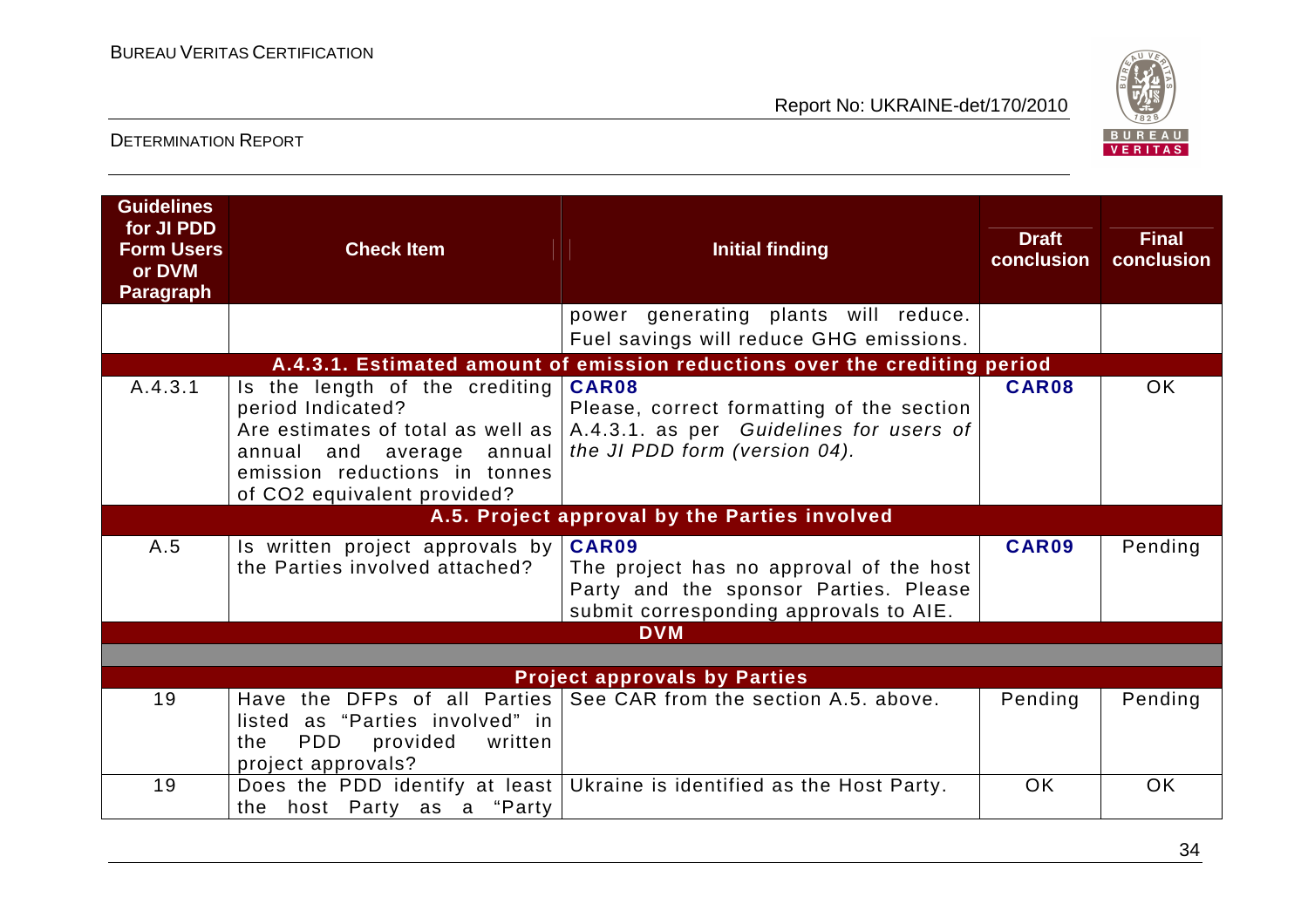

| <b>Guidelines</b><br>for JI PDD<br><b>Form Users</b><br>or DVM<br><b>Paragraph</b> | <b>Check Item</b>                                                                                                                                                                                                                                                                                                                                                                                                          | <b>Initial finding</b>                                                                 | <b>Draft</b><br>conclusion | <b>Final</b><br>conclusion |
|------------------------------------------------------------------------------------|----------------------------------------------------------------------------------------------------------------------------------------------------------------------------------------------------------------------------------------------------------------------------------------------------------------------------------------------------------------------------------------------------------------------------|----------------------------------------------------------------------------------------|----------------------------|----------------------------|
| 19                                                                                 | involved"?<br>Has the DFP of the host Party<br>issued<br>written<br>project<br>a<br>approval?                                                                                                                                                                                                                                                                                                                              | See CAR from the section A.5. above.                                                   | Pending                    | Pending                    |
| 20                                                                                 | Are all the<br>written<br>approvals by Parties involved $  CAR$ in the section A.5. above.<br>unconditional?                                                                                                                                                                                                                                                                                                               | project Conclusion is pending a response to                                            | Pending                    | Pending                    |
|                                                                                    |                                                                                                                                                                                                                                                                                                                                                                                                                            | Authorization of project participants by Parties involved                              |                            |                            |
| 21                                                                                 | listed as project participants in $ $ CAR from the section A.5.<br>the PDD authorized by a Party<br>involved, which is also listed in<br>the PDD, through:<br>- A written project approval by<br>Party involved, explicitly<br>a<br>indicating the name of the legal<br>entity? or<br>- Any other form of project<br>authorization<br>participant<br>in<br>writing, explicitly indicating the<br>name of the legal entity? | Is each of the legal entities Conclusion is pending a response to                      | Pending                    | Pending                    |
|                                                                                    |                                                                                                                                                                                                                                                                                                                                                                                                                            | <b>Baseline setting</b>                                                                |                            |                            |
| 22                                                                                 | Does the PDD explicitly indicate<br>which<br>0f<br>the<br>following                                                                                                                                                                                                                                                                                                                                                        | PDD explicitly indicates that JI specific<br>approach based is applied for identifying | <b>CAR10</b>               | <b>OK</b>                  |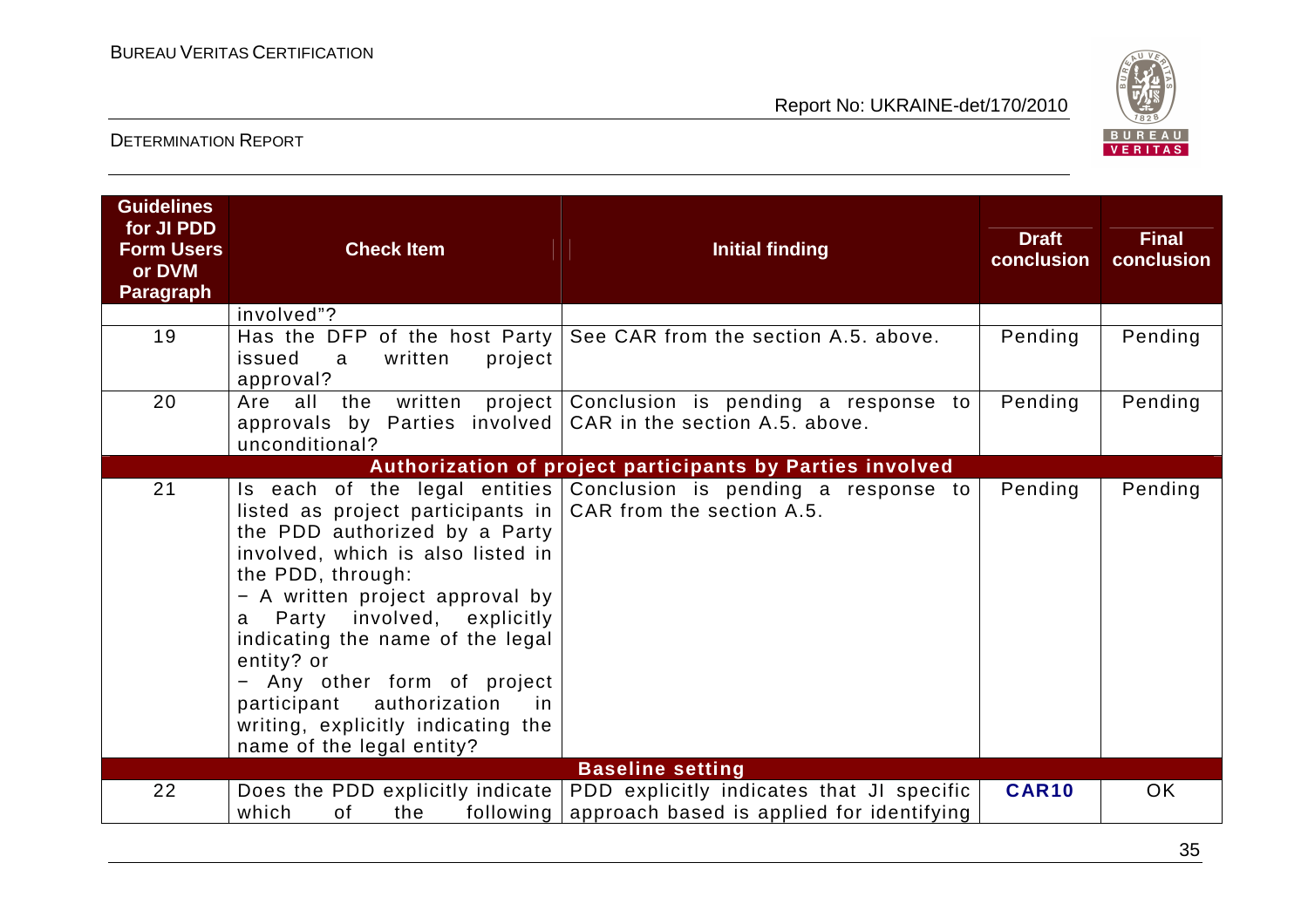

| <b>Guidelines</b><br>for JI PDD<br><b>Form Users</b><br>or DVM<br><b>Paragraph</b> | <b>Check Item</b>                                                                                                                                                                                                                                                             | <b>Initial finding</b>                                                                                                                                                                                                                                                                                           | <b>Draft</b><br>conclusion                   | <b>Final</b><br>conclusion |
|------------------------------------------------------------------------------------|-------------------------------------------------------------------------------------------------------------------------------------------------------------------------------------------------------------------------------------------------------------------------------|------------------------------------------------------------------------------------------------------------------------------------------------------------------------------------------------------------------------------------------------------------------------------------------------------------------|----------------------------------------------|----------------------------|
|                                                                                    | approaches<br>is<br>used<br>identifying the baseline?<br>- JI specific approach<br>- Approved CDM methodology<br>approach                                                                                                                                                     | for   the baseline.<br>CAR <sub>10</sub><br>According to Guidance on criteria for<br>baseline setting and monitoring, the<br>detailed description of each alternative<br>used to establish baseline must be<br>provided in the section B.1. of the PDD.                                                          |                                              |                            |
|                                                                                    |                                                                                                                                                                                                                                                                               | JI specific approach only                                                                                                                                                                                                                                                                                        |                                              |                            |
| 23                                                                                 | PDD<br>the<br>Does<br>in a complete and transparent<br>manner?                                                                                                                                                                                                                | provide a   A satisfactory description is provided in<br>detailed theoretical description   the section B.1. of the PDD in complete<br>and transparent manner.<br><b>CAR11</b><br>Annex 2 shall contain a short description<br>of the key elements in a tabular form.<br>Please, make corresponding corrections. | <b>CAR11</b>                                 | <b>OK</b>                  |
| 23                                                                                 | <b>PDD</b><br>the<br>provide  <br>Does<br>justification that the baseline is<br>established:<br>(a) By listing and describing<br>basis<br>0f<br>conservative  <br>the<br>assumptions and selecting the  <br>most plausible one?<br>(b) Taking into account relevant $ $ CAR13 | PDD provides sufficient justification that<br>all key factors that affect a baseline are<br>taken into account.<br><b>CAR12</b><br>plausible future scenarios on Please, provide all key factors in the<br>section B in a tabular form as per<br>Guidelines for users of the JI PDD form<br>(version $04$ ).     | <b>CAR12</b><br><b>CAR13</b><br><b>CAR14</b> | OK.<br>OK.<br><b>OK</b>    |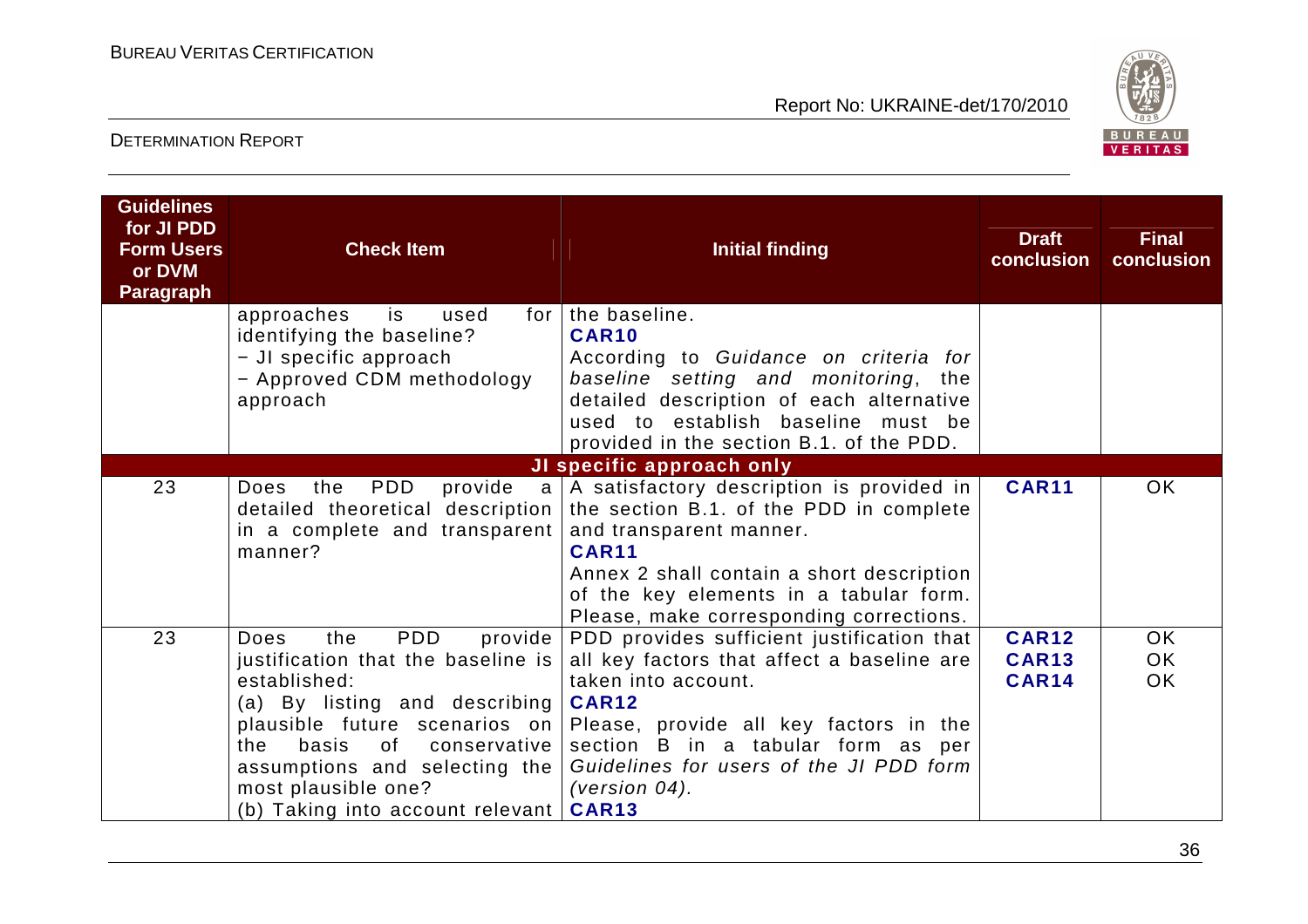

| <b>Guidelines</b><br>for JI PDD |                                                                                                                                                                                                                                                                                                                                                                                                                                                                                                                                                                                                                                                                                        |                                                                                                                                                                                                                                                                                                                                                                                                                                                                                                                                                                                            | <b>Draft</b> | <b>Final</b> |
|---------------------------------|----------------------------------------------------------------------------------------------------------------------------------------------------------------------------------------------------------------------------------------------------------------------------------------------------------------------------------------------------------------------------------------------------------------------------------------------------------------------------------------------------------------------------------------------------------------------------------------------------------------------------------------------------------------------------------------|--------------------------------------------------------------------------------------------------------------------------------------------------------------------------------------------------------------------------------------------------------------------------------------------------------------------------------------------------------------------------------------------------------------------------------------------------------------------------------------------------------------------------------------------------------------------------------------------|--------------|--------------|
| <b>Form Users</b><br>or DVM     | <b>Check Item</b>                                                                                                                                                                                                                                                                                                                                                                                                                                                                                                                                                                                                                                                                      | <b>Initial finding</b>                                                                                                                                                                                                                                                                                                                                                                                                                                                                                                                                                                     | conclusion   | conclusion   |
| <b>Paragraph</b>                |                                                                                                                                                                                                                                                                                                                                                                                                                                                                                                                                                                                                                                                                                        |                                                                                                                                                                                                                                                                                                                                                                                                                                                                                                                                                                                            |              |              |
|                                 | national and/or sectoral policies  <br>and circumstance?<br>- Are key factors that affect a<br>baseline taken into account?<br>(c) In a transparent manner with $ $<br>regard to the<br>choice<br>of l<br>approaches,<br>assumptions,  <br>methodologies,<br>parameters,<br>date sources and key factors?<br>uncertainties<br>and<br>using  <br>conservative assumptions?<br>(e) In such a way that ERUs<br>cannot be earned for decreases<br>in activity levels outside the<br>project or due to force majeur?<br>(f) By drawing on the list of<br>standard variables contained in<br>appendix B to "Guidance on<br>criteria for baseline setting and<br>monitoring", as appropriate? | The information concerning the historical<br>(baseline) period selected (2001-2003)<br>must be clearly indicated in the section<br>B of the PDD. The required justification<br>regarding this period must also be<br>provided in the PDD.<br><b>CAR14</b><br>Please, add to the section B.1. two of<br>the key baseline parameters:<br>(d) Taking into account of Volume of electricity coming into the<br>main-line electrical grid in the period<br>2001-2003 (Qb,a) and Volume of<br>electricity coming into the distribution<br>electrical grid in the period 2001-2003<br>$(Qb, c)$ . |              |              |
| 24                              | f <br>selected<br>elements<br>or 1<br>combinations of approved CDM<br>methodologies<br>or                                                                                                                                                                                                                                                                                                                                                                                                                                                                                                                                                                                              | The own developed approach is used to<br>establish a baseline.                                                                                                                                                                                                                                                                                                                                                                                                                                                                                                                             | OK.          | <b>OK</b>    |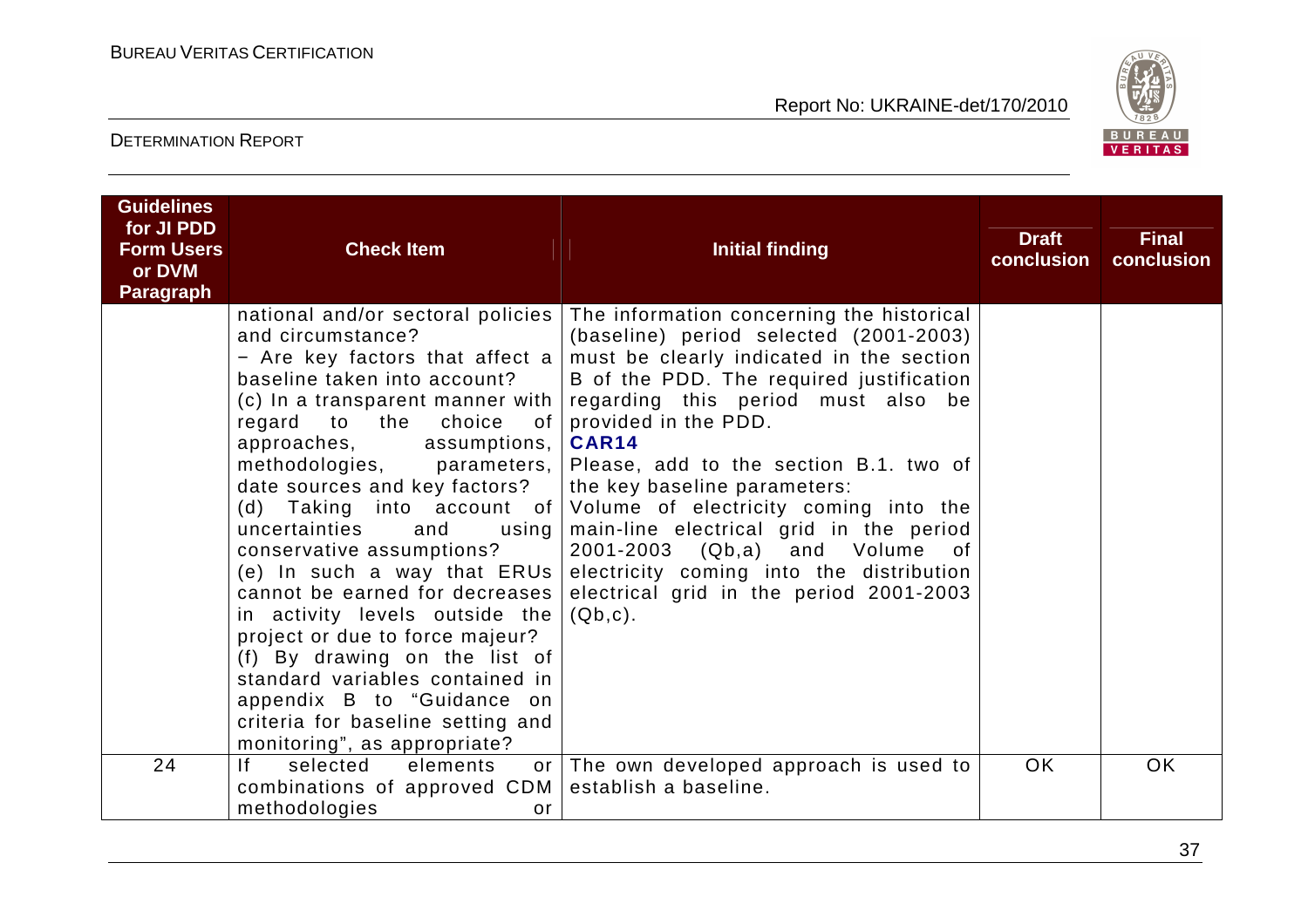

| <b>Guidelines</b><br>for JI PDD<br><b>Form Users</b><br>or DVM<br><b>Paragraph</b> | <b>Check Item</b>                                                                                                                                                                                                                                | <b>Initial finding</b>                                                                                                                                                                                              | <b>Draft</b><br>conclusion | <b>Final</b><br>conclusion |
|------------------------------------------------------------------------------------|--------------------------------------------------------------------------------------------------------------------------------------------------------------------------------------------------------------------------------------------------|---------------------------------------------------------------------------------------------------------------------------------------------------------------------------------------------------------------------|----------------------------|----------------------------|
|                                                                                    | methodological<br>tools<br>for<br>baseline setting are used, are<br>selected<br>elements<br>the<br>or<br>combinations together with the<br>elements<br>supplementary<br>by the<br>developed<br>project<br>participants in line with 23<br>above? |                                                                                                                                                                                                                     |                            |                            |
| 25                                                                                 | If a<br>multi-project emission<br>factor is used, does the PDD<br>provide<br>appropriate<br>justification?                                                                                                                                       | $CO2$ emission factor for the united power<br>system (UPS) of Ukraine is used for<br>baseline establishment. The using of this<br>coefficient appropriately justified and all<br>necessary references are provided. | <b>OK</b>                  | OK                         |
|                                                                                    |                                                                                                                                                                                                                                                  | Approved CDM methodology approach only                                                                                                                                                                              |                            |                            |
| 26(a)                                                                              | Does the PDD provide the title,<br>reference number and version<br>CDM<br>the<br>of<br>approved<br>methodology used?                                                                                                                             | N/A                                                                                                                                                                                                                 | N/A                        | N/A                        |
| 26(a)                                                                              | CDM<br>ls.<br>the<br>approved<br>methodology the most recent<br>valid version when the PDD is<br>submitted for publication?<br>$\mathsf{If}$<br>not, is the methodology still<br>within the grace period (was the                                | N/A                                                                                                                                                                                                                 | N/A                        | N/A                        |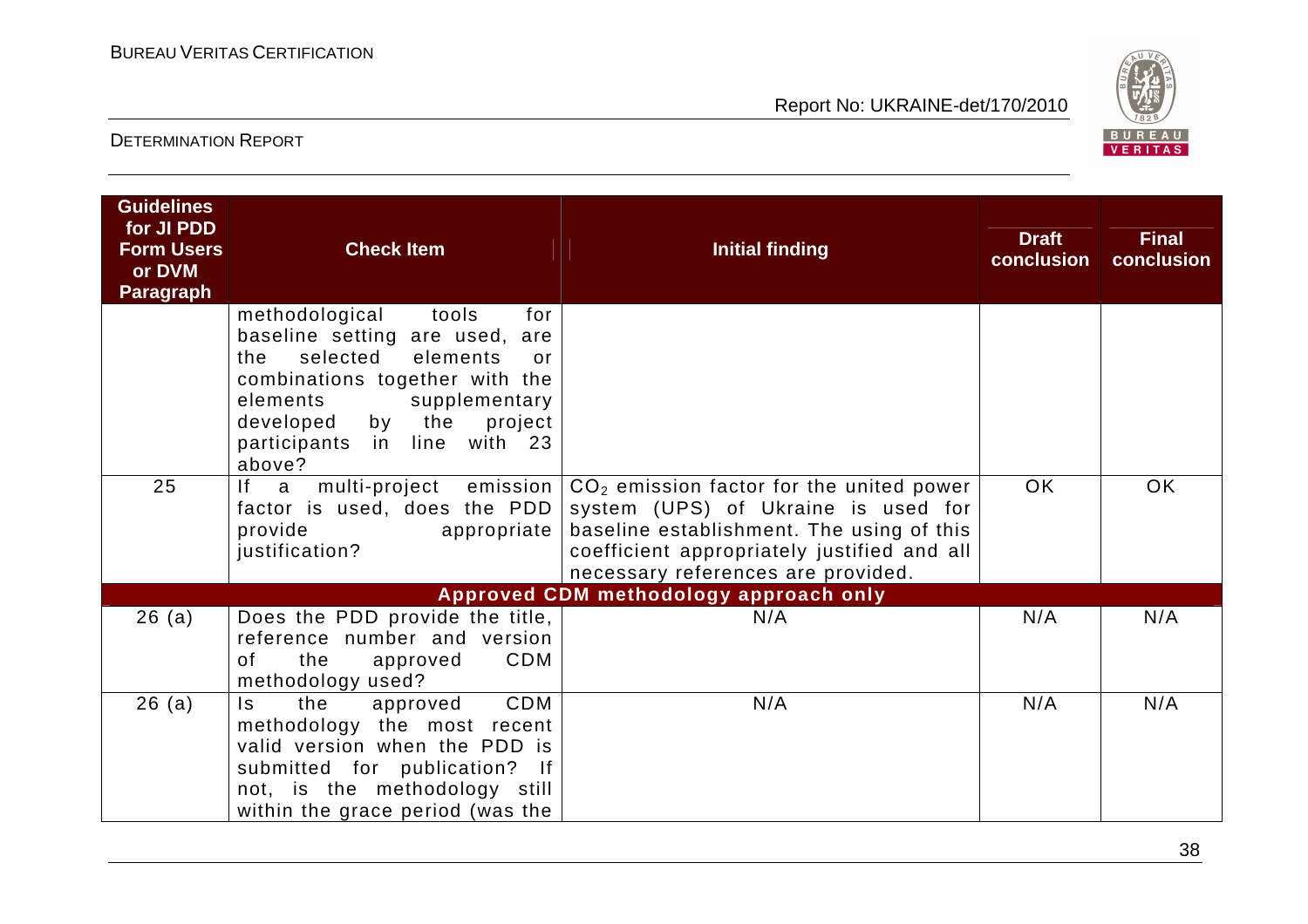

| <b>Guidelines</b><br>for JI PDD<br><b>Form Users</b><br>or DVM<br><b>Paragraph</b> | <b>Check Item</b>                                                                                                                                                                                                                                         | <b>Initial finding</b>                                                                                                                                                                                                                                                                       | <b>Draft</b><br>conclusion                  | <b>Final</b><br>conclusion          |
|------------------------------------------------------------------------------------|-----------------------------------------------------------------------------------------------------------------------------------------------------------------------------------------------------------------------------------------------------------|----------------------------------------------------------------------------------------------------------------------------------------------------------------------------------------------------------------------------------------------------------------------------------------------|---------------------------------------------|-------------------------------------|
|                                                                                    | methodology revised to a newer<br>version<br>in the<br>past<br>two<br>months)?                                                                                                                                                                            |                                                                                                                                                                                                                                                                                              |                                             |                                     |
| 26(b)                                                                              | PDD<br>provide<br>Does<br>the<br>a<br>description of why the approved<br>CDM methodology is applicable<br>to the project?                                                                                                                                 | N/A                                                                                                                                                                                                                                                                                          | N/A                                         | N/A                                 |
| 26(c)                                                                              | explanations,<br>Are<br>all<br>analyses<br>descriptions<br>and<br>pertaining to the baseline in the<br>PDD made in accordance with<br>the referenced approved CDM<br>methodology?                                                                         | N/A                                                                                                                                                                                                                                                                                          | N/A                                         | N/A                                 |
| 26(d)                                                                              | baseline<br>identified<br>the<br>Is.<br>appropriately as a result?                                                                                                                                                                                        | N/A                                                                                                                                                                                                                                                                                          | N/A                                         | N/A                                 |
|                                                                                    |                                                                                                                                                                                                                                                           | <b>Additionality</b>                                                                                                                                                                                                                                                                         |                                             |                                     |
| 28                                                                                 | Does the PDD indicate which of The document states<br>the following<br>approaches for<br>demonstrating additionality is<br>used?<br>(a) Provision of traceable and $ $<br>transparent information showing<br>the baseline was identified on demonstrating | JI specific approach only<br>that that the<br>project scenario is not a part of the<br>identified baseline scenario and that the<br>project will lead to emission reductions.<br>Tool for<br>the<br>demonstration<br>and<br>assessment of additionality was used for<br>of<br>the<br>project | <b>CAR15</b><br><b>CAR16</b><br><b>CL02</b> | <b>OK</b><br><b>OK</b><br><b>OK</b> |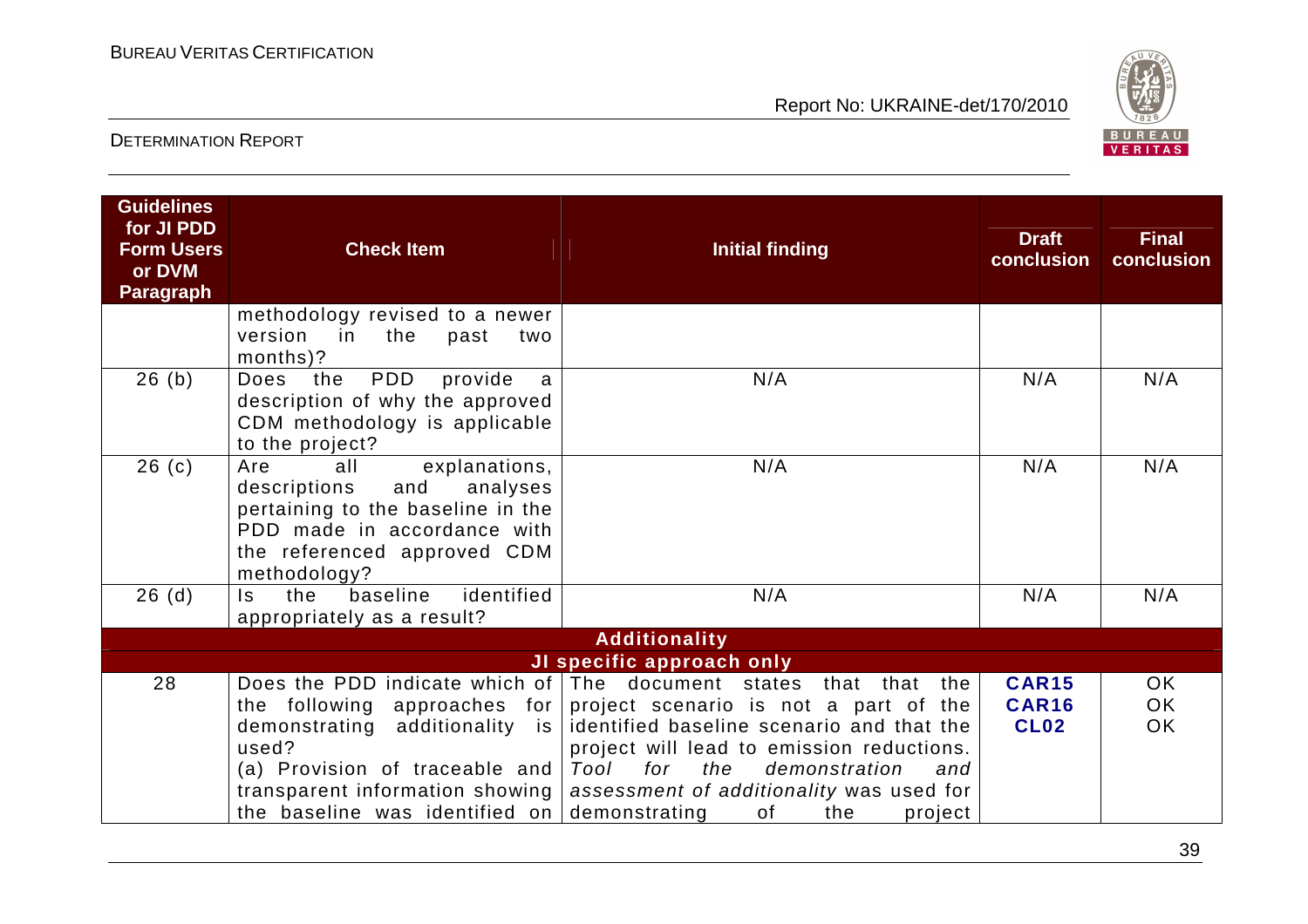

| <b>Guidelines</b><br>for JI PDD<br><b>Form Users</b><br>or DVM<br><b>Paragraph</b> | <b>Check Item</b>                                                                                                                                                                                                                                                                                                                                                                                                                                                                                                                                                                                                                                                  | <b>Initial finding</b>                                                                                                                                                                                                                                                                                                                                                                                                                                                                                                                                                                                                                                                                                                                                                                                                                                                                                                                                                 | <b>Draft</b><br>conclusion | <b>Final</b><br>conclusion |
|------------------------------------------------------------------------------------|--------------------------------------------------------------------------------------------------------------------------------------------------------------------------------------------------------------------------------------------------------------------------------------------------------------------------------------------------------------------------------------------------------------------------------------------------------------------------------------------------------------------------------------------------------------------------------------------------------------------------------------------------------------------|------------------------------------------------------------------------------------------------------------------------------------------------------------------------------------------------------------------------------------------------------------------------------------------------------------------------------------------------------------------------------------------------------------------------------------------------------------------------------------------------------------------------------------------------------------------------------------------------------------------------------------------------------------------------------------------------------------------------------------------------------------------------------------------------------------------------------------------------------------------------------------------------------------------------------------------------------------------------|----------------------------|----------------------------|
|                                                                                    | the<br>basis<br>of<br>assumptions, that the project<br>that the project will lead to<br>reductions<br>emission<br>or 1<br>enhancements of removals;<br>(b) Provision of traceable and<br>transparent information that an<br>has already positively<br>AIE<br>determined that a comparable  <br>project (to be) implemented<br>under<br>comparable  <br>circumstances has additionality;  <br>(c) Application of the most<br>recent version of the "Tool for<br>demonstration<br>the<br>and<br>assessment of additionality.<br>(allowing for a two-month grace<br>period) or any other method for<br>proving additionality approved<br>by the CDM Executive Board". | conservative   additionality.<br><b>CAR15</b><br>scenario is not part of the Please, in the section B.2. provide<br>identified baseline scenario and   justification of the project additionality<br>on the basis of the investment analysis.<br>Please, note that the barrier analysis<br>does not provide reasonable evidences<br>that the project is additional.<br><b>CAR16</b><br>Please, add to the section B.2. the<br>transparent analysis of any other<br>activities similar to the project activity.<br>Please, indicate if such projects were<br>implemented in Ukraine earlier.<br><b>CL02</b><br>Simple cost analysis was correctly used<br>to justify project's additionality. Please,<br>clarify if the analysis provided considers<br>profit obtained form the implementation<br>of the energy efficient measures during<br>first<br>of<br>the<br>year<br>project<br>the<br>implementation (when the normative<br>losses are approved for the previous |                            |                            |
|                                                                                    |                                                                                                                                                                                                                                                                                                                                                                                                                                                                                                                                                                                                                                                                    | year). Please, clarify if the simple cost                                                                                                                                                                                                                                                                                                                                                                                                                                                                                                                                                                                                                                                                                                                                                                                                                                                                                                                              |                            |                            |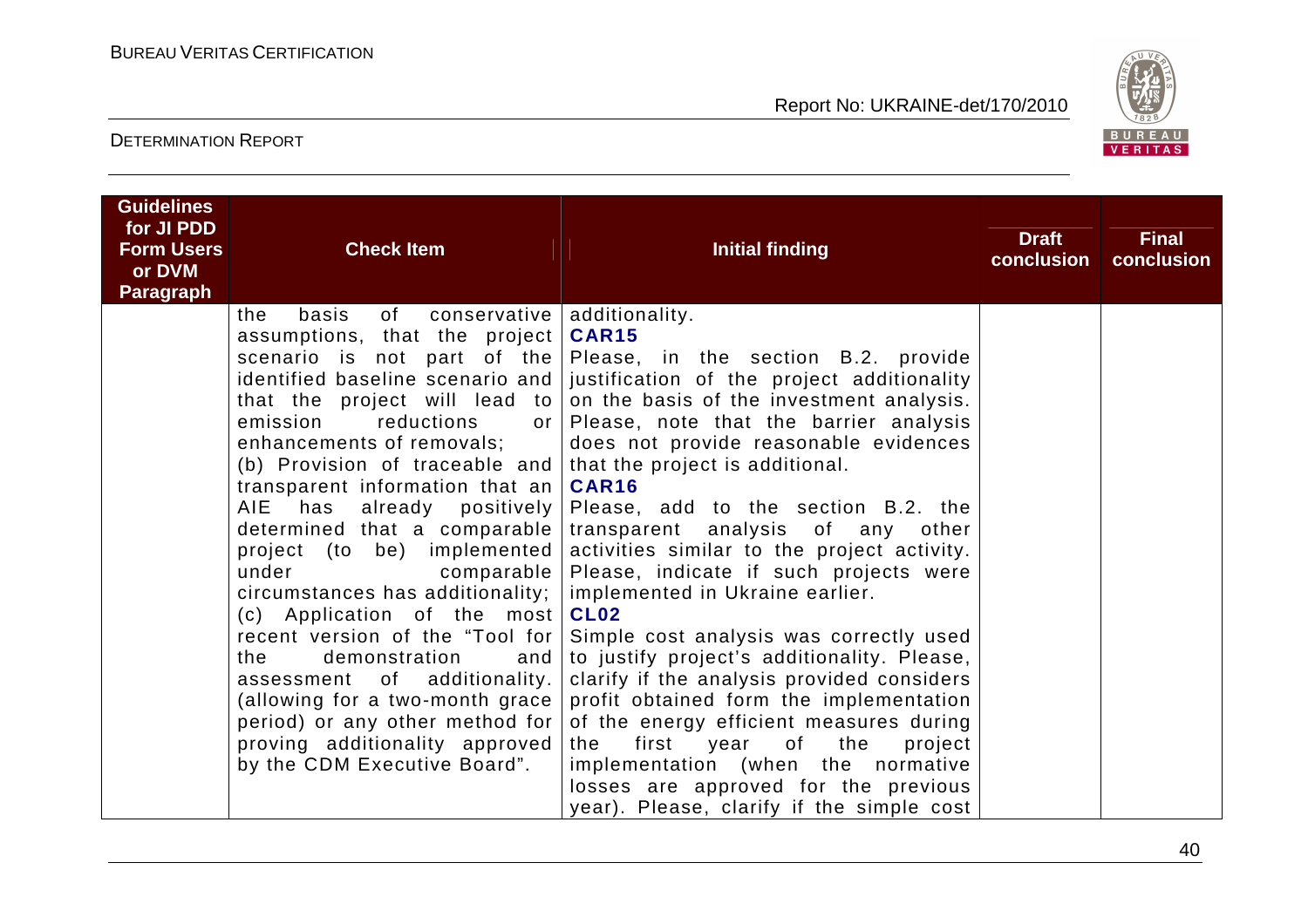

| <b>Guidelines</b><br>for JI PDD<br><b>Form Users</b><br>or DVM<br><b>Paragraph</b> | <b>Check Item</b>                                                                                                                                   | <b>Initial finding</b>                                                                                                                                                                                                                                              | <b>Draft</b><br>conclusion | <b>Final</b><br>conclusion |
|------------------------------------------------------------------------------------|-----------------------------------------------------------------------------------------------------------------------------------------------------|---------------------------------------------------------------------------------------------------------------------------------------------------------------------------------------------------------------------------------------------------------------------|----------------------------|----------------------------|
|                                                                                    |                                                                                                                                                     | analysis can be applied in this case.                                                                                                                                                                                                                               |                            |                            |
| 29(a)                                                                              | PDD<br>provide<br>Does<br>the<br>$\mathsf{a}$<br>justification of the applicability<br>of the approach with a clear and<br>transparent description? | The necessary justification is included in<br>the section B.2. of the PDD.                                                                                                                                                                                          | <b>OK</b>                  | <b>OK</b>                  |
| 29(b)                                                                              | Are<br>additionality<br>provided?                                                                                                                   | proofs   Yes. See section B.2. of the PDD.                                                                                                                                                                                                                          | OK.                        | OK                         |
| 29 <sub>(c)</sub>                                                                  | additionality<br>Is.<br>the<br>demonstrated appropriately as a<br>result?                                                                           | See CARs and CLs in the section 28<br>above.                                                                                                                                                                                                                        | Pending                    | <b>OK</b>                  |
| 30                                                                                 | descriptions and analyses made $ $ the<br>tool or method?                                                                                           | If the approach 28 (c) is Yes, all explanations, descriptions and<br>chosen, are all explanations, analysis are made in accordance<br>with<br>Tool<br>for demonstration<br>and<br>in accordance with the selected assessment of additionality (version<br>$05.2$ ). | <b>OK</b>                  | <b>OK</b>                  |
|                                                                                    |                                                                                                                                                     | Approved CDM methodology approach only                                                                                                                                                                                                                              |                            |                            |
| 31 (a)                                                                             | Does the PDD provide the title,<br>reference number and version<br>CDM<br>the<br>of<br>approved<br>methodology used?                                | N/A                                                                                                                                                                                                                                                                 | N/A                        | N/A                        |
| 31(b)                                                                              | Does the<br>provide<br><b>PDD</b><br>a<br>description of why and how the<br>referenced<br>approved<br>CDM<br>methodology is applicable to           | N/A                                                                                                                                                                                                                                                                 | N/A                        | N/A                        |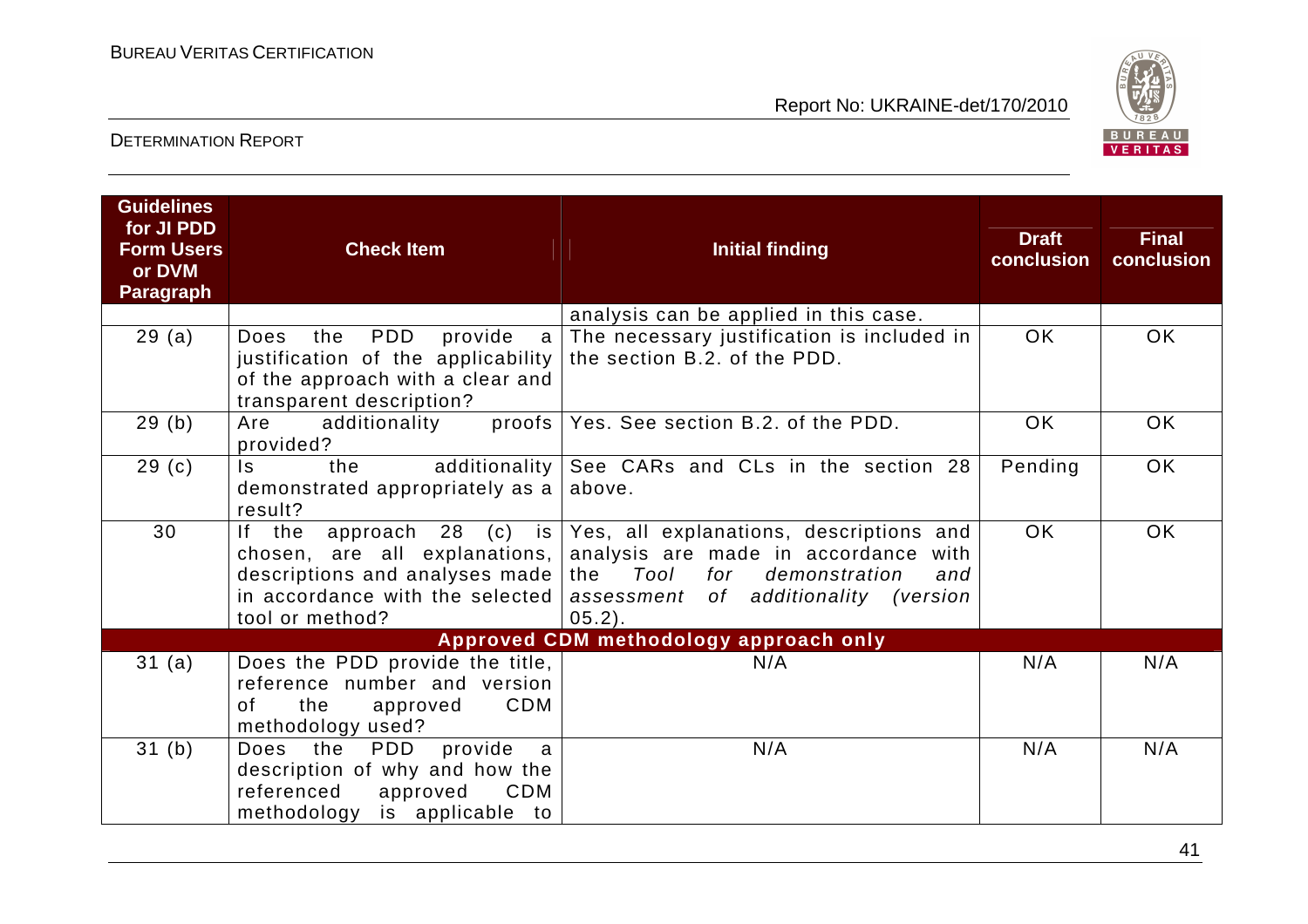

| <b>Guidelines</b><br>for JI PDD<br><b>Form Users</b><br>or DVM<br><b>Paragraph</b> | <b>Check Item</b>                                                                                                                                                          | <b>Initial finding</b>                                                                                                                                                                                                                   | <b>Draft</b><br>conclusion | <b>Final</b><br>conclusion |
|------------------------------------------------------------------------------------|----------------------------------------------------------------------------------------------------------------------------------------------------------------------------|------------------------------------------------------------------------------------------------------------------------------------------------------------------------------------------------------------------------------------------|----------------------------|----------------------------|
|                                                                                    | the project?                                                                                                                                                               |                                                                                                                                                                                                                                          |                            |                            |
| 31(c)                                                                              | all<br>explanations,<br>Are<br>descriptions and analyses with<br>regard to additionality made in<br>accordance with the selected<br>methodology?                           | N/A                                                                                                                                                                                                                                      | N/A                        | N/A                        |
| 31 <sub>(d)</sub>                                                                  | additionality<br>proofs<br>Are<br>provided?                                                                                                                                | N/A                                                                                                                                                                                                                                      | N/A                        | N/A                        |
| 31(e)                                                                              | additionality<br>$\mathsf{ls}$<br>the<br>demonstrated appropriately as a<br>result?                                                                                        | N/A                                                                                                                                                                                                                                      | N/A                        | N/A                        |
|                                                                                    |                                                                                                                                                                            | Project boundary (applicable except for JI LULUCF projects                                                                                                                                                                               |                            |                            |
|                                                                                    |                                                                                                                                                                            | JI specific approach only                                                                                                                                                                                                                |                            |                            |
| 32(a)                                                                              | Does<br>the<br>sources of GHGs that are:<br>(i) Under the control of the<br>project participants?<br>(ii) Reasonably attributable to<br>the project?<br>(iii) Significant? | project boundary The review of emission sources in the<br>defined in the PDD encompass project scenario is demonstrated in the<br>all anthropogenic emissions by PDD. The respective information is<br>provided in the PDD, section B.3. | <b>OK</b>                  | <b>OK</b>                  |
| 32(b)                                                                              |                                                                                                                                                                            | Is the project boundary defined $\sqrt{ }$ Yes, the project boundary defined on the<br>on the basis of a case-by-case   basis of a case-by-case assessment with                                                                          | <b>OK</b>                  | <b>OK</b>                  |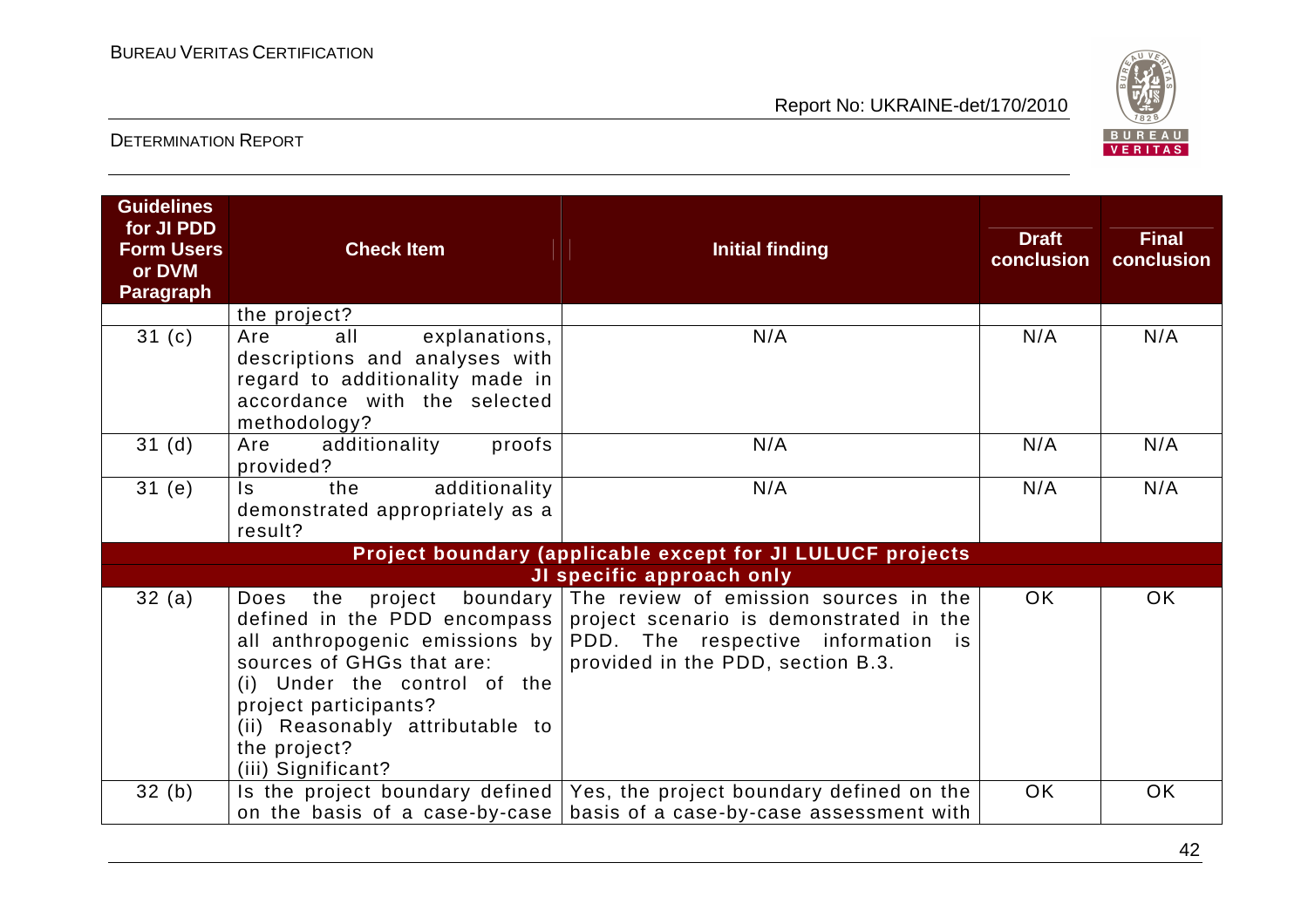

| <b>Guidelines</b><br>for JI PDD<br><b>Form Users</b><br>or DVM<br><b>Paragraph</b> | <b>Check Item</b>                                                                                                                                                                                                  | <b>Initial finding</b>                                                                                                                                                                                                                            | <b>Draft</b><br>conclusion | <b>Final</b><br>conclusion |
|------------------------------------------------------------------------------------|--------------------------------------------------------------------------------------------------------------------------------------------------------------------------------------------------------------------|---------------------------------------------------------------------------------------------------------------------------------------------------------------------------------------------------------------------------------------------------|----------------------------|----------------------------|
|                                                                                    | criteria referred to in 32 (a)<br>above?                                                                                                                                                                           | assessment with regard to the regard to the criteria referred to in 32 (a)<br>above.                                                                                                                                                              |                            |                            |
| 32(c)                                                                              | delineation<br>Are the<br>project boundary and the gases<br>included<br>and<br>sources<br>appropriately described<br>and<br>justified in the PDD by using a<br>flow<br>figure<br>or<br>chart<br>as<br>appropriate? | of the Yes. The project boundary is clearly<br>determined. The corresponding schemes<br>are indicated in the section B.3. of the<br>PDD.                                                                                                          | <b>OK</b>                  | OK.                        |
| 32(d)                                                                              | Are all gases and sources<br>included explicitly stated, and<br>the exclusions of any sources $ $<br>project<br>appropriately  <br>are<br>justified?                                                               | <b>CAR17</b><br>estimate in the<br>Please,<br><b>PDD</b><br>the<br>emissions of sulfur hexafluoride as a<br>related to the baseline or the result of project implementation. Please,<br>indicate if the emission of this gas can<br>be neglected. | <b>CAR17</b>               | <b>OK</b>                  |
|                                                                                    |                                                                                                                                                                                                                    | Approved CDM methodology approach only                                                                                                                                                                                                            |                            |                            |
| 33                                                                                 | Is the project boundary defined<br>accordance<br>with<br>the<br>in.<br>approved CDM methodology?                                                                                                                   | N/A                                                                                                                                                                                                                                               | N/A                        | N/A                        |
| <b>Crediting period</b>                                                            |                                                                                                                                                                                                                    |                                                                                                                                                                                                                                                   |                            |                            |
| 34(a)                                                                              | Does the PDD state the starting<br>on which the implementation or                                                                                                                                                  | <b>CAR18</b><br>date of the project as the date $\vert$ Please, state in the PDD the actual<br>starting date of the project which is                                                                                                              | <b>CAR18</b>               | OK.                        |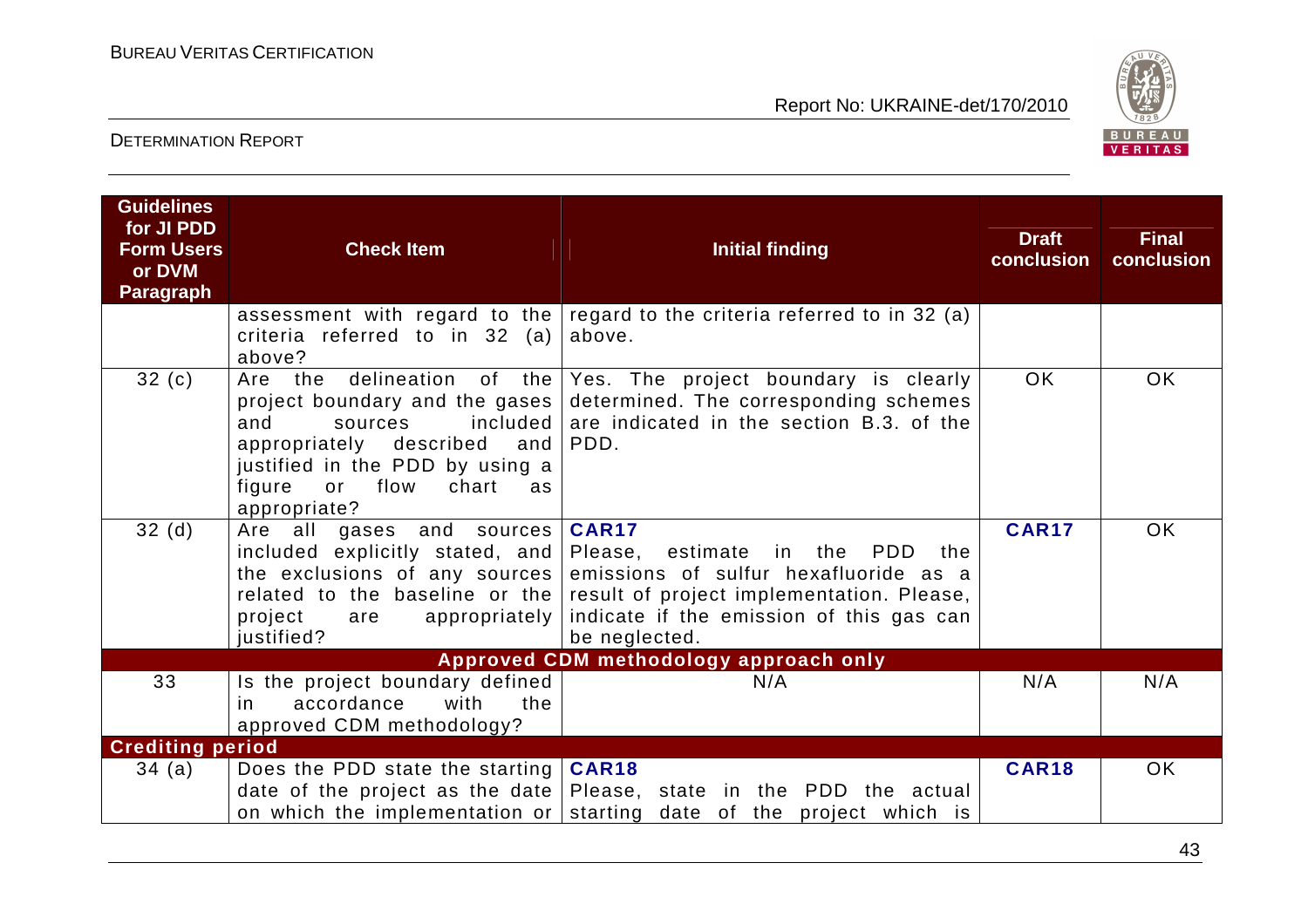

| <b>Guidelines</b><br>for JI PDD<br><b>Form Users</b><br>or DVM<br><b>Paragraph</b> | <b>Check Item</b>                                                                                                                            | <b>Initial finding</b>                                                                                                                                                                                                                                                                                              | <b>Draft</b><br>conclusion | <b>Final</b><br>conclusion |
|------------------------------------------------------------------------------------|----------------------------------------------------------------------------------------------------------------------------------------------|---------------------------------------------------------------------------------------------------------------------------------------------------------------------------------------------------------------------------------------------------------------------------------------------------------------------|----------------------------|----------------------------|
|                                                                                    |                                                                                                                                              | construction or real action of indicated in the documentation on JI<br>the project will begin or began?   project realization at NPC "Ukrenergo".                                                                                                                                                                   |                            |                            |
| 34(a)                                                                              | beginning of 2000?                                                                                                                           | Is the starting date after the $Yes.$ The starting date is after the<br>beginning of 2000.                                                                                                                                                                                                                          | OK.                        | OK.                        |
| 34(b)                                                                              | PDD<br>state<br>Does the<br>the<br>expected operational lifetime of Please,<br>the project in years<br>and<br>months?                        | <b>CAR19</b><br>the<br>expected<br>compare<br>operational lifetime and the crediting<br>period length and provide corresponding<br>corrections in the PDD.                                                                                                                                                          | <b>CAR19</b>               | OK                         |
| 34(c)                                                                              | Does the PDD state the length   CAR20<br>of the crediting period in years<br>and months?                                                     | Please, correct the length of the<br>crediting period taking into account the<br>project starting date.                                                                                                                                                                                                             | <b>CAR20</b>               | OK.                        |
| 34(c)                                                                              | crediting period on or after the<br>date of the first emission<br>reductions or enhancements of<br>net removals generated by the<br>project? | Is the starting date of the $\text{See } \text{CAR }$ in the section 34 (c) above.                                                                                                                                                                                                                                  | Pending                    | <b>OK</b>                  |
| 34(d)                                                                              | extend beyond the operational                                                                                                                | Does the PDD state that the $\sqrt{e}$ Yes, the crediting period for issuance of<br>crediting period for issuance of $ ERUs$ starts on the 1 <sup>st</sup> of January of<br>ERUs starts only after the $2008$ and does not extend beyond the<br>beginning of 2008 and does not operational lifetime of the project. | OK.                        | <b>OK</b>                  |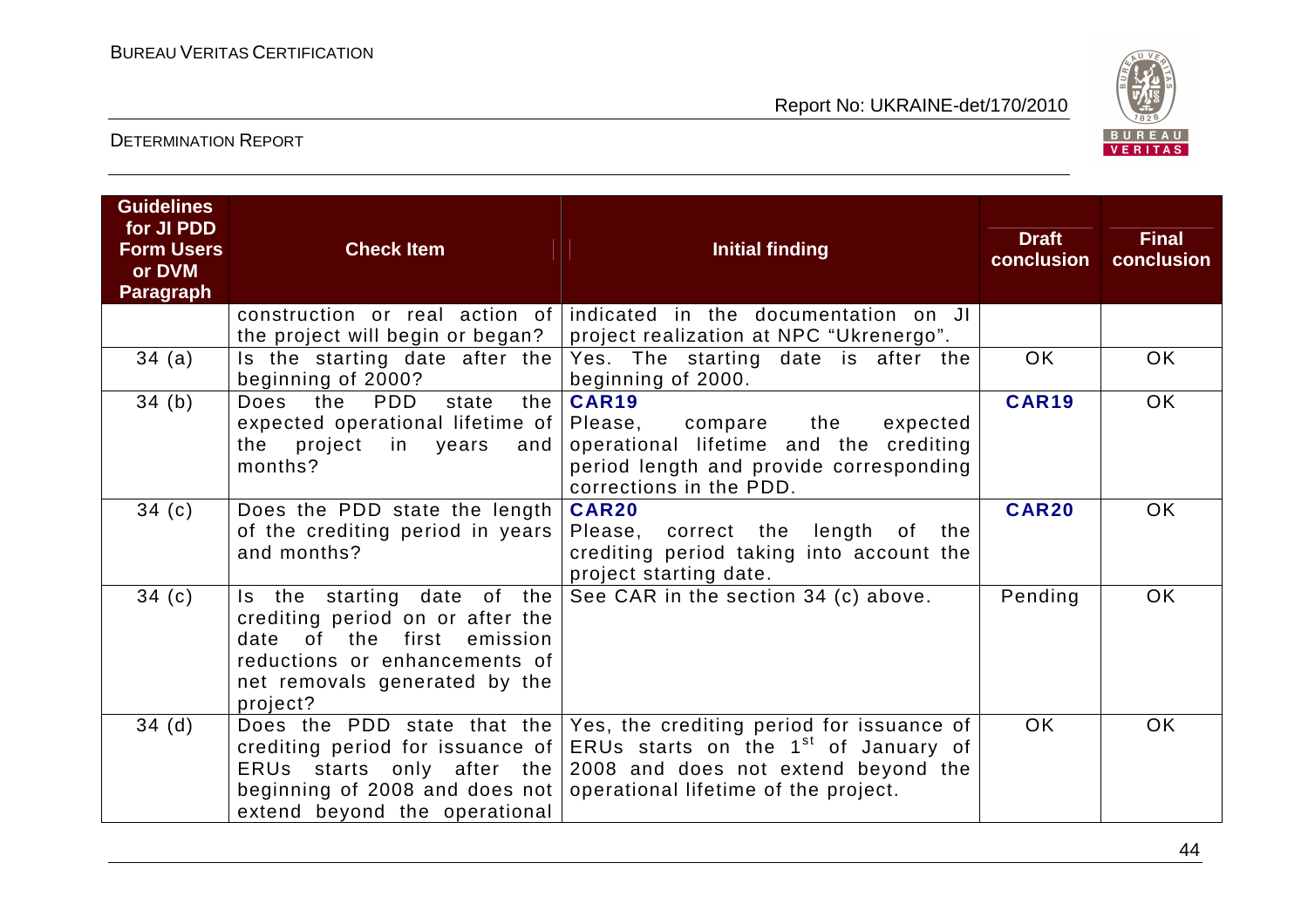

| <b>Guidelines</b><br>for JI PDD<br><b>Form Users</b><br>or DVM<br><b>Paragraph</b> | <b>Check Item</b>                                                                                                                                                                                                                                                                                                                                | <b>Initial finding</b>                                                                                                                                                                                                                                                                                                           | <b>Draft</b><br>conclusion | <b>Final</b><br>conclusion |
|------------------------------------------------------------------------------------|--------------------------------------------------------------------------------------------------------------------------------------------------------------------------------------------------------------------------------------------------------------------------------------------------------------------------------------------------|----------------------------------------------------------------------------------------------------------------------------------------------------------------------------------------------------------------------------------------------------------------------------------------------------------------------------------|----------------------------|----------------------------|
| 34(d)                                                                              | lifetime of the project?<br>If the crediting period extends  <br>beyond 2012, does the PDD<br>state that the<br>extension is<br>to<br>the<br>host<br>Party<br>subject<br>approval?<br>Are the estimates of emission<br>reductions or enhancements of<br>removals<br>net<br>presented<br>separately for those until 2012<br>and those after 2012? | Yes. The appropriate information related<br>to emission reduction before 2012 and<br>after 2012 is provided in the PDD.                                                                                                                                                                                                          | <b>OK</b>                  | <b>OK</b>                  |
| 35                                                                                 | Does the PDD explicitly indicate<br>which<br>0f<br>the<br>following<br>approaches is used?<br>-JI specific approach<br>-Approved CDM methodology<br>approach                                                                                                                                                                                     | <b>Monitoring plan</b><br>The own developed JI specific approach<br>was used to establish the monitoring<br>plan.<br><b>CAR21</b><br>All equations in the section D of the PDD<br>must be numbered as per Guidance on<br>baseline<br>for<br>setting<br>criteria<br>and<br>monitoring. Please, make corresponding<br>corrections. | <b>CAR21</b>               | <b>OK</b>                  |
| 36(a)                                                                              | Does<br>the<br>monitoring<br>describe:                                                                                                                                                                                                                                                                                                           | JI specific approach only<br>plan   CAR22<br>Please,<br>the<br>tables<br>containing<br>in.                                                                                                                                                                                                                                       | <b>CAR22</b>               | <b>OK</b>                  |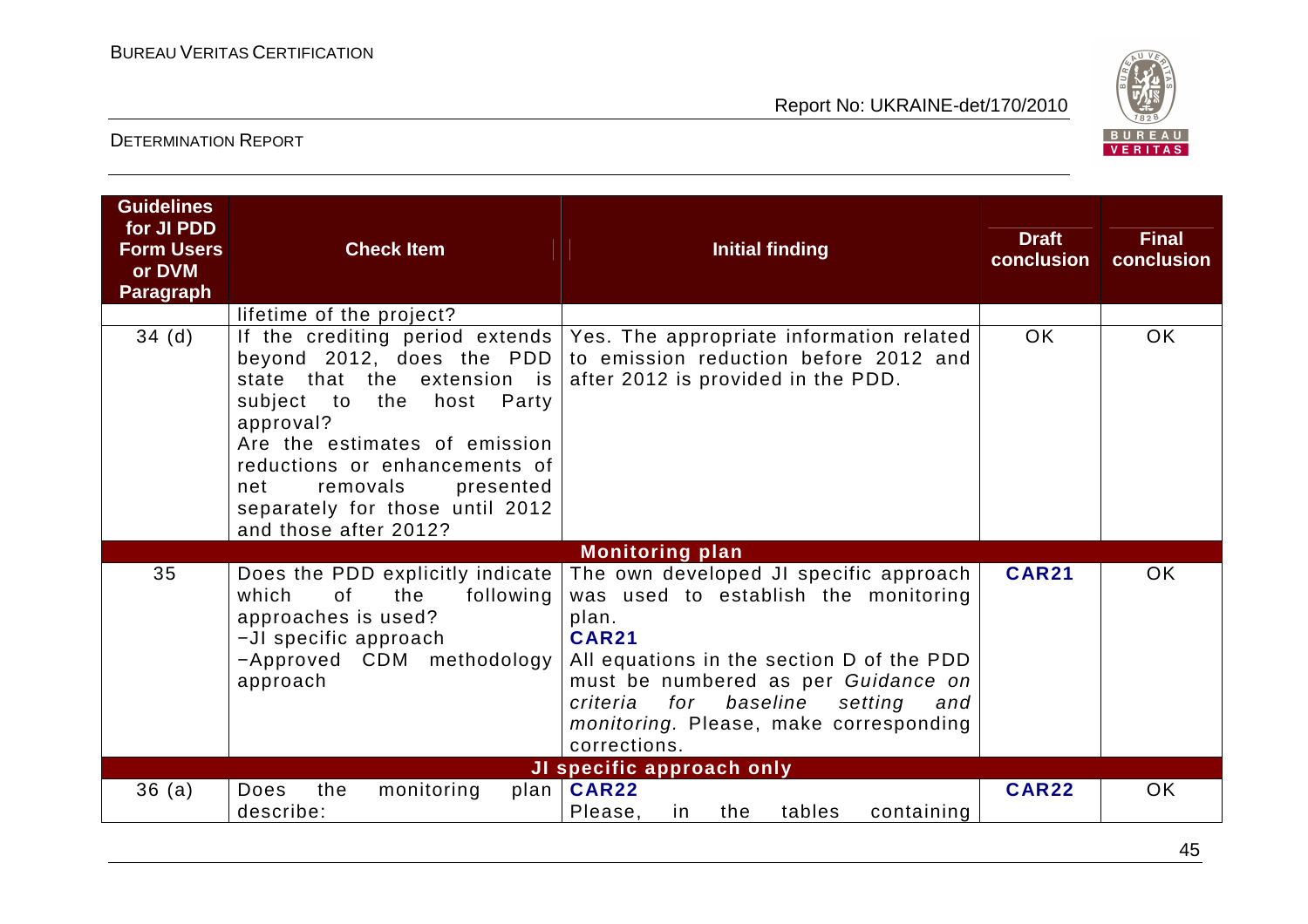

| <b>Guidelines</b><br>for JI PDD<br><b>Form Users</b><br>or DVM<br>Paragraph | <b>Check Item</b>                                                                                                                                                                                                              | <b>Initial finding</b>                                                                                                                                                                                                                                                                                                                                                                                                                                                                                                                                                                                                                             | <b>Draft</b><br>conclusion   | <b>Final</b><br>conclusion |
|-----------------------------------------------------------------------------|--------------------------------------------------------------------------------------------------------------------------------------------------------------------------------------------------------------------------------|----------------------------------------------------------------------------------------------------------------------------------------------------------------------------------------------------------------------------------------------------------------------------------------------------------------------------------------------------------------------------------------------------------------------------------------------------------------------------------------------------------------------------------------------------------------------------------------------------------------------------------------------------|------------------------------|----------------------------|
|                                                                             | - All relevant factors and key   monitoring<br>characteristics<br>will<br>that<br>bel<br>monitored?<br>- The period in which they will<br>be monitored?<br>control and reporting of project<br>performance?                    | (the<br>parameters<br>row<br>"Justification of the choice of data or<br>description of measurement methods<br>and procedures (to be) applied" in the<br>tables included in the section D.1.1 of<br>- All decisive factors for the the PDD provide information concerning<br>monitoring points and<br>reflect<br>a<br>procedure of total values obtaining.                                                                                                                                                                                                                                                                                          |                              |                            |
| 36(b)                                                                       | monitoring<br>Does the<br>plan<br>and variables used that are<br>reliable, valid and provide<br>of the<br>transparent picture<br>reductions<br>emission<br>or <sub>l</sub><br>enhancements of net removals<br>to be monitored? | <b>CAR23</b><br>specify the indicators, constants The values of the parameters $Q_{b,a}^y$ and<br>$Q_{p,a}^{\gamma}$ are the same (actually this is one<br>parameter), please, indicate this in the<br>section D of the PDD and make<br>corresponding corrections in<br>the<br>monitoring plan.<br><b>CAR24</b><br>baseline parameters (historical<br>The<br>parameters) – the volume of electricity<br>coming into the main-line electrical grid<br>and the volume of electricity coming into<br>the distribution electrical grid - must be<br>included in the monitoring plan as per<br>Guidelines for users of the JI PDD form<br>(version 04). | <b>CAR23</b><br><b>CAR24</b> | OK<br><b>OK</b>            |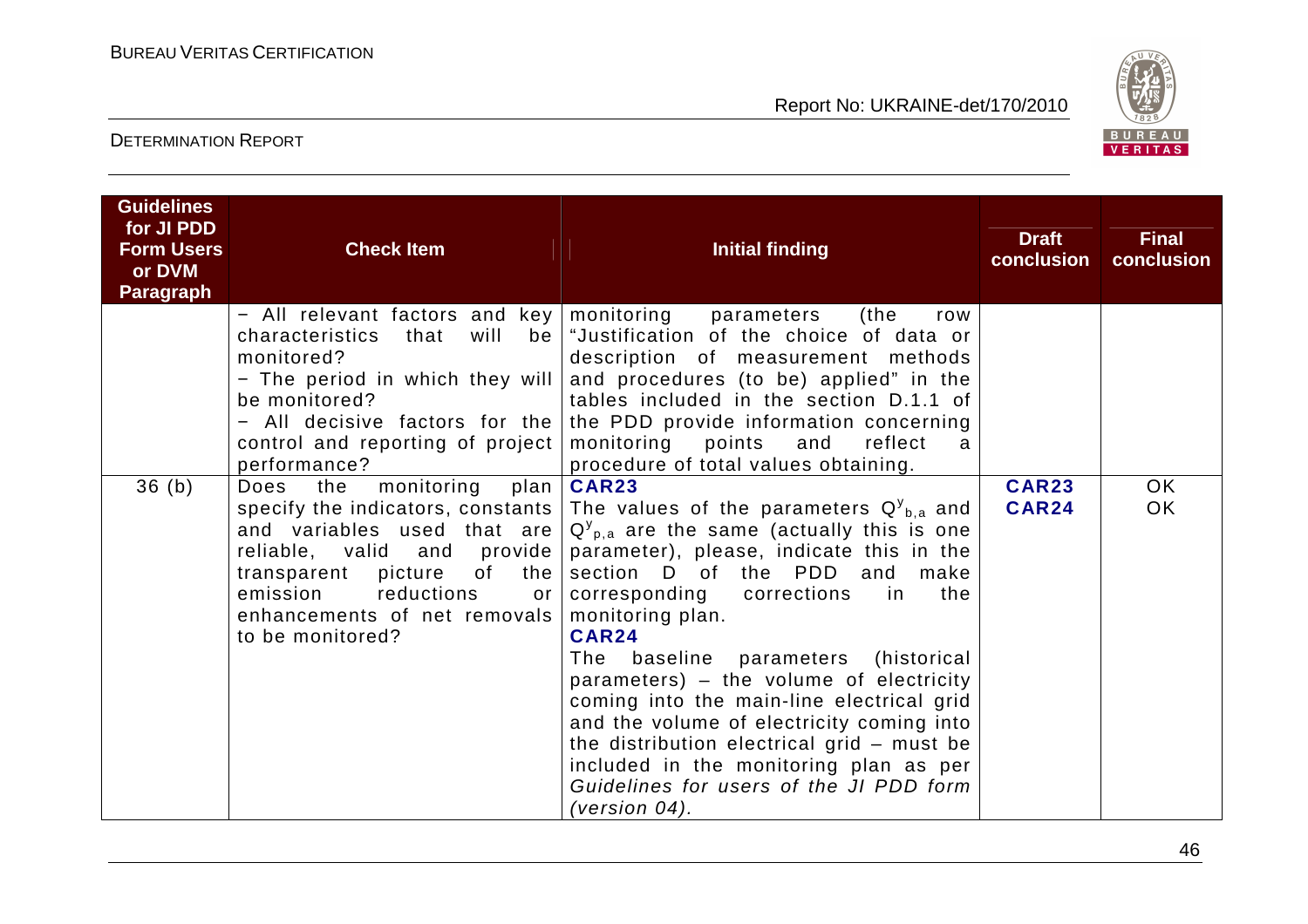

| <b>Guidelines</b><br>for JI PDD<br><b>Form Users</b><br>or DVM<br><b>Paragraph</b> | <b>Check Item</b>                                                                                                                                                                                                                                                                                                                                                                       | <b>Initial finding</b>                                                                                                                                                                                                                                                                                                                                                     | <b>Draft</b><br>conclusion | <b>Final</b><br>conclusion |
|------------------------------------------------------------------------------------|-----------------------------------------------------------------------------------------------------------------------------------------------------------------------------------------------------------------------------------------------------------------------------------------------------------------------------------------------------------------------------------------|----------------------------------------------------------------------------------------------------------------------------------------------------------------------------------------------------------------------------------------------------------------------------------------------------------------------------------------------------------------------------|----------------------------|----------------------------|
| 36 <sub>(b)</sub>                                                                  | If default values are used:<br>Are<br>accuracy<br>reasonableness<br>carefully<br>balanced in their selection?<br>Do.<br>$\overline{\phantom{0}}$<br>from recognized  <br>originate<br>sources?<br>Are the default values<br>statistical<br>by<br>supported<br>analyses providing reasonable<br>confidence levels?<br>default values<br>Are the<br>presented in a transparent<br>manner? | <b>CAR25</b><br>and Application of emission factor for<br>Ukrainian electricity grid for 2005<br>referred to "Ukraine - Assessment of<br>the default values new calculation of CEF" approved TUV<br>SUD 17.08.2007" is illegitimate as this<br>coefficient is valid since 2006. Please,<br>make corresponding corrections of the<br>monitoring plan and ERUs calculations. | <b>CAR25</b>               | <b>OK</b>                  |
| $36$ (b) (i)                                                                       | provided<br>the<br>by<br>the<br>participants,<br>does<br>monitoring plan clearly indicate<br>how the values are to be<br>selected and justified?                                                                                                                                                                                                                                        | For those values that are to be $ $ Yes. The appropriate information can be<br>project   found in the section D of the PDD.                                                                                                                                                                                                                                                | <b>OK</b>                  | <b>OK</b>                  |
| $36$ (b) (ii)                                                                      | For other values,<br>Does the monitoring plan<br>clearly indicate<br>the precise<br>references from which these                                                                                                                                                                                                                                                                         | Yes, all necessary references<br>are<br>presented in the section D of the PDD.                                                                                                                                                                                                                                                                                             | OK.                        | <b>OK</b>                  |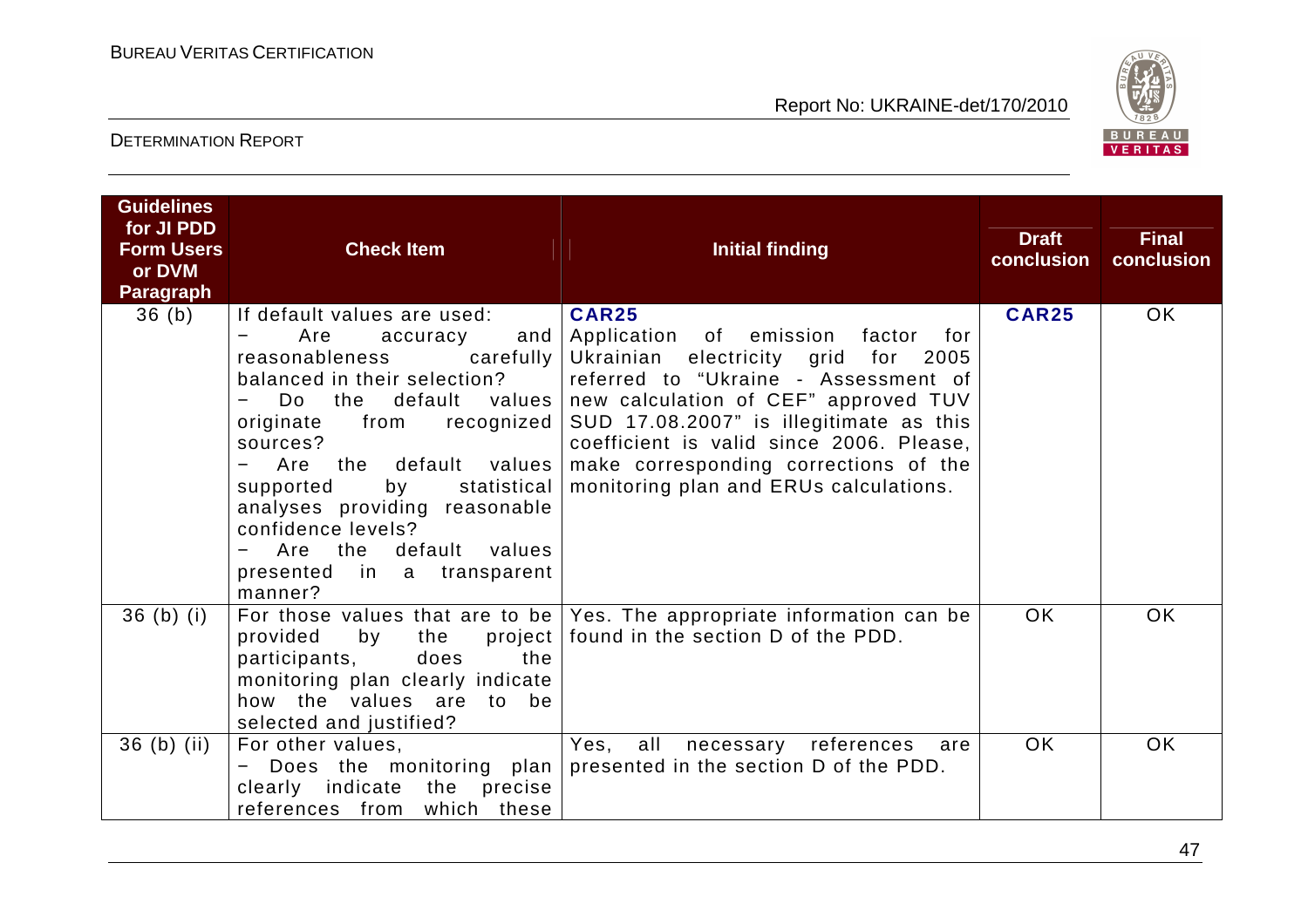

| <b>Guidelines</b><br>for JI PDD<br><b>Form Users</b><br>or DVM<br><b>Paragraph</b> | <b>Check Item</b>                                                                                                                                            | <b>Initial finding</b>                                                                                                                                                                                                                           | <b>Draft</b><br>conclusion | <b>Final</b><br>conclusion |
|------------------------------------------------------------------------------------|--------------------------------------------------------------------------------------------------------------------------------------------------------------|--------------------------------------------------------------------------------------------------------------------------------------------------------------------------------------------------------------------------------------------------|----------------------------|----------------------------|
|                                                                                    | values are taken?<br>- Is the conservativeness of the<br>values provided justified?                                                                          |                                                                                                                                                                                                                                                  |                            |                            |
| 36 (b) (iii)                                                                       | monitoring plan specify the<br>expected data are unavailable?                                                                                                | For all data sources, does the Quality assurance and quality control<br>procedures ensuring data availability<br>procedures to be followed if and credibility are described in the<br>monitoring plan in a proper manner.                        | <b>OK</b>                  | OK.                        |
| $36$ (b) (iv)                                                                      | (SI units) used?                                                                                                                                             | Are International System Unit   The International System Unit is used for<br>some parameters.                                                                                                                                                    | <b>OK</b>                  | <b>OK</b>                  |
| 36(b)(v)                                                                           | any parameters, coefficients,<br>variables, etc. that are used to<br>calculate baseline emissions or<br>net removals but are obtained<br>through monitoring? | Does the monitoring plan note Yes. See sections $D.1.1.1 - D.1.1.4$ .                                                                                                                                                                            | <b>OK</b>                  | <b>OK</b>                  |
| 36(b)(v)                                                                           | consistent between the baseline<br>and monitoring plan?                                                                                                      | Is the use of parameters, The use of parameters, coefficients,<br>coefficients, variables, etc.   variables, etc. is consistent between the<br>baseline and monitoring plan.                                                                     | OK.                        | <b>OK</b>                  |
| 36 <sub>(c)</sub>                                                                  | "Guidance<br>criteria<br>for $ $<br>on<br>baseline<br>setting<br>and                                                                                         | Does the monitoring plan draw Some variables contained in appendix B<br>on the list of standard variables of "Guidance on criteria for baseline<br>contained in appendix $B$ of setting and monitoring" were included in<br>the monitoring plan. | <b>OK</b>                  | <b>OK</b>                  |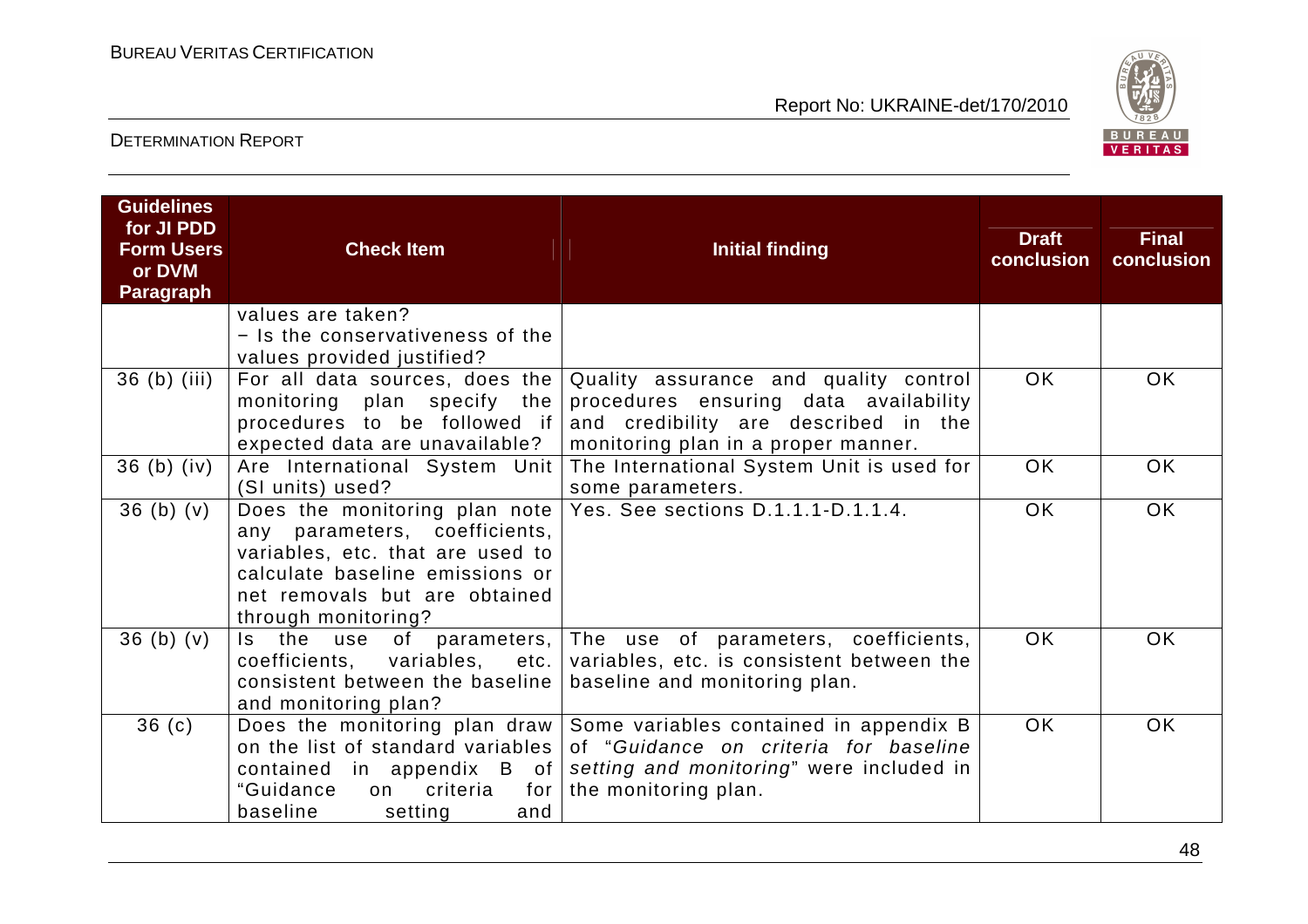

| <b>Form Users</b><br><b>Check Item</b><br><b>Initial finding</b><br>conclusion<br>or DVM<br><b>Paragraph</b>                                                                                                                                                                                                                                                                                                                                                                                                                                                                                                                                                                                                                                                                                                                                                                                                                                                                                                                                                                                                                                                                                                                                                                                                                                                                                                                                                                                                                                                                                                                     |    |
|----------------------------------------------------------------------------------------------------------------------------------------------------------------------------------------------------------------------------------------------------------------------------------------------------------------------------------------------------------------------------------------------------------------------------------------------------------------------------------------------------------------------------------------------------------------------------------------------------------------------------------------------------------------------------------------------------------------------------------------------------------------------------------------------------------------------------------------------------------------------------------------------------------------------------------------------------------------------------------------------------------------------------------------------------------------------------------------------------------------------------------------------------------------------------------------------------------------------------------------------------------------------------------------------------------------------------------------------------------------------------------------------------------------------------------------------------------------------------------------------------------------------------------------------------------------------------------------------------------------------------------|----|
| monitoring"?                                                                                                                                                                                                                                                                                                                                                                                                                                                                                                                                                                                                                                                                                                                                                                                                                                                                                                                                                                                                                                                                                                                                                                                                                                                                                                                                                                                                                                                                                                                                                                                                                     |    |
| 36(d)<br>OK.<br>monitoring<br>Does the<br>plan   Yes, the respective information is stated<br>clearly $ $ in the section D of the PDD:<br>explicitly<br>and<br>distinguish:<br>(i) Data and parameters that are not<br>monitored throughout the crediting<br>(i) Data and parameters that are $ $<br>not monitored throughout the<br>period, but are determined only once<br>(and thus remain fixed throughout the<br>crediting<br>period,<br>but<br>are<br>determined only once (and thus  <br>crediting period), and that are available<br>remain fixed throughout the<br>already at the stage of determination:<br>crediting period), and that are $\vert$ - historical data on electricity coming<br>into the main-line electrical grid<br>available already at the stage of  <br>determination?<br>- historical data on electricity coming<br>(ii) Data and parameters that   into the distribution electrical grid<br>(ii) Data and parameters that are not<br>are not monitored throughout<br>the crediting period, but are monitored throughout the crediting<br>period, but are determined only once<br>determined only once (and thus  <br>(and thus remain fixed throughout the<br>remain fixed throughout the<br>crediting period), but that are<br>crediting period), but that are not<br>not already available at the<br>already available at the<br>stage of<br>stage of determination?<br>determination:<br>(iii) Data and parameters that $\vert$ - absent,<br>are monitored throughout the<br>(iii) Data and parameters that are<br>crediting period?<br>monitored<br>throughout<br>the<br>crediting<br>period | OK |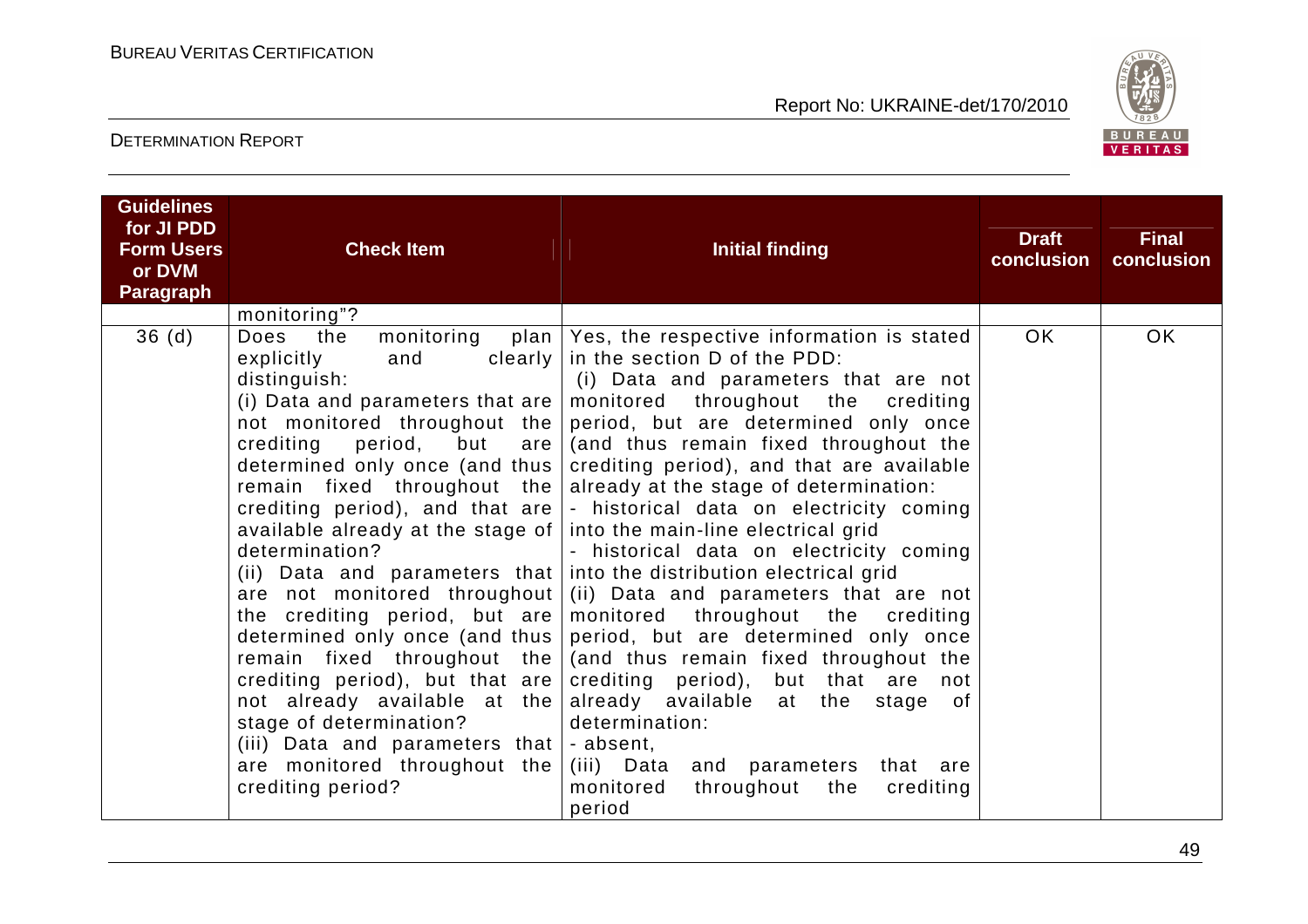

| <b>Guidelines</b><br>for JI PDD<br><b>Form Users</b><br>or DVM<br><b>Paragraph</b> | <b>Check Item</b>                                                                                                                                                                                                                                                                                              | <b>Initial finding</b>                                                                                                                                                                                                                                                                                                                                                                   | <b>Draft</b><br>conclusion | <b>Final</b><br>conclusion |
|------------------------------------------------------------------------------------|----------------------------------------------------------------------------------------------------------------------------------------------------------------------------------------------------------------------------------------------------------------------------------------------------------------|------------------------------------------------------------------------------------------------------------------------------------------------------------------------------------------------------------------------------------------------------------------------------------------------------------------------------------------------------------------------------------------|----------------------------|----------------------------|
|                                                                                    |                                                                                                                                                                                                                                                                                                                | - the volume of electricity coming into<br>the distribution electrical grid in every<br>year of project scenario.                                                                                                                                                                                                                                                                        |                            |                            |
| 36(e)                                                                              | monitoring<br>the<br>Does<br>$plan \mid$<br>describe the methods employed<br>for data monitoring (including<br>its frequency) and recording?                                                                                                                                                                   | Yes. This information is included in the<br>monitoring plan.                                                                                                                                                                                                                                                                                                                             | <b>OK</b>                  | <b>OK</b>                  |
| 36(f)                                                                              | the monitoring<br>Does<br>plan<br>elaborate all algorithms<br>and<br>used<br>for<br>formulae<br>the<br>$\Omega$<br>estimation/calculation<br>emissions/removals<br>baseline<br>and project emissions/ removals<br>or direct monitoring of emission<br>reductions from the project,<br>leakage, as appropriate? | CAR26<br>The section D .1.1.2 indicates that $PE_p^y$ .<br>GHG emissions from burning of fossil<br>fuels for production of electricity that is<br>lost in the main-line electrical grids in<br>period «y» under the baseline scenario,<br>$(tCO_{2e}$ ). However, is stated below that<br>index "p" is applicable to the project<br>scenario. Please, make corresponding<br>corrections. | <b>CAR26</b>               | <b>OK</b>                  |
| $36(f)$ (i)                                                                        | algorithms/formulae<br>the the state of the state of the state of the state of the state of the state of the state of the state of the<br>explained?                                                                                                                                                           | Is the underlying rationale for Yes, all necessary explanations are<br>provided.                                                                                                                                                                                                                                                                                                         | <b>OK</b>                  | <b>OK</b>                  |
| $36(f)$ (ii)                                                                       | consistent variables,<br>Are<br>equation formats,<br>subscripts  <br>etc. used?                                                                                                                                                                                                                                | <b>CL03</b><br>Formulae 3 and 4, 8 and 9 actually serve<br>for calculating of absolute losses of<br>electricity in the main-line electrical grid.                                                                                                                                                                                                                                        | <b>CL03</b>                | <b>OK</b>                  |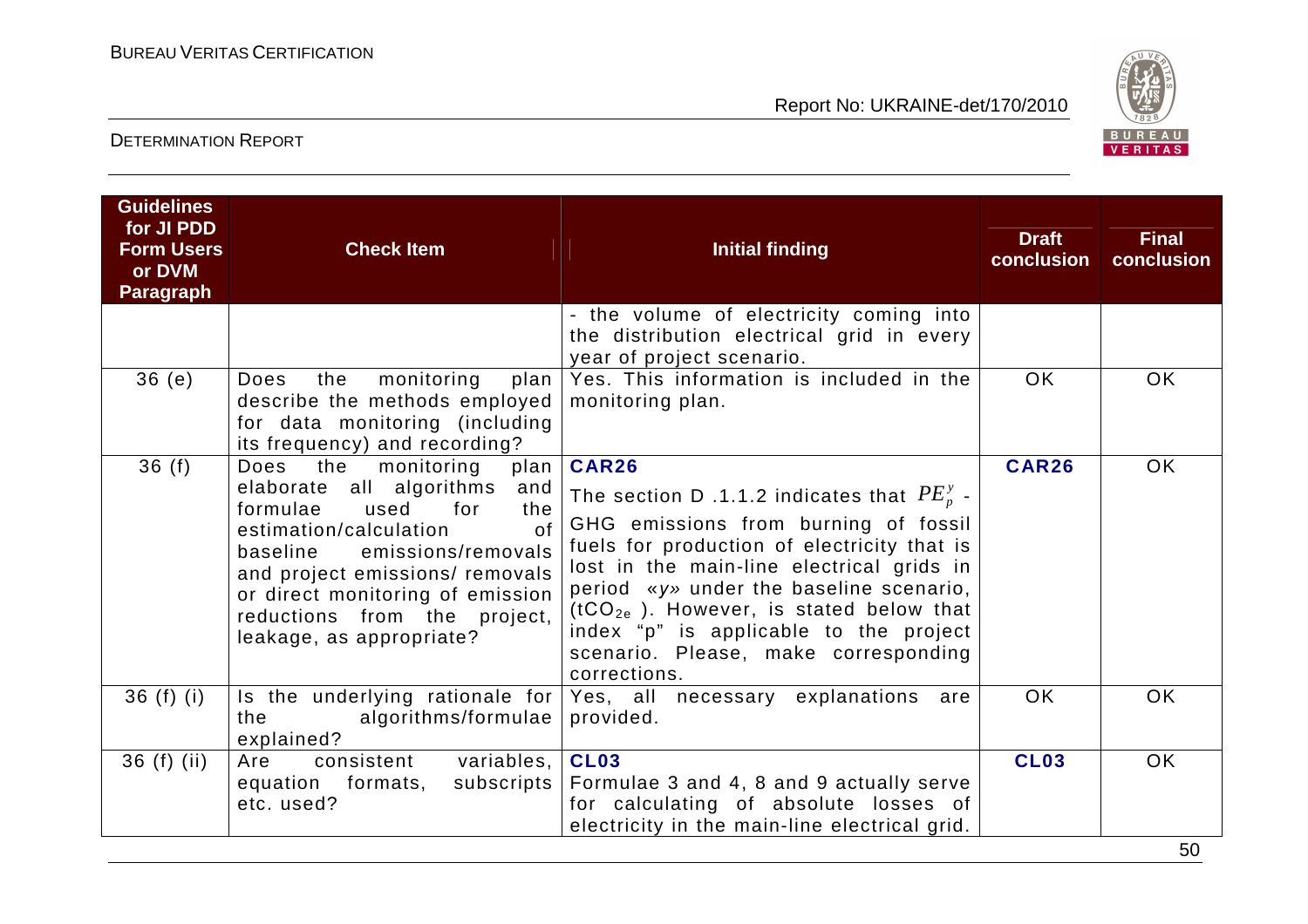

| <b>Guidelines</b><br>for JI PDD<br><b>Form Users</b><br>or DVM<br><b>Paragraph</b> | <b>Check Item</b>                                                                                                       | <b>Initial finding</b>                                                                                                                                                                                                                                                            | <b>Draft</b><br>conclusion | <b>Final</b><br>conclusion |
|------------------------------------------------------------------------------------|-------------------------------------------------------------------------------------------------------------------------|-----------------------------------------------------------------------------------------------------------------------------------------------------------------------------------------------------------------------------------------------------------------------------------|----------------------------|----------------------------|
|                                                                                    |                                                                                                                         | Please, clearly state which of these<br>formulae will be used to calculate this<br>parameter.                                                                                                                                                                                     |                            |                            |
| 36 (f) (iii)                                                                       | Are all equations numbered?                                                                                             | No see CAR from the item 35 above.                                                                                                                                                                                                                                                | Pending                    | OK.                        |
| 36(f)(iv)                                                                          | Are all variables, with units<br>indicated defined?                                                                     | Yes.                                                                                                                                                                                                                                                                              | <b>OK</b>                  | <b>OK</b>                  |
| 36 $(f)(v)$                                                                        | Is the conservativeness of the<br>algorithms/procedures justified?                                                      | Used algorithms/procedures are in line<br>the state norms and used<br>with<br>in.<br>conservative manner.                                                                                                                                                                         | <b>OK</b>                  | <b>OK</b>                  |
| 36 (f) $(v)$                                                                       | quantitatively<br>methods<br>to<br>account for uncertainty in key account monitoring algorithm.<br>parameters included? | To the extent possible, are The uncertainties for the parameters<br>used are generally low taking<br>into                                                                                                                                                                         | <b>OK</b>                  | <b>OK</b>                  |
| 36(f)(vi)                                                                          | baseline<br>elaboration<br>of<br>the<br>removals<br>of<br>the<br>baseline  <br>ensured?                                 | Is consistency between the Yes. The consistency between<br>the<br>elaboration of the baseline scenario and<br>scenario and the procedure for the procedure for calculating<br>the<br>calculating the emissions or net emissions or net removals of<br>the<br>baseline is ensured. | <b>OK</b>                  | <b>OK</b>                  |
| 36 (f) (vii)                                                                       | or formulae that are not self-<br>evident explained?                                                                    | Are any parts of the algorithms   All algorithms and formulas are clearly<br>explained.                                                                                                                                                                                           | <b>OK</b>                  | <b>OK</b>                  |
| 36 (f) (vii)                                                                       | Is it justified that the procedure $\vert$ The<br>is.                                                                   | procedure<br>consistent<br>with<br>is<br>consistent with standard standard technical procedures in the                                                                                                                                                                            | <b>OK</b>                  | <b>OK</b>                  |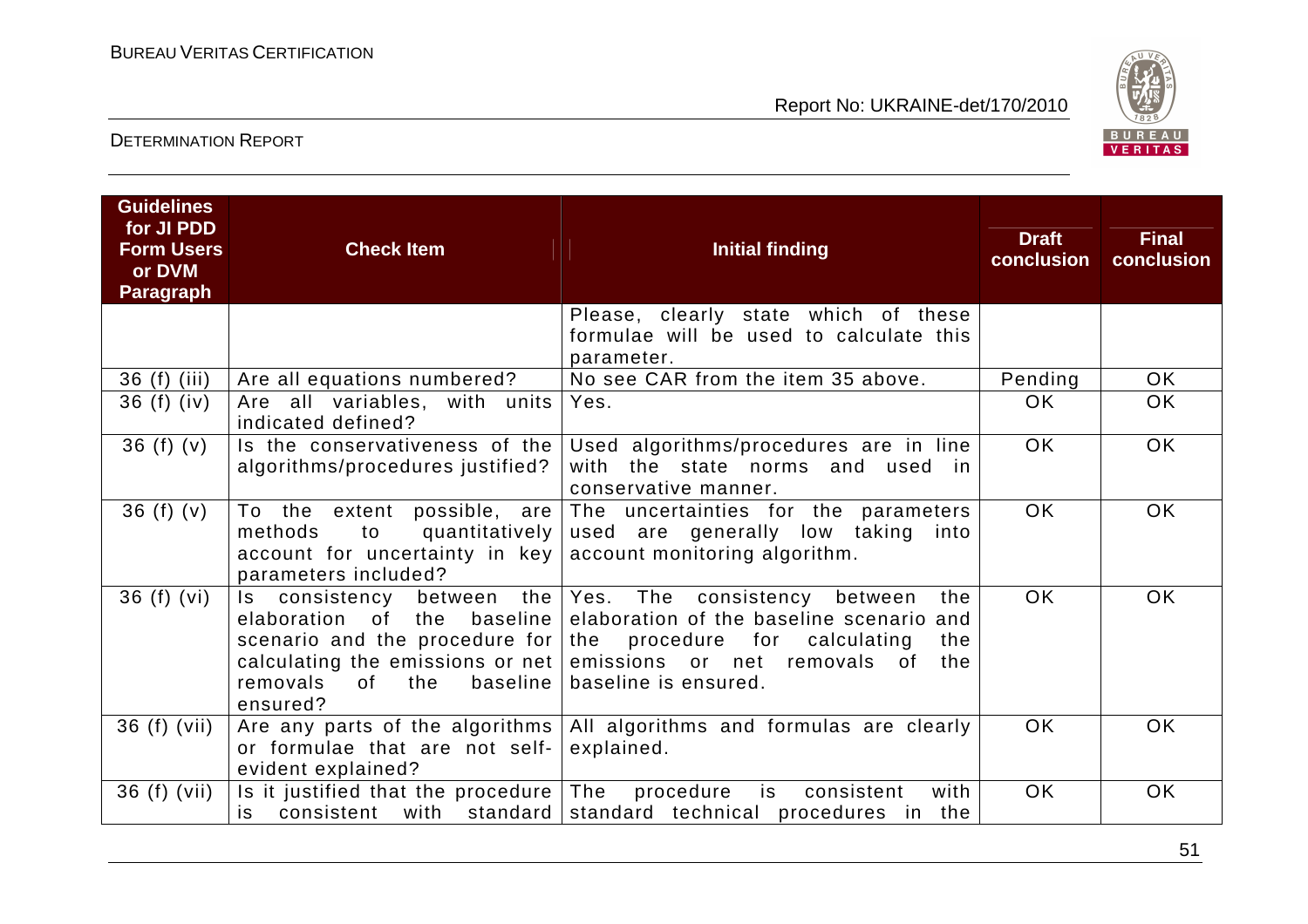

| <b>Guidelines</b><br>for JI PDD<br><b>Form Users</b><br>or DVM<br><b>Paragraph</b> | <b>Check Item</b>                                                                                                                                                                                                                                                                                                                                                                                                                                                                                                              | <b>Initial finding</b>                                                                                                                                                                            | <b>Draft</b><br>conclusion | <b>Final</b><br>conclusion |
|------------------------------------------------------------------------------------|--------------------------------------------------------------------------------------------------------------------------------------------------------------------------------------------------------------------------------------------------------------------------------------------------------------------------------------------------------------------------------------------------------------------------------------------------------------------------------------------------------------------------------|---------------------------------------------------------------------------------------------------------------------------------------------------------------------------------------------------|----------------------------|----------------------------|
|                                                                                    | procedures<br>technical<br>relevant sector?                                                                                                                                                                                                                                                                                                                                                                                                                                                                                    | in the $ $ relevant sector and is well justified.                                                                                                                                                 |                            |                            |
| 36 (f) (vii)                                                                       | provided<br>Are references<br>necessary?                                                                                                                                                                                                                                                                                                                                                                                                                                                                                       | as   All necessary references are provided.                                                                                                                                                       | <b>OK</b>                  | <b>OK</b>                  |
| 36 (f) (vii)                                                                       | Are implicit and explicit key<br>assumptions explained in $a$<br>transparent manner?                                                                                                                                                                                                                                                                                                                                                                                                                                           | All implicit and explicit assumptions are<br>explained in a transparent manner.                                                                                                                   | <b>OK</b>                  | <b>OK</b>                  |
| $36(f)$ (vii)                                                                      | Is it<br>clearly<br>stated<br>significant uncertainty<br>have<br>such<br>uncertainty is<br>to<br>be<br>addressed?                                                                                                                                                                                                                                                                                                                                                                                                              | which   CAR27<br>assumptions and procedures Please, include all parameters to be<br>monitored in the table D.2. and describe<br>associated with them, and how uncertainties associated with them. | <b>CAR27</b>               | <b>OK</b>                  |
| 36 (f) (vii)                                                                       | Is the uncertainty of<br>key  <br>described<br>and,<br>parameters<br>possible, is<br>where<br>an<br>95%<br>uncertainty<br>range<br>at<br>confidence<br>level<br>for<br>key<br>parameters for the calculation<br>emission<br>reductions<br>of the origin of the original policies in the content of the content of the content of the content of the conte<br>Separate the content of the content of the content of the content of the content of the content of the content<br>or<br>enhancements of net removals<br>provided? | See CAR form the item 36 (f) (vii) above.                                                                                                                                                         | Pending                    | <b>OK</b>                  |
| 36 <sub>(g)</sub>                                                                  | the<br>Does<br>monitoring<br>identify<br>national<br>a                                                                                                                                                                                                                                                                                                                                                                                                                                                                         | plan The monitoring plan is in line with the<br>or relevant national standards.                                                                                                                   | <b>OK</b>                  | <b>OK</b>                  |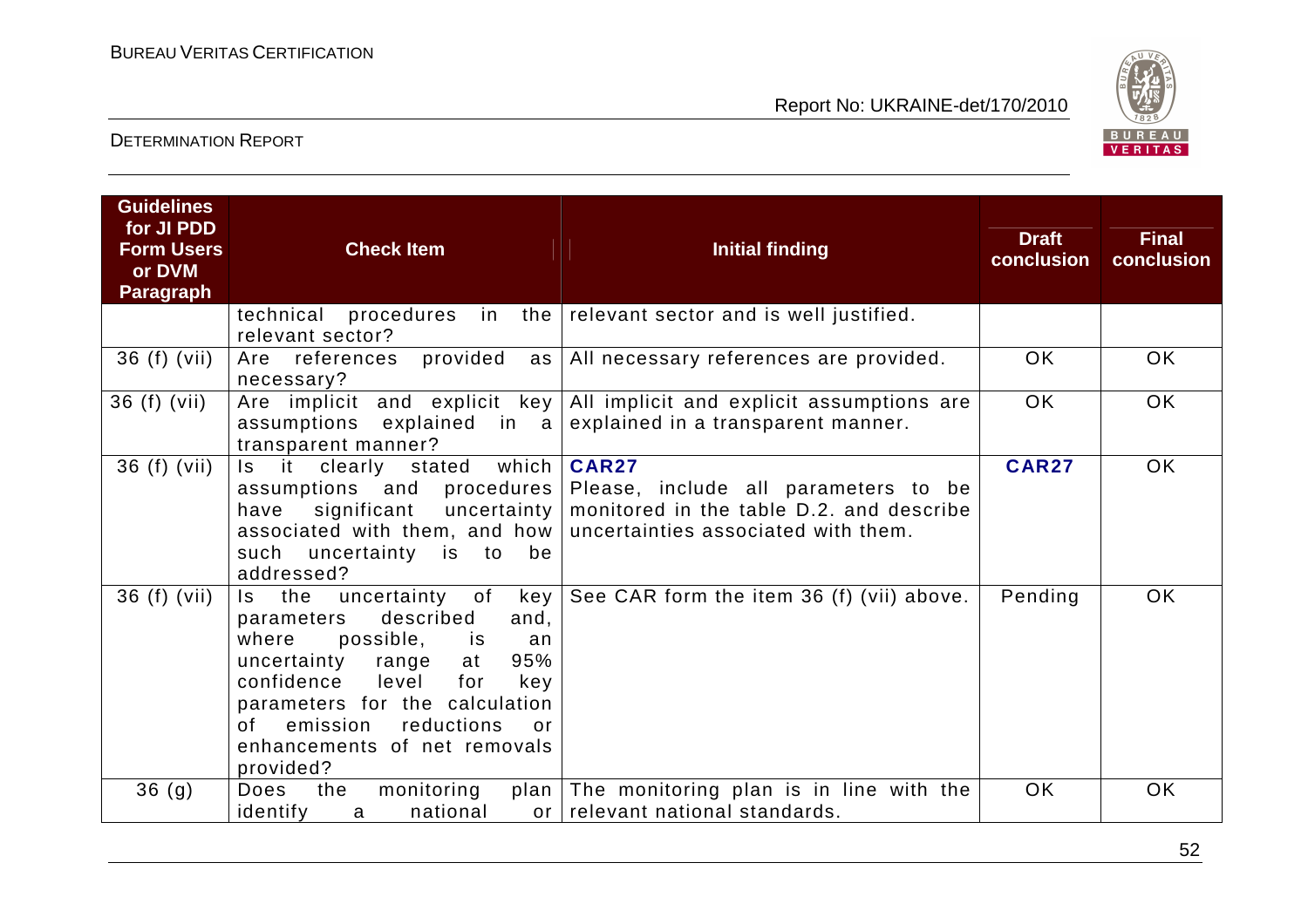

| <b>Guidelines</b><br>for JI PDD<br><b>Form Users</b><br>or DVM<br><b>Paragraph</b> | <b>Check Item</b>                                                                                                                                                                                                                                                                                   | <b>Initial finding</b>                                            | <b>Draft</b><br>conclusion | <b>Final</b><br>conclusion |
|------------------------------------------------------------------------------------|-----------------------------------------------------------------------------------------------------------------------------------------------------------------------------------------------------------------------------------------------------------------------------------------------------|-------------------------------------------------------------------|----------------------------|----------------------------|
|                                                                                    | international<br>monitoring<br>standard if such standard has to<br>be and/or is applied to certain<br>aspects of the project?<br>the<br>monitoring<br>Does<br>plan<br>provide a reference as to where<br>a detailed description of the<br>standard can be found?                                    |                                                                   |                            |                            |
| 36(h)                                                                              | Does<br>the monitoring<br>plan<br>document statistical techniques,<br>if used for monitoring, and that<br>they are used in a conservative<br>manner?                                                                                                                                                | N/A                                                               | N/A                        | OK.                        |
| 36(i)                                                                              | the monitoring plan<br>Does<br>present the quality assurance<br>and control procedures for the<br>monitoring process, including,<br>as appropriate, information on<br>calibration and on how records<br>on data and/or method validity<br>and accuracy are kept and<br>made available upon request? | See CAR form the item 36 (f) (vii) above.                         | Pending                    | OK.                        |
| 36(j)                                                                              | <b>Does</b><br>the<br>monitoring<br>plan<br>identify<br>clearly                                                                                                                                                                                                                                     | <b>CAR28</b><br>the $\vert$ Please, add to the PDD (section D.3.) | <b>CAR28</b>               | <b>OK</b>                  |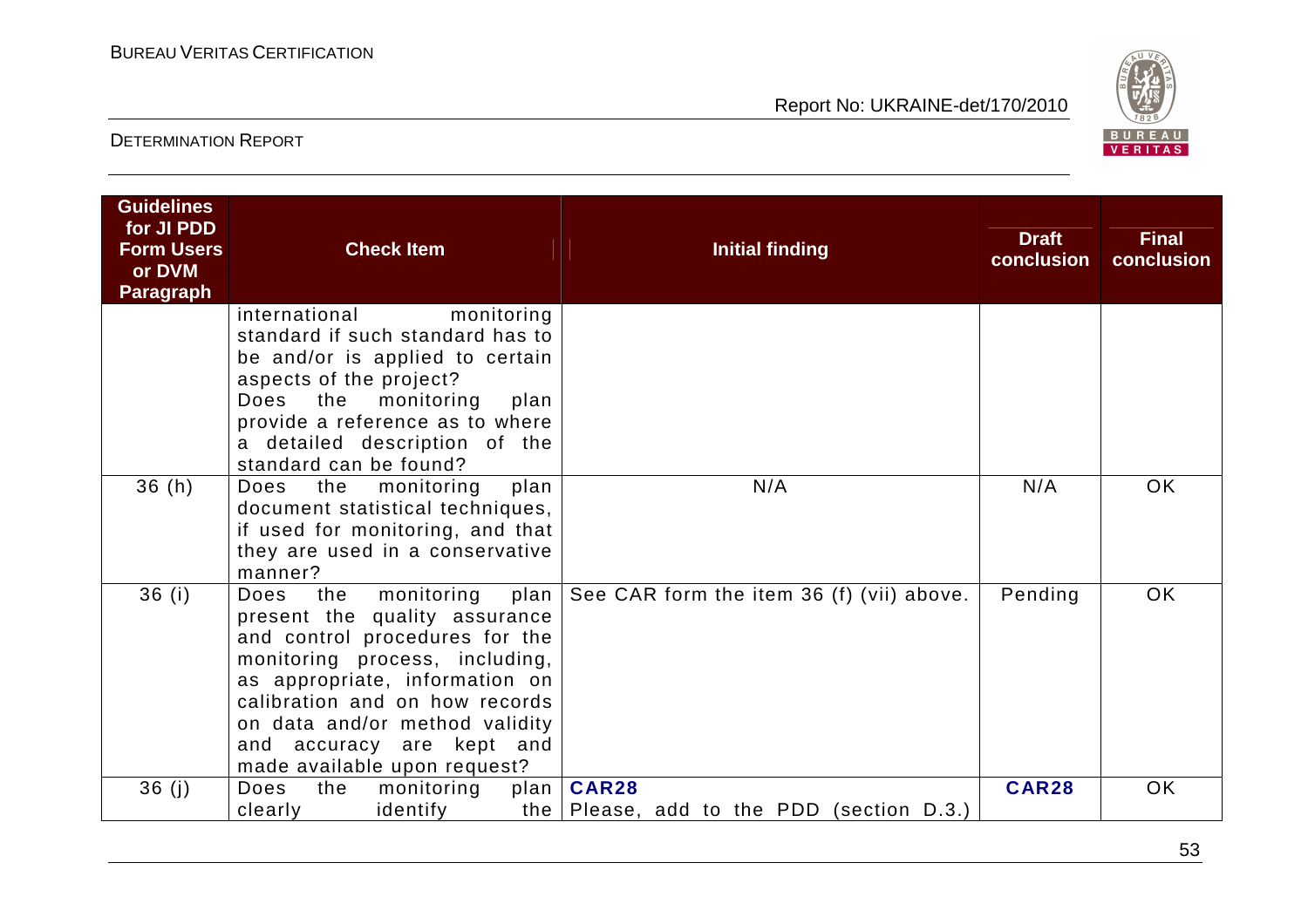

| <b>Guidelines</b><br>for JI PDD<br><b>Form Users</b><br>or DVM | <b>Check Item</b>                                                                                                                                                                                                                                                                                                                                      | <b>Initial finding</b>                                                                                                                                                      | <b>Draft</b><br>conclusion | <b>Final</b><br>conclusion                    |
|----------------------------------------------------------------|--------------------------------------------------------------------------------------------------------------------------------------------------------------------------------------------------------------------------------------------------------------------------------------------------------------------------------------------------------|-----------------------------------------------------------------------------------------------------------------------------------------------------------------------------|----------------------------|-----------------------------------------------|
| <b>Paragraph</b>                                               |                                                                                                                                                                                                                                                                                                                                                        |                                                                                                                                                                             |                            |                                               |
|                                                                | responsibilities<br>and<br>the<br>authority<br>regarding<br>the<br>monitoring activities?                                                                                                                                                                                                                                                              | clear and transparent scheme identifying<br>the<br>responsibilities<br>and<br>roles<br>establishing.                                                                        |                            |                                               |
| 36(k)                                                          | Does the monitoring plan, on<br>whole, reflect good<br>the<br>practices<br>monitoring<br>appropriate to the project type?<br>If it is a JI LULUCF project, is<br>the good practice guidance<br>developed by IPCC applied?                                                                                                                              | The monitoring plan reflects<br>good<br>monitoring practices appropriate to the<br>project type.                                                                            | <b>OK</b>                  | OK.                                           |
| 36 (1)                                                         | Does<br>the<br>monitoring<br>provide, in tabular form, $a \mid$<br>complete compilation of the<br>data that need to be collected<br>for its application, including<br>data that are measured<br>$\overline{\mathsf{or}}$<br>sampled and data that are<br>collected from other sources but<br>not including data that are<br>calculated with equations? | plan Yes. The appropriate information<br>is<br>indicated in the section D of the PDD.                                                                                       | <b>OK</b>                  | <b>OK</b>                                     |
| 36(m)                                                          | monitoring<br>Does<br>the<br>indicate that the data monitored<br>and required for verification are                                                                                                                                                                                                                                                     | plan   FAR1<br>Please,<br>submit<br>documented<br>any<br>instruction indicating that the<br>data<br>to be kept for two years after   monitored are to be kept for two years | FAR1                       | This issue<br>must<br>be<br>checked<br>during |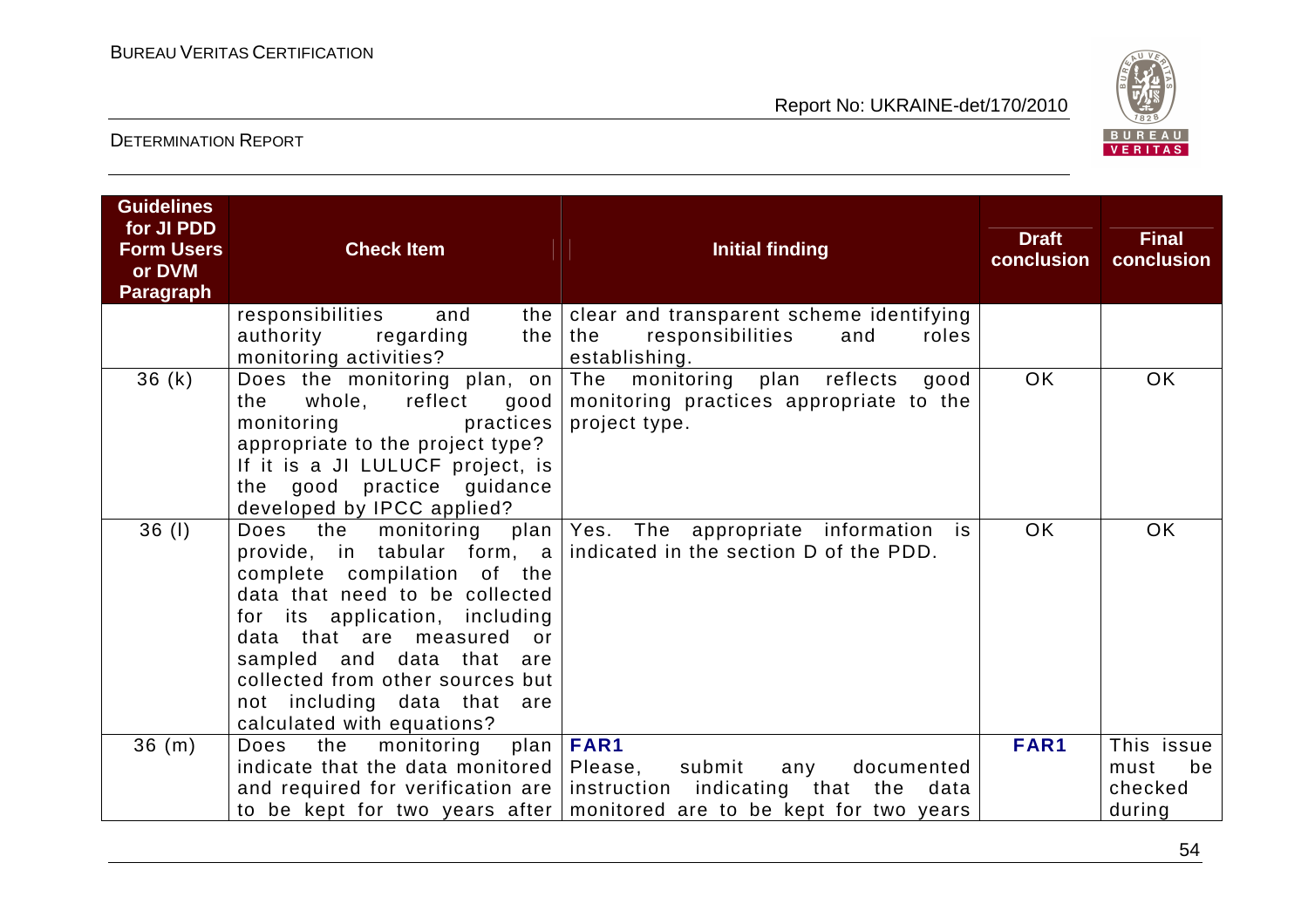

| <b>Guidelines</b><br>for JI PDD<br><b>Form Users</b><br>or DVM<br><b>Paragraph</b> | <b>Check Item</b>                                                                                                                                                                                                                                                                                                                                     | <b>Initial finding</b>                                                                                                                                                                | <b>Draft</b><br>conclusion | <b>Final</b><br>conclusion |
|------------------------------------------------------------------------------------|-------------------------------------------------------------------------------------------------------------------------------------------------------------------------------------------------------------------------------------------------------------------------------------------------------------------------------------------------------|---------------------------------------------------------------------------------------------------------------------------------------------------------------------------------------|----------------------------|----------------------------|
|                                                                                    | project?                                                                                                                                                                                                                                                                                                                                              | the last transfer of ERUs for the after last ERUs transfer as per JI<br>determination and verification manual.                                                                        |                            | verificatio<br>n.          |
| 37                                                                                 | selected<br>lf –<br>elements<br>or I<br>combinations of approved CDM<br>methodologies<br>or<br>methodological tools are used<br>for establishing the monitoring<br>plan, are the selected elements<br>or combination, together with<br>elements<br>supplementary<br>the<br>developed<br>by<br>project<br>line with 36<br>participants<br>in<br>above? | No<br>selected<br>any<br>elements<br>or<br><b>CDM</b><br>combinations<br>of<br>approved<br>methodologies or methodological tools<br>are used for establishing the monitoring<br>plan. | <b>OK</b>                  | OK                         |
|                                                                                    |                                                                                                                                                                                                                                                                                                                                                       | <b>Approved CDM methodology approach only</b>                                                                                                                                         |                            |                            |
| 38(a)                                                                              | Does the PDD provide the title,<br>reference number and version<br>CDM<br>the<br>of<br>approved<br>methodology used?                                                                                                                                                                                                                                  | N/A                                                                                                                                                                                   | N/A                        | N/A                        |
| 38(a)                                                                              | CDM<br>Is.<br>the<br>approved<br>methodology the most recent<br>valid version when the PDD is<br>submitted for publication? If<br>not, is the methodology still<br>within the grace period (was the                                                                                                                                                   | N/A                                                                                                                                                                                   | N/A                        | N/A                        |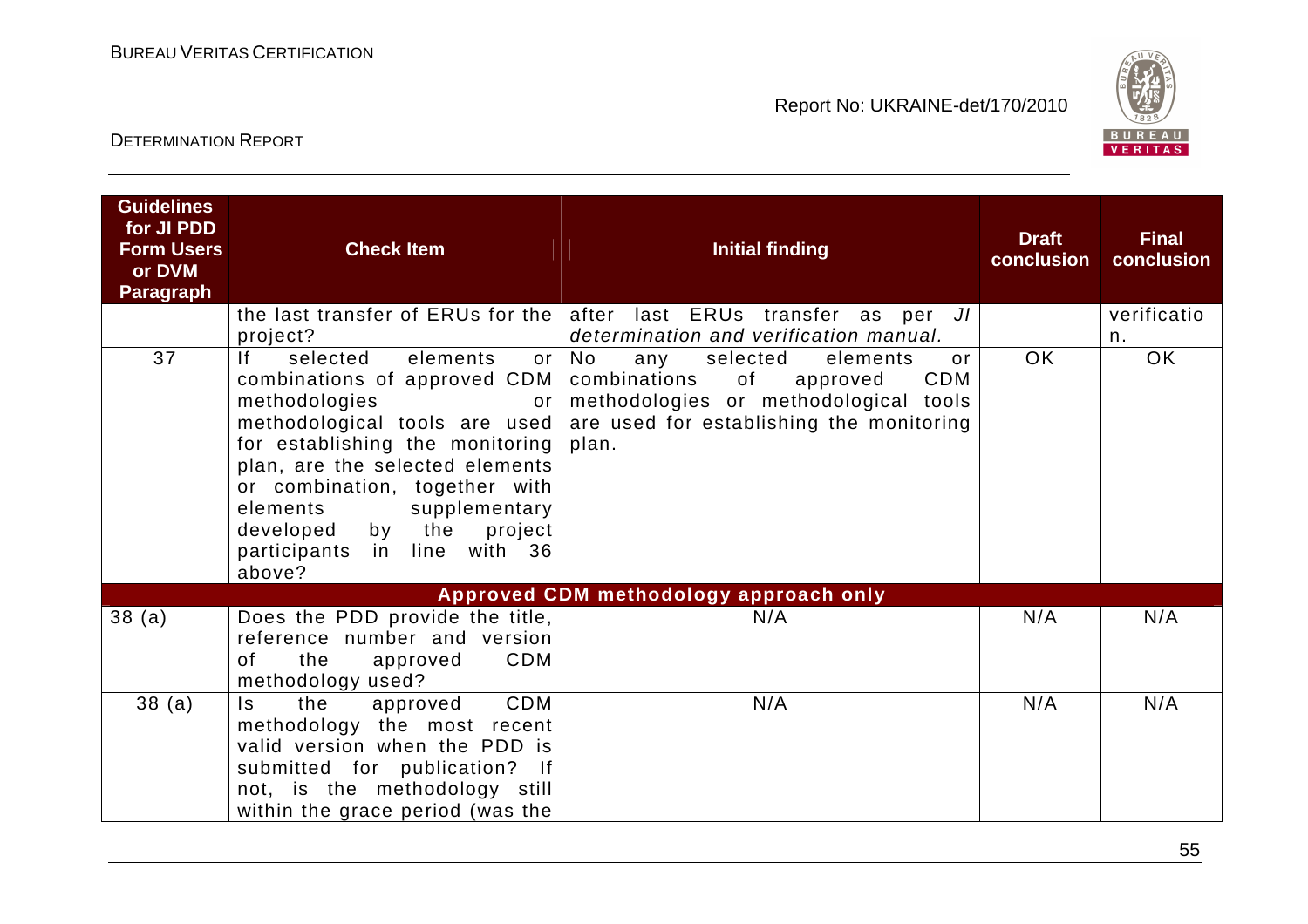

| <b>Guidelines</b><br>for JI PDD<br><b>Form Users</b><br>or DVM<br><b>Paragraph</b> | <b>Check Item</b>                                                                                                                                                                    | <b>Initial finding</b>                                                                                                                                                                                                         | <b>Draft</b><br>conclusion | <b>Final</b><br>conclusion |
|------------------------------------------------------------------------------------|--------------------------------------------------------------------------------------------------------------------------------------------------------------------------------------|--------------------------------------------------------------------------------------------------------------------------------------------------------------------------------------------------------------------------------|----------------------------|----------------------------|
|                                                                                    | methodology revised to a newer<br>version<br>in the past<br>two<br>months)?                                                                                                          |                                                                                                                                                                                                                                |                            |                            |
| 38(b)                                                                              | PDD<br>provide<br>Does<br>the<br>a<br>description of why the approved<br>CDM methodology is applicable<br>to the project?                                                            | N/A                                                                                                                                                                                                                            | N/A                        | N/A                        |
| 38 <sub>(c)</sub>                                                                  | explanations,<br>Are<br>allywood<br>analyses<br>descriptions<br>and<br>pertaining to monitoring in the<br>PDD made in accordance with<br>the referenced approved CDM<br>methodology? | N/A                                                                                                                                                                                                                            | N/A                        | N/A                        |
| 38 <sub>(d)</sub>                                                                  | monitoring<br>plan<br>the<br>$\mathsf{ls}$<br>established appropriately as a<br>result?                                                                                              | N/A                                                                                                                                                                                                                            | N/A                        | N/A                        |
| 39                                                                                 | during the crediting period:<br>(a) Is the underlying project<br>composed of clearly identifiable<br>components for which emission<br>reductions or enhancements of                  | Applicable to both JI specific approach and approved CDM methodology approach<br>If the monitoring plan indicates There are no overlapping monitoring<br>overlapping monitoring periods   periods during the crediting period. | OK.                        | <b>OK</b>                  |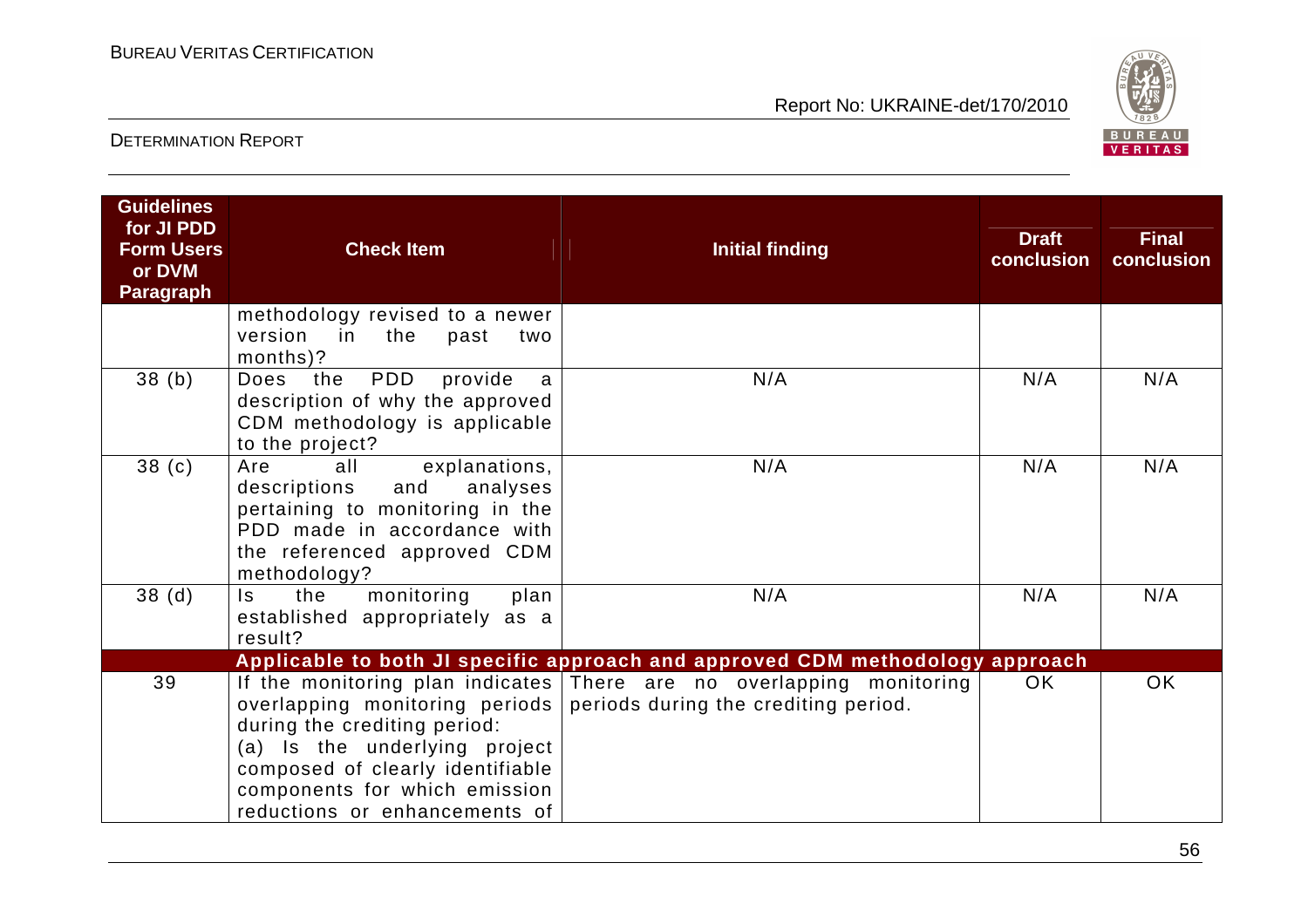

| <b>Guidelines</b><br>for JI PDD<br><b>Form Users</b> | <b>Check Item</b>                                                                                                                                                                                                                                                                                                                                                                                                                                                                                         | <b>Initial finding</b> | <b>Draft</b> | <b>Final</b> |
|------------------------------------------------------|-----------------------------------------------------------------------------------------------------------------------------------------------------------------------------------------------------------------------------------------------------------------------------------------------------------------------------------------------------------------------------------------------------------------------------------------------------------------------------------------------------------|------------------------|--------------|--------------|
| or DVM                                               |                                                                                                                                                                                                                                                                                                                                                                                                                                                                                                           |                        | conclusion   | conclusion   |
| <b>Paragraph</b>                                     | removals<br>calculated<br>be<br>can<br>independently?<br>(b)<br>Can<br>monitoring<br>be<br>performed independently<br>for<br>each of these components (i.e.<br>the data/parameters monitored<br>for one component are not<br>dependent<br>on/effect<br>data/parameters<br>be<br>to<br>monitored<br>for<br>another<br>component)?<br>(c) Does the monitoring plan<br>that<br>monitoring is<br>ensure<br>performed for all components<br>and that in these cases all the<br>requirements<br>of<br>the<br>JI |                        |              |              |
|                                                      | guidelines and further guidance<br><b>JISC</b><br>regarding<br>by<br>the<br>monitoring are met?<br>(d) Does the monitoring plan<br>for<br>explicitly<br>provide<br>overlapping monitoring periods<br>of<br>defined<br>clearly<br>project<br>components, justify its need                                                                                                                                                                                                                                  |                        |              |              |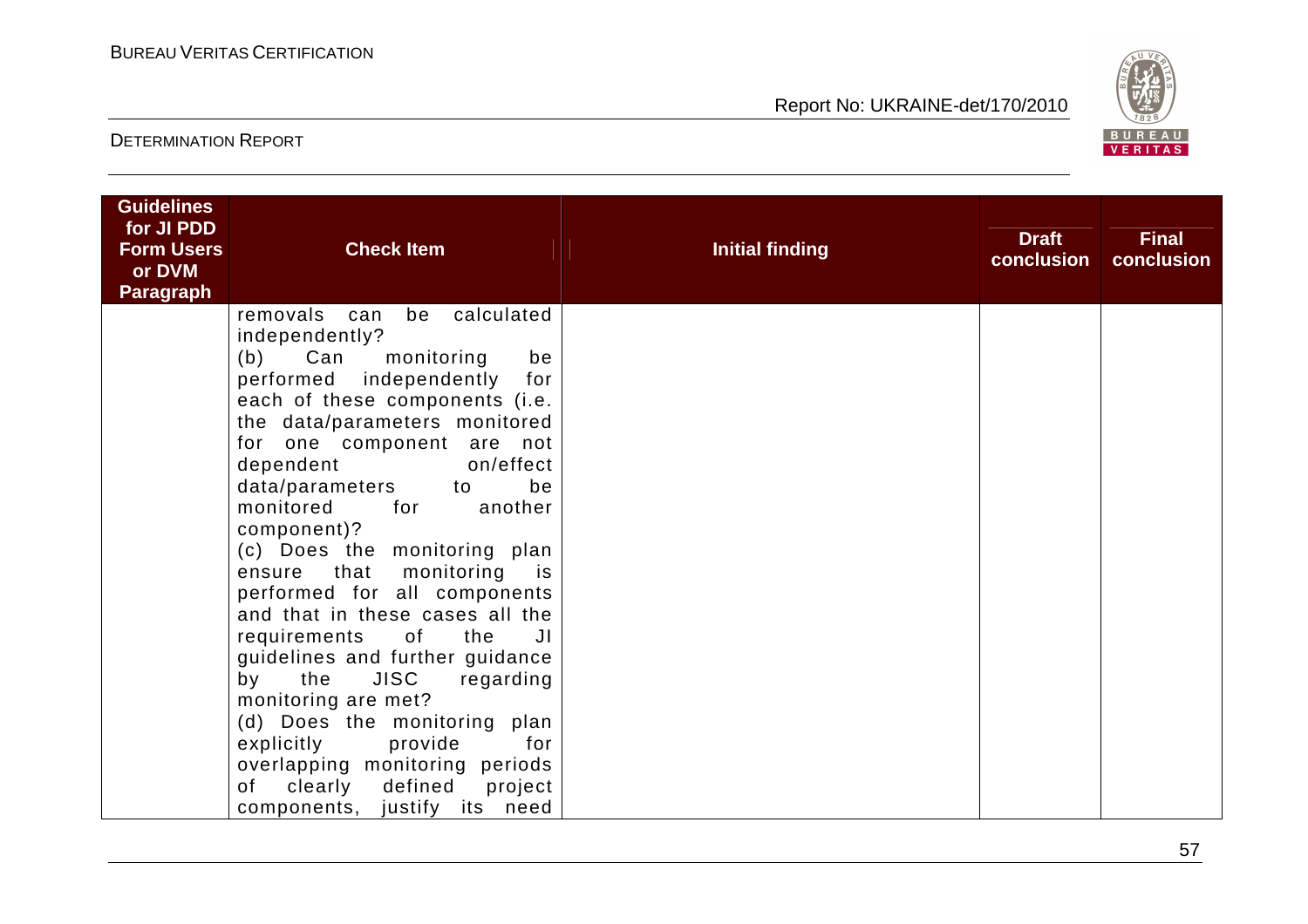

| <b>Guidelines</b><br>for JI PDD<br><b>Form Users</b><br>or DVM<br><b>Paragraph</b> | <b>Check Item</b>                                                                                                                                                               | <b>Initial finding</b>                                                                                                                                                                                                                                                                                                                                                                                                               | <b>Draft</b><br>conclusion | <b>Final</b><br>conclusion |
|------------------------------------------------------------------------------------|---------------------------------------------------------------------------------------------------------------------------------------------------------------------------------|--------------------------------------------------------------------------------------------------------------------------------------------------------------------------------------------------------------------------------------------------------------------------------------------------------------------------------------------------------------------------------------------------------------------------------------|----------------------------|----------------------------|
|                                                                                    | how the conditions<br>and state<br>mentioned in $(a)-(c)$ are met?                                                                                                              |                                                                                                                                                                                                                                                                                                                                                                                                                                      |                            |                            |
|                                                                                    |                                                                                                                                                                                 | Leakage                                                                                                                                                                                                                                                                                                                                                                                                                              |                            |                            |
|                                                                                    |                                                                                                                                                                                 | JI specific approach only                                                                                                                                                                                                                                                                                                                                                                                                            |                            |                            |
| 40(a)                                                                              | Does the PDD appropriately<br>describe an assessment of the<br>potential leakage of the project<br>and appropriately explain which<br>calculated and which can be<br>neglected? | <b>CL04</b><br>As per Guidance on criteria for baseline<br>setting<br>and<br>monitoring<br>project<br>participants must undertake to assess<br>sources of leakage are to be the potential leakage and appropriately<br>explain which sources of leakage are to<br>calculated and which<br>can be<br>be<br>neglected. Please, provide respective<br>assessment, in particular, regarding<br>potential leakage of sulfur hexafluoride. | <b>CL04</b>                | OK                         |
| 40(b)                                                                              | PDD<br>provide<br>the<br><b>Does</b><br>a<br>procedure<br>for<br>an<br>ex ante<br>estimate of leakage?                                                                          | See CL form the issue 40 (b) above.                                                                                                                                                                                                                                                                                                                                                                                                  | Pending                    | <b>OK</b>                  |
|                                                                                    |                                                                                                                                                                                 | Approved CDM methodology approach only                                                                                                                                                                                                                                                                                                                                                                                               |                            |                            |
| 41                                                                                 | and<br>the<br>leakage<br>the<br>Are<br>for its estimation<br>procedure<br>defined in accordance with the<br>approved CDM methodology?                                           | N/A                                                                                                                                                                                                                                                                                                                                                                                                                                  | N/A                        | N/A                        |
|                                                                                    |                                                                                                                                                                                 | Estimation of emission reductions or enhancements of net removals                                                                                                                                                                                                                                                                                                                                                                    |                            |                            |
| 42                                                                                 |                                                                                                                                                                                 | Does the PDD indicate which of $ $ The assessment of emissions in the                                                                                                                                                                                                                                                                                                                                                                | <b>OK</b>                  | <b>OK</b>                  |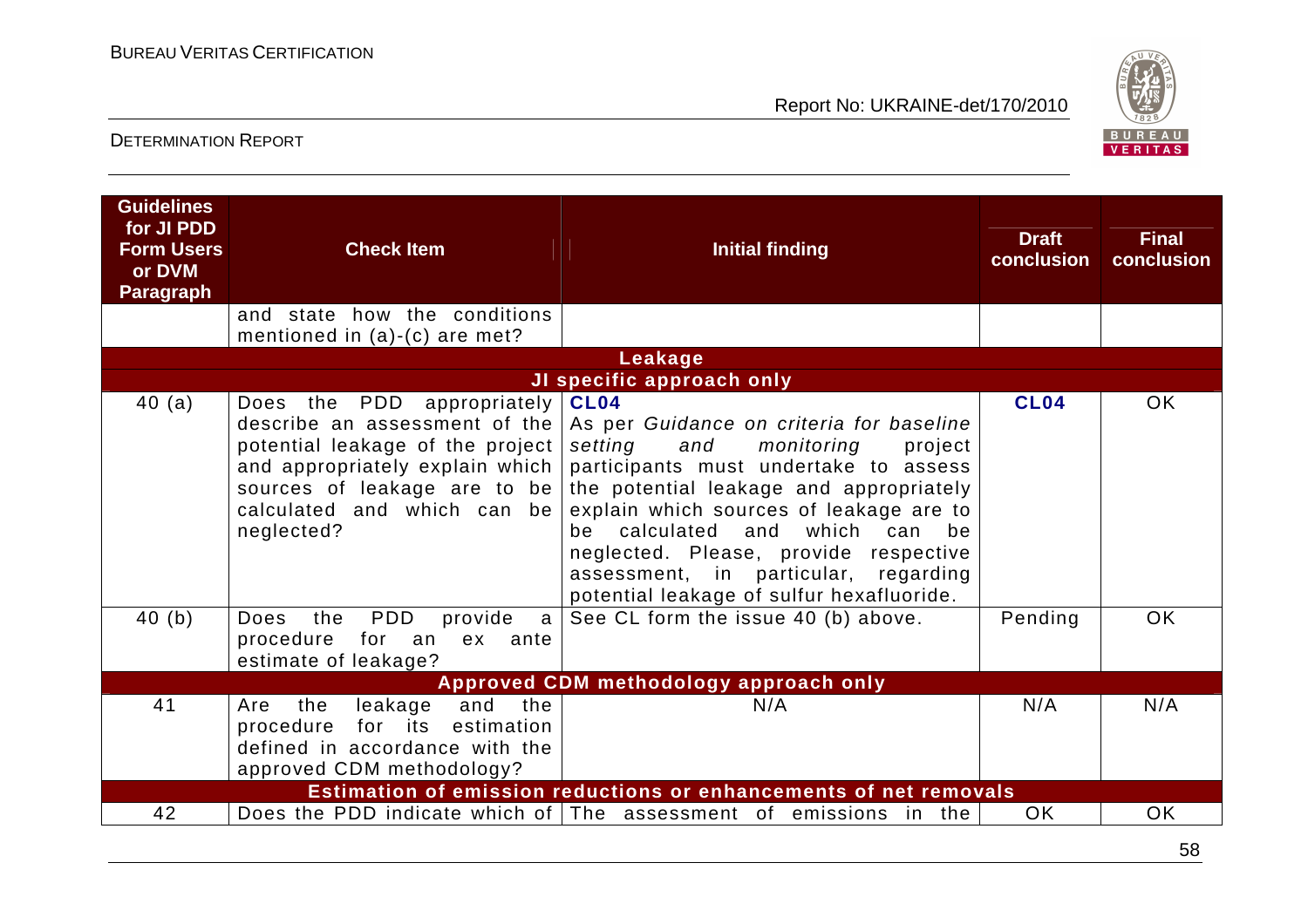

| <b>Guidelines</b><br>for JI PDD<br><b>Form Users</b><br>or DVM<br><b>Paragraph</b> | <b>Check Item</b>                                                                                                                                                                                                                                                                                                                                                                                       | <b>Initial finding</b>                                                                                                                                                                                                                                                                                                                                                             | <b>Draft</b><br>conclusion | <b>Final</b><br>conclusion |
|------------------------------------------------------------------------------------|---------------------------------------------------------------------------------------------------------------------------------------------------------------------------------------------------------------------------------------------------------------------------------------------------------------------------------------------------------------------------------------------------------|------------------------------------------------------------------------------------------------------------------------------------------------------------------------------------------------------------------------------------------------------------------------------------------------------------------------------------------------------------------------------------|----------------------------|----------------------------|
|                                                                                    | the<br>chooses?<br>(a) Assessment of emissions or<br>net removals in the baseline<br>scenario and in the project<br>scenario<br>(b) Direct assessment<br>0f<br>emission reductions                                                                                                                                                                                                                      | following approaches it baseline scenario and in the project<br>scenario was used.                                                                                                                                                                                                                                                                                                 |                            |                            |
| 43                                                                                 | chosen, does the PDD provide<br>ex ante estimates of:<br>(a) Emissions or net removals<br>for the project scenario (within)<br>the project boundary)?<br>(b) Leakage, as applicable?<br>(c) Emissions or net removals<br>for the baseline scenario (within)<br>the project boundary)?<br>Emission reductions<br>(d)<br>$\overline{\mathsf{or}}$<br>enhancements of net removals<br>adjusted by leakage? | If the approach (a) in 42 is The amount of electricity losses is<br>established on the basis of statistical<br>dependence of actual volumes of losses.<br>Calculations are<br>provided<br>in the<br>Supporting Excel file.<br>The estimation of GHG emissions for the<br>project, baseline scenario and emission<br>reductions ex ante is provided in the<br>section E of the PDD. | OK.                        | <b>OK</b>                  |
| 44                                                                                 | If the approach (b) in 42 is<br>chosen, does the PDD provide<br>ex ante estimates of:                                                                                                                                                                                                                                                                                                                   | N/A                                                                                                                                                                                                                                                                                                                                                                                | N/A                        | N/A                        |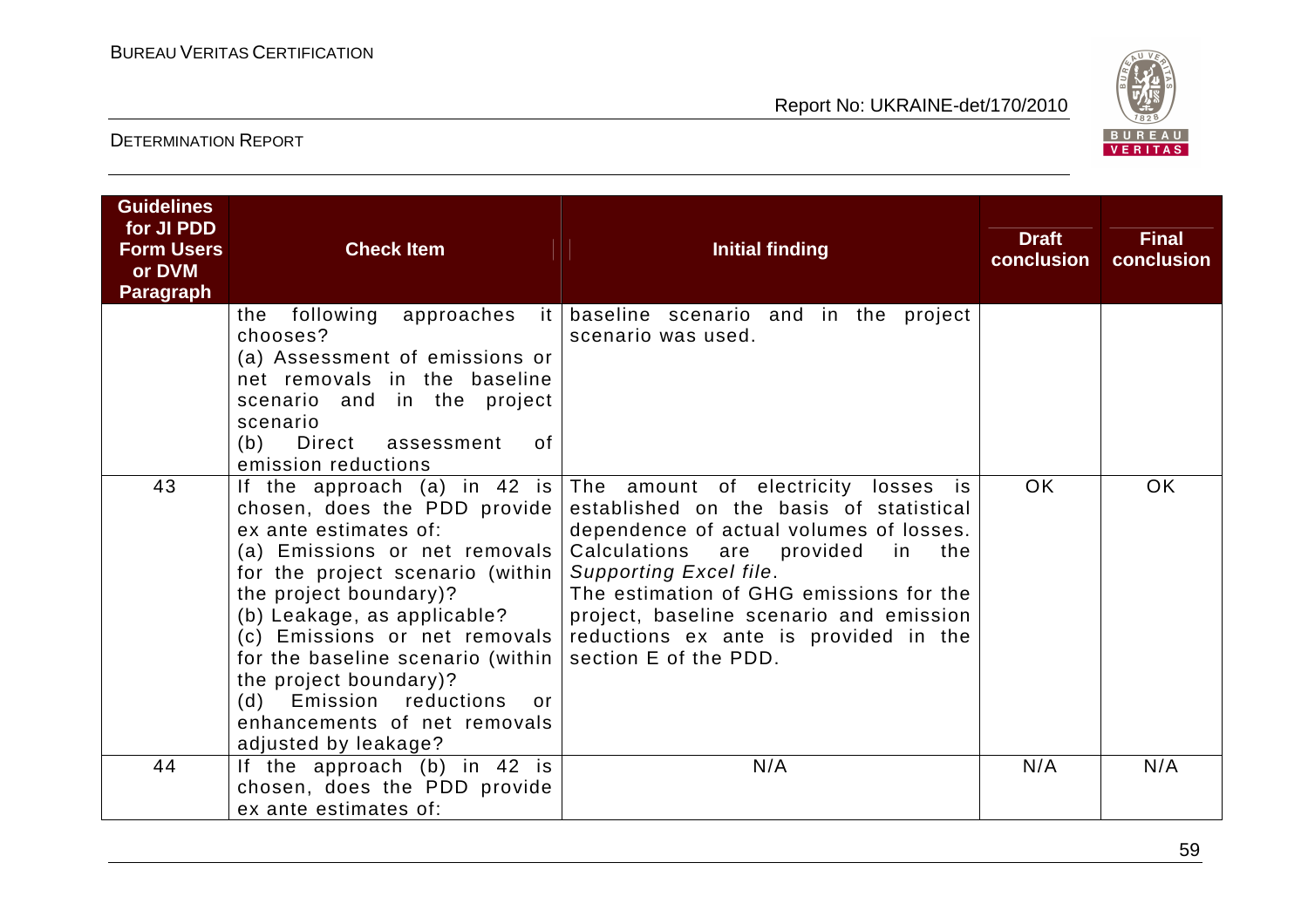

| <b>Guidelines</b><br>for JI PDD<br><b>Form Users</b><br>or DVM<br>Paragraph | <b>Check Item</b>                                                                                                                                                                                                                                                                                                                                                                                                                                                                                    | <b>Initial finding</b>                                                                                                                                                                                                                                                                                                                                                                                                                                                                                                                                                                                                                                              | <b>Draft</b><br>conclusion                                                   | <b>Final</b><br>conclusion                              |
|-----------------------------------------------------------------------------|------------------------------------------------------------------------------------------------------------------------------------------------------------------------------------------------------------------------------------------------------------------------------------------------------------------------------------------------------------------------------------------------------------------------------------------------------------------------------------------------------|---------------------------------------------------------------------------------------------------------------------------------------------------------------------------------------------------------------------------------------------------------------------------------------------------------------------------------------------------------------------------------------------------------------------------------------------------------------------------------------------------------------------------------------------------------------------------------------------------------------------------------------------------------------------|------------------------------------------------------------------------------|---------------------------------------------------------|
|                                                                             | Emission<br>reductions<br>(a)<br>or<br>enhancements of net removals<br>(within the project boundary)?<br>(b) Leakage, as applicable?<br>(c) Emission reductions<br>or<br>enhancements of net removals<br>adjusted by leakage?                                                                                                                                                                                                                                                                        |                                                                                                                                                                                                                                                                                                                                                                                                                                                                                                                                                                                                                                                                     |                                                                              |                                                         |
| 45                                                                          | For both approaches in 42<br>(a) Are the estimates in 43 or<br>44 given:<br>(i) On a periodic basis?<br>(ii) At least from the beginning<br>until the end of the crediting<br>period?<br>(iii)<br>On<br>source-by-<br>a<br>source/sink-by-sink basis?<br>(iv) For each GHG?<br>(v) In tones of CO2 equivalent,<br>global<br>using<br>warming<br>potentials defined by decision<br>2/CP.3 or as subsequently<br>in accordance with<br>revised<br>Article<br>$5\overline{)}$<br>of<br>the<br>Protocol? | <b>CAR29</b><br>Algorithm<br>of project<br>and baseline<br>emissions estimation for each gas and<br>emission source must be clearly indicted<br>in the section E of the PDD. Please, add<br>appropriate information to the PDD.<br><b>CAR30</b><br>As the estimation of project emissions is<br>based<br>"Methodological tool for<br>on<br>determining of volumes of electricity<br>the<br>transfer<br>by<br>main-line<br>and<br>intergovernmental electrical grids and its<br>losses." Please, provide traceable<br>reference to the document mentioned.<br><b>CAR31</b><br>Kyoto The amounts of ERUs for 2004-2007 in<br>the section E.5., p. 45 are not equal to | <b>CAR29</b><br><b>CAR30</b><br><b>CAR31</b><br><b>CAR32</b><br><b>CAR33</b> | <b>OK</b><br><b>OK</b><br><b>OK</b><br>OK.<br><b>OK</b> |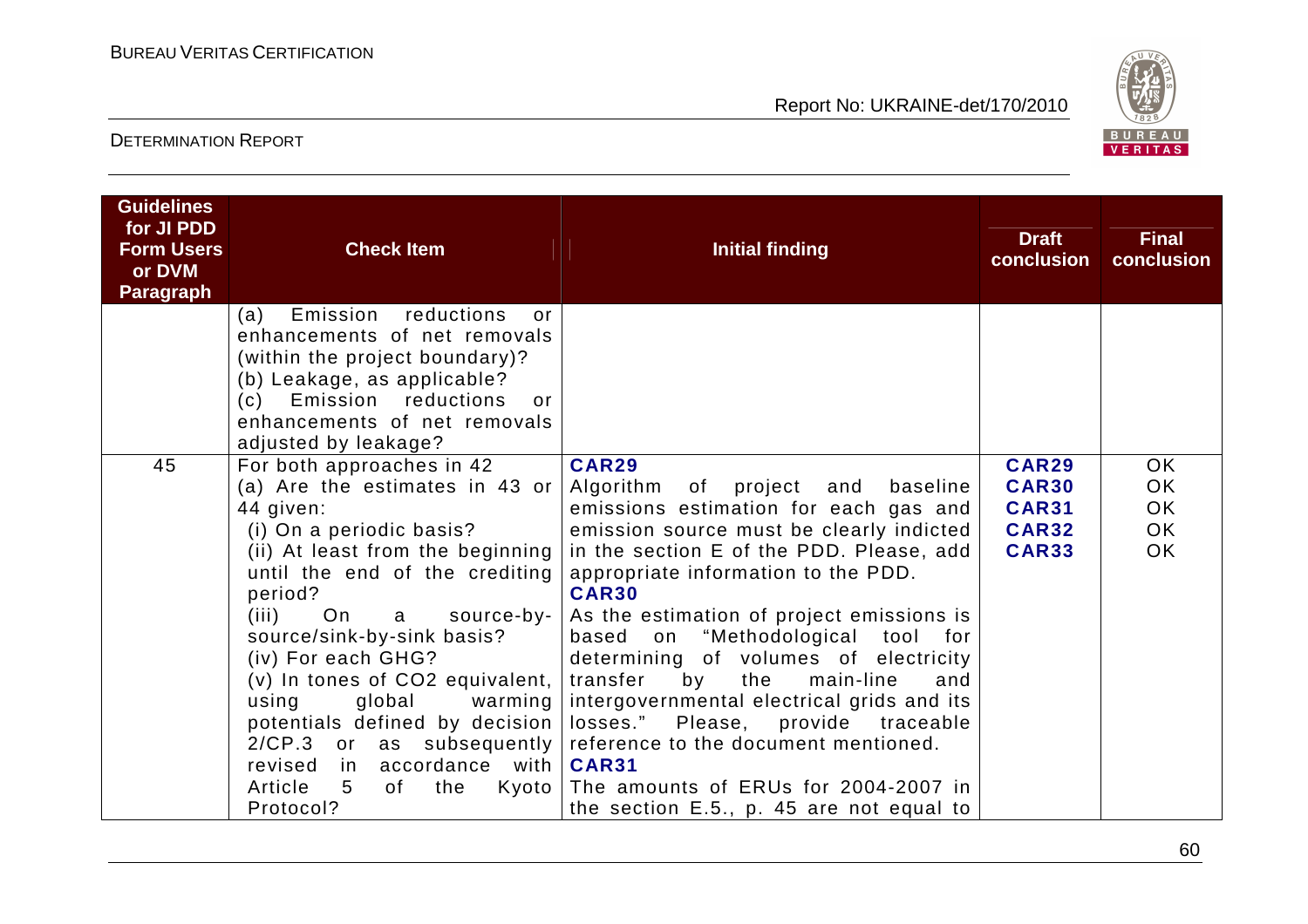

| <b>Guidelines</b><br>for JI PDD |                                                                                                                                                                                                                                                                                                                                                                                                                                                                                                                                                                                                                                                                                                                                                                                               |                                                                                                                                                                                                                                                                                                                                                                                                                                                                                                                                                                                            | <b>Draft</b> | <b>Final</b> |
|---------------------------------|-----------------------------------------------------------------------------------------------------------------------------------------------------------------------------------------------------------------------------------------------------------------------------------------------------------------------------------------------------------------------------------------------------------------------------------------------------------------------------------------------------------------------------------------------------------------------------------------------------------------------------------------------------------------------------------------------------------------------------------------------------------------------------------------------|--------------------------------------------------------------------------------------------------------------------------------------------------------------------------------------------------------------------------------------------------------------------------------------------------------------------------------------------------------------------------------------------------------------------------------------------------------------------------------------------------------------------------------------------------------------------------------------------|--------------|--------------|
| <b>Form Users</b>               | <b>Check Item</b>                                                                                                                                                                                                                                                                                                                                                                                                                                                                                                                                                                                                                                                                                                                                                                             | <b>Initial finding</b>                                                                                                                                                                                                                                                                                                                                                                                                                                                                                                                                                                     | conclusion   | conclusion   |
| or DVM<br><b>Paragraph</b>      |                                                                                                                                                                                                                                                                                                                                                                                                                                                                                                                                                                                                                                                                                                                                                                                               |                                                                                                                                                                                                                                                                                                                                                                                                                                                                                                                                                                                            |              |              |
|                                 | calculating the estimates in $43$ and baseline scenario.<br>or 44 consistent throughout the $ $<br>PDD?<br>(c) For calculating estimates in $ $<br>43 or 44, are key factors<br>influencing<br>the<br>baseline  <br>emissions or removals and the<br>activity level of the project and  <br>the emissions or net removals<br>as well as risks associated with<br>the project taken into account,<br>as appropriate?<br>(d) Are data sources used for<br>calculating the estimates in $43$<br>or 44 clearly identified, reliable  <br>and transparent?<br>Are emission factors<br>(e)<br>(including default)<br>emission<br>factors) if used for calculating<br>the estimates in 43 or 44<br>selected by carefully balancing<br>accuracy and reasonableness,<br>and appropriately justified of | (b) Are the formula used for the difference of emissions of the project<br>The ERUs total for 2004-2007 in the<br>section E.5., p. 45 and E.6., p. 46 is not<br>equal to the actual sum of ERUs for the<br>period mentioned.<br>Please, make corresponding corrections.<br><b>CAR32</b><br>The amounts of ERUs estimates in the<br>Excel file and in the PDD are not equal.<br>Please, make corresponding corrections.<br><b>CAR33</b><br>Information concerning emission sources<br>in the project is missing in the section E.<br>Please, add the appropriate information<br>to the PDD. |              |              |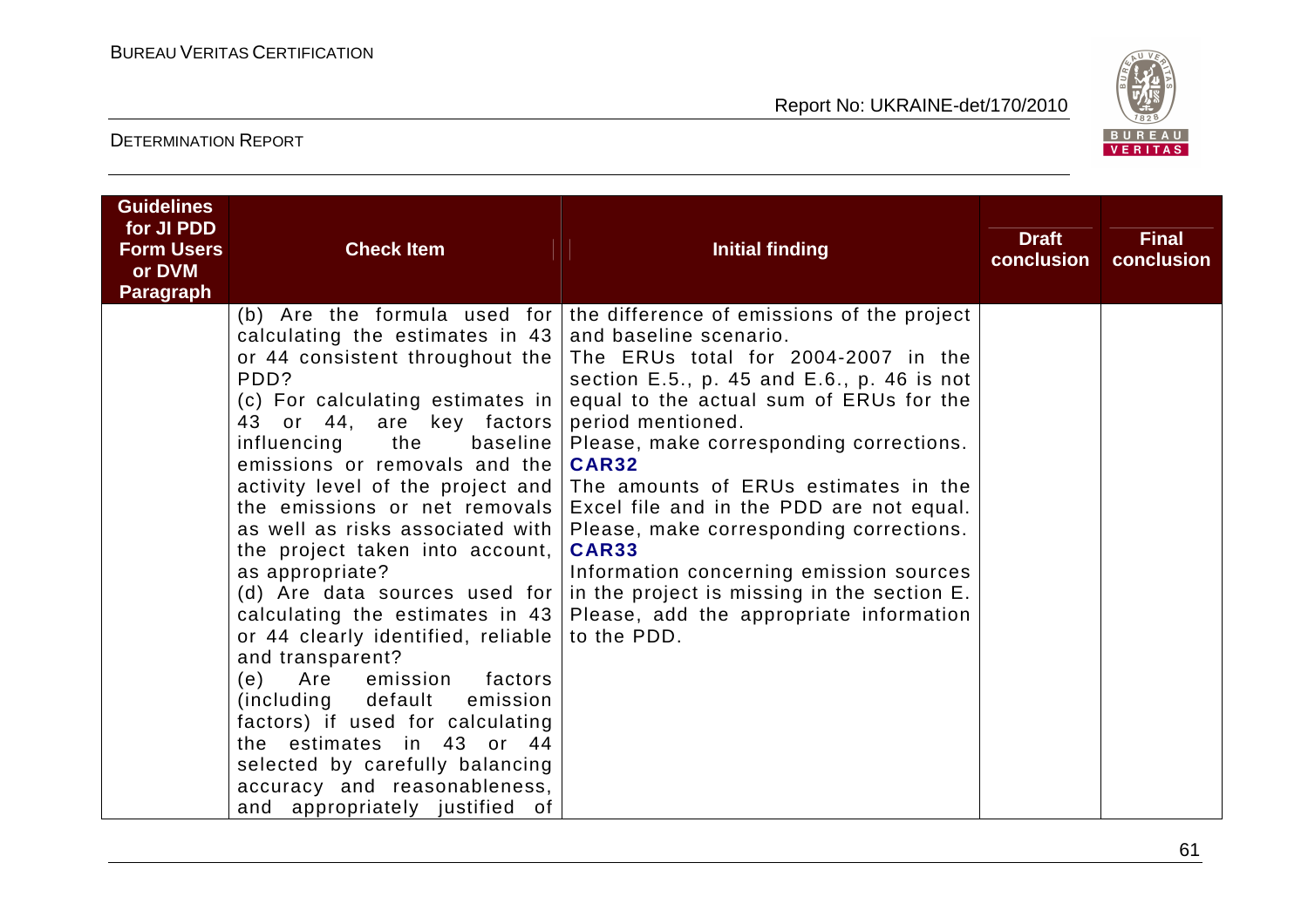

| <b>Guidelines</b><br>for JI PDD<br><b>Form Users</b><br>or DVM<br><b>Paragraph</b> | <b>Check Item</b>                                                                                                                                                                                                                                                                                                                                                                                                                                                                                                                                                                          | <b>Initial finding</b>                                                           | <b>Draft</b><br>conclusion | <b>Final</b><br>conclusion |
|------------------------------------------------------------------------------------|--------------------------------------------------------------------------------------------------------------------------------------------------------------------------------------------------------------------------------------------------------------------------------------------------------------------------------------------------------------------------------------------------------------------------------------------------------------------------------------------------------------------------------------------------------------------------------------------|----------------------------------------------------------------------------------|----------------------------|----------------------------|
|                                                                                    | the choice?<br>(f) Is the estimation in 43 or 44<br>based<br>conservative<br>on<br>assumptions and the most<br>plausible scenarios<br>in<br>a a<br>transparent manner?<br>$(g)$ Are the estimates in 43 or<br>44 consistent throughout the<br>PDD?<br>(h) Is the annual average of<br>estimated emission reductions<br>enhancements<br>0f<br>net<br>or<br>removals calculated by dividing<br>the total estimated emission<br>reductions or enhancements of<br>net removals over the crediting<br>period by the total months of<br>crediting period<br>the<br>and<br>multiplying by twelve? |                                                                                  |                            |                            |
| 46                                                                                 | If the calculation of the baseline  <br>emissions or net removals is to<br>be performed ex post, does the<br>PDD include an illustrative ex<br>ante emissions or net removals                                                                                                                                                                                                                                                                                                                                                                                                              | Yes, the illustrative ex ante emission<br>calculations are presented in the PDD. | OK.                        | OK.                        |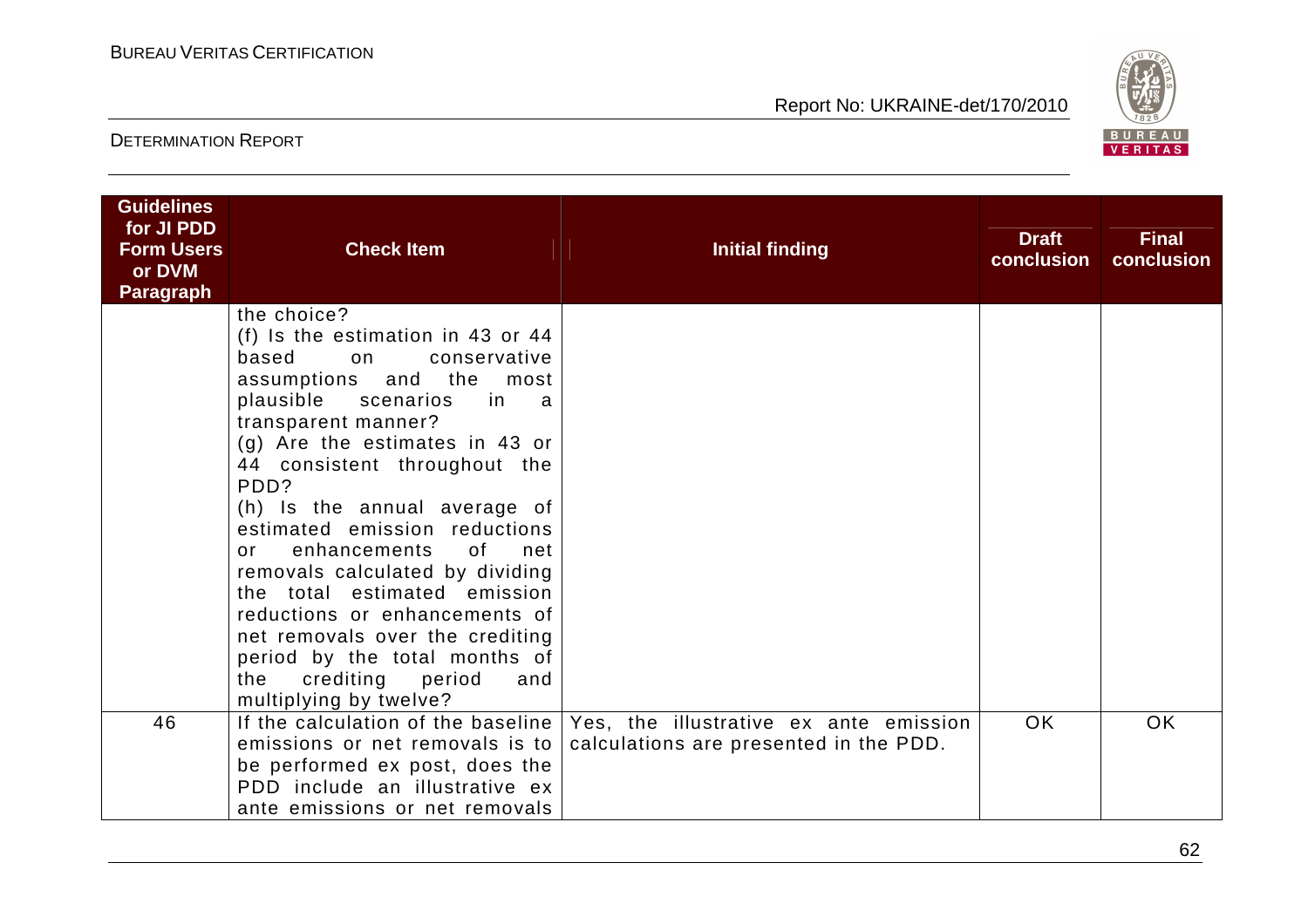

| <b>Guidelines</b><br>for JI PDD<br><b>Form Users</b><br>or DVM<br><b>Paragraph</b> | <b>Check Item</b>                                                                                                                                                                                                                                                                                                                                                                                                                                                                   | <b>Initial finding</b>                 | <b>Draft</b><br>conclusion | <b>Final</b><br>conclusion |
|------------------------------------------------------------------------------------|-------------------------------------------------------------------------------------------------------------------------------------------------------------------------------------------------------------------------------------------------------------------------------------------------------------------------------------------------------------------------------------------------------------------------------------------------------------------------------------|----------------------------------------|----------------------------|----------------------------|
|                                                                                    | calculation?                                                                                                                                                                                                                                                                                                                                                                                                                                                                        |                                        |                            |                            |
|                                                                                    |                                                                                                                                                                                                                                                                                                                                                                                                                                                                                     | Approved CDM methodology approach only |                            |                            |
| 47(a)                                                                              | Is the estimation of emission<br>reductions or enhancements of<br>removals<br>net<br>made<br><sub>in</sub><br>accordance with the approved<br>CDM methodology?                                                                                                                                                                                                                                                                                                                      | N/A                                    | N/A                        | N/A                        |
| 47(b)                                                                              | Is the estimation of emission<br>reductions or enhancements of<br>net removals presented in the<br>PDD:<br>- On a periodic basis?<br>- At least from the beginning<br>until the end of the crediting<br>period?<br>- On a source-by-source/sink-<br>by-sink basis?<br>- For each GHG?<br>- In tones of CO2 equivalent,<br>using global warming potentials<br>defined by decision 2/CP.3 or<br>as subsequently revised<br>in.<br>accordance with Article 5 of the<br>Kyoto Protocol? | N/A                                    | N/A                        | N/A                        |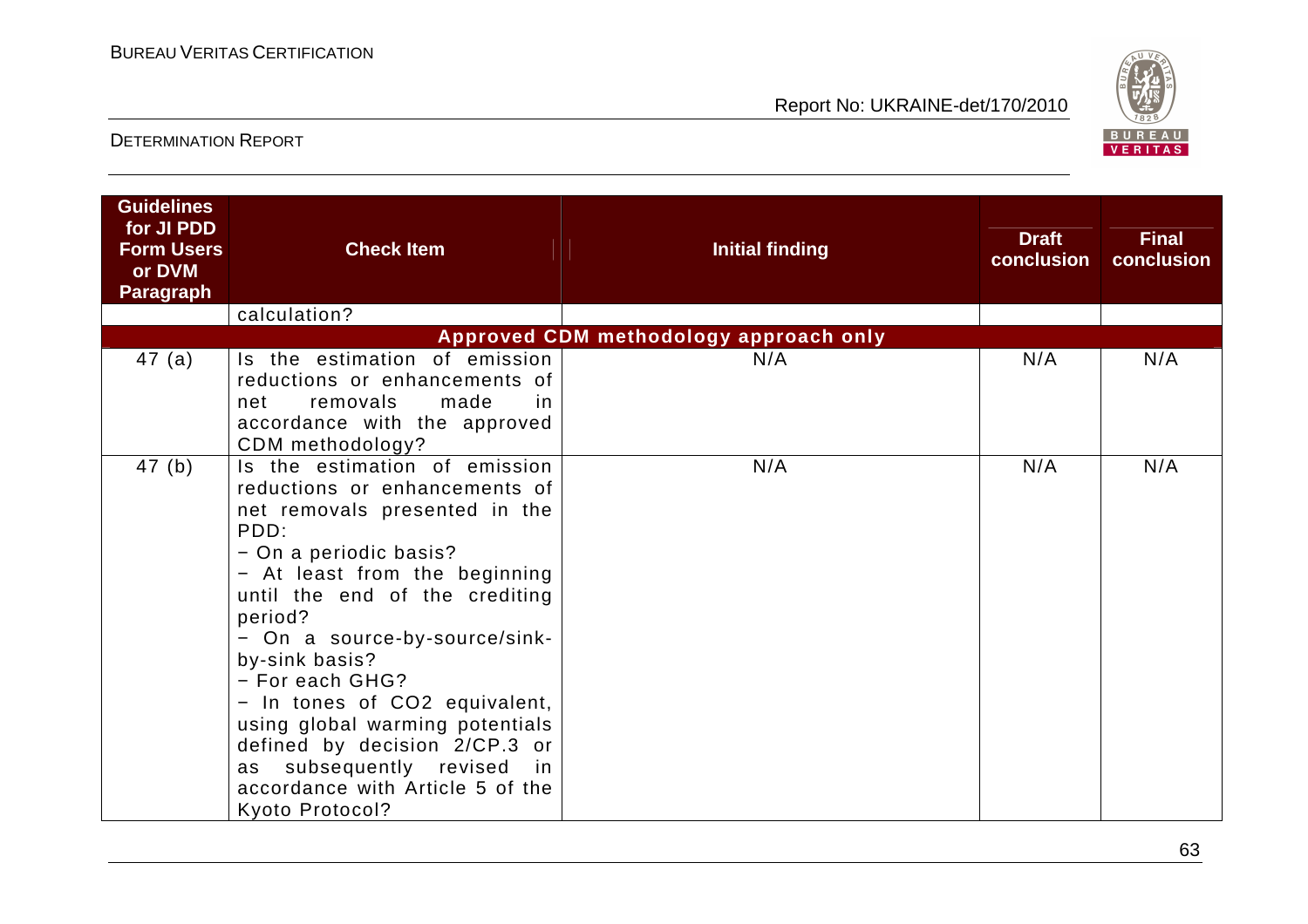

| <b>Guidelines</b><br>for JI PDD<br><b>Form Users</b><br>or DVM<br><b>Paragraph</b> | <b>Check Item</b>                                                                                                                                                                                                                                                                                                                                                                                                                                                                          | <b>Initial finding</b>                                                                                                                                                                                                                                                                                                                          | <b>Draft</b><br>conclusion | <b>Final</b><br>conclusion |
|------------------------------------------------------------------------------------|--------------------------------------------------------------------------------------------------------------------------------------------------------------------------------------------------------------------------------------------------------------------------------------------------------------------------------------------------------------------------------------------------------------------------------------------------------------------------------------------|-------------------------------------------------------------------------------------------------------------------------------------------------------------------------------------------------------------------------------------------------------------------------------------------------------------------------------------------------|----------------------------|----------------------------|
|                                                                                    | - Are the formula used for<br>calculating<br>the<br>estimates<br>consistent throughout the PDD?<br>- Are the estimates consistent<br>throughout the<br>PDD?<br>Is the annual average of<br>$\qquad \qquad -$<br>estimated emission reductions<br>enhancements<br>of<br>net<br>or<br>removals calculated by dividing<br>the total estimated emission<br>reductions or enhancements of<br>net removals over the crediting<br>period by the total months of<br>crediting period<br>the<br>and |                                                                                                                                                                                                                                                                                                                                                 |                            |                            |
|                                                                                    | multiplying by twelve?                                                                                                                                                                                                                                                                                                                                                                                                                                                                     | <b>Environmental impacts</b>                                                                                                                                                                                                                                                                                                                    |                            |                            |
| 48(a)                                                                              | documentation on the analysis<br>of the environmental impacts of $ $<br>the<br>project,<br>including  <br>accordance with procedures as<br>determined by the host Party?                                                                                                                                                                                                                                                                                                                   | Does the PDD list and attach Under the legislative framework of<br>Ukraine "On Environmental Protection"<br>"Structure<br>Content<br>and<br>and<br>0f<br>Environmental Impact Assessment (EIA)<br>transboundary impacts, in when Designing and Constructiing<br>Factories, Buildings and Structures"<br>"Ukrenergo" is not obliged to carry out | OK.                        | <b>OK</b>                  |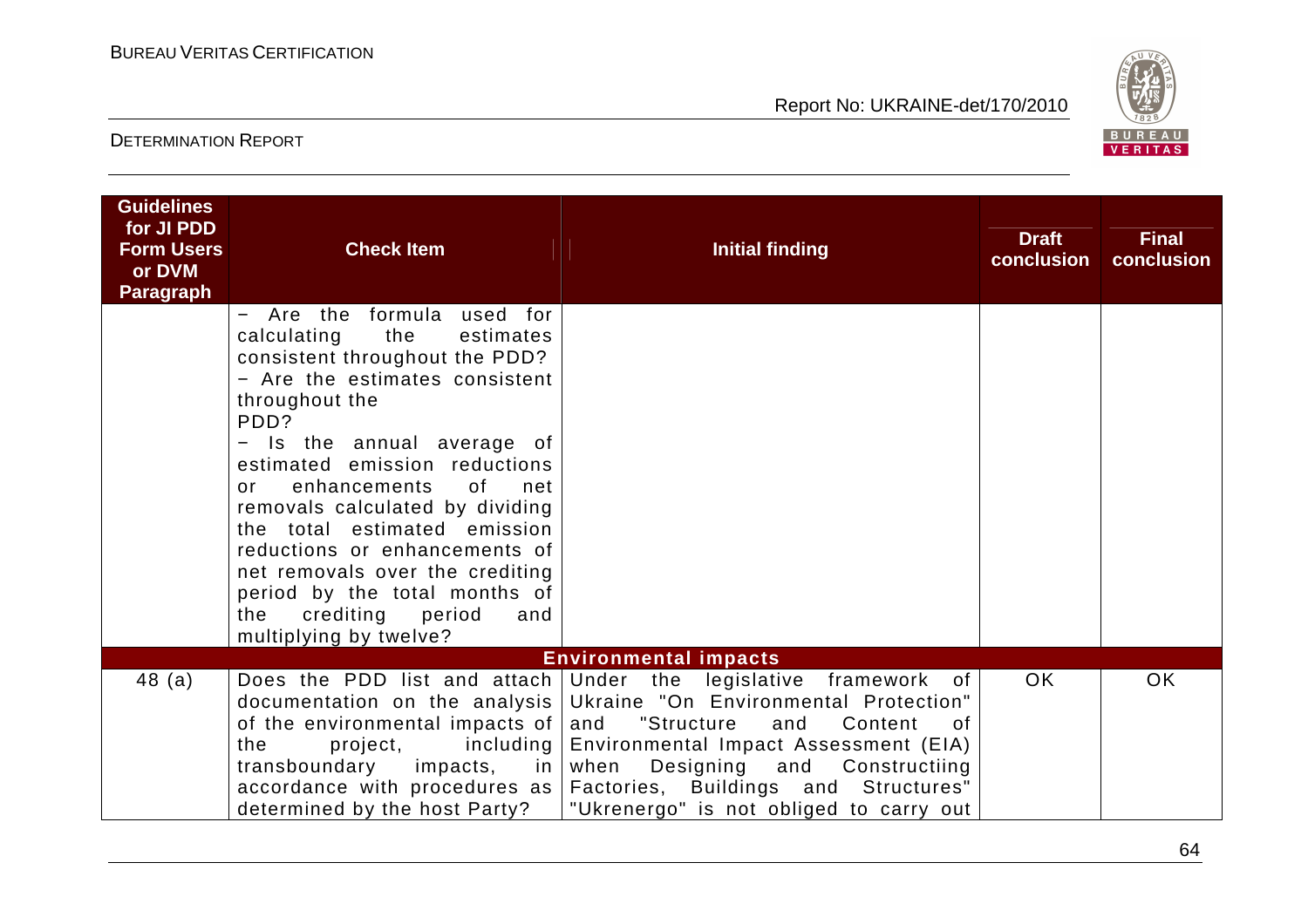

| <b>Guidelines</b><br>for JI PDD<br><b>Form Users</b><br>or DVM<br><b>Paragraph</b> | <b>Check Item</b>                                                                                                                                                                                                                                                                                                                                                                                           | <b>Initial finding</b>                                                                                                                                                                                    | <b>Draft</b><br>conclusion | <b>Final</b><br>conclusion |
|------------------------------------------------------------------------------------|-------------------------------------------------------------------------------------------------------------------------------------------------------------------------------------------------------------------------------------------------------------------------------------------------------------------------------------------------------------------------------------------------------------|-----------------------------------------------------------------------------------------------------------------------------------------------------------------------------------------------------------|----------------------------|----------------------------|
|                                                                                    |                                                                                                                                                                                                                                                                                                                                                                                                             | Environmental Impact Assessment for<br>this type of project.                                                                                                                                              |                            |                            |
| 48(b)                                                                              | analysis in 48<br>If the<br>(a)<br>indicates that the environmental<br>impacts<br>are<br>significant<br>by the<br>project<br>participants or the host Party,<br>the<br><b>PDD</b><br>provide<br>does<br>conclusion and all references to<br>supporting documentation of an<br>environmental<br>impact<br>undertaken<br>assessment<br>in<br>accordance with the procedures<br>as required by the host Party? | The information on environmental impact<br>is sufficiently described in the section<br>considered   F.2. of the PDD.                                                                                      | <b>OK</b>                  | OK                         |
|                                                                                    |                                                                                                                                                                                                                                                                                                                                                                                                             | <b>Stakeholder consultation</b>                                                                                                                                                                           |                            |                            |
| 49                                                                                 | the procedure as required by $\sqrt{N}$<br>the host Party, does the PDD<br>provide:<br>(a) A list of stakeholders from<br>whom comments on the projects<br>have been received, if any?<br>The<br>0f<br>the<br>(b)<br>nature                                                                                                                                                                                 | If stakeholder consultation was Consultations with stakeholders were<br>undertaken in accordance with   held at meetings with local authorities.<br><u>stakeholders'</u><br>comments<br>were<br>received. | <b>OK</b>                  | <b>OK</b>                  |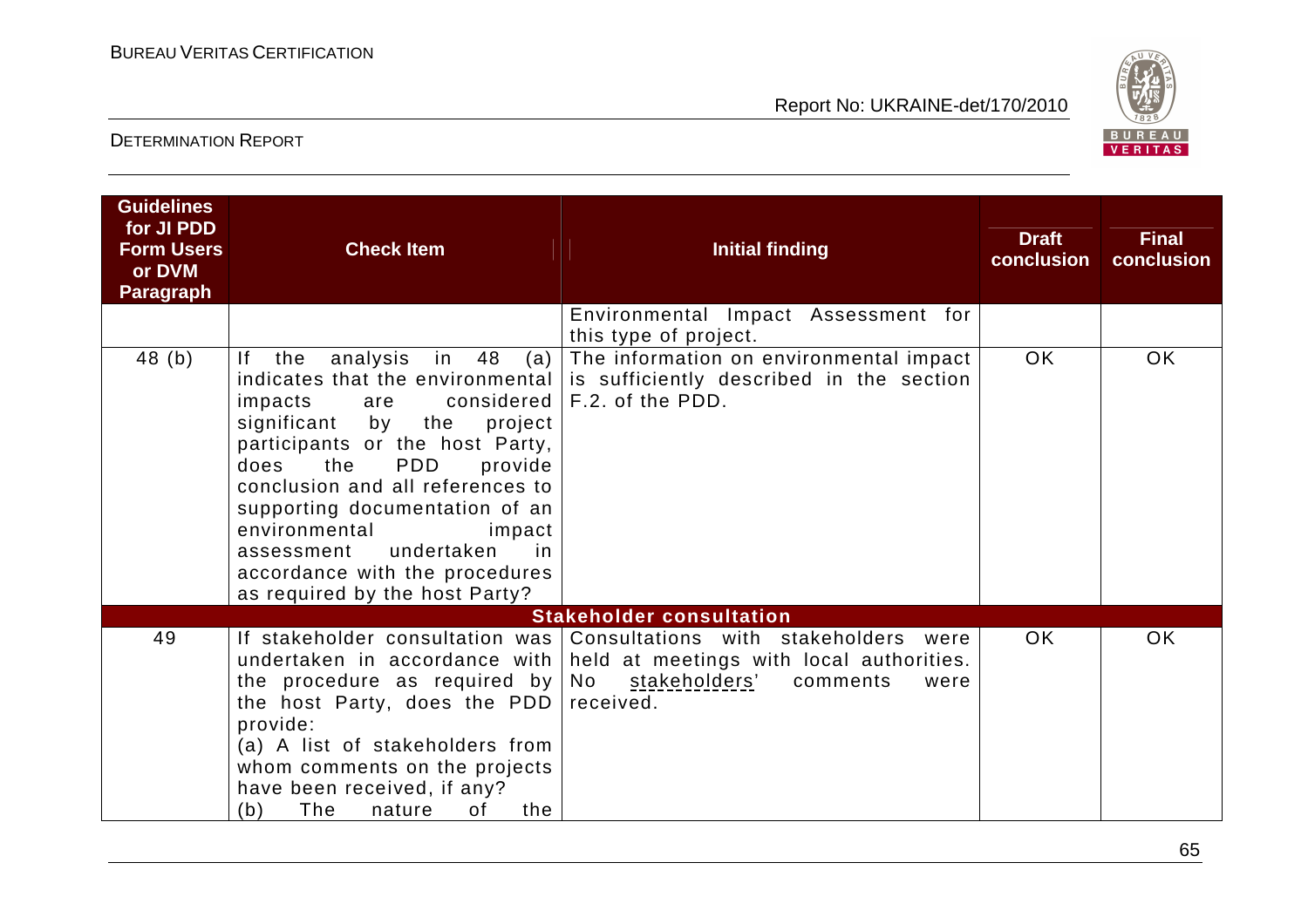

#### DETERMINATION REPORT

| <b>Guidelines</b><br>for JI PDD<br><b>Form Users</b><br>or DVM<br><b>Paragraph</b> | <b>Check Item</b>                                                                         | Initial finding | <b>Draft</b><br>conclusion | <b>Final</b><br>conclusion |
|------------------------------------------------------------------------------------|-------------------------------------------------------------------------------------------|-----------------|----------------------------|----------------------------|
|                                                                                    | comments?<br>(c) A description on whether<br>and how the comments have<br>been addressed? |                 |                            |                            |

#### **Table 2 Resolution of Corrective Action and Clarification Requests**

| Draft report clarifications and<br>corrective action requests by<br>validation team                                                                                                                                                      | Ref. to<br>checklist<br>question<br>in table 1 | Summary of project participant<br>response                                                                                                                                                                       | <b>Verification team</b><br>conclusion   |
|------------------------------------------------------------------------------------------------------------------------------------------------------------------------------------------------------------------------------------------|------------------------------------------------|------------------------------------------------------------------------------------------------------------------------------------------------------------------------------------------------------------------|------------------------------------------|
| CAR01<br>Please, add to the section A.2. of<br>the PDD the description of<br>baseline scenario and situation<br>existing prior to the starting date<br>of the project as per Guidelines for<br>users of the JI PDD form (version<br>04). | A.2                                            | The description of baseline scenario The issue is<br>and situation existing prior to the based<br>starting date of the project was amendments made<br>added to the section A.2 of the PDD the PDD.<br>version 2. | closed<br>due<br>a dia 1999. Ila<br>in I |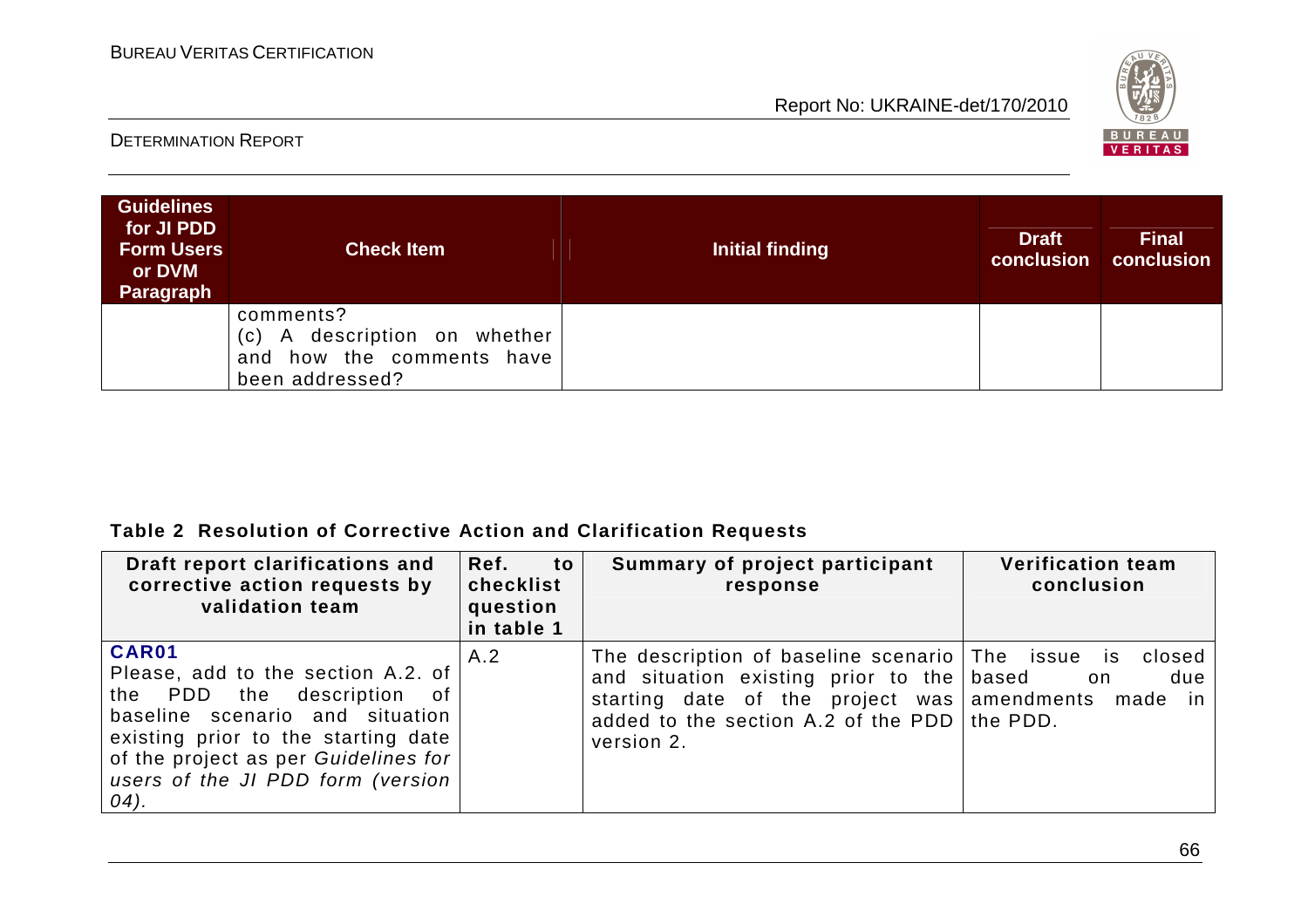

| <b>CAR02</b><br>Please, provide the interpretation<br>for abbreviations and abridgments<br>in the PDD when first mentioned in<br>the text.                                                                                                                | A.2   | The corresponding interpretation for $ PDD$ was checked. The<br>abbreviations and abridgments are issue is closed.<br>provided in the PDD version 2.                                                                                                                                                                                                                                                                                                                                                                                                                                                                                                                                      |                                                                                        |
|-----------------------------------------------------------------------------------------------------------------------------------------------------------------------------------------------------------------------------------------------------------|-------|-------------------------------------------------------------------------------------------------------------------------------------------------------------------------------------------------------------------------------------------------------------------------------------------------------------------------------------------------------------------------------------------------------------------------------------------------------------------------------------------------------------------------------------------------------------------------------------------------------------------------------------------------------------------------------------------|----------------------------------------------------------------------------------------|
| CAR03<br>information<br>add the<br>Please,<br>concerning project location to the<br>sections<br>A.4.1.2., A.4.1.3.,<br>A.4.1.4.                                                                                                                           | A.4.1 | respective information was PDD was checked. The<br>The<br>added to the sections $A.4.1.2$ ., issue is closed.<br>A.4.1.3., A.4.1.4 of the PDD version<br>2.                                                                                                                                                                                                                                                                                                                                                                                                                                                                                                                               |                                                                                        |
| CAR04<br><b>PDD</b><br>Please,<br>add<br>the<br>to<br>information<br>concerning<br>each<br>implemented<br>be<br>measure<br>to<br>according<br>to<br>project<br>(organizational, technical)<br>and<br>explain<br>they<br>be<br>how<br>will<br>implemented. | A.4.2 | In the framework of the Project it is<br>form<br><b>TLE</b><br>provided<br>to<br>the<br>management system (energy rate<br>setting, energy audit and energy<br>management) in the Company for<br>effective implementation of a number<br>of organizational and technical<br>measures as well as measures on<br>developing and improving<br>the<br>methodological provision of TLE<br>reduction during implementation of<br>licensed activities on electricity<br>transmission and distribution. Lists<br>of these activities are listed below:<br>1.<br>Organizational measures of<br>methodological support<br>Organizational and<br>technical<br>2.<br>measures<br>3. Technical measures | The issue is closed on<br>the<br>basis<br>the<br>0f<br>corrections made in the<br>PDD. |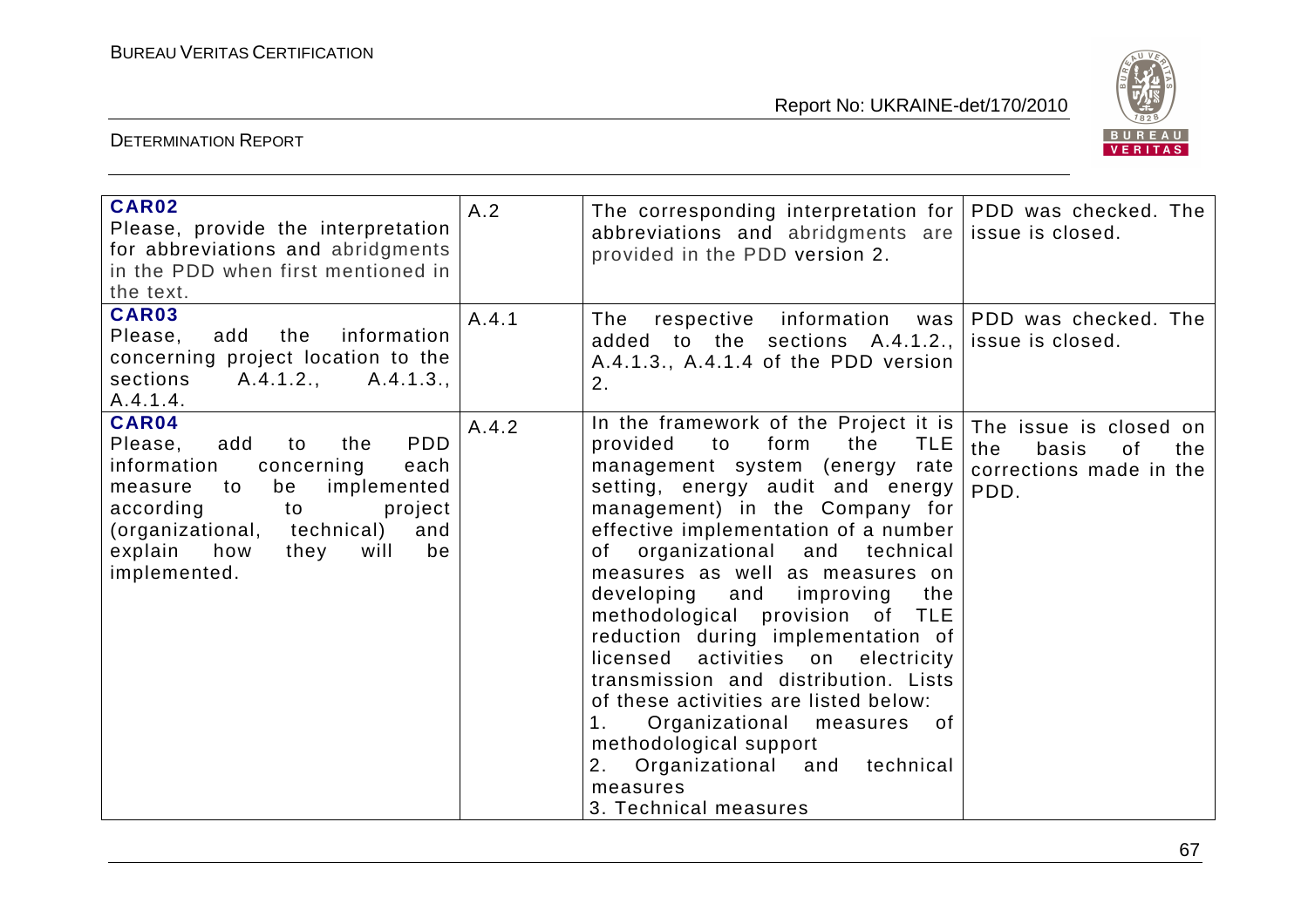

|                                                                                                                                                                                                                                                                         |         | Corresponding corrections<br>were<br>made in the section A.4.2 of the PDD<br>version 2.                                                                                                                                                                           |                                                                                                             |
|-------------------------------------------------------------------------------------------------------------------------------------------------------------------------------------------------------------------------------------------------------------------------|---------|-------------------------------------------------------------------------------------------------------------------------------------------------------------------------------------------------------------------------------------------------------------------|-------------------------------------------------------------------------------------------------------------|
| CAR05<br>The section A.4.2, contains the<br>comparison of two different types<br>of transformers. Please, indicate<br>which type of transformers is to be<br>installed in the project. Please,<br>explain how this activity will result<br>in reduction of energy loss. | A.4.2   | Technical<br>of I<br>characteristics<br>transformers to be installed in the<br>project were added to the PDD<br>The<br>2.<br>corresponding<br>version<br>references to producer's web-site $\vert$ made in the PDD.<br>were also included in the PDD.             | The issue is closed on<br>basis<br>the<br>the<br>0f<br>information<br>provided<br>and<br>due<br>corrections |
| CAR06<br>The information concerning glass<br>insulators<br>polymeric<br>and<br>installation must be included in the<br>section A of the PDD.                                                                                                                            | A.4.2   | The<br>necessary information was PDD was checked. The<br>added to the section $A.4.2$ of the issue is closed.<br>PDD version 2.                                                                                                                                   |                                                                                                             |
| CAR07<br>add<br><b>PDD</b><br>Please,<br>the<br>to<br>information on implementation<br>schedule<br>each type<br>for<br>of<br>measures foreseen by the project.                                                                                                          | A.4.2   | Project implementation stages were The issue is closed.<br>added to the PDD version 2. The<br>schedule<br>0f<br>reconstruction<br>and<br>of the<br>modernization<br>main-line<br>electrical grids at NPC "Ukrenergo"<br>in provided in the table 4 of the<br>PDD. |                                                                                                             |
| CAR08<br>Please, correct formatting of the<br>section A.4.3.1. as per Guidelines<br>for users of the JI PDD form<br>(version $04$ ).                                                                                                                                    | A.4.4.1 | Formatting of the Table A.4.3.1 was   PDD was checked. The<br>corrected as per Guidelines for issue is closed.<br>users of the JI PDD form (version<br>04).                                                                                                       |                                                                                                             |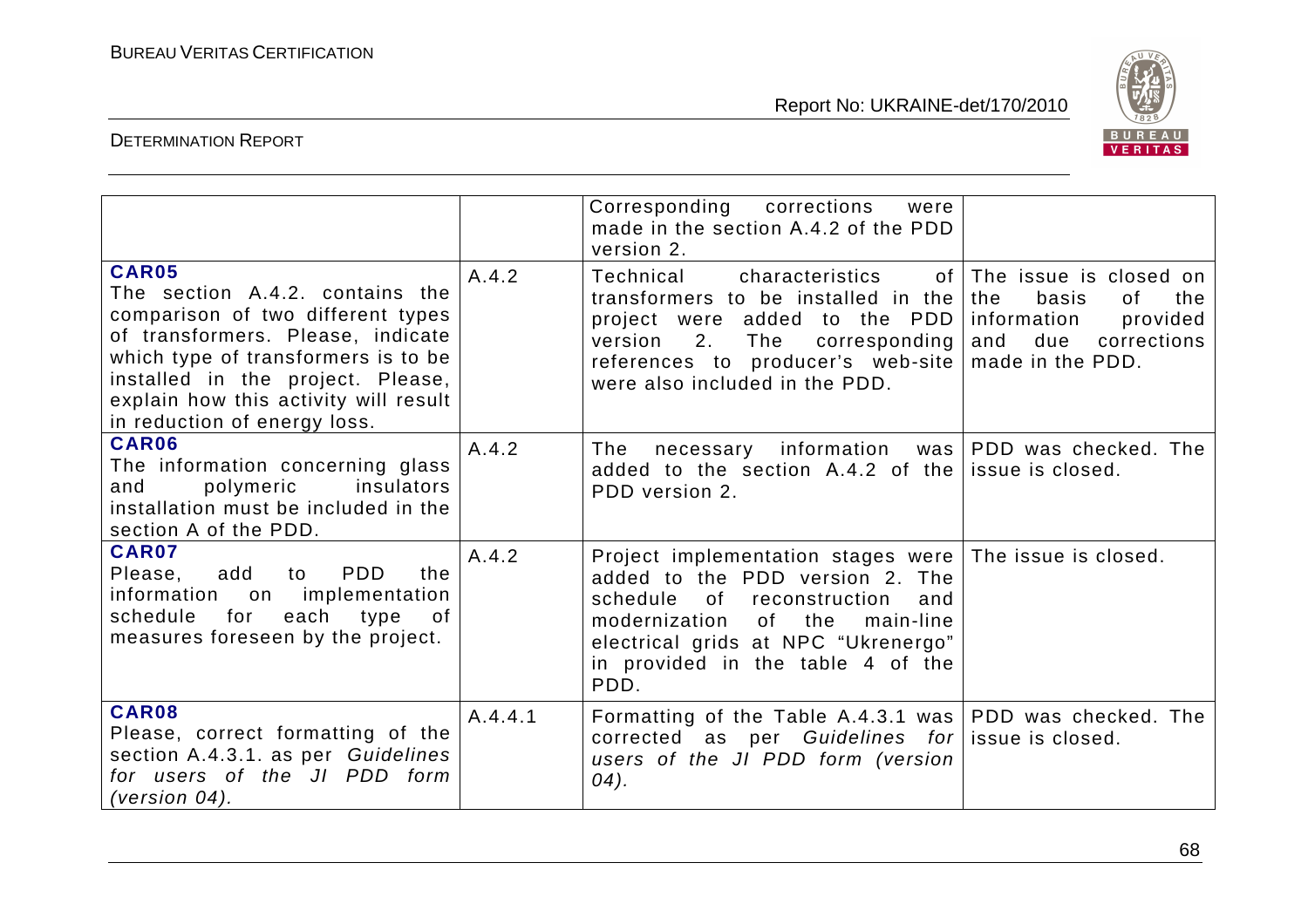

| CAR09<br>The project has no approval of the<br>host Party and the sponsor<br>Please<br>submit<br>Parties.<br>corresponding approvals to AIE.                                                                                              | A.5 | Ministry of Environmental Protection<br>issued a Letter of Endorsement for<br>the joint implementation project.<br>After analyzing the project, the PDD<br>and Determination report will be<br>the<br>submitted<br>to<br>National<br>Environmental Investment Agency of<br>Ukraine to obtain a Letter of<br>Approval.                                                                                                                                                                                                                 | The<br>conclusion<br>is<br>pending<br>written<br>approvals<br>by<br>the<br>Parties involved.                                    |
|-------------------------------------------------------------------------------------------------------------------------------------------------------------------------------------------------------------------------------------------|-----|---------------------------------------------------------------------------------------------------------------------------------------------------------------------------------------------------------------------------------------------------------------------------------------------------------------------------------------------------------------------------------------------------------------------------------------------------------------------------------------------------------------------------------------|---------------------------------------------------------------------------------------------------------------------------------|
| CAR10<br>According to Guidance on criteria<br>baseline<br>setting<br>for<br>and<br>the<br>detailed<br>monitoring,<br>description of each alternative<br>used to establish baseline must be<br>provided in the section B.1. of the<br>PDD. | 22  | Three alternatives were identified to<br>establish baseline:<br>Alternative 1.1: Continuation of the<br>current situation, without JI project<br>implementation.<br>Alternative 1.2: The proposed project<br>activity without the use of Joint<br>Implementation mechanism.<br>Alternative 1.3: Partial<br>project<br>activities (to implement<br>not all<br>project equipment) without the use<br>of the Joint Implementation<br>Mechanism.<br>The detailed description of each<br>alternative was included in the PDD<br>version 2. | The issue is closed on<br>the<br>basis<br>0f<br>the<br>information<br>provided<br>and<br>due<br>corrections<br>made in the PDD. |
| <b>CAR11</b><br>Annex 2 shall contain a short<br>description of the key elements in<br>a tabular form. Please,<br>make                                                                                                                    | 23  | The Annex 2 to the PDD version $2$ PDD was checked. The<br>contains all the key elements in a lissue is closed.<br>tabular form.                                                                                                                                                                                                                                                                                                                                                                                                      |                                                                                                                                 |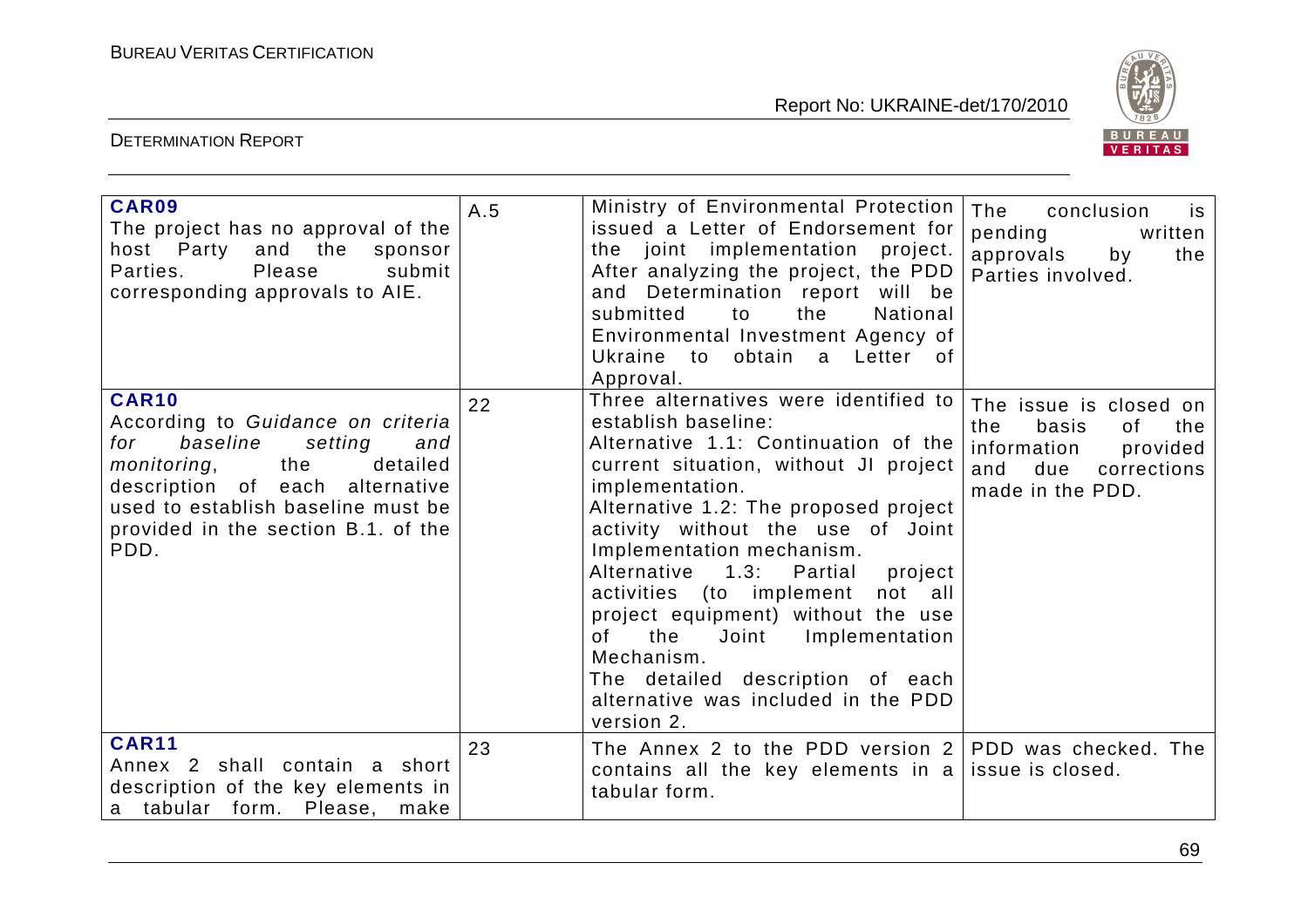

| corresponding corrections.                                                                                                                                                                                                                                                                                                              |    |                                                                                                                                                                                                                                                                                                                                                          |                                                      |
|-----------------------------------------------------------------------------------------------------------------------------------------------------------------------------------------------------------------------------------------------------------------------------------------------------------------------------------------|----|----------------------------------------------------------------------------------------------------------------------------------------------------------------------------------------------------------------------------------------------------------------------------------------------------------------------------------------------------------|------------------------------------------------------|
| <b>CAR12</b><br>Please, provide all key factors in<br>the section B in a tabular form as<br>per Guidelines for users of the JI<br>PDD form (version 04).                                                                                                                                                                                | 23 | key factors influencing the The issue is closed on<br>All<br>baseline emissions were added to<br>the section B in a tabular form as<br>per Guidelines for users of the JI   PDD.<br>PDD form (version 04).                                                                                                                                               | basis<br>the<br>0f<br>the<br>corrections made in the |
| <b>CAR13</b><br>The information concerning the<br>(baseline)<br>historical<br>period<br>(2001-2003) must be<br>selected<br>clearly indicated in the section B<br>PDD.<br>The<br>of the<br>required<br>justification regarding this period<br>must also be provided in the PDD.                                                          | 23 | The<br>information concerning<br>the<br>historical period 2001-2003<br>included in the section B.1. of the<br>PDD version 2.                                                                                                                                                                                                                             | PDD was checked. The<br>was lissue is closed.        |
| <b>CAR14</b><br>Please, add to the section B.1.<br><b>of</b><br>the<br>key<br>baseline<br>two<br>parameters:<br>Volume of electricity coming into<br>the main-line electrical grid in the<br>period 2001-2003 (Qb,a)<br>and<br>Volume of electricity coming into<br>the distribution electrical grid in<br>the period 2001-2003 (Qb,c). | 23 | The<br>information concerning the The issue is closed on<br>volume of electricity coming into the<br>main-line electrical grid in the period   corrections made in the<br>2001-2003<br>and<br>the<br>volume<br>of<br>electricity<br>coming<br>into<br>the<br>distribution electrical grid in the<br>period 2001-2003 was included in<br>the section B.1. | basis<br>the<br>the<br>0f<br>PDD.                    |
| <b>CAR15</b><br>Please, in the section B.2. provide<br>of<br>the<br>justification<br>project<br>additionality on the basis of the<br>investment analysis. Please, note                                                                                                                                                                  | 28 | In the corrected PDD additionality of PDD was checked. The<br>the project was proved by using the $ $<br>simple cost analysis only.                                                                                                                                                                                                                      | issue is closed.                                     |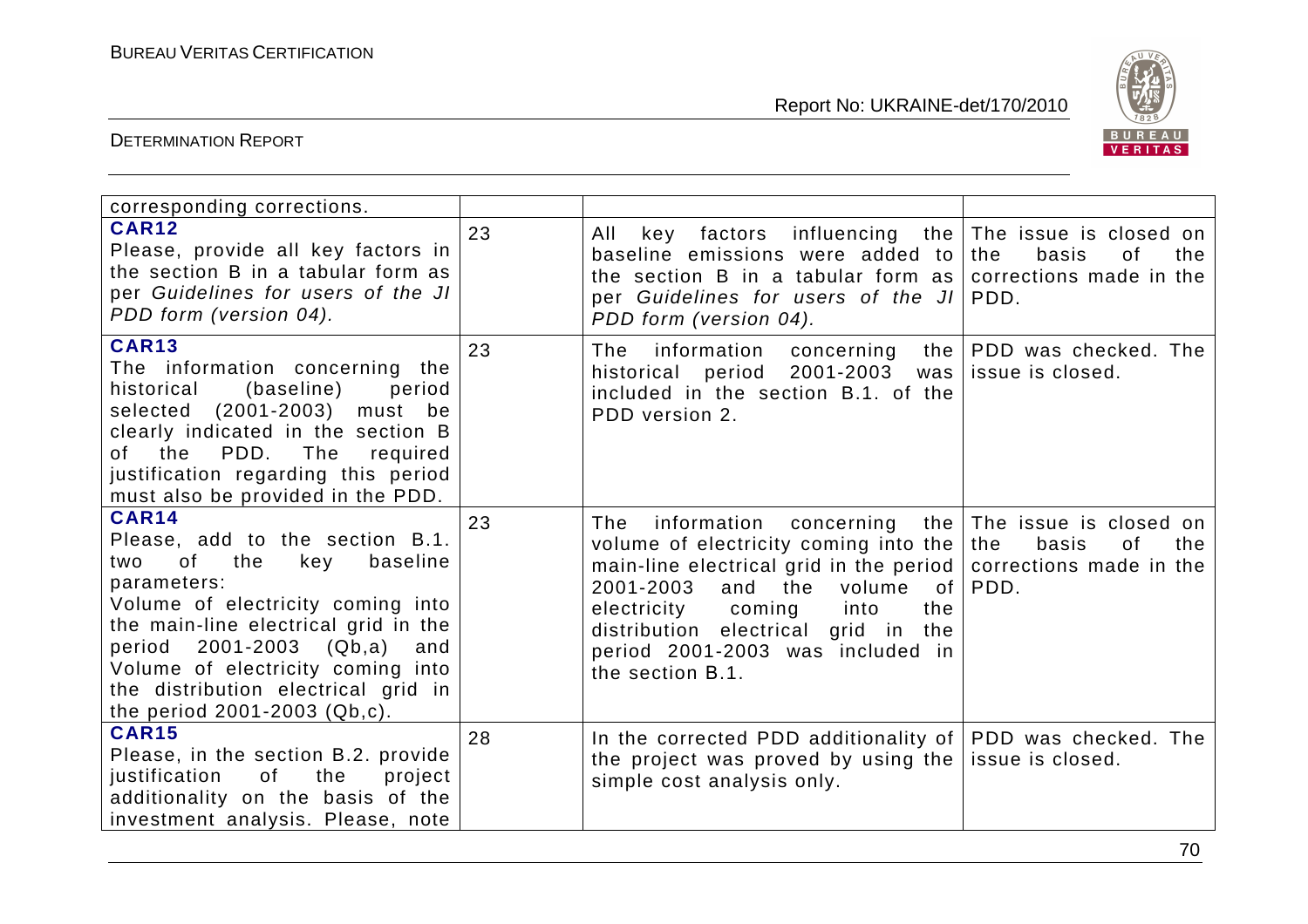

| that the barrier analysis does not<br>provide reasonable evidences that<br>the project is additional.                                                                                                                          |       |                                                                                                                                                                                                                                                                                                                                                                                                                                                                                                  |                                                                                                                                 |
|--------------------------------------------------------------------------------------------------------------------------------------------------------------------------------------------------------------------------------|-------|--------------------------------------------------------------------------------------------------------------------------------------------------------------------------------------------------------------------------------------------------------------------------------------------------------------------------------------------------------------------------------------------------------------------------------------------------------------------------------------------------|---------------------------------------------------------------------------------------------------------------------------------|
| <b>CAR16</b><br>Please, add to the section B.2. the<br>transparent analysis of any other<br>activities similar to the project<br>activity. Please, indicate if such<br>implemented<br>projects were<br>in.<br>Ukraine earlier. | 28    | Analysis of project activity similarity<br>demonstrated absence of similar<br>Existing<br>projects in Ukraine.<br>practice of equipment maintenance<br>represented in the variant<br>. of<br>baseline chosen for this Project is<br>customary for Ukraine.<br>Due to<br>current practice all losses of electric<br>energy are borne by end consumers;<br>that is why the companies engaged<br>in electricity supply don't have<br>incentives for energy<br>effective<br>projects implementation. | The issue is closed on<br>basis<br>the<br>the<br>0f<br>corrections made in the<br>PDD.                                          |
| <b>CAR17</b><br>Please, estimate in the PDD the<br>emissions of sulphur hexafluoride<br>of<br>result<br>project<br>$\mathbf{a}$<br>as<br>implementation. Please, indicate if<br>the emission of this gas can be<br>neglected.  | 32(d) | Currently in the energy sector,<br>hexafluoride circuit breakers and<br>current transformers are used to<br>transport electric energy in high<br>voltage main-line electricity grids.<br>They are characterized by high<br>reliability, durability, simplicity of<br>construction and installation as well<br>as safety. A distinguishing feature of<br>hexafluoride circuit breakers and<br>current transformers is the fact that                                                               | The issue is closed on<br>the<br>basis<br>the<br>of<br>information<br>provided<br>and<br>due<br>corrections<br>made in the PDD. |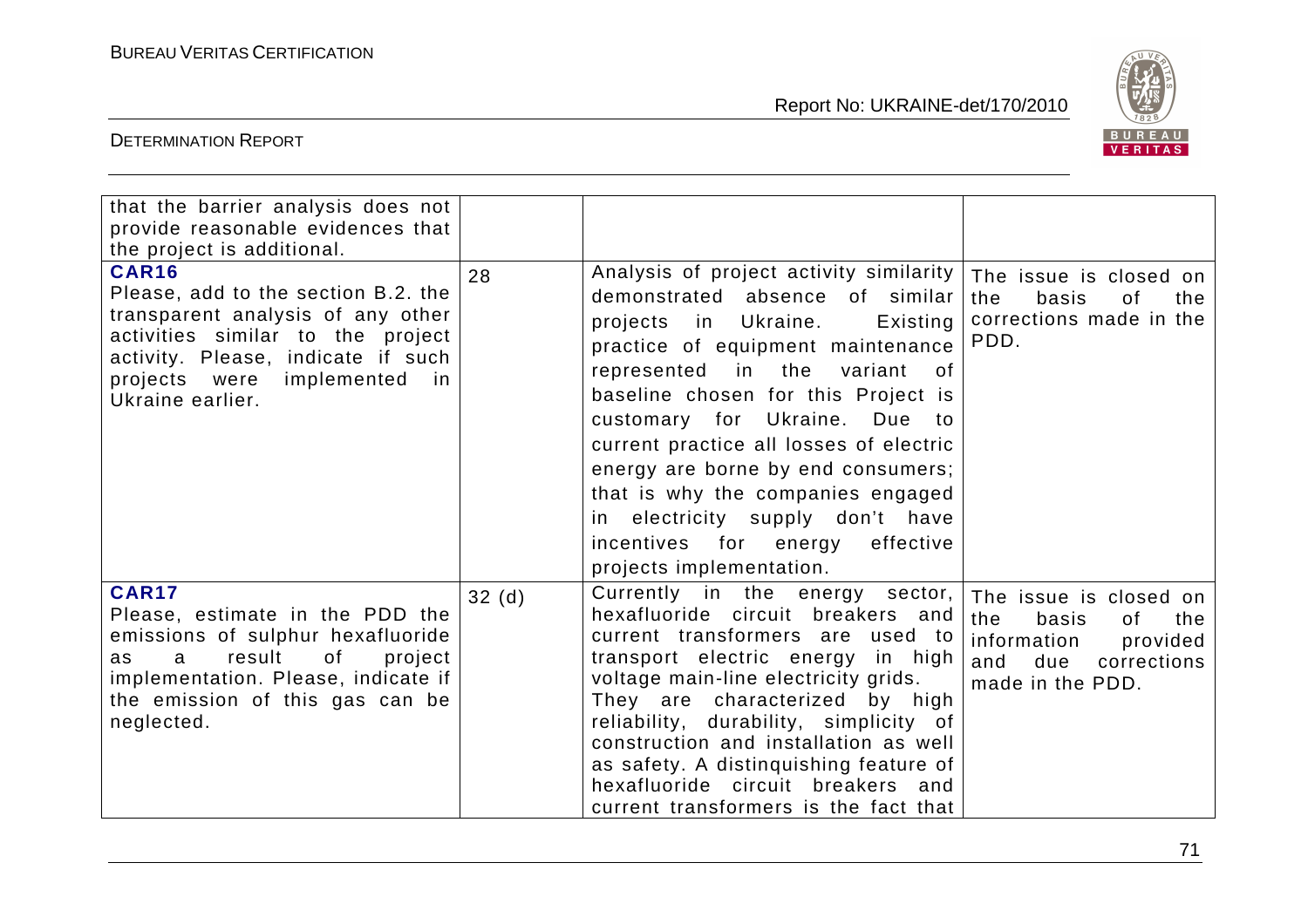

|                                                                                                                                                                                                        |       | sulfur hexafluoride (electrical and<br>technical gas) fulfils the function of<br>arc control and heat insulating<br>medium. Sulphur hexafluoride $(SF_6)$<br>is a greenhouse gas whose density<br>under normal conditions is five times<br>higher than density of air. Since this<br>equipment provides for a system of<br>leak-proofness<br>control<br>and<br>equipment manufacturers guarantee<br>its smooth operation for 25 years,<br>we can conclude that leakages of<br>$SF6$ are absent and excluded from<br>the project boundaries. |                                                                                                       |
|--------------------------------------------------------------------------------------------------------------------------------------------------------------------------------------------------------|-------|---------------------------------------------------------------------------------------------------------------------------------------------------------------------------------------------------------------------------------------------------------------------------------------------------------------------------------------------------------------------------------------------------------------------------------------------------------------------------------------------------------------------------------------------|-------------------------------------------------------------------------------------------------------|
| <b>CAR18</b><br>Please, state in the PDD the<br>actual starting date of the project<br>which<br>indicated<br>the<br>is l<br>in<br>documentation on<br>JI<br>project<br>realization at NPC "Ukrenergo". | 34(a) | The appropriate corrections were The issue is closed on<br>made in the section C.1, of the PDD<br>version 2.                                                                                                                                                                                                                                                                                                                                                                                                                                | the<br>the<br>basis<br>0f<br>information<br>provided<br>corrections<br>due<br>and<br>made in the PDD. |
| <b>CAR19</b><br>Please, compare the expected<br>lifetime<br>operational<br>and<br>the<br>crediting period length and provide<br>corresponding corrections in the<br>PDD.                               | 34(b) | The appropriate corrections were PDD was checked. The<br>made in the sections C.2. and C.3.<br>of the PDD version 2.                                                                                                                                                                                                                                                                                                                                                                                                                        | issue is closed.                                                                                      |
| <b>CAR20</b><br>Please, correct the length of the<br>crediting<br>taking<br>period<br>into                                                                                                             | 34(c) | The appropriate corrections were PDD was checked. The<br>made in the section C.3, of the PDD<br>version 2.                                                                                                                                                                                                                                                                                                                                                                                                                                  | issue is closed.                                                                                      |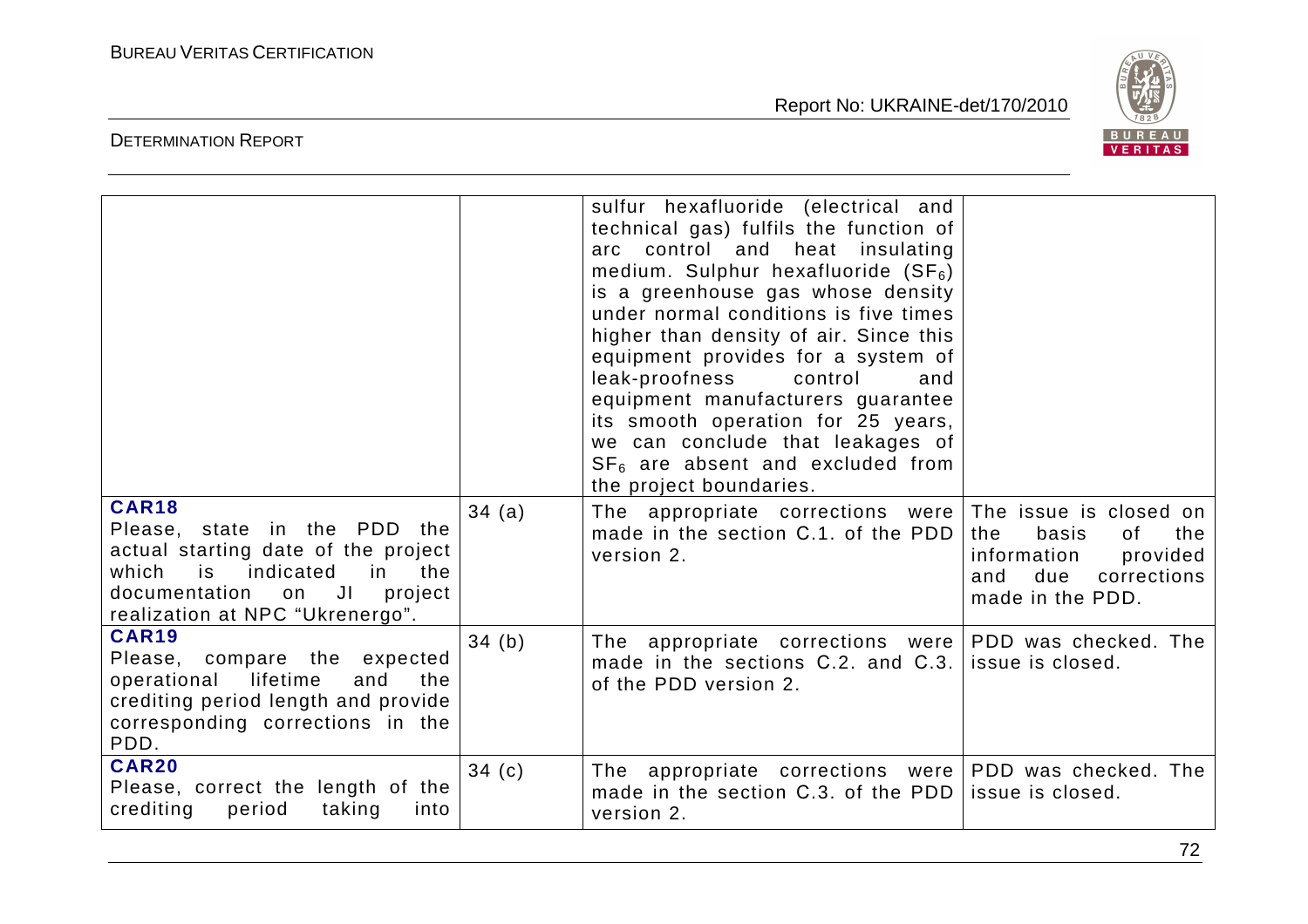

| account the project starting date.                                                                                                                                                                                                                                                                                                                                                           |       |                                                                                                                                                                                                        |                                                                                    |
|----------------------------------------------------------------------------------------------------------------------------------------------------------------------------------------------------------------------------------------------------------------------------------------------------------------------------------------------------------------------------------------------|-------|--------------------------------------------------------------------------------------------------------------------------------------------------------------------------------------------------------|------------------------------------------------------------------------------------|
| <b>CAR21</b><br>All equations in the section D of<br>the PDD must be numbered as per<br>Guidance on criteria for baseline<br>setting and monitoring. Please,<br>make corresponding corrections.                                                                                                                                                                                              | 35    | All equations in the section $D$ of the PDD was checked. The<br>PDD.<br>were<br>numbered<br>as<br>per<br>Guidance on criteria for baseline<br>setting and monitoring.                                  | issue is closed.                                                                   |
| <b>CAR22</b><br>Please, in the tables containing<br>monitoring parameters (the row<br>"Justification of the choice of data<br>or description of measurement<br>methods and procedures (to be)<br>applied" in the tables included in<br>the section D.1.1 of the PDD<br>provide information concerning<br>monitoring points and reflect a<br>procedure<br>total<br>values<br>of<br>obtaining. | 36(a) | The corresponding information was<br>provided in the PDD version 2.                                                                                                                                    | PDD was checked. The<br>issue is closed.                                           |
| <b>CAR23</b><br>The values of the parameters $Q_{b,a}^y$<br>and $Q_{p,a}^{y}$ are the same (actually<br>this is one parameter), please,<br>indicate this in the section D of<br>the PDD and make corresponding<br>corrections in the monitoring plan.                                                                                                                                        | 36(h) | of<br>The<br>methodology<br>reduction calculation was changed based<br>taking into account the observations.  <br>The corrected methodology was<br>described in the section D of the<br>PDD version 2. | emission The issue<br>closed<br>is:<br>due<br>on<br>amendments made in<br>the PDD. |
| <b>CAR24</b><br>The<br>baseline<br>parameters<br>(historical<br>parameters)<br>the<br>$\qquad \qquad -$                                                                                                                                                                                                                                                                                      | 36(b) | The monitoring plan in the PDD   PDD was checked. The<br>version 2 contains all necessary<br>data, including historical values.                                                                        | issue is closed.                                                                   |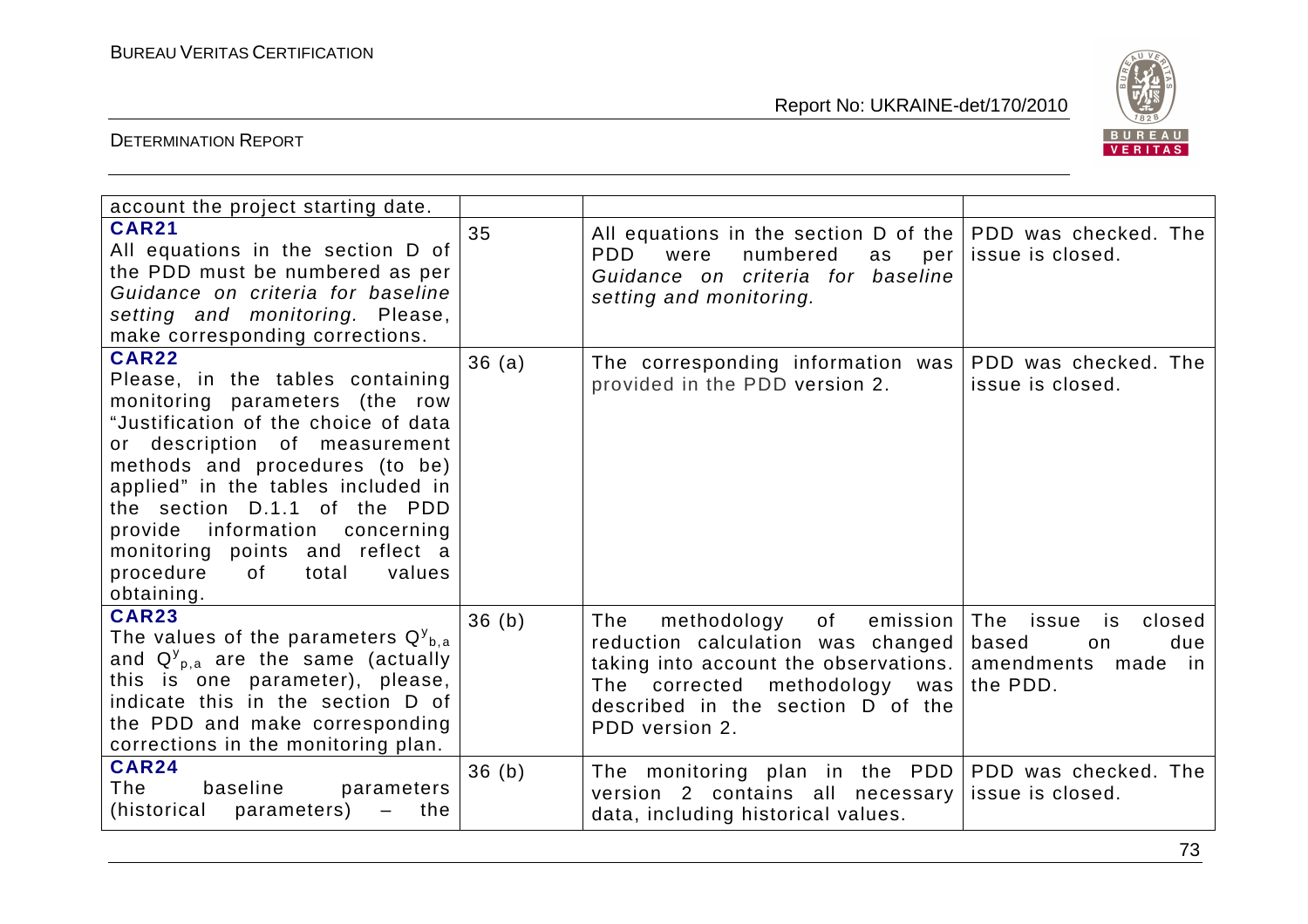

| volume of electricity coming into<br>the main-line electrical grid and<br>the volume of electricity coming<br>into the distribution electrical grid<br>included<br>must be<br>in the<br>monitoring plan as per Guidelines<br>for users of the JI PDD form<br>(version $04$ ).                                                                                                |       |                                                                                                                                                                                                                                                                                                                                                                                                                                                                                                                                                                                                                                                                                                                                      |                                                                                                                                  |
|------------------------------------------------------------------------------------------------------------------------------------------------------------------------------------------------------------------------------------------------------------------------------------------------------------------------------------------------------------------------------|-------|--------------------------------------------------------------------------------------------------------------------------------------------------------------------------------------------------------------------------------------------------------------------------------------------------------------------------------------------------------------------------------------------------------------------------------------------------------------------------------------------------------------------------------------------------------------------------------------------------------------------------------------------------------------------------------------------------------------------------------------|----------------------------------------------------------------------------------------------------------------------------------|
| <b>CAR25</b><br>Application of emission factor for<br>Ukrainian electricity grid for 2005<br>referred to "Ukraine - Assessment<br>calculation of CEF"<br>of new<br>approved TUV SUD 17.08.2007" is<br>illegitimate as this coefficient is<br>valid since 2006. Please, make<br>corresponding corrections of the<br>monitoring<br><b>ERUS</b><br>plan<br>and<br>calculations. | 36(b) | The observation was taken into<br>account in the PDD version 2 and<br><b>ERUs calculation.</b><br>Carbon dioxide emission factors for<br>2005 are taken from the document<br>«Operational Guidelines for Project<br>Design<br>of<br>Joint<br><b>Documents</b><br>Implementation Projects Volume 2:<br>General guidelines" (ERUPT)<br>- Carbon dioxide emission factors for<br>2006-2007 are taken from the<br>document "Carbon dioxide emission<br>factors (for energy consumption<br>according to the<br>methodology<br>"Ukraine - Assessment of new<br>calculation of CEF", approved by<br>TUV SUD 17.08.2007) ;<br>- Carbon dioxide emission factors for<br>2008 are taken from Order of the<br>National Environmental Investment | The issue is closed on<br>basis<br>the<br>the<br>0f.<br>information<br>provided<br>due<br>corrections<br>and<br>made in the PDD. |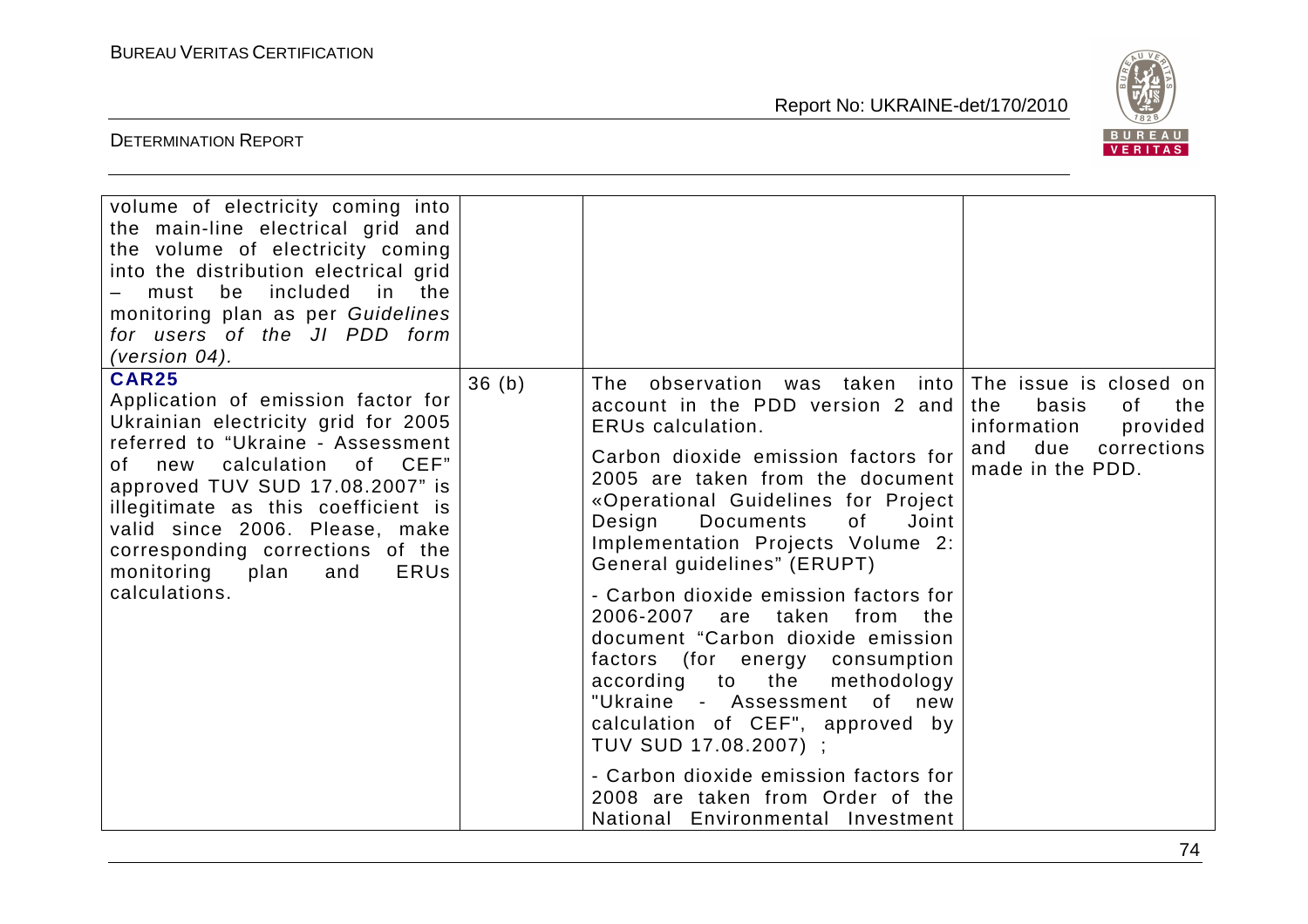

|                                                                                                                                                                                                                  |       | Agency of Ukraine (hereinafter -<br>NEIAU) № 62 of 15.04.2011 "On<br>approval of specific carbon dioxide<br>emission factors in 2008";                                                                                              |                                                                                |
|------------------------------------------------------------------------------------------------------------------------------------------------------------------------------------------------------------------|-------|-------------------------------------------------------------------------------------------------------------------------------------------------------------------------------------------------------------------------------------|--------------------------------------------------------------------------------|
|                                                                                                                                                                                                                  |       | - Carbon dioxide emission factors for<br>2009 are taken from the Order of<br>NEIAU # 63 of 15.04.2011 "On<br>approval of specific carbon dioxide<br>emission factors in 2009";                                                      |                                                                                |
|                                                                                                                                                                                                                  |       | - Carbon dioxide emission factors for<br>2010 are taken from the Order of<br>NEIAU # 43 of 28.03.2011. "On<br>approval of specific carbon dioxide<br>emission factors in 2010";                                                     |                                                                                |
|                                                                                                                                                                                                                  |       | - Carbon dioxide emission factors for<br>2011 are taken from the Order of<br>NEIAU # 75 of 12.05.2011. "On<br>approval of specific carbon dioxide<br>emission factors in 2011" ;                                                    |                                                                                |
| <b>CAR26</b><br>The section D.1.1.2 indicates that<br>$PE_p^y$ - GHG emissions<br>from<br>burning<br>of fossil<br>fuels<br>for<br>production of electricity that is lost<br>in the main-line electrical grids in | 36(f) | Corresponding corrections were<br>made in the PDD version 2:<br>$PE_{p}^{y}$ - GHG emissions from burning<br>of fossil fuels for production of<br>electricity that is lost in the main-line<br>electrical grids in period «y» under | The issue is<br>closed<br>due<br>based<br>on<br>amendments made in<br>the PDD. |
| period «y» under the baseline<br>scenario, $(tCO_{2e}$ ). However, is                                                                                                                                            |       | the project scenario, $(tCO_{2e})$ .                                                                                                                                                                                                |                                                                                |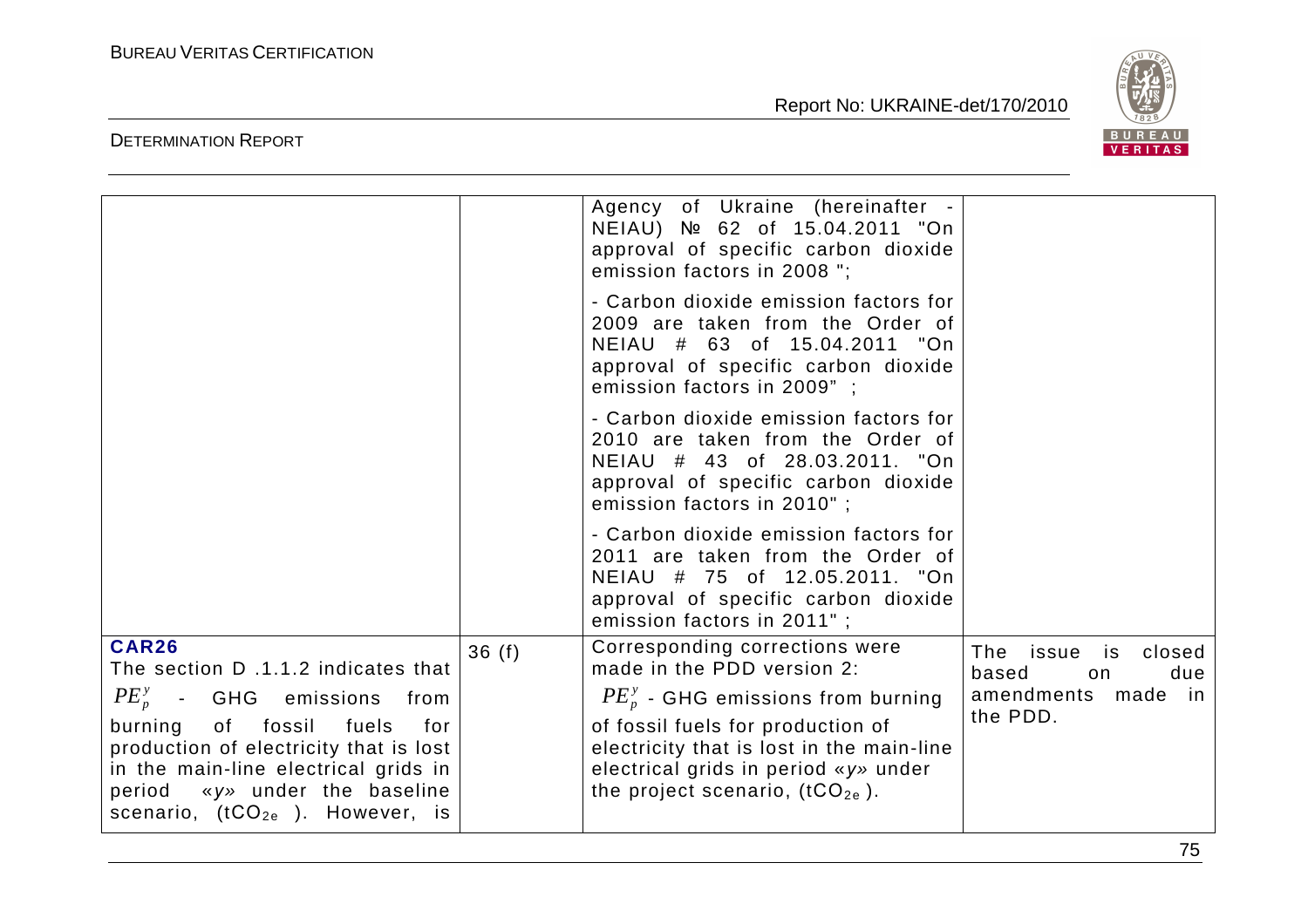

| stated below that index "p" is<br>applicable to the project scenario.<br>Please, make corresponding<br>corrections.<br><b>CAR27</b><br>Please, include all parameters to<br>be monitored in the table D.2. and               | 36 (f) (vii) | parameters to be monitored The issue is closed on<br>All<br>including quality control and quality<br>undertaken   information<br>assurance procedures                                                                                                                                                                                                                                                                                                                                                           | basis<br>the<br>the<br>0f<br>provided                                       |
|------------------------------------------------------------------------------------------------------------------------------------------------------------------------------------------------------------------------------|--------------|-----------------------------------------------------------------------------------------------------------------------------------------------------------------------------------------------------------------------------------------------------------------------------------------------------------------------------------------------------------------------------------------------------------------------------------------------------------------------------------------------------------------|-----------------------------------------------------------------------------|
| describe uncertainties associated<br>with them.                                                                                                                                                                              |              | for data monitored were added to the<br>section D.2. of the PDD.                                                                                                                                                                                                                                                                                                                                                                                                                                                | due<br>and<br>corrections<br>made in the PDD.                               |
| <b>CAR28</b><br>Please, add to the PDD (section<br>D.3.) clear<br>and<br>transparent<br>identifying<br>scheme<br>the<br>responsibilities<br>roles<br>and<br>establishing.                                                    | 36(j)        | The detailed information concerning<br>responsibilities and roles distribution<br>was included in the section D.3. of<br>the PDD.                                                                                                                                                                                                                                                                                                                                                                               | The issue is closed<br>due<br>based<br>on<br>amendments made in<br>the PDD. |
| <b>CAR29</b><br>Algorithm of project and baseline<br>emissions estimation for each gas<br>and emission source must be<br>clearly indicted in the section E of<br>the PDD. Please, add appropriate<br>information to the PDD. | 45           | During the period of 2005-2010 PDD was checked. The<br>estimated project emissions are<br>calculated relying on the actual data<br>amount of transmitted<br>the<br>on<br>electricity in the main-line electrical<br>grids of NPC "Ukrenergo", and for<br>the period of 2011-2020 - predicted<br>by the strategic development of the<br>energy industry.<br>During the period of 2005-2010<br>estimated baseline emissions are<br>calculated relying on the actual data<br>the<br>amount<br>of transmitted<br>on | issue is closed.                                                            |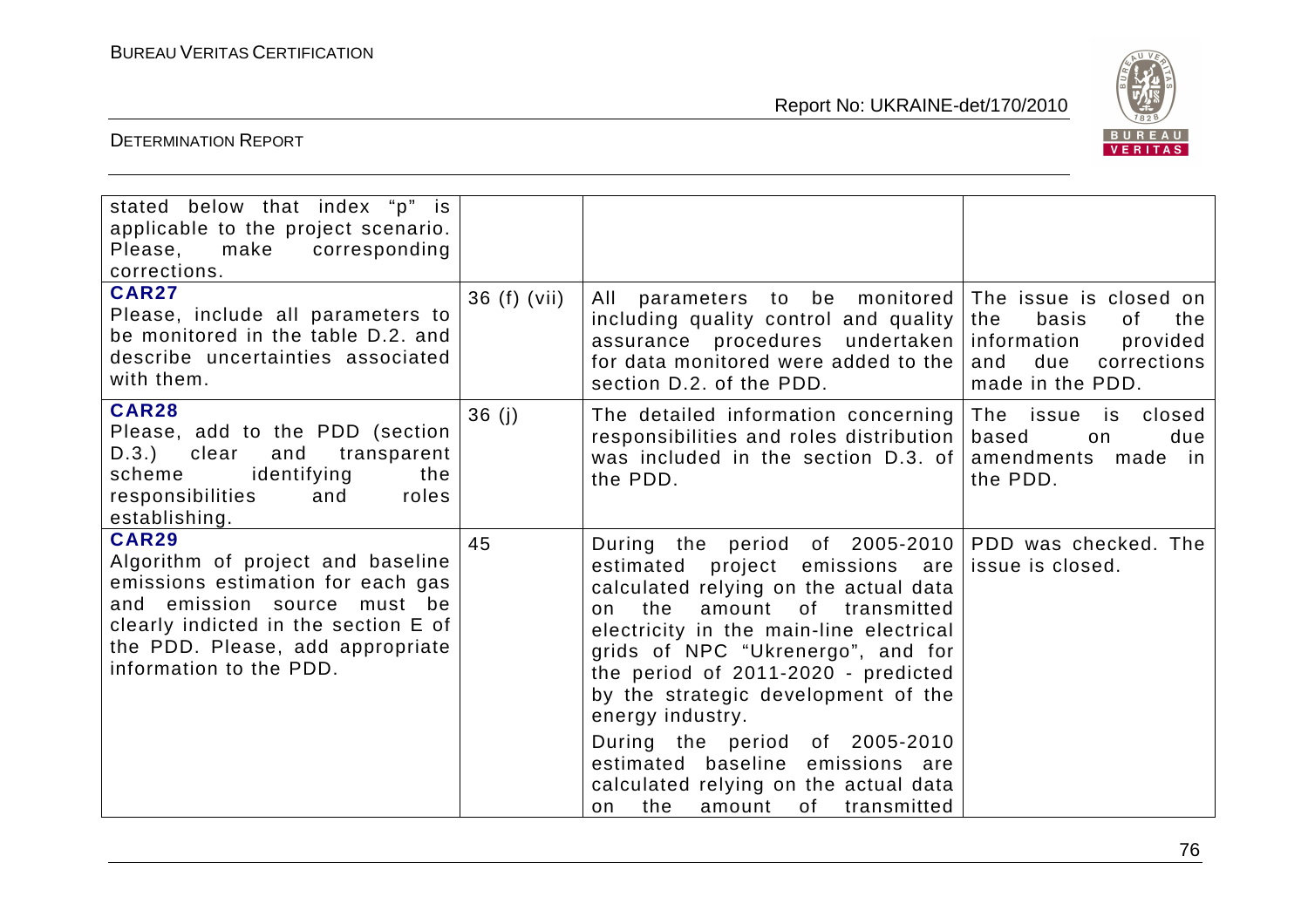

|                                                                                                                                                                                                                                                                                                                           |    | electricity in the main-line electrical<br>grids of NPC "Ukrenergo", and for<br>the period of 2011-2020 - predicted<br>by the strategic development of the<br>energy industry multiplied by the<br>factor of pre-project efficiency of the<br>main-line electrical grids in the<br>historical period.<br>The required information was added<br>to the section E of the PDD. |  |
|---------------------------------------------------------------------------------------------------------------------------------------------------------------------------------------------------------------------------------------------------------------------------------------------------------------------------|----|-----------------------------------------------------------------------------------------------------------------------------------------------------------------------------------------------------------------------------------------------------------------------------------------------------------------------------------------------------------------------------|--|
| <b>CAR30</b><br>As the estimation of project<br>emissions<br>is<br>based<br>on<br>"Methodological tool<br>for<br>determining of volumes<br>0f<br>electricity transfer by the main-line<br>and intergovernmental electrical<br>grids and its losses." Please,<br>provide traceable reference to the<br>document mentioned. | 45 | All required references to normative   PDD was checked. The<br>documentation were added to the issue is closed.<br>sections B and D of the PDD version<br>2.                                                                                                                                                                                                                |  |
| <b>CAR31</b><br>The amounts of ERUs for 2004-<br>2007 in the section $E.5.$ , p. 45 are<br>not equal to the difference of<br>emissions of the project and<br>baseline scenario.<br>The ERUs total for 2004-2007 in<br>the section $E.5.$ , p. 45 and $E.6.$ , p.<br>46 is not equal to the actual sum                     | 45 | The ERU value was recalculated and PDD was checked. The<br>the respective corrections were issue is closed.<br>provided in the sections E.5 and E.6<br>of the PDD.                                                                                                                                                                                                          |  |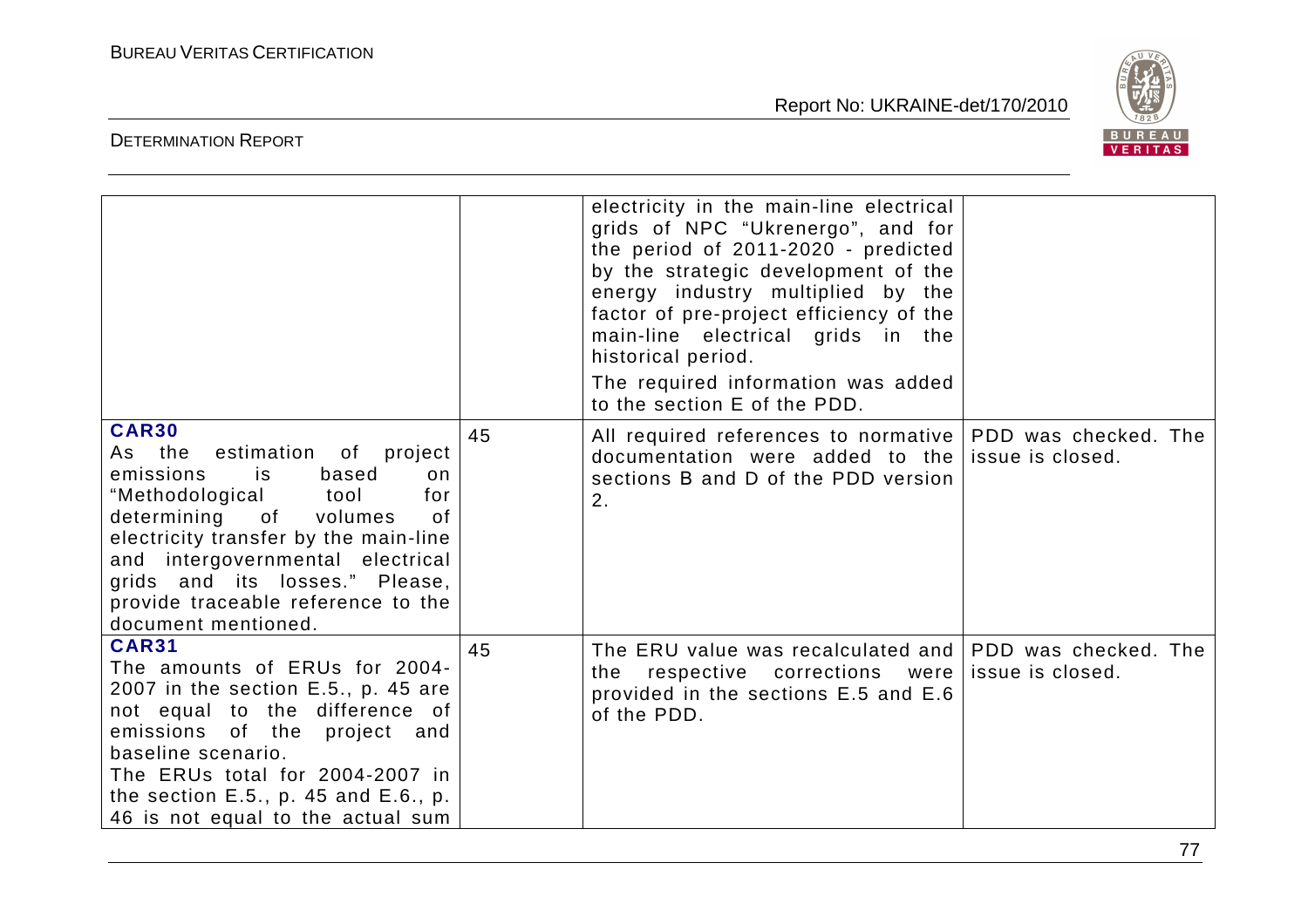

| of ERUs for the period mentioned.<br>Please,<br>make<br>corresponding<br>corrections.                                                                                                                                                                                     |       |                                                                                                                                                                                   |                                                                 |
|---------------------------------------------------------------------------------------------------------------------------------------------------------------------------------------------------------------------------------------------------------------------------|-------|-----------------------------------------------------------------------------------------------------------------------------------------------------------------------------------|-----------------------------------------------------------------|
| <b>CAR32</b><br>The amounts of ERUs estimates in<br>the Excel file and in the PDD are<br>equal. Please,<br>make<br>not<br>corresponding corrections.                                                                                                                      | 45    | The corresponding information was<br>provided in the PDD version 2.                                                                                                               | PDD was checked. The<br>issue is closed.                        |
| <b>CAR33</b><br>Information concerning emission<br>sources in the project is missing in<br>the section E. Please, add the<br>appropriate information to<br>the<br>PDD.                                                                                                    | 45    | The present project covers only one PDD was checked. The<br>emission source. The respective issue is closed.<br>values of emission are provided in<br>the PDD version 2.          |                                                                 |
| FAR1<br>Please, submit any documented<br>instruction indicating that the data<br>monitored are to be kept for two<br>years after last ERUs transfer as<br>$J\Gamma$<br>determination<br>per<br>and<br>verification manual.                                                | 36(m) | The order on data to be monitored This issue<br>storage during two years after the<br>last transfer of ERUs has been<br>prepared and submitted for approval<br>at the enterprise. | must<br>be<br>checked<br>the<br>during<br>verification process. |
| <b>CL01</b><br>It is stated in the section A.4.2.<br>the<br>project<br>foresees<br>that<br>replacement of the non-working<br>equipment. Taking into account<br>that this activity is mandatory,<br>please, clarify if this activity can<br>be attributable to the project | A.4.2 | The section A.4.2 was reworked<br>taking into account the issue raised.                                                                                                           | PDD was checked. The<br>issue is closed.                        |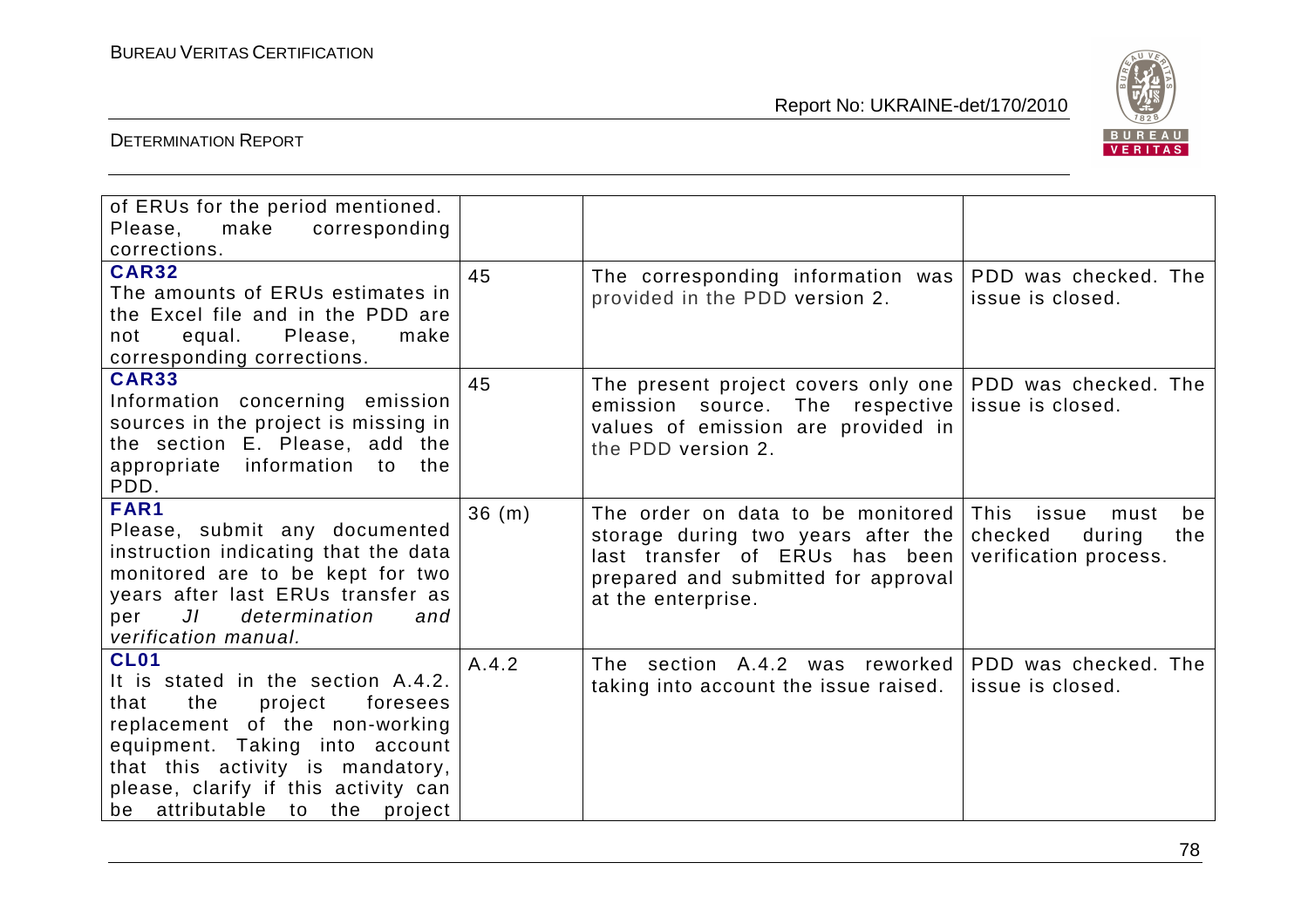

| implementation.                                                                                                                                                                                                                                                                                                                                                                                                                                                  |               |                                                                                                                                                                                                                                                                                                    |                                                                                                                                             |
|------------------------------------------------------------------------------------------------------------------------------------------------------------------------------------------------------------------------------------------------------------------------------------------------------------------------------------------------------------------------------------------------------------------------------------------------------------------|---------------|----------------------------------------------------------------------------------------------------------------------------------------------------------------------------------------------------------------------------------------------------------------------------------------------------|---------------------------------------------------------------------------------------------------------------------------------------------|
| <b>CL02</b><br>Simple cost analysis was correctly<br>used<br>to justify<br>project's<br>additionality. Please, clarify if the<br>analysis provided considers profit<br>obtained form the implementation<br>of the energy efficient measures<br>during the first year of the project<br>implementation<br>(when<br>the<br>normative losses are approved for<br>the previous year). Please, clarify<br>if the simple cost analysis can be<br>applied in this case. | 28            | As the measures foreseen by the<br>project begun started in the end of<br>calendar year (at the end of 2004),<br>the company could not have any<br>profit due to energy<br>efficiency<br>measures implementation. That is<br>why simple cost analysis is properly<br>applied for any project year. | The issue is closed on<br>the<br>basis<br>of<br>the<br>confirmatory<br>documentation and the<br>information provided.                       |
| <b>CL03</b><br>Formulae 3 and 4, 8 and 9 actually<br>serve for calculating of absolute<br>losses of electricity in the main-<br>line electrical grid. Please, clearly<br>state which of these formulae will<br>used<br>calculate<br>this<br>to<br>be<br>parameter.                                                                                                                                                                                               | 36 $(f)$ (ii) | The methodology of baseline and<br>project emissions calculation was<br>changed. All formulae for emissions  <br>and ERUs calculation are presented<br>in the section D of the PDD version<br>2.                                                                                                   | The issue<br>closed<br>is<br>based<br>due<br>on<br>amendments<br>made in<br>the PDD.                                                        |
| CL <sub>04</sub><br>As per Guidance on criteria for<br>baseline setting and monitoring<br>participants<br>project<br>must<br>undertake to assess the potential<br>leakage and appropriately explain<br>which sources of leakage are to be                                                                                                                                                                                                                        | 40 (a)        | Corresponding<br>concerning the potential leakage was<br>added to the section B.3. of the<br>PDD.                                                                                                                                                                                                  | information The issue is closed on<br>the<br>basis<br>the<br>of<br>information<br>provided<br>due<br>corrections<br>and<br>made in the PDD. |